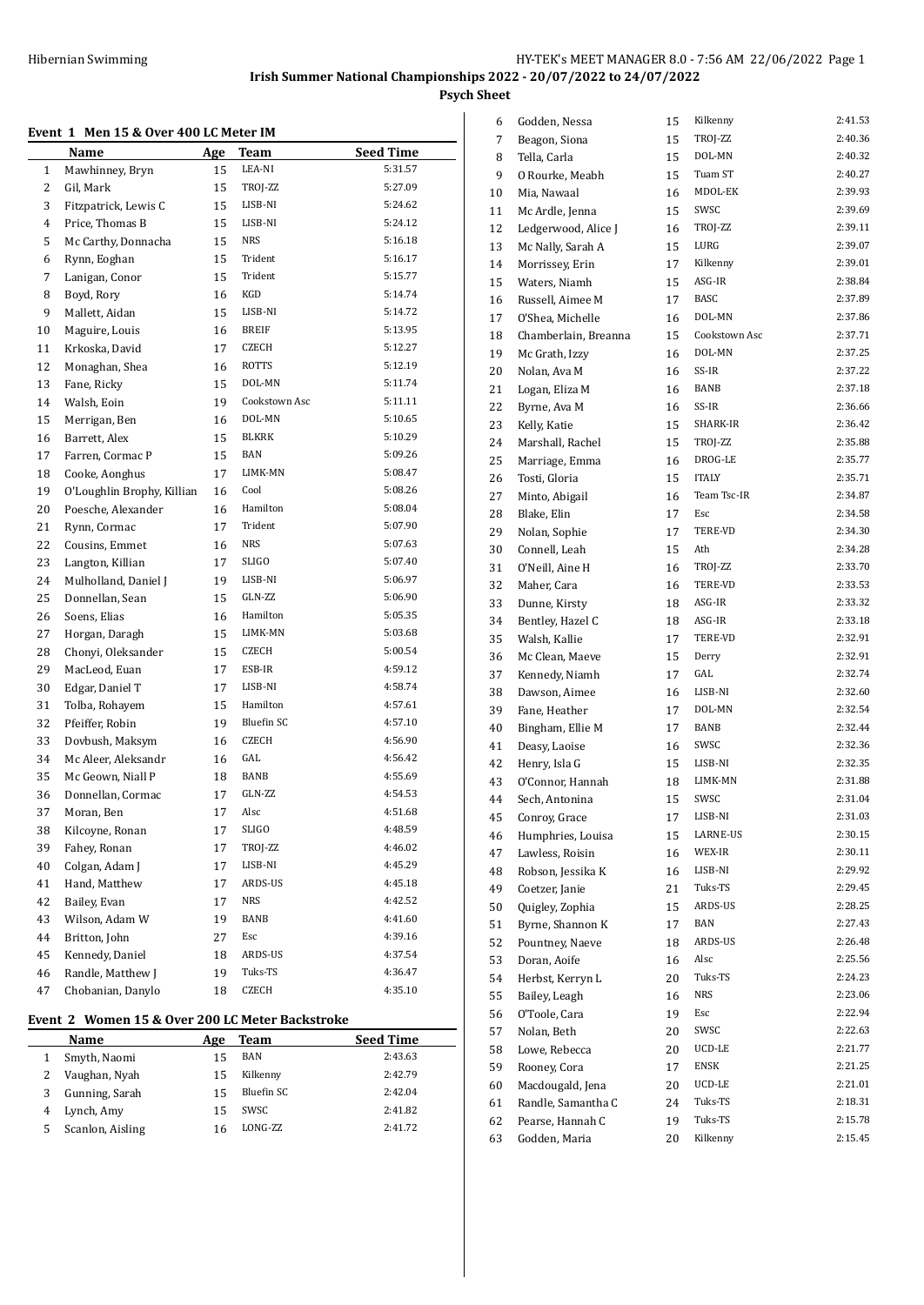$\overline{a}$ 

# **Event 3 Men 15 & Over 200 LC Meter Freestyle**

|              | Name                     | Age | <b>Team</b>       | <b>Seed Time</b> |
|--------------|--------------------------|-----|-------------------|------------------|
| $\mathbf{1}$ | Delaney, Faryl           | 16  | LONG-ZZ           | 2:16.20          |
| 2            | Power, Luca              | 15  | SPL-SE            | 2:13.73          |
| 3            | Wynne, Luke N            | 15  | TROJ-ZZ           | 2:13.39          |
| 4            | Botello de la Vega, Manu | 16  | ESB-IR            | 2:12.58          |
| 5            | Cormican, Mark           | 15  | <b>Bluefin SC</b> | 2:12.51          |
| 6            | Mc Dowell, Ryan C        | 15  | <b>BAN</b>        | 2:12.43          |
| 7            | Tamer, Amr               | 16  | Hamilton          | 2:12.10          |
| 8            | Tedesco, Daniele         | 15  | Esc               | 2:12.05          |
| 9            | Kelly, Kyle              | 15  | SLIGO             | 2:11.35          |
| 10           | Barrett, Alex            | 15  | BLKRK             | 2:11.33          |
| 11           | Garvey, Eanna            | 16  | MAL-MN            | 2:10.90          |
| 12           | Gil, Mark                | 15  | TROJ-ZZ           | 2:10.85          |
| 13           | French, Dominic          | 16  | <b>SLIGO</b>      | 2:10.74          |
| 14           | O'Shea, Ray              | 16  | ESB-IR            | 2:10.52          |
| 15           | Hussey, Michael          | 16  | GAL               | 2:10.29          |
| 16           | Merrigan, Ben            | 16  | DOL-MN            | 2:09.92          |
| 17           | Berryman, Sebastian      | 15  | BAN               | 2:09.84          |
| 18           | Flynn, Jamie             | 15  | SPL-SE            | 2:09.78          |
| 19           | Harvey, Senan            | 16  | MAL-MN            | 2:09.58          |
| 20           | O'Driscoll, Michael      | 16  | SWSC              | 2:09.38          |
| 21           | Colac, Egor              | 16  | Cool              | 2:09.33          |
| 22           | O'Connor, Sean           | 16  | Esc               | 2:09.17          |
| 23           |                          | 16  | Alsc              | 2:09.16          |
|              | Egan, Tristan            |     | LEC               | 2:09.05          |
| 24           | Mason, Christopher       | 17  | SWSC              | 2:08.80          |
| 25           | Bugler, Sean             | 16  |                   |                  |
| 26           | Calderini, Filippo       | 17  | <b>ITALY</b>      | 2:08.73          |
| 27           | Fagan, Kyle              | 17  | Ath               | 2:08.45          |
| 28           | Rusk, Darragh            | 17  | Ath               | 2:08.41          |
| 29           | Newman, Alexander S      | 15  | BAN               | 2:08.37          |
| 30           | Mullen, Robert           | 16  | Team Tsc-IR       | 2:08.25          |
| 31           | Galland, Marc            | 17  | SWSC              | 2:08.15          |
| 32           | Lourens, Ethan           | 17  | <b>Bluefin SC</b> | 2:08.15          |
| 33           | Pierotti, Simone         | 17  | <b>ITALY</b>      | 2:08.01          |
| 34           | Mc Cann, Michael         | 17  | ARDS-US           | 2:08.00          |
| 35           | Sennis, Jacob            | 16  | Esc               | 2:07.97          |
| 36           | Poesche, Alexander       | 16  | Hamilton          | 2:07.86          |
| 37           | Flanagan, Aengus         | 18  | Marl              | 2:07.73          |
| 38           | Mc Carthy, Donnacha      | 15  | NRS               | 2:07.48          |
| 39           | Fiorucci, Leonardo       | 16  | <b>ITALY</b>      | 2:07.44          |
| 40           | Chianella, Alessandro    | 18  | ITALY             | 2:07.44          |
| 41           | Coyle, David             | 17  | Alsc              | 2:07.21          |
| 42           | Zucchini, Michele        | 17  | <b>ITALY</b>      | 2:07.17          |
| 43           | Ramchandani, Mihir       | 15  | Hamilton          | 2:07.03          |
| 44           | Shawe, Alfie H           | 15  | LISB-NI           | 2:07.01          |
| 45           | Wright, Samuel L         | 17  | BAN               | 2:06.70          |
| 46           | Pierotti, Lorenzo        | 17  | <b>ITALY</b>      | 2:06.15          |
| 47           | Registe, Dylan L         | 17  | LISB-NI           | 2:05.38          |
| 48           | Tallal, Omar             | 16  | Hamilton          | 2:05.37          |
| 49           | Mason, Cian              | 17  | KGD               | 2:05.32          |
| 50           | Rynn, Cormac             | 17  | Trident           | 2:05.08          |
| 51           | Menichini, Giacomo       | 19  | <b>ITALY</b>      | 2:04.81          |
| 52           | Harvey, Daniel           | 15  | ARDS-US           | 2:04.69          |
| 53           | Pfeiffer, Robin          | 19  | Bluefin SC        | 2:04.26          |
| 54           | Keogh, Michael           | 18  | TERE-VD           | 2:03.74          |
| 55           | Switzer, Noah            | 15  | DOL-MN            | 2:03.64          |

| 56 | O'Loughlin Brophy, Killian | 16 | Cool              | 2:03.16 |
|----|----------------------------|----|-------------------|---------|
| 57 | Antonell, Riccardo         | 19 | <b>ITALY</b>      | 2:02.76 |
| 58 | Cooke, Aonghus             | 17 | LIMK-MN           | 2:02.71 |
| 59 | Morgan, Darragh            | 16 | Cool              | 2:02.43 |
| 60 | Duda, Philip               | 17 | LONG-ZZ           | 2:02.39 |
| 61 | Brennan, Ollie             | 16 | Cool              | 2:02.31 |
| 62 | Byrne, Brydan L            | 15 | <b>BAN</b>        | 2:02.30 |
| 63 | O'Neill, Finn C            | 17 | ESB-IR            | 2:02.22 |
| 64 | Tolba, Rohayem             | 15 | Hamilton          | 2:01.63 |
| 65 | Edgar, Daniel T            | 17 | LISB-NI           | 2:01.30 |
| 66 | David, Ben R               | 21 | UCD-LE            | 2:01.29 |
| 67 | Smyth, Gene W              | 15 | <b>BAN</b>        | 2:00.73 |
| 68 | Shortt, John               | 15 | <b>Bluefin SC</b> | 2:00.69 |
| 69 | Cook, Aidan                | 18 | Kilkenny          | 2:00.27 |
| 70 | Wright, Finlay J           | 18 | BANB              | 2:00.24 |
| 71 | Johnson, Conor             | 18 | Kilkenny          | 1:59.89 |
| 72 | Cassidy, Charlie           | 17 | DOL-MN            | 1:59.61 |
| 73 | O'Brien, Denis             | 15 | LIMK-MN           | 1:59.53 |
| 74 | Burton, Matt               | 21 | <b>SWANS</b>      | 1:58.70 |
| 75 | Dunnion, Cody              | 18 | ARDS-US           | 1:58.54 |
| 76 | Kennedy, Daniel            | 18 | ARDS-US           | 1:58.21 |
| 77 | Park, James                | 18 | Nofio Clwyd       | 1:57.79 |
| 78 | Riddell, Ben               | 17 | ARDS-US           | 1:57.67 |
| 79 | Leggett, Thomas            | 18 | LARNE-US          | 1:56.41 |
| 80 | Wiffen, Nathan J           | 21 | <b>LARNE-US</b>   | 1:55.55 |
| 81 | Colgan, Adam J             | 17 | LISB-NI           | 1:55.46 |
| 82 | Morgan, Danny              | 18 | Cool              | 1:54.10 |
| 83 | Bailey, Evan               | 17 | <b>NRS</b>        | 1:53.29 |
| 84 | Hartigan, Ross M           | 24 | Tuks-TS           | 1:53.15 |
| 85 | Powell, Robert             | 22 | Ath               | 1:51.63 |
| 86 | Mc Geever, Finn            | 22 | LIMK-MN           | 1:50.43 |
| 87 | Sloan, Jordan              | 29 | BAN               | 1:50.23 |

#### **Event 4 Women 15 & Over 200 LC Meter Freestyle**

|              | Name                 | Age | <b>Team</b> | <b>Seed Time</b> |
|--------------|----------------------|-----|-------------|------------------|
| $\mathbf{1}$ | Mc Grath, Lauren     | 15  | LIMK-MN     | 2:23.32          |
| 2            | Powell, Ella         | 16  | Ath         | 2:22.08          |
| 3            | Mulloy, Hannah       | 15  | TROJ-ZZ     | 2:21.75          |
| 4            | Godden, Nessa        | 15  | Kilkenny    | 2:21.72          |
| 5            | Marley, Ruby         | 15  | Team Tsc-IR | 2:20.70          |
| 6            | Prunty, Katie        | 15  | SS-IR       | 2:20.66          |
| 7            | Beagon, Siona        | 15  | TROJ-ZZ     | 2:20.45          |
| 8            | Feerick, Aoife       | 15  | LIMK-MN     | 2:20.01          |
| 9            | Murray, Aine         | 16  | LONG-ZZ     | 2:19.96          |
| 10           | Csarodai-Nagy, Laura | 15  | <b>NRS</b>  | 2:19.95          |
| 11           | Walshe, Eva          | 15  | Team Tsc-IR | 2:19.87          |
| 12           | Mc Kernan, Anna M    | 16  | BANB        | 2:19.75          |
| 13           | 0'Neill, Aine H      | 16  | TROJ-ZZ     | 2:19.67          |
| 14           | Mc Clean, Maeve      | 15  | Derry       | 2:19.29          |
| 15           | Sheehy, Lily J       | 17  | ASG-IR      | 2:18.60          |
| 16           | Henry, Isla G        | 15  | LISB-NI     | 2:18.60          |
| 17           | Lawless, Roisin      | 16  | WEX-IR      | 2:18.49          |
| 18           | Liddane, Leanna      | 16  | LIMK-MN     | 2:18.41          |
| 19           | Logan, Eliza M       | 16  | BANB        | 2:18.40          |
| 20           | Corkery, Hannah      | 17  | SPL-SE      | 2:18.33          |
| 21           | Marshall, Rachel     | 15  | TROJ-ZZ     | 2:18.25          |
| 22           | Buckley, Marguerite  | 16  | <b>CLNM</b> | 2:17.99          |
| 23           | Robson, Jessika K    | 16  | LISB-NI     | 2:17.95          |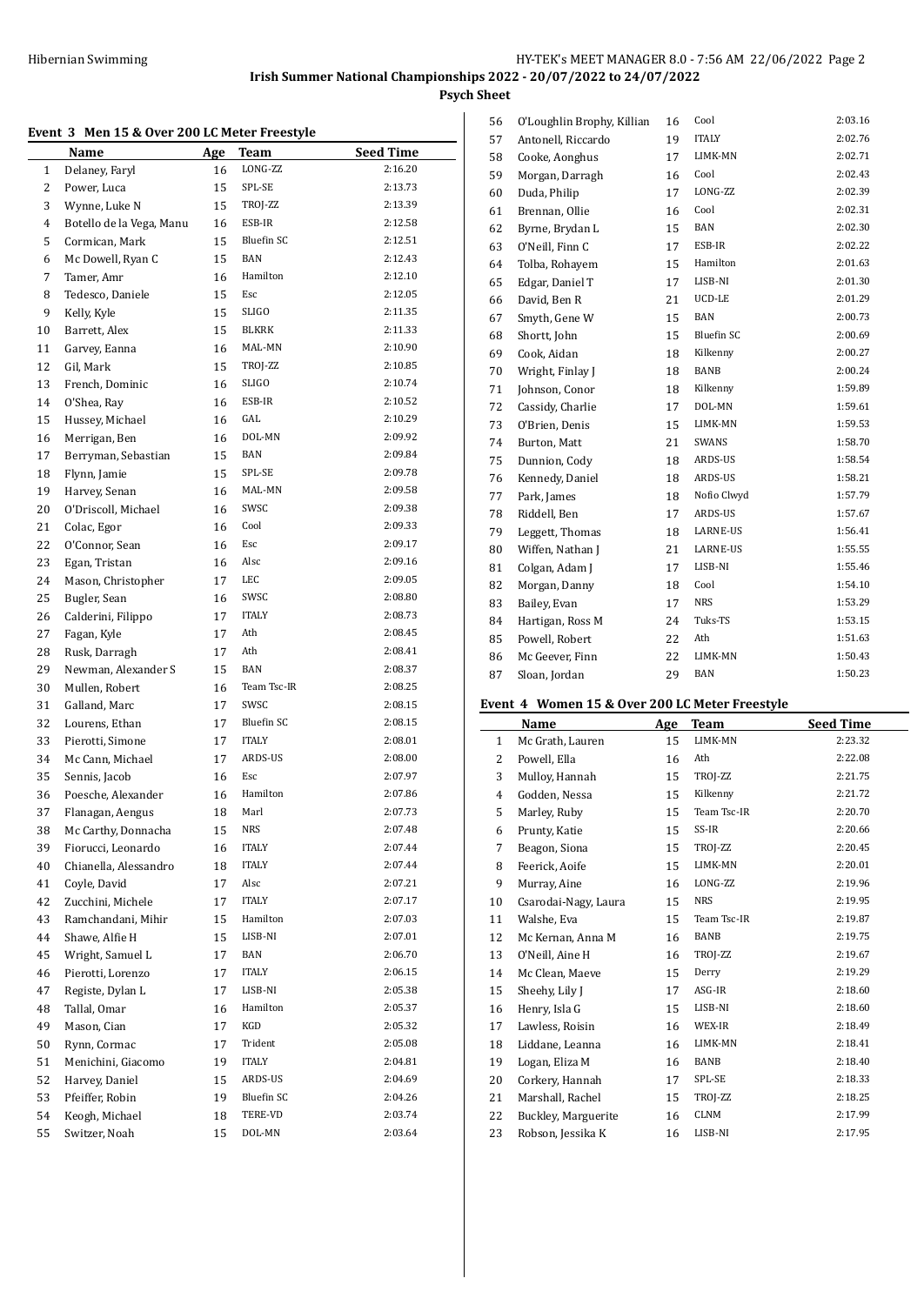#### **Event 4 ...(Women 15 & Over 200 LC Meter Freestyle)**

|    |                      |     | romen 15 & over 200 Be meter ricestyle |                             |
|----|----------------------|-----|----------------------------------------|-----------------------------|
|    | <b>Name</b>          | Age | Team                                   | <b>Seed Time</b><br>2:17.62 |
| 24 | Lee, Kate            | 15  | Cool                                   |                             |
| 25 | Nolan, Sophie        | 17  | TERE-VD                                | 2:17.61                     |
| 26 | Kenny, Nevaeh        | 17  | Alsc                                   | 2:16.83                     |
| 27 | Kennedy, Niamh       | 17  | GAL                                    | 2:16.81                     |
| 28 | Chamberlain, Breanna | 15  | Cookstown Asc                          | 2:16.66                     |
| 29 | Byrne, Ava M         | 16  | SS-IR                                  | 2:16.65                     |
| 30 | McGuire, Lily        | 17  | LEA-NI                                 | 2:16.55                     |
| 31 | Nikishkina, Anna     | 16  | Alsc                                   | 2:16.38                     |
| 32 | Rogers, Nemone       | 17  | TROJ-ZZ                                | 2:16.27                     |
| 33 | Waters, Katie        | 17  | GAL                                    | 2:16.19                     |
| 34 | Allen, Naoise        | 17  | TERE-VD                                | 2:15.63                     |
| 35 | Mc Namara, Ava R     | 17  | LISB-NI                                | 2:15.53                     |
| 36 | Kelly, Ruth          | 17  | <b>NRS</b>                             | 2:15.52                     |
| 37 | Friel, Rebekah       | 16  | TROJ-ZZ                                | 2:14.96                     |
| 38 | Jamison, Toni M      | 17  | LISB-NI                                | 2:14.96                     |
| 39 | Dawson, Aimee        | 16  | LISB-NI                                | 2:14.82                     |
| 40 | Falls, Ellie         | 19  | LARNE-US                               | 2:14.68                     |
| 41 | Herbst, Caitlin A    | 16  | MDOL-EK                                | 2:14.52                     |
| 42 | Conroy, Grace        | 17  | LISB-NI                                | 2:14.32                     |
| 43 | O' Bric, Molly       | 16  | ASG-IR                                 | 2:14.20                     |
| 44 | Phelan, Rosalie      | 17  | Cormorants                             | 2:13.86                     |
| 45 | Gannon, Jessica      | 18  | LIMK-MN                                | 2:12.82                     |
| 46 | O'Hara, Brogán       | 24  | LEA-NI                                 | 2:12.77                     |
| 47 | Miskelly, Olivia E   | 15  | BANB                                   | 2:12.74                     |
| 48 | Quigley, Zophia      | 15  | ARDS-US                                | 2:12.37                     |
| 49 | Cochrane, Grace E    | 15  | LURG                                   | 2:12.32                     |
| 50 | Randle, Samantha C   | 24  | Tuks-TS                                | 2:12.18                     |
| 51 | Jones, Megan         | 16  | PORT-LE                                | 2:12.10                     |
| 52 | Bayley, Eva          | 15  | NRS                                    | 2:12.01                     |
| 53 | Kyselova, Kyselova   | 23  | CZECH                                  | 2:11.71                     |
| 54 | Aiken, Keira         | 16  | ARDS-US                                | 2:11.71                     |
| 55 | Bentley, Hazel C     | 18  | ASG-IR                                 | 2:11.49                     |
| 56 | O'Shea, Hannah       | 18  | DOL-MN                                 | 2:11.43                     |
| 57 | Feenan, Anna         | 19  | SWSC                                   | 2:10.26                     |
| 58 | Pino, Roberta        | 20  | <b>ITALY</b>                           | 2:10.10                     |
| 59 | McAndrew, Orlaith    | 16  | Team Tsc-IR                            | 2:10.00                     |
| 60 | Weidemann, Inge      | 22  | Tuks-TS                                | 2:09.26                     |
| 61 | Carroll, Ella        | 17  | LIMK-MN                                | 2:09.21                     |
| 62 | Bailey, Leagh        | 16  | NRS                                    | 2:09.00                     |
| 63 | Hodgins, Grace       | 17  | TROJ-ZZ                                | 2:08.70                     |
| 64 | Farrell, Danielle    | 19  | SLIGO                                  | 2:08.66                     |
| 65 | Coetzer, Janie       | 21  | Tuks-TS                                | 2:08.38                     |
|    | Donegan, Éle         |     | LARNE-US                               | 2:08.36                     |
| 66 |                      | 19  | Tuks-TS                                | 2:08.17                     |
| 67 | Pearse, Hannah C     | 19  |                                        |                             |
| 68 | Kane, Amelia         | 19  | ARDS-US                                | 2:06.71                     |
| 69 | Britton, Phyllida    | 25  | Esc                                    | 2:06.17                     |
| 70 | Trait, Naomi         | 19  | Kilkenny                               | 2:06.06                     |
| 71 | Mundell, Christin    | 21  | Tuks-TS                                | 2:04.40                     |

# **Event 5 Men 15 & Over 100 LC Meter Breaststroke**

|   | Name                 | Age | <b>Team</b> | <b>Seed Time</b> |
|---|----------------------|-----|-------------|------------------|
|   | Tritschler, Paul     |     | <b>NRS</b>  | 2:44.65          |
|   | Reid, Joshua         | 15  | ARDS-US     | 1:23.46          |
| 3 | O'Neill, Josh        | 15  | SWSC        | 1:23.12          |
|   | Lanigan, Conor       | 15  | Trident     | 1:22.06          |
|   | Fitzpatrick, Lewis C | 15  | LISB-NI     | 1:21.57          |

| 6  | Pretorius, Brendan | 15 | Kilkenny     | 1:21.31 |
|----|--------------------|----|--------------|---------|
| 7  | Holmes, Zac        | 15 | C WV         | 1:21.09 |
| 8  | Keys, Tom J        | 15 | LISB-NI      | 1:20.69 |
| 9  | Morrow, Sean       | 16 | Kilkenny     | 1:20.04 |
| 10 | Doyle, Peter       | 16 | KGD          | 1:19.89 |
| 11 | Baker, Toby        | 16 | <b>Esc</b>   | 1:19.84 |
| 12 | Pershin, Petr      | 16 | C WV         | 1:19.40 |
| 13 | Whelan, Killian    | 15 | CLNM         | 1:19.38 |
| 14 | O'Keeffe, Jamie    | 16 | PORT-LE      | 1:19.31 |
| 15 | Glover, Ben        | 16 | LEA-NI       | 1:19.29 |
| 16 | Mulligan, Oran     | 15 | SSEAL        | 1:19.20 |
| 17 | Gray, Lewis P      | 16 | BANB         | 1:18.97 |
| 18 | Lyons, Jack        | 17 | PORT-LE      | 1:18.76 |
| 19 | Barrett, Alex      | 15 | <b>BLKRK</b> | 1:18.73 |
| 20 | Sabatini, Mattia   | 17 | <b>ITALY</b> | 1:18.57 |
| 21 | French, Dominic    | 16 | <b>SLIGO</b> | 1:18.56 |
| 22 | Bowen, Marcas      | 16 | Kilkenny     | 1:18.54 |
| 23 | Woolley, Luke      | 16 | <b>CLM</b>   | 1:18.49 |
| 24 | Moro, Fredrik      | 15 | Ath          | 1:18.41 |
| 25 | Ilsley, Finn D     | 16 | CASC-NI      | 1:18.39 |
| 26 | Fox, Jamie         | 16 | Ath          | 1:18.37 |
| 27 | Monaghan, Shea     | 16 | <b>ROTTS</b> | 1:18.17 |
| 28 |                    | 16 | Kilkenny     | 1:18.07 |
|    | Drago, Fionn       |    | SS-IR        | 1:18.02 |
| 29 | Vicario, Daniel    | 16 |              |         |
| 30 | Mc Grath, Aidan    | 15 | DOL-MN       | 1:17.90 |
| 31 | Davey, Thomas      | 16 | Bluefin SC   | 1:17.88 |
| 32 | Lourens, Ethan     | 17 | Bluefin SC   | 1:17.87 |
| 33 | Coyle, David       | 17 | Alsc         | 1:17.85 |
| 34 | Treanor, Eoin      | 17 | <b>CLM</b>   | 1:17.78 |
| 35 | Mc Dowell, Ryan C  | 15 | <b>BAN</b>   | 1:17.75 |
| 36 | Richmond, Paul     | 17 | CASC-NI      | 1:17.72 |
| 37 | Poesche, Alexander | 16 | Hamilton     | 1:17.66 |
| 38 | Hayes, Ferdia      | 16 | Esc          | 1:17.63 |
| 39 | Mason, Christopher | 17 | LEC          | 1:17.61 |
| 40 | Flynn, Louis       | 17 | BLKRK        | 1:17.59 |
| 41 | Gil, Mark          | 15 | TROJ-ZZ      | 1:17.57 |
| 42 | Colac, Egor        | 16 | Cool         | 1:17.56 |
| 43 | Hunt, Joshua       | 15 | <b>LVADY</b> | 1:17.47 |
| 44 | Gilmore, Dylan     | 17 | ADSC         | 1:17.39 |
| 45 | Bird, Martin       | 17 | PDOWN        | 1:17.36 |
| 46 | Kenny, Ethan       | 17 | Kilkenny     | 1:17.31 |
| 47 | Jacquemin, Alexis  | 17 | LISB-NI      | 1:17.30 |
| 48 | Pau, David         | 16 | PORT-LE      | 1:17.27 |
| 49 | Fane, Ricky        | 15 | DOL-MN       | 1:16.85 |
| 50 | Sweeney, Jake      | 17 | TROJ-ZZ      | 1:16.31 |
| 51 | Harvey, Senan      | 16 | MAL-MN       | 1:16.17 |
| 52 | Delanev, Jack      | 16 | CLM          | 1:15.97 |
| 53 | O'Reilly, Ben      | 18 | BANB         | 1:15.57 |
| 54 | Rusk, Darragh      | 17 | Ath          | 1:15.29 |
| 55 | Makhsimov, Al'yor  | 17 | Hamilton     | 1:15.23 |
| 56 | Feenan, Michael    | 18 | SWSC         | 1:15.17 |
| 57 | Francis, Thomas    | 16 | WEX-IR       | 1:15.17 |
| 58 | O'Callaghan, Leo   | 15 | <b>BREIF</b> | 1:15.14 |
| 59 | Coogan, Alfie      | 18 | Ath          | 1:15.14 |
| 60 | Melia, Odie        | 18 | Tuam ST      | 1:14.94 |
| 61 | Slagter, Callum    | 17 | BAN          | 1:14.83 |
| 62 | Morriss, Charlie   | 16 | LARNE-US     | 1:14.69 |
| 63 | Ates, Ryan         | 16 | DOL-MN       | 1:14.23 |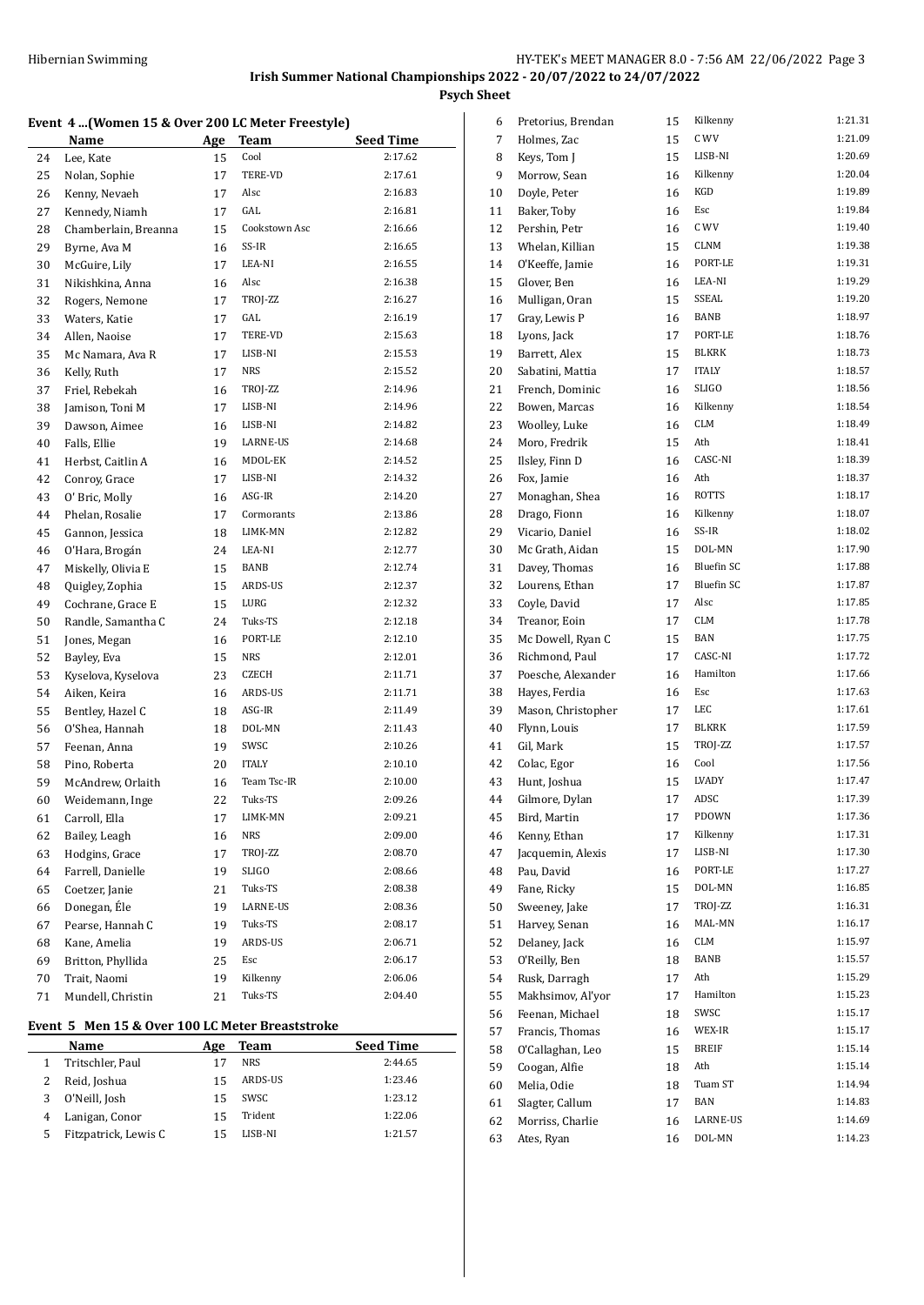#### **Event 5 ...(Men 15 & Over 100 LC Meter Breaststroke)**

| SSEAL<br>1:14.20<br>Murphy, Cillian<br>16<br>64<br>BANB<br>1:14.14<br>65<br>Logan, Jake J<br>15<br>66<br>Woods, David<br>24<br>SLIGO<br>1:14.10<br>SLIGO<br>1:14.07<br>67<br>Langton, Killian<br>17<br><b>ITALY</b><br>1:13.90<br>68<br>Pio Capitanio, Daniel<br>19<br>69<br>Gormley, Dara<br>Tuam ST<br>1:13.88<br>18<br>LISB-NI<br>1:13.80<br>70<br>Fitzpatrick, Bryn L<br>16<br>1:13.68<br>Mallett, Aidan<br>LISB-NI<br>71<br>15<br>1:13.63<br>72<br>Moore-Keane, Ross<br>18<br>Ath<br>1:13.61<br>LARNE-US<br>73<br>Balgos, Jericho<br>18<br><b>Bluefin SC</b><br>1:13.09<br>74<br>Van DE Beek, Jake<br>19<br>75<br>Kennedy, Eidhne<br>20<br>GAL<br>1:13.07<br>BANB<br>1:13.00<br>76<br>Marfunin, Alexander K<br>19<br>LARNE-US<br>1:12.98<br>77<br>Leggett, David<br>16<br>78<br>Krkoska, David<br>17<br>CZECH<br>1:12.79<br>BMNY<br>1:12.77<br>79<br>15<br>Green, James<br><b>NRS</b><br>1:12.72<br>Foley, Cian<br>23<br>80<br>81<br>Registe, Deaten N<br>19<br>LISB-NI<br>1:12.55<br>Ath<br>1:12.46<br>82<br>Breheny, Kieran<br>21<br>LIMK-MN<br>1:12.00<br>83<br>Carrig, Jack<br>17<br>1:11.93<br>84<br>Marcucci, Filippo<br><b>ITALY</b><br>17<br>LURG<br>1:11.93<br>85<br>Black, Zachary<br>16<br><b>SLIGO</b><br>1:11.91<br>Kilcoyne, Ronan<br>17<br>86<br>1:11.71<br>87<br>Mulhall, John<br>17<br>TROJ-ZZ<br>LVADY<br>1:11.66<br>88<br>George, Alec<br>17<br>SHARK-IR<br>1:11.53<br>89<br>Lennon, David<br>17<br>Cookstown Asc<br>90<br>Walsh, Eoin<br>19<br>1:11.45<br>Team Tsc-IR<br>1:11.42<br>91<br>Murphy, Stephen<br>18<br>ARDS-US<br>1:11.16<br>92<br>Cardwell, Ben<br>17<br>1:10.86<br>93<br>Fane, Ewan<br>18<br>DOL-MN<br>LIMK-MN<br>1:10.82<br>94<br>Cooke, Aonghus<br>17<br>1:10.67<br>ESB-IR<br>95<br>Curley, Patrick<br>19<br>1:10.21<br>96<br>Tubilewicz, Philip<br>Esc<br>17<br>Hamilton<br>1:10.05<br>97<br>Tallal, Omar<br>16<br>Hamilton<br>1:09.94<br>98<br>Soens, Elias<br>16<br>99<br>Mc Namara, Michael<br>21<br>CLM<br>1:09.90<br>LISB-NI<br>1:09.07<br>100<br>Mulholland, Daniel J<br>19<br>TERE-VD<br>1:08.92<br>O'Connor, Liam<br>17<br>101<br>UCD-LE<br>102<br>O'Sullivan, Cillian<br>1:08.87<br>20<br>Rayan, Ali<br>Cool<br>1:08.67<br>103<br>17<br>ARDS-US<br>1:07.86<br>Dunnion, Cody<br>104<br>18<br>ARDS-US<br>1:07.62<br>105<br>Cummings, Benji<br>16<br>1:07.51<br>Heslop, Jonathan V<br>Tuks-TS<br>106<br>19<br>Kilkenny<br>1:07.32<br>Mc Lelland-Maher, Alex<br>107<br>20<br>CZECH<br>1:07.06<br>108<br>Lvutin, Lev<br>15<br>ARDS-US<br>1:06.40<br>109<br>Hand, Matthew<br>17<br>Uni of Bath<br>1:06.00<br>110<br>Fair, Shem<br>22<br><b>NRS</b><br>1:05.73<br>111<br>Bailey, Evan<br>17<br>Gerber, Yaron<br>1:04.79<br>112<br>24<br>Esc<br>SWSC<br>Feenan, Andrew<br>1:04.13<br>113<br>21<br>1:03.53<br>114<br>Berryman, Morgan<br>25<br>LARNE-US<br>Randle, Matthew J<br>115<br>19<br>Tuks-TS<br>1:02.96<br>Greene, Darragh<br>LONG-ZZ<br>1:01.89<br>116<br>27<br>117<br>Cooke, Uiseann<br>21<br>Tuam ST<br>1:01.89<br>1:01.53<br>Corby, Eoin<br>20<br>LIMK-MN<br>118 | Name | Age | <b>Team</b> | <b>Seed Time</b> |
|------------------------------------------------------------------------------------------------------------------------------------------------------------------------------------------------------------------------------------------------------------------------------------------------------------------------------------------------------------------------------------------------------------------------------------------------------------------------------------------------------------------------------------------------------------------------------------------------------------------------------------------------------------------------------------------------------------------------------------------------------------------------------------------------------------------------------------------------------------------------------------------------------------------------------------------------------------------------------------------------------------------------------------------------------------------------------------------------------------------------------------------------------------------------------------------------------------------------------------------------------------------------------------------------------------------------------------------------------------------------------------------------------------------------------------------------------------------------------------------------------------------------------------------------------------------------------------------------------------------------------------------------------------------------------------------------------------------------------------------------------------------------------------------------------------------------------------------------------------------------------------------------------------------------------------------------------------------------------------------------------------------------------------------------------------------------------------------------------------------------------------------------------------------------------------------------------------------------------------------------------------------------------------------------------------------------------------------------------------------------------------------------------------------------------------------------------------------------------------------------------------------------------------------------------------------------------------------------------------------------------------------------------------------------------------------------------------------------------------------------------------------------------------------------------------------------------------------------------------------------------------------------------------------------------------------------------------------------------------------------------------------------|------|-----|-------------|------------------|
|                                                                                                                                                                                                                                                                                                                                                                                                                                                                                                                                                                                                                                                                                                                                                                                                                                                                                                                                                                                                                                                                                                                                                                                                                                                                                                                                                                                                                                                                                                                                                                                                                                                                                                                                                                                                                                                                                                                                                                                                                                                                                                                                                                                                                                                                                                                                                                                                                                                                                                                                                                                                                                                                                                                                                                                                                                                                                                                                                                                                                        |      |     |             |                  |
|                                                                                                                                                                                                                                                                                                                                                                                                                                                                                                                                                                                                                                                                                                                                                                                                                                                                                                                                                                                                                                                                                                                                                                                                                                                                                                                                                                                                                                                                                                                                                                                                                                                                                                                                                                                                                                                                                                                                                                                                                                                                                                                                                                                                                                                                                                                                                                                                                                                                                                                                                                                                                                                                                                                                                                                                                                                                                                                                                                                                                        |      |     |             |                  |
|                                                                                                                                                                                                                                                                                                                                                                                                                                                                                                                                                                                                                                                                                                                                                                                                                                                                                                                                                                                                                                                                                                                                                                                                                                                                                                                                                                                                                                                                                                                                                                                                                                                                                                                                                                                                                                                                                                                                                                                                                                                                                                                                                                                                                                                                                                                                                                                                                                                                                                                                                                                                                                                                                                                                                                                                                                                                                                                                                                                                                        |      |     |             |                  |
|                                                                                                                                                                                                                                                                                                                                                                                                                                                                                                                                                                                                                                                                                                                                                                                                                                                                                                                                                                                                                                                                                                                                                                                                                                                                                                                                                                                                                                                                                                                                                                                                                                                                                                                                                                                                                                                                                                                                                                                                                                                                                                                                                                                                                                                                                                                                                                                                                                                                                                                                                                                                                                                                                                                                                                                                                                                                                                                                                                                                                        |      |     |             |                  |
|                                                                                                                                                                                                                                                                                                                                                                                                                                                                                                                                                                                                                                                                                                                                                                                                                                                                                                                                                                                                                                                                                                                                                                                                                                                                                                                                                                                                                                                                                                                                                                                                                                                                                                                                                                                                                                                                                                                                                                                                                                                                                                                                                                                                                                                                                                                                                                                                                                                                                                                                                                                                                                                                                                                                                                                                                                                                                                                                                                                                                        |      |     |             |                  |
|                                                                                                                                                                                                                                                                                                                                                                                                                                                                                                                                                                                                                                                                                                                                                                                                                                                                                                                                                                                                                                                                                                                                                                                                                                                                                                                                                                                                                                                                                                                                                                                                                                                                                                                                                                                                                                                                                                                                                                                                                                                                                                                                                                                                                                                                                                                                                                                                                                                                                                                                                                                                                                                                                                                                                                                                                                                                                                                                                                                                                        |      |     |             |                  |
|                                                                                                                                                                                                                                                                                                                                                                                                                                                                                                                                                                                                                                                                                                                                                                                                                                                                                                                                                                                                                                                                                                                                                                                                                                                                                                                                                                                                                                                                                                                                                                                                                                                                                                                                                                                                                                                                                                                                                                                                                                                                                                                                                                                                                                                                                                                                                                                                                                                                                                                                                                                                                                                                                                                                                                                                                                                                                                                                                                                                                        |      |     |             |                  |
|                                                                                                                                                                                                                                                                                                                                                                                                                                                                                                                                                                                                                                                                                                                                                                                                                                                                                                                                                                                                                                                                                                                                                                                                                                                                                                                                                                                                                                                                                                                                                                                                                                                                                                                                                                                                                                                                                                                                                                                                                                                                                                                                                                                                                                                                                                                                                                                                                                                                                                                                                                                                                                                                                                                                                                                                                                                                                                                                                                                                                        |      |     |             |                  |
|                                                                                                                                                                                                                                                                                                                                                                                                                                                                                                                                                                                                                                                                                                                                                                                                                                                                                                                                                                                                                                                                                                                                                                                                                                                                                                                                                                                                                                                                                                                                                                                                                                                                                                                                                                                                                                                                                                                                                                                                                                                                                                                                                                                                                                                                                                                                                                                                                                                                                                                                                                                                                                                                                                                                                                                                                                                                                                                                                                                                                        |      |     |             |                  |
|                                                                                                                                                                                                                                                                                                                                                                                                                                                                                                                                                                                                                                                                                                                                                                                                                                                                                                                                                                                                                                                                                                                                                                                                                                                                                                                                                                                                                                                                                                                                                                                                                                                                                                                                                                                                                                                                                                                                                                                                                                                                                                                                                                                                                                                                                                                                                                                                                                                                                                                                                                                                                                                                                                                                                                                                                                                                                                                                                                                                                        |      |     |             |                  |
|                                                                                                                                                                                                                                                                                                                                                                                                                                                                                                                                                                                                                                                                                                                                                                                                                                                                                                                                                                                                                                                                                                                                                                                                                                                                                                                                                                                                                                                                                                                                                                                                                                                                                                                                                                                                                                                                                                                                                                                                                                                                                                                                                                                                                                                                                                                                                                                                                                                                                                                                                                                                                                                                                                                                                                                                                                                                                                                                                                                                                        |      |     |             |                  |
|                                                                                                                                                                                                                                                                                                                                                                                                                                                                                                                                                                                                                                                                                                                                                                                                                                                                                                                                                                                                                                                                                                                                                                                                                                                                                                                                                                                                                                                                                                                                                                                                                                                                                                                                                                                                                                                                                                                                                                                                                                                                                                                                                                                                                                                                                                                                                                                                                                                                                                                                                                                                                                                                                                                                                                                                                                                                                                                                                                                                                        |      |     |             |                  |
|                                                                                                                                                                                                                                                                                                                                                                                                                                                                                                                                                                                                                                                                                                                                                                                                                                                                                                                                                                                                                                                                                                                                                                                                                                                                                                                                                                                                                                                                                                                                                                                                                                                                                                                                                                                                                                                                                                                                                                                                                                                                                                                                                                                                                                                                                                                                                                                                                                                                                                                                                                                                                                                                                                                                                                                                                                                                                                                                                                                                                        |      |     |             |                  |
|                                                                                                                                                                                                                                                                                                                                                                                                                                                                                                                                                                                                                                                                                                                                                                                                                                                                                                                                                                                                                                                                                                                                                                                                                                                                                                                                                                                                                                                                                                                                                                                                                                                                                                                                                                                                                                                                                                                                                                                                                                                                                                                                                                                                                                                                                                                                                                                                                                                                                                                                                                                                                                                                                                                                                                                                                                                                                                                                                                                                                        |      |     |             |                  |
|                                                                                                                                                                                                                                                                                                                                                                                                                                                                                                                                                                                                                                                                                                                                                                                                                                                                                                                                                                                                                                                                                                                                                                                                                                                                                                                                                                                                                                                                                                                                                                                                                                                                                                                                                                                                                                                                                                                                                                                                                                                                                                                                                                                                                                                                                                                                                                                                                                                                                                                                                                                                                                                                                                                                                                                                                                                                                                                                                                                                                        |      |     |             |                  |
|                                                                                                                                                                                                                                                                                                                                                                                                                                                                                                                                                                                                                                                                                                                                                                                                                                                                                                                                                                                                                                                                                                                                                                                                                                                                                                                                                                                                                                                                                                                                                                                                                                                                                                                                                                                                                                                                                                                                                                                                                                                                                                                                                                                                                                                                                                                                                                                                                                                                                                                                                                                                                                                                                                                                                                                                                                                                                                                                                                                                                        |      |     |             |                  |
|                                                                                                                                                                                                                                                                                                                                                                                                                                                                                                                                                                                                                                                                                                                                                                                                                                                                                                                                                                                                                                                                                                                                                                                                                                                                                                                                                                                                                                                                                                                                                                                                                                                                                                                                                                                                                                                                                                                                                                                                                                                                                                                                                                                                                                                                                                                                                                                                                                                                                                                                                                                                                                                                                                                                                                                                                                                                                                                                                                                                                        |      |     |             |                  |
|                                                                                                                                                                                                                                                                                                                                                                                                                                                                                                                                                                                                                                                                                                                                                                                                                                                                                                                                                                                                                                                                                                                                                                                                                                                                                                                                                                                                                                                                                                                                                                                                                                                                                                                                                                                                                                                                                                                                                                                                                                                                                                                                                                                                                                                                                                                                                                                                                                                                                                                                                                                                                                                                                                                                                                                                                                                                                                                                                                                                                        |      |     |             |                  |
|                                                                                                                                                                                                                                                                                                                                                                                                                                                                                                                                                                                                                                                                                                                                                                                                                                                                                                                                                                                                                                                                                                                                                                                                                                                                                                                                                                                                                                                                                                                                                                                                                                                                                                                                                                                                                                                                                                                                                                                                                                                                                                                                                                                                                                                                                                                                                                                                                                                                                                                                                                                                                                                                                                                                                                                                                                                                                                                                                                                                                        |      |     |             |                  |
|                                                                                                                                                                                                                                                                                                                                                                                                                                                                                                                                                                                                                                                                                                                                                                                                                                                                                                                                                                                                                                                                                                                                                                                                                                                                                                                                                                                                                                                                                                                                                                                                                                                                                                                                                                                                                                                                                                                                                                                                                                                                                                                                                                                                                                                                                                                                                                                                                                                                                                                                                                                                                                                                                                                                                                                                                                                                                                                                                                                                                        |      |     |             |                  |
|                                                                                                                                                                                                                                                                                                                                                                                                                                                                                                                                                                                                                                                                                                                                                                                                                                                                                                                                                                                                                                                                                                                                                                                                                                                                                                                                                                                                                                                                                                                                                                                                                                                                                                                                                                                                                                                                                                                                                                                                                                                                                                                                                                                                                                                                                                                                                                                                                                                                                                                                                                                                                                                                                                                                                                                                                                                                                                                                                                                                                        |      |     |             |                  |
|                                                                                                                                                                                                                                                                                                                                                                                                                                                                                                                                                                                                                                                                                                                                                                                                                                                                                                                                                                                                                                                                                                                                                                                                                                                                                                                                                                                                                                                                                                                                                                                                                                                                                                                                                                                                                                                                                                                                                                                                                                                                                                                                                                                                                                                                                                                                                                                                                                                                                                                                                                                                                                                                                                                                                                                                                                                                                                                                                                                                                        |      |     |             |                  |
|                                                                                                                                                                                                                                                                                                                                                                                                                                                                                                                                                                                                                                                                                                                                                                                                                                                                                                                                                                                                                                                                                                                                                                                                                                                                                                                                                                                                                                                                                                                                                                                                                                                                                                                                                                                                                                                                                                                                                                                                                                                                                                                                                                                                                                                                                                                                                                                                                                                                                                                                                                                                                                                                                                                                                                                                                                                                                                                                                                                                                        |      |     |             |                  |
|                                                                                                                                                                                                                                                                                                                                                                                                                                                                                                                                                                                                                                                                                                                                                                                                                                                                                                                                                                                                                                                                                                                                                                                                                                                                                                                                                                                                                                                                                                                                                                                                                                                                                                                                                                                                                                                                                                                                                                                                                                                                                                                                                                                                                                                                                                                                                                                                                                                                                                                                                                                                                                                                                                                                                                                                                                                                                                                                                                                                                        |      |     |             |                  |
|                                                                                                                                                                                                                                                                                                                                                                                                                                                                                                                                                                                                                                                                                                                                                                                                                                                                                                                                                                                                                                                                                                                                                                                                                                                                                                                                                                                                                                                                                                                                                                                                                                                                                                                                                                                                                                                                                                                                                                                                                                                                                                                                                                                                                                                                                                                                                                                                                                                                                                                                                                                                                                                                                                                                                                                                                                                                                                                                                                                                                        |      |     |             |                  |
|                                                                                                                                                                                                                                                                                                                                                                                                                                                                                                                                                                                                                                                                                                                                                                                                                                                                                                                                                                                                                                                                                                                                                                                                                                                                                                                                                                                                                                                                                                                                                                                                                                                                                                                                                                                                                                                                                                                                                                                                                                                                                                                                                                                                                                                                                                                                                                                                                                                                                                                                                                                                                                                                                                                                                                                                                                                                                                                                                                                                                        |      |     |             |                  |
|                                                                                                                                                                                                                                                                                                                                                                                                                                                                                                                                                                                                                                                                                                                                                                                                                                                                                                                                                                                                                                                                                                                                                                                                                                                                                                                                                                                                                                                                                                                                                                                                                                                                                                                                                                                                                                                                                                                                                                                                                                                                                                                                                                                                                                                                                                                                                                                                                                                                                                                                                                                                                                                                                                                                                                                                                                                                                                                                                                                                                        |      |     |             |                  |
|                                                                                                                                                                                                                                                                                                                                                                                                                                                                                                                                                                                                                                                                                                                                                                                                                                                                                                                                                                                                                                                                                                                                                                                                                                                                                                                                                                                                                                                                                                                                                                                                                                                                                                                                                                                                                                                                                                                                                                                                                                                                                                                                                                                                                                                                                                                                                                                                                                                                                                                                                                                                                                                                                                                                                                                                                                                                                                                                                                                                                        |      |     |             |                  |
|                                                                                                                                                                                                                                                                                                                                                                                                                                                                                                                                                                                                                                                                                                                                                                                                                                                                                                                                                                                                                                                                                                                                                                                                                                                                                                                                                                                                                                                                                                                                                                                                                                                                                                                                                                                                                                                                                                                                                                                                                                                                                                                                                                                                                                                                                                                                                                                                                                                                                                                                                                                                                                                                                                                                                                                                                                                                                                                                                                                                                        |      |     |             |                  |
|                                                                                                                                                                                                                                                                                                                                                                                                                                                                                                                                                                                                                                                                                                                                                                                                                                                                                                                                                                                                                                                                                                                                                                                                                                                                                                                                                                                                                                                                                                                                                                                                                                                                                                                                                                                                                                                                                                                                                                                                                                                                                                                                                                                                                                                                                                                                                                                                                                                                                                                                                                                                                                                                                                                                                                                                                                                                                                                                                                                                                        |      |     |             |                  |
|                                                                                                                                                                                                                                                                                                                                                                                                                                                                                                                                                                                                                                                                                                                                                                                                                                                                                                                                                                                                                                                                                                                                                                                                                                                                                                                                                                                                                                                                                                                                                                                                                                                                                                                                                                                                                                                                                                                                                                                                                                                                                                                                                                                                                                                                                                                                                                                                                                                                                                                                                                                                                                                                                                                                                                                                                                                                                                                                                                                                                        |      |     |             |                  |
|                                                                                                                                                                                                                                                                                                                                                                                                                                                                                                                                                                                                                                                                                                                                                                                                                                                                                                                                                                                                                                                                                                                                                                                                                                                                                                                                                                                                                                                                                                                                                                                                                                                                                                                                                                                                                                                                                                                                                                                                                                                                                                                                                                                                                                                                                                                                                                                                                                                                                                                                                                                                                                                                                                                                                                                                                                                                                                                                                                                                                        |      |     |             |                  |
|                                                                                                                                                                                                                                                                                                                                                                                                                                                                                                                                                                                                                                                                                                                                                                                                                                                                                                                                                                                                                                                                                                                                                                                                                                                                                                                                                                                                                                                                                                                                                                                                                                                                                                                                                                                                                                                                                                                                                                                                                                                                                                                                                                                                                                                                                                                                                                                                                                                                                                                                                                                                                                                                                                                                                                                                                                                                                                                                                                                                                        |      |     |             |                  |
|                                                                                                                                                                                                                                                                                                                                                                                                                                                                                                                                                                                                                                                                                                                                                                                                                                                                                                                                                                                                                                                                                                                                                                                                                                                                                                                                                                                                                                                                                                                                                                                                                                                                                                                                                                                                                                                                                                                                                                                                                                                                                                                                                                                                                                                                                                                                                                                                                                                                                                                                                                                                                                                                                                                                                                                                                                                                                                                                                                                                                        |      |     |             |                  |
|                                                                                                                                                                                                                                                                                                                                                                                                                                                                                                                                                                                                                                                                                                                                                                                                                                                                                                                                                                                                                                                                                                                                                                                                                                                                                                                                                                                                                                                                                                                                                                                                                                                                                                                                                                                                                                                                                                                                                                                                                                                                                                                                                                                                                                                                                                                                                                                                                                                                                                                                                                                                                                                                                                                                                                                                                                                                                                                                                                                                                        |      |     |             |                  |
|                                                                                                                                                                                                                                                                                                                                                                                                                                                                                                                                                                                                                                                                                                                                                                                                                                                                                                                                                                                                                                                                                                                                                                                                                                                                                                                                                                                                                                                                                                                                                                                                                                                                                                                                                                                                                                                                                                                                                                                                                                                                                                                                                                                                                                                                                                                                                                                                                                                                                                                                                                                                                                                                                                                                                                                                                                                                                                                                                                                                                        |      |     |             |                  |
|                                                                                                                                                                                                                                                                                                                                                                                                                                                                                                                                                                                                                                                                                                                                                                                                                                                                                                                                                                                                                                                                                                                                                                                                                                                                                                                                                                                                                                                                                                                                                                                                                                                                                                                                                                                                                                                                                                                                                                                                                                                                                                                                                                                                                                                                                                                                                                                                                                                                                                                                                                                                                                                                                                                                                                                                                                                                                                                                                                                                                        |      |     |             |                  |
|                                                                                                                                                                                                                                                                                                                                                                                                                                                                                                                                                                                                                                                                                                                                                                                                                                                                                                                                                                                                                                                                                                                                                                                                                                                                                                                                                                                                                                                                                                                                                                                                                                                                                                                                                                                                                                                                                                                                                                                                                                                                                                                                                                                                                                                                                                                                                                                                                                                                                                                                                                                                                                                                                                                                                                                                                                                                                                                                                                                                                        |      |     |             |                  |
|                                                                                                                                                                                                                                                                                                                                                                                                                                                                                                                                                                                                                                                                                                                                                                                                                                                                                                                                                                                                                                                                                                                                                                                                                                                                                                                                                                                                                                                                                                                                                                                                                                                                                                                                                                                                                                                                                                                                                                                                                                                                                                                                                                                                                                                                                                                                                                                                                                                                                                                                                                                                                                                                                                                                                                                                                                                                                                                                                                                                                        |      |     |             |                  |
|                                                                                                                                                                                                                                                                                                                                                                                                                                                                                                                                                                                                                                                                                                                                                                                                                                                                                                                                                                                                                                                                                                                                                                                                                                                                                                                                                                                                                                                                                                                                                                                                                                                                                                                                                                                                                                                                                                                                                                                                                                                                                                                                                                                                                                                                                                                                                                                                                                                                                                                                                                                                                                                                                                                                                                                                                                                                                                                                                                                                                        |      |     |             |                  |
|                                                                                                                                                                                                                                                                                                                                                                                                                                                                                                                                                                                                                                                                                                                                                                                                                                                                                                                                                                                                                                                                                                                                                                                                                                                                                                                                                                                                                                                                                                                                                                                                                                                                                                                                                                                                                                                                                                                                                                                                                                                                                                                                                                                                                                                                                                                                                                                                                                                                                                                                                                                                                                                                                                                                                                                                                                                                                                                                                                                                                        |      |     |             |                  |
|                                                                                                                                                                                                                                                                                                                                                                                                                                                                                                                                                                                                                                                                                                                                                                                                                                                                                                                                                                                                                                                                                                                                                                                                                                                                                                                                                                                                                                                                                                                                                                                                                                                                                                                                                                                                                                                                                                                                                                                                                                                                                                                                                                                                                                                                                                                                                                                                                                                                                                                                                                                                                                                                                                                                                                                                                                                                                                                                                                                                                        |      |     |             |                  |
|                                                                                                                                                                                                                                                                                                                                                                                                                                                                                                                                                                                                                                                                                                                                                                                                                                                                                                                                                                                                                                                                                                                                                                                                                                                                                                                                                                                                                                                                                                                                                                                                                                                                                                                                                                                                                                                                                                                                                                                                                                                                                                                                                                                                                                                                                                                                                                                                                                                                                                                                                                                                                                                                                                                                                                                                                                                                                                                                                                                                                        |      |     |             |                  |
|                                                                                                                                                                                                                                                                                                                                                                                                                                                                                                                                                                                                                                                                                                                                                                                                                                                                                                                                                                                                                                                                                                                                                                                                                                                                                                                                                                                                                                                                                                                                                                                                                                                                                                                                                                                                                                                                                                                                                                                                                                                                                                                                                                                                                                                                                                                                                                                                                                                                                                                                                                                                                                                                                                                                                                                                                                                                                                                                                                                                                        |      |     |             |                  |
|                                                                                                                                                                                                                                                                                                                                                                                                                                                                                                                                                                                                                                                                                                                                                                                                                                                                                                                                                                                                                                                                                                                                                                                                                                                                                                                                                                                                                                                                                                                                                                                                                                                                                                                                                                                                                                                                                                                                                                                                                                                                                                                                                                                                                                                                                                                                                                                                                                                                                                                                                                                                                                                                                                                                                                                                                                                                                                                                                                                                                        |      |     |             |                  |
|                                                                                                                                                                                                                                                                                                                                                                                                                                                                                                                                                                                                                                                                                                                                                                                                                                                                                                                                                                                                                                                                                                                                                                                                                                                                                                                                                                                                                                                                                                                                                                                                                                                                                                                                                                                                                                                                                                                                                                                                                                                                                                                                                                                                                                                                                                                                                                                                                                                                                                                                                                                                                                                                                                                                                                                                                                                                                                                                                                                                                        |      |     |             |                  |
|                                                                                                                                                                                                                                                                                                                                                                                                                                                                                                                                                                                                                                                                                                                                                                                                                                                                                                                                                                                                                                                                                                                                                                                                                                                                                                                                                                                                                                                                                                                                                                                                                                                                                                                                                                                                                                                                                                                                                                                                                                                                                                                                                                                                                                                                                                                                                                                                                                                                                                                                                                                                                                                                                                                                                                                                                                                                                                                                                                                                                        |      |     |             |                  |
|                                                                                                                                                                                                                                                                                                                                                                                                                                                                                                                                                                                                                                                                                                                                                                                                                                                                                                                                                                                                                                                                                                                                                                                                                                                                                                                                                                                                                                                                                                                                                                                                                                                                                                                                                                                                                                                                                                                                                                                                                                                                                                                                                                                                                                                                                                                                                                                                                                                                                                                                                                                                                                                                                                                                                                                                                                                                                                                                                                                                                        |      |     |             |                  |
|                                                                                                                                                                                                                                                                                                                                                                                                                                                                                                                                                                                                                                                                                                                                                                                                                                                                                                                                                                                                                                                                                                                                                                                                                                                                                                                                                                                                                                                                                                                                                                                                                                                                                                                                                                                                                                                                                                                                                                                                                                                                                                                                                                                                                                                                                                                                                                                                                                                                                                                                                                                                                                                                                                                                                                                                                                                                                                                                                                                                                        |      |     |             |                  |
|                                                                                                                                                                                                                                                                                                                                                                                                                                                                                                                                                                                                                                                                                                                                                                                                                                                                                                                                                                                                                                                                                                                                                                                                                                                                                                                                                                                                                                                                                                                                                                                                                                                                                                                                                                                                                                                                                                                                                                                                                                                                                                                                                                                                                                                                                                                                                                                                                                                                                                                                                                                                                                                                                                                                                                                                                                                                                                                                                                                                                        |      |     |             |                  |
|                                                                                                                                                                                                                                                                                                                                                                                                                                                                                                                                                                                                                                                                                                                                                                                                                                                                                                                                                                                                                                                                                                                                                                                                                                                                                                                                                                                                                                                                                                                                                                                                                                                                                                                                                                                                                                                                                                                                                                                                                                                                                                                                                                                                                                                                                                                                                                                                                                                                                                                                                                                                                                                                                                                                                                                                                                                                                                                                                                                                                        |      |     |             |                  |
|                                                                                                                                                                                                                                                                                                                                                                                                                                                                                                                                                                                                                                                                                                                                                                                                                                                                                                                                                                                                                                                                                                                                                                                                                                                                                                                                                                                                                                                                                                                                                                                                                                                                                                                                                                                                                                                                                                                                                                                                                                                                                                                                                                                                                                                                                                                                                                                                                                                                                                                                                                                                                                                                                                                                                                                                                                                                                                                                                                                                                        |      |     |             |                  |
|                                                                                                                                                                                                                                                                                                                                                                                                                                                                                                                                                                                                                                                                                                                                                                                                                                                                                                                                                                                                                                                                                                                                                                                                                                                                                                                                                                                                                                                                                                                                                                                                                                                                                                                                                                                                                                                                                                                                                                                                                                                                                                                                                                                                                                                                                                                                                                                                                                                                                                                                                                                                                                                                                                                                                                                                                                                                                                                                                                                                                        |      |     |             |                  |
|                                                                                                                                                                                                                                                                                                                                                                                                                                                                                                                                                                                                                                                                                                                                                                                                                                                                                                                                                                                                                                                                                                                                                                                                                                                                                                                                                                                                                                                                                                                                                                                                                                                                                                                                                                                                                                                                                                                                                                                                                                                                                                                                                                                                                                                                                                                                                                                                                                                                                                                                                                                                                                                                                                                                                                                                                                                                                                                                                                                                                        |      |     |             |                  |
|                                                                                                                                                                                                                                                                                                                                                                                                                                                                                                                                                                                                                                                                                                                                                                                                                                                                                                                                                                                                                                                                                                                                                                                                                                                                                                                                                                                                                                                                                                                                                                                                                                                                                                                                                                                                                                                                                                                                                                                                                                                                                                                                                                                                                                                                                                                                                                                                                                                                                                                                                                                                                                                                                                                                                                                                                                                                                                                                                                                                                        |      |     |             |                  |

|    | Event 6 Women 15 & Over 100 LC Meter Breaststroke |     |              |                  |
|----|---------------------------------------------------|-----|--------------|------------------|
|    | Name                                              | Age | <b>Team</b>  | <b>Seed Time</b> |
| 1  | Kenny, Roisin                                     | 18  | <b>NRS</b>   | 1:27.35          |
| 2  | Chiari, Gemma                                     | 15  | <b>ITALY</b> | 1:26.98          |
| 3  | Moloney, Sofie                                    | 15  | BLKRK        | 1:26.45          |
| 4  | Hannon, Isolde                                    | 15  | Bluefin SC   | 1:26.22          |
| 5  | Purcell, Isabella                                 | 17  | Alsc         | 1:25.95          |
| 6  | Dorgan, Saoirse                                   | 16  | ESB-IR       | 1:25.88          |
| 7  | Diamond, Megan                                    | 15  | ARDS-US      | 1:25.72          |
| 8  | Joyce, Isabel                                     | 15  | SHARK-IR     | 1:25.68          |
| 9  | Mc Grath, Izzy                                    | 16  | DOL-MN       | 1:25.45          |
| 10 | Doherty, Clara                                    | 15  | C FIN        | 1:25.38          |
| 11 | Stewart, Tilly A                                  | 16  | <b>BASC</b>  | 1:25.33          |
| 12 | Mancini, Alessia                                  | 15  | <b>ITALY</b> | 1:25.30          |
| 13 | Hegarty, Aoibhinn                                 | 15  | Alsc         | 1:25.20          |
| 14 | Cunningham, Katie                                 | 15  | DOL-MN       | 1:25.18          |
| 15 | Becker, Fallon                                    | 17  | GLN-ZZ       | 1:24.94          |
| 16 | Fabian, Reka                                      | 17  | SHARK-IR     | 1:24.88          |
| 17 | Rada, Janelle                                     | 16  | LURG         | 1:24.81          |
| 18 | Malcolm, Michaela                                 | 17  | MULST-US     | 1:24.72          |
| 19 | Svobodova, Lucie                                  | 15  | CZECH        | 1:24.51          |
| 20 | Doyle, Caoimhe                                    | 16  | DROG-LE      | 1:24.50          |
| 21 | O'Boyle, Jane                                     | 16  | LONG-ZZ      | 1:24.39          |
| 22 | Corkery, Emma                                     | 15  | SPL-SE       | 1:24.05          |
| 23 | Brennan, Chloe                                    | 16  | Esc          | 1:23.99          |
| 24 | Greer, Orla M                                     | 17  | LURG         | 1:23.75          |
| 25 | Johnston, Molly                                   | 17  | ENSK         | 1:23.69          |
| 26 | Corkery, Hannah                                   | 17  | SPL-SE       | 1:23.65          |
| 27 |                                                   | 16  | BANB         | 1:23.50          |
|    | Daly, Ciara M                                     |     | SWSC         | 1:23.33          |
| 28 | Lynch, Amy                                        | 15  | DOL-MN       | 1:23.30          |
| 29 | Tella, Carla                                      | 15  |              |                  |
| 30 | Sherriff, Esme                                    | 15  | TROJ-ZZ      | 1:23.18          |
| 31 | Burge, Caoimhe                                    | 16  | Cool         | 1:23.14          |
| 32 | Bayley, Eva                                       | 15  | NRS          | 1:22.88          |
| 33 | Csarodai-Nagy, Laura                              | 15  | NRS          | 1:22.65          |
| 34 | Liggett, Molly                                    | 16  | <b>BASC</b>  | 1:22.30          |
| 35 | Fox, Evelyn                                       | 17  | KGD          | 1:22.25          |
| 36 | MacLeod, Caitriona                                | 15  | ESB-IR       | 1:22.20          |
| 37 | Burns-Atkin, Alana                                | 16  | BANB         | 1:22.03          |
| 38 | Ivory, Aoibheann E                                | 16  | ASG-IR       | 1:21.82          |
| 39 | McCormack, Rionagh                                | 15  | LONG-ZZ      | 1:21.58          |
| 40 | Burns, Eve                                        | 15  | LEA-NI       | 1:21.03          |
| 41 | Brennan, Judy                                     | 19  | Ath          | 1:21.00          |
| 42 | Miskelly, Olivia E                                | 15  | BANB         | 1:20.94          |
| 43 | Clifford, Holly                                   | 15  | PORT-LE      | 1:20.91          |
| 44 | Mc Master, Hanna                                  | 15  | ARDS-US      | 1:20.88          |
| 45 | O'Shea, Michelle                                  | 16  | DOL-MN       | 1:20.74          |
| 46 | Baird, Shannon                                    | 19  | BMNY         | 1:20.38          |
| 47 | Cooke, Lisa                                       | 25  | Alsc         | 1:20.19          |
| 48 | Cisnero, Yna                                      | 17  | LVADY        | 1:20.15          |
| 49 | Mc Cormack, Cara                                  | 16  | DOL-MN       | 1:19.83          |
| 50 | Walker, Darcy                                     | 15  | BANB         | 1:19.14          |
| 51 | Ni Riain, Roisin                                  | 17  | LIMK-MN      | 1:19.13          |
| 52 | Maher, Cara                                       | 16  | TERE-VD      | 1:19.05          |
| 53 | Connell, Leah                                     | 15  | Ath          | 1:19.05          |
| 54 | Mc Dade, Anna                                     | 16  | ENSK         | 1:19.04          |
| 55 | Noble, Amy                                        | 16  | ASG-IR       | 1:18.53          |
|    |                                                   |     |              |                  |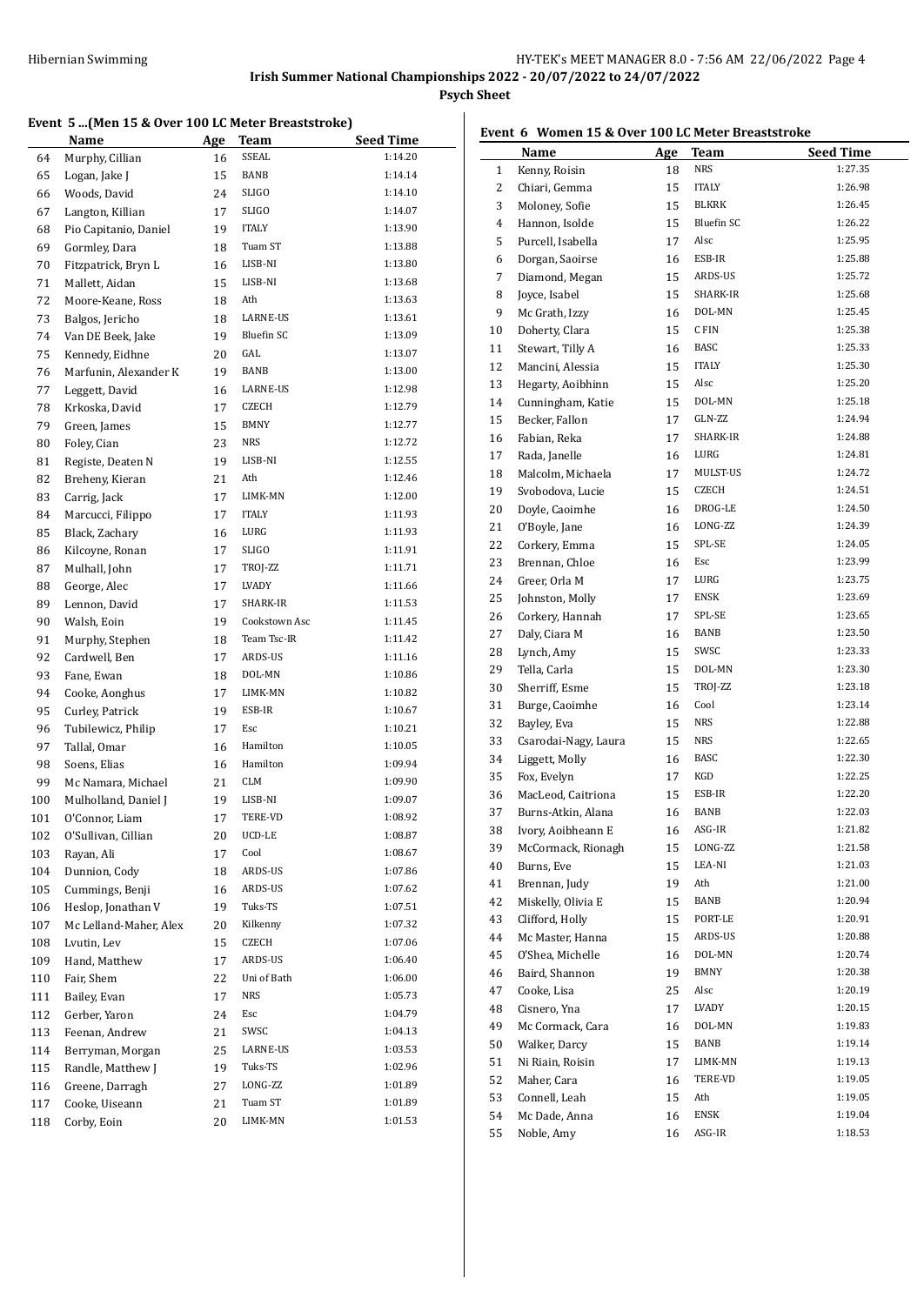# **Irish Summer National Championships 2022 - 20/07/2022 to 24/07/2022**

**Psych Sheet**

### **Event 6 ...(Women 15 & Over 100 LC Meter Breaststroke)**

|    | Name                | Age | <b>Team</b>  | <b>Seed Time</b> |
|----|---------------------|-----|--------------|------------------|
| 56 | Mc Namara, Ava R    | 17  | LISB-NI      | 1:17.29          |
| 57 | Kidney, Isabel      | 16  | SWSC         | 1:17.12          |
| 58 | Campbell, Ellie     | 15  | TROJ-ZZ      | 1:17.09          |
| 59 | Petteno, Allegra    | 16  | <b>ITALY</b> | 1:16.59          |
| 60 | Jones, Megan        | 16  | PORT-LE      | 1:16.44          |
| 61 | Van Jaarsveld, Sune | 21  | Tuks-TS      | 1:16.20          |
| 62 | Nulty, Molly        | 18  | SSEAL        | 1:16.17          |
| 63 | Mc Cracken, Sarah E | 23  | LISB-NI      | 1:15.92          |
| 64 | Podestova, Radka    | 23  | <b>CZECH</b> | 1:15.69          |
| 65 | Nolan, Beth         | 20  | SWSC         | 1:15.01          |
| 66 | De Lange, Caitlin A | 18  | Tuks-TS      | 1:14.74          |
| 67 | Aiken, Keira        | 16  | ARDS-US      | 1:14.51          |
| 68 | Mc Cartney, Ellie   | 17  | ARDS-US      | 1:10.49          |
| 69 | Doyle, Eimear       | 21  | LIMK-MN      | 1:10.45          |

## **Event 7 Men 15 & Over 400 LC Meter Freestyle Relay**

|                | <b>Team</b>     | Relay        | <b>Seed Time</b> |
|----------------|-----------------|--------------|------------------|
| $\mathbf{1}$   | <b>BAN</b>      | A            | NT               |
| $\overline{2}$ | <b>ITALY</b>    | A            | NT               |
| 3              | <b>SLIGO</b>    | A            | NT               |
| $\overline{4}$ | <b>NRS</b>      | A            | NT               |
| 5              | LISB-NI         | $\mathbf B$  | NT               |
| 6              | LISB-NI         | A            | NT               |
| 7              | LIMK-MN         | $\mathbf B$  | NT               |
| 8              | <b>LARNE-US</b> | $\mathbf{A}$ | NT               |
| 9              | Hamilton        | $\mathbf{A}$ | <b>NT</b>        |
| 10             | Cool            | $\mathbf B$  | NT               |
| 11             | <b>CLM</b>      | $\mathbf{A}$ | <b>NT</b>        |
| 12             | LEA-NI          | A            | 4.20.18          |
| 13             | DOL-MN          | $\mathbf B$  | 4:13.44          |
| 14             | DOL-MN          | A            | 4:08.84          |
| 15             | ARDS-US         | A            | 3:57.00          |
| 16             | <b>BANB</b>     | A            | 3:55.60          |
| 17             | GAL             | A            | 3:51.17          |
| 18             | SWSC            | $\mathbf{A}$ | 3:50.29          |
| 19             | SPL-SE          | A            | 3:48.78          |
| 20             | ESB-IR          | A            | 3:48.00          |
| 21             | Ath             | A            | 3:44.09          |
| 22             | Cool            | A            | 3:41.97          |
| 23             | Kilkenny        | A            | 3:41.84          |
| 24             | LIMK-MN         | A            | 3:34.64          |

# **Event 8 Women 15 & Over 400 LC Meter Freestyle Relay**

| <b>Team</b>     | Relay | <b>Seed Time</b> |
|-----------------|-------|------------------|
| <b>SLIGO</b>    | A     | <b>NT</b>        |
| LISB-NI         | A     | <b>NT</b>        |
| LIMK-MN         | B     | <b>NT</b>        |
| <b>LARNE-US</b> | A     | <b>NT</b>        |
| Team Tsc-IR     | A     | <b>NT</b>        |
| <b>TERE-VD</b>  | A     | <b>NT</b>        |
| Cool            | A     | 4:32.12          |
| DOL-MN          | A     | 4:26.99          |
| SS-IR           | A     | 4:22.88          |
| Kilkenny        | A     | X4:20.00         |
| Ath             | A     | 4:19.58          |
| LIMK-MN         | A     | 4:15.17          |
|                 |       |                  |

| 13 | <b>NRS</b>  | A | 4:14.53 |
|----|-------------|---|---------|
| 14 | <b>BANB</b> | A | 4:10.13 |
| 15 | LEA-NI      | A | 4:09.98 |
| 16 | SWSC        | A | 4:09.76 |
| 17 | ASG-IR      | A | 4:06.37 |
| 18 | Tuks-TS     | A | 3:52.99 |

## **Event 9 Women 15 & Over 50 LC Meter Freestyle**

|          |                                 |     | <b>DA ROTTERS TIGGOT</b> |                  |
|----------|---------------------------------|-----|--------------------------|------------------|
|          | Name                            | Age | Team                     | <b>Seed Time</b> |
| 1        | Brady, Dearbhaile               | 15  | LVADY                    | 43.58            |
| 2        | Brady, Síomha L                 | 16  | LISB-NI                  | 41.02            |
| 3        | McCullagh, Joanna               | 16  | LEA-NI                   | 32.25            |
| 4        | Bowden, Dulcie                  | 15  | LEA-NI                   | 30.43            |
| 5        | Smyth, Naomi                    | 15  | <b>BAN</b>               | 30.42            |
| 6        | Csarodai-Nagy, Laura            | 15  | NRS                      | 30.42            |
| 7        | Mc Clean, Vittoria              | 15  | TROJ-ZZ                  | 30.38            |
| 8        | Van Wijnen, Anna                | 15  | <b>STRLN</b>             | 30.37            |
| 9        | Greenslade, Lucy                | 15  | LIMK-MN                  | 30.37            |
| 10       | Moran, Lorraine                 | 15  | Ath                      | 30.37            |
| 11       | Mc Kenna, Cara K                | 15  | ASG-IR                   | 30.36            |
| 12       | Marley, Ruby                    | 15  | Team Tsc-IR              | 30.35            |
| 13       | Mc Keon, Ella M                 | 15  | Trident                  | 30.33            |
| 14       | Ferriss, Shonagh                | 15  | BLKRK                    | 30.27            |
| 15       | Campbell, Ellie                 | 15  | TROJ-ZZ                  | 30.18            |
| 16       | Dowling, Ciara                  | 15  | TROJ-ZZ                  | 30.04            |
| 17       | Gunning, Sarah                  | 15  | Bluefin SC               | 30.01            |
| 18       | O'Driscoll, Ellen               | 15  | ESB-IR                   | 29.98            |
| 19       | Walshe, Eva                     | 15  | Team Tsc-IR              | 29.96            |
| 20       | Swinburne, Ruby                 | 15  | DOL-MN                   | 29.94            |
| 21       | Mancini, Alessia                | 15  | <b>ITALY</b>             | 29.87            |
| 22       | Kelly, Katie                    | 15  | SHARK-IR                 | 29.83            |
| 23       | Nita, Kseniya                   | 16  | Nenagh Neptune           | 29.82            |
| 24       | Doherty, Clara                  | 15  | C FIN                    | 29.82            |
| 25       | Hawe, Amy                       | 15  | FER                      | 29.81            |
| 26       | Mc Ardle, Jenna                 | 15  | SWSC                     | 29.79            |
| 27       | Corkery, Emma                   | 15  | SPL-SE                   | 29.79            |
| 28       | Murray, Aine                    | 16  | LONG-ZZ                  | 29.75            |
| 29       | Mc Clelland, Isla R             | 15  | CASC-NI                  | 29.71            |
| 30       | Marshall, Rachel                | 15  | TROJ-ZZ                  | 29.69            |
| 31       | Mc Dade, Anna                   | 16  | ENSK                     | 29.65            |
| 32       | Bailey, Eva R                   | 16  | BASC                     | 29.63            |
| 33       | Prunty, Katie                   | 15  | SS-IR                    | 29.62            |
| 34       | Waters, Niamh                   | 15  | ASG-IR                   | 29.61            |
| 35       | Deasy, Laoise                   | 16  | SWSC                     | 29.61            |
| 36       | Flanagan, Keela                 | 15  | Ath                      | 29.61            |
| 37       | Svobodova, Lucie                | 15  | CZECH                    | 29.60            |
| 38       | Joyce, Emelia                   | 15  | SHARK-IR                 | 29.60            |
| 39       |                                 | 15  | Cool                     | 29.60            |
| 40       | Lee, Kate                       | 15  | TROJ-ZZ                  | 29.58            |
|          | Sherriff, Esme<br>Beagon, Siona |     | TROJ-ZZ                  | 29.58            |
| 41       |                                 | 15  | SHARK-IR                 | 29.56            |
| 42       | Kenny, Bridget                  | 16  | ENSK                     |                  |
| 43       | Lannon, Izzy                    | 16  |                          | 29.45            |
| $\bf 44$ | Sech, Antonina                  | 15  | SWSC                     | 29.33            |
| 45       | Fane, Heather                   | 17  | DOL-MN                   | 29.32            |
| 46       | Diamond, Megan                  | 15  | ARDS-US                  | 29.30            |
| 47       | McGuire, Lily                   | 17  | LEA-NI                   | 29.26            |
| 48       | Fabian, Reka                    | 17  | SHARK-IR                 | 29.25            |
| 49       | Kenny, Nevaeh                   | 17  | Alsc                     | 29.19            |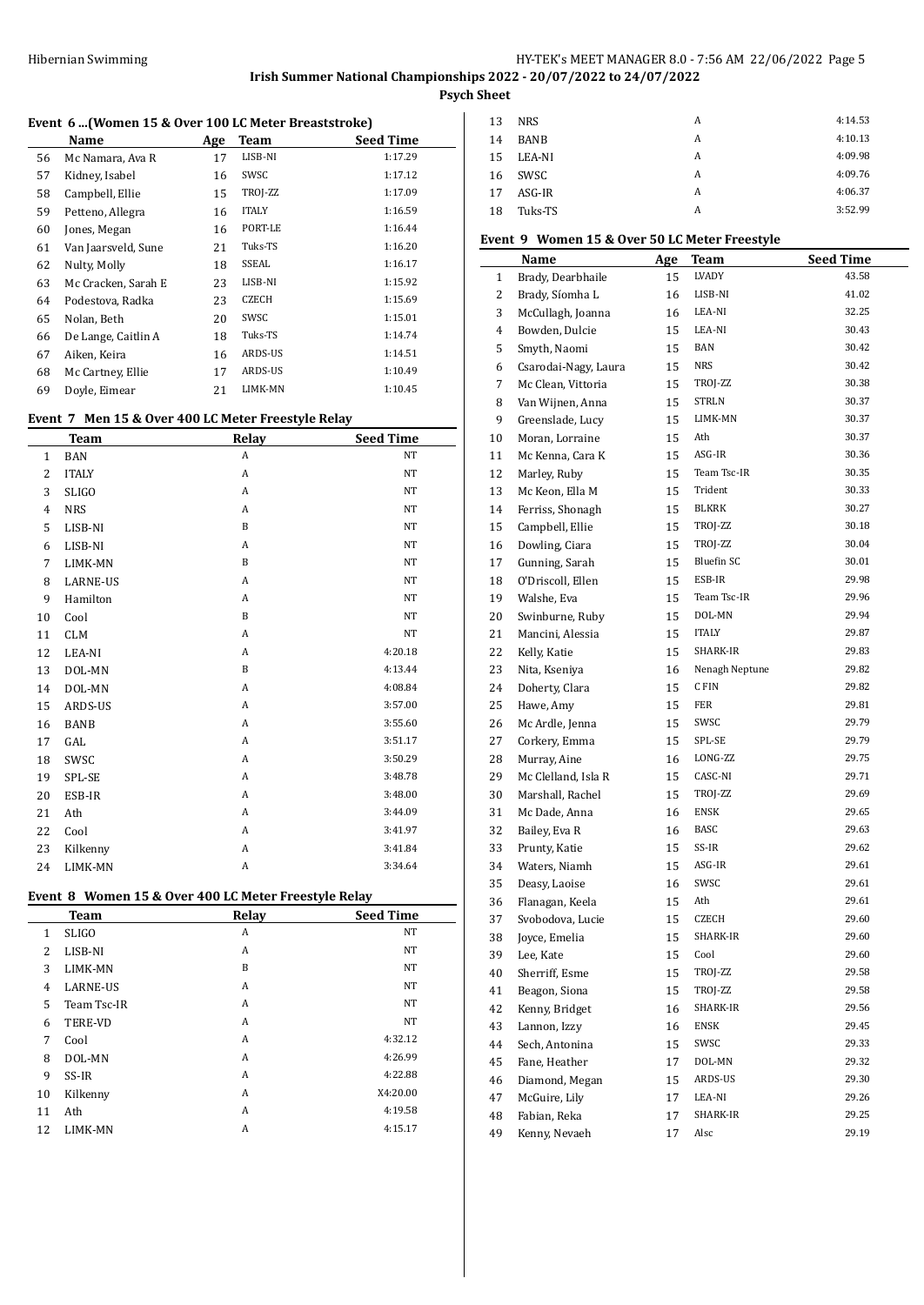#### **Event 9 ...(Women 15 & Over 50 LC Meter Freestyle)**

|     | Name                | Age | Team         | Seed Time |
|-----|---------------------|-----|--------------|-----------|
| 50  | Walsh, Niamh        | 17  | GLN-ZZ       | 29.15     |
| 51  | Ledgerwood, Alice J | 16  | TROJ-ZZ      | 29.13     |
| 52  | Clifford, Holly     | 15  | PORT-LE      | 29.13     |
| 53  | Doran, Sophie       | 17  | LARNE-US     | 29.13     |
| 54  | Minto, Abigail      | 16  | Team Tsc-IR  | 29.13     |
| 55  | Mc Grath, Izzy      | 16  | DOL-MN       | 29.10     |
| 56  | O'Connell, Sarah    | 16  | Jets         | 29.08     |
| 57  | Nolan, Sophie       | 17  | TERE-VD      | 29.03     |
| 58  | Lawless, Roisin     | 16  | WEX-IR       | 29.00     |
| 59  | Currie, Olivia      | 16  | SHARK-IR     | 28.95     |
| 60  | Niblock, Maya       | 16  | LARNE-US     | 28.91     |
| 61  | Waters, Katie       | 17  | GAL          | 28.80     |
| 62  | O'Sullivan, Cathy F | 18  | SPL-SE       | 28.79     |
| 63  | Buckley, Marguerite | 16  | CLNM         | 28.75     |
| 64  | Liddane, Leanna     | 16  | LIMK-MN      | 28.73     |
| 65  | Ni Riain, Roisin    | 17  | LIMK-MN      | 28.70     |
| 66  | Marcucci, Eleonora  | 17  | <b>ITALY</b> | 28.68     |
| 67  | Feenan, Anna        | 19  | SWSC         | 28.67     |
| 68  | Teslyuk, Anastasia  | 16  | Cormorants   | 28.65     |
| 69  | Mc Menamin, Hannah  | 25  | Alsc         | 28.58     |
| 70  | Mc Clean, Maeve     | 15  | Derry        | 28.55     |
| 71  | Ivory, Aoibheann E  | 16  | ASG-IR       | 28.54     |
| 72  | Ahearne, Niamh      | 19  | Kilkenny     | 28.42     |
| 73  | Quigley, Zophia     | 15  | ARDS-US      | 28.41     |
| 74  | Henry, Isla G       | 15  | LISB-NI      | 28.38     |
| 75  | Byrne, Shannon K    | 17  | BAN          | 28.35     |
| 76  | Pountney, Naeve     | 18  | ARDS-US      | 28.23     |
| 77  | Falls, Ellie        | 19  | LARNE-US     | 28.21     |
| 78  | Rogers, Nemone      | 17  | TROJ-ZZ      | 28.07     |
| 79  | Kennedy, Niamh      | 17  | GAL          | 28.05     |
| 80  | Miskelly, Olivia E  | 15  | BANB         | 28.02     |
| 81  | O'Hara, Brogán      | 24  | LEA-NI       | 27.97     |
| 82  | O' Bric, Molly      | 16  | ASG-IR       | 27.92     |
| 83  | Pearse, Hannah C    | 19  | Tuks-TS      | 27.85     |
| 84  | Mc Cartney, Ellie   | 17  | ARDS-US      | 27.85     |
| 85  | Noble, Amy          | 16  | ASG-IR       | 27.81     |
| 86  | Allen, Naoise       | 17  | TERE-VD      | 27.81     |
| 87  | McAndrew, Orlaith   | 16  | Team Tsc-IR  | 27.79     |
| 88  | Conroy, Grace       | 17  | LISB-NI      | 27.73     |
| 89  | Bailey, Leagh       | 16  | <b>NRS</b>   | 27.68     |
| 90  | Kyselova, Kyselova  | 23  | <b>CZECH</b> | 27.66     |
| 91  | Lowe, Rebecca       | 20  | UCD-LE       | 27.65     |
| 92  | Donegan, Éle        | 19  | LARNE-US     | 27.60     |
| 93  | Phelan, Rosalie     | 17  | Cormorants   | 27.58     |
| 94  | Farrell, Danielle   | 19  | SLIGO        | 27.54     |
| 95  | Nulty, Molly        | 18  | SSEAL        | 27.53     |
| 96  | Coetzé, Jana E      | 21  | Tuks-TS      | 27.01     |
| 97  | Trait, Naomi        | 19  | Kilkenny     | 26.99     |
| 98  | Semchiy, Sharon     | 21  | SWSC         | 26.97     |
| 99  | Stapleton, Cara     | 21  | Otter        | 26.86     |
| 100 | Herbst, Kerryn L    | 20  | Tuks-TS      | 26.85     |
| 101 | Mc Caw, Kaitlyn     | 26  | LARNE-US     | 26.84     |
| 102 | De Lange, Caitlin A | 18  | Tuks-TS      | 26.15     |
| 103 | Weidemann, Inge     | 22  | Tuks-TS      | 25.85     |
| 104 | Hill, Danielle      | 23  | LARNE-US     | 25.30     |

# **Event 10 Men 15 & Over 50 LC Meter Freestyle**

|                | Name                                 | <b>Age</b> | <b>Team</b>       | <b>Seed Time</b> |
|----------------|--------------------------------------|------------|-------------------|------------------|
| $\mathbf{1}$   | Tritschler, Paul                     | 17         | NRS               | 1:04.33          |
| 2              | Kelly, Ben                           | 16         | ASG-IR            | 54.11            |
| 3              | Prenderville, Dylan                  | 18         | LIMK-MN           | 43.98            |
| $\overline{4}$ | Galligan, Peter P                    | 15         | TITAN-ZZ          | 28.70            |
| 5              | Quinn, Brandon                       | 15         | ESB-IR            | 28.68            |
| 6              | Lynam, Eoin                          | 15         | Ath               | 28.66            |
| 7              | Mc Mahon, Evan                       | 15         | LIMK-MN           | 28.54            |
| 8              | Fane, Ricky                          | 15         | DOL-MN            | 28.44            |
| 9              | McAree, Sean                         | 15         | ESB-IR            | 28.41            |
| 10             | O'Neill, Josh                        | 15         | SWSC              | 28.39            |
| 11             | Logan, Jake J                        | 15         | BANB              | 28.37            |
| 12             | Mulligan, Oran                       | 15         | SSEAL             | 28.36            |
| 13             | Doyle, Lochlan                       | 15         | CBAR              | 28.30            |
| 14             | Higgins, Ryan                        | 15         | DOL-MN            | 28.29            |
| 15             | O'Rourke, Tom                        | 15         | Ath               | 28.24            |
| 16             | Cormican, Mark                       | 15         | Bluefin SC        | 28.23            |
| 17             | Murphy, Oscar                        | 15         | TITAN-ZZ          | 28.15            |
| 18             | Wynne, Luke N                        | 15         | TROJ-ZZ           | 28.13            |
| 19             | Hanley, Pierce                       | 15         | <b>BLKRK</b>      | 28.11            |
| 20             | Mc Grath, Aidan                      | 15         | DOL-MN            | 28.07            |
| 21             | Price, Thomas B                      |            | LISB-NI           | 28.05            |
|                | Berryman, Sebastian                  | 15         | BAN               | 28.04            |
| 22<br>23       | Keys, Tom J                          | 15         | LISB-NI           | 28.04            |
|                |                                      | 15         | Trident           | 28.03            |
| 24             | Lanigan, Conor                       | 15         | TROJ-ZZ           | 27.94            |
| 25             | Li, Alex                             | 15         | TITAN-ZZ          | 27.93            |
| 26             | Chobot, Artem                        | 15         | Marl              | 27.92            |
| 27             | Vaughan, Alan                        | 15         | <b>SLIGO</b>      | 27.90            |
| 28             | Kelly, Kyle                          | 15         | Ath               | 27.84            |
| 29             | Henson, Andrew                       | 15         | BAN               | 27.55            |
| 30             | Mc Dowell, Ryan C                    | 15         | Curragh-LE        | 27.55            |
| 31<br>32       | Mc Ateer, Conor<br>Holmes, Zac       | 15<br>15   | C WV              | 27.55            |
|                |                                      |            | PDOWN             | 27.52            |
| 33             | Mc Dowell, Daniel<br>Power, Luca     | 15         | SPL-SE            | 27.51            |
| 34<br>35       |                                      | 15         | SWSC              | 27.35            |
|                | O'Driscoll, Michael                  | 16         | CASC-NI           |                  |
| 36             | Ilsley, Finn D<br>Mathers, Liam Og G | 16         | <b>BANB</b>       | 27.33<br>27.31   |
| 37<br>38       | French, Dominic                      | 16         | <b>SLIGO</b>      | 27.18            |
|                |                                      | 16         |                   |                  |
| 39             | Rynn, Eoghan<br>Willmott, Mikey      | 15         | Trident<br>SPL-SE | 27.14<br>27.13   |
| 40             | Roche-McHenry, Saul                  | 16         | Cool              | 27.12            |
| 41             |                                      | 16         |                   |                  |
| 42             | Flynn, Jamie                         | 15         | SPL-SE            | 27.10            |
| 43             | Mc Aviney, Matthew                   | 16         | Kilkenny          | 27.08            |
| 44             | Barrett, Alex                        | 15         | BLKRK             | 27.04            |
| 45             | Gil, Mark                            | 15         | TROJ-ZZ           | 27.03            |
| 46             | O'Grady, Oisin                       | 16         | Esc               | 27.03            |
| 47             | Gray, Lewis P                        | 16         | BANB              | 27.03            |
| 48             | Cousins, Emmet                       | 16         | NRS               | 26.96            |
| 49             | Liu, Leo                             | 16         | LIMK-MN           | 26.92            |
| 50             | Ramchandani, Mihir                   | 15         | Hamilton          | 26.90            |
| 51             | Mallett, Aidan                       | 15         | LISB-NI           | 26.83            |
| 52             | O'Connor, Sean                       | 16         | Esc               | 26.79            |
| 53             | Cummings, Benji                      | 16         | ARDS-US           | 26.76            |
| 54             | Mc Carthy, Donnacha                  | 15         | NRS               | 26.73            |
| 55             | Wong, Adrian                         | 16         | TROJ-ZZ           | 26.72            |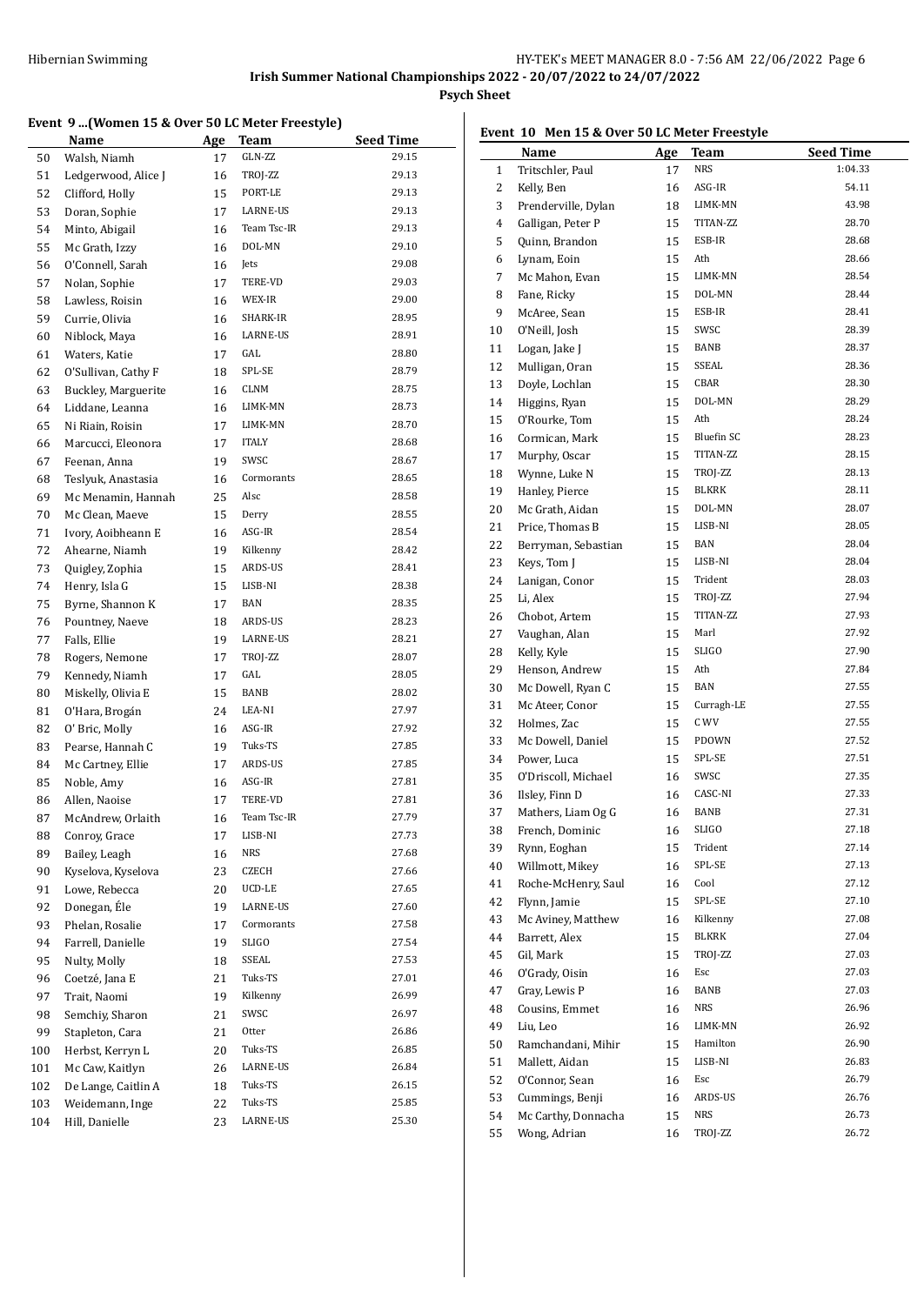**Psych Sheet**

#### **Event 10 ...(Men 15 & Over 50 LC Meter Freestyle)**

|     | Name                            | <b>Age</b> | Team              | <b>Seed Time</b> |
|-----|---------------------------------|------------|-------------------|------------------|
| 56  | Harvey, Senan                   | 16         | MAL-MN            | 26.70            |
| 57  | Hussey, Michael                 | 16         | GAL               | 26.66            |
| 58  | Morriss, Charlie                | 16         | LARNE-US          | 26.65            |
| 59  | Brennan, Ollie                  | 16         | Cool              | 26.63            |
| 60  | Brennan, Charlie                | 16         | ASG-IR            | 26.62            |
| 61  | Smith, Eamon                    | 18         | LONG-ZZ           | 26.50            |
| 62  | Flanagan, Aengus                | 18         | Marl              | 26.47            |
| 63  | Bugler, Sean                    | 16         | SWSC              | 26.44            |
| 64  | Murphy, Conor M                 | 18         | LISB-NI           | 26.40            |
| 65  | Colac, Egor                     | 16         | Cool              | 26.40            |
| 66  | Bradley, Eamon                  | 17         | TROJ-ZZ           | 26.37            |
| 67  | Kilkenny, Shaun                 | 18         | <b>CLM</b>        | 26.37            |
| 68  | Bird, Martin                    | 17         | PDOWN             | 26.35            |
| 69  | O'Shea, Ray                     | 16         | ESB-IR            | 26.33            |
| 70  | Calderini, Filippo              | 17         | <b>ITALY</b>      | 26.29            |
| 71  | George, Alec                    | 17         | LVADY             | 26.29            |
| 72  | Carney, Colm                    | 18         | CBAR              | 26.28            |
| 73  | 0 Sullivan, Matt                | 17         | TROJ-ZZ           | 26.20            |
| 74  | Green, James                    | 15         | <b>BMNY</b>       | 26.14            |
| 75  | Lourens, Ethan                  | 17         | <b>Bluefin SC</b> | 26.13            |
| 76  | O'Connor, Liam                  | 17         | TERE-VD           | 26.10            |
| 77  |                                 | 18         | <b>CLM</b>        | 26.07            |
|     | Woolley, James<br>Moan, Matthew |            | BANB              | 26.04            |
| 78  |                                 | 16         |                   |                  |
| 79  | Curley, Michael                 | 17         | ESB-IR<br>CASC-NI | 26.02            |
| 80  | Fiala, Martin                   | 18         |                   | 25.99            |
| 81  | Byrne, Brydan L                 | 15         | <b>BAN</b>        | 25.98            |
| 82  | Morgan, Darragh                 | 16         | Cool              | 25.94            |
| 83  | Morgan, Aaron                   | 25         | Esc               | 25.93            |
| 84  | Vasata, Michal                  | 20         | <b>CZECH</b>      | 25.92            |
| 85  | Kennedy, Eidhne                 | 20         | GAL               | 25.83            |
| 86  | Keogh, Michael                  | 18         | TERE-VD           | 25.82            |
| 87  | Rynn, Cormac                    | 17         | Trident           | 25.81            |
| 88  | Harvey, Daniel                  | 15         | ARDS-US           | 25.77            |
| 89  | Mason, Cian                     | 17         | KGD               | 25.75            |
| 90  | Behme, Johann                   | 17         | ECAV-US           | 25.70            |
| 91  | Coogan, Alfie                   | 18         | Ath               | 25.68            |
| 92  | O'Loughlin Brophy, Killian      | 16         | Cool              | 25.67            |
| 93  | Fagan, Kyle                     | 17         | Ath               | 25.67            |
| 94  | Galland, Marc                   | 17         | SWSC              | 25.64            |
| 95  | Tamer, Amr                      | 16         | Hamilton          | 25.62            |
| 96  | O'Brien, Denis                  | 15         | LIMK-MN           | 25.60            |
| 97  | Patten, John                    | 17         | GAL               | 25.60            |
| 98  | Pfeiffer, Robin                 | 19         | <b>Bluefin SC</b> | 25.60            |
| 99  | Menichini, Giacomo              | 19         | <b>ITALY</b>      | 25.54            |
| 100 | Csarodai-Nagy, Krisztian        | 19         | NRS               | 25.54            |
| 101 | O'Neill, Finn C                 | 17         | ESB-IR            | 25.52            |
| 102 | Corby, Eoin                     | 20         | LIMK-MN           | 25.43            |
| 103 | Podest, Michal                  | 21         | CZECH             | 25.40            |
| 104 | Pau, David                      | 16         | PORT-LE           | 25.40            |
| 105 | Noonan, Senan                   | 18         | Alsc              | 25.38            |
| 106 | Duda, Philip                    | 17         | LONG-ZZ           | 25.36            |
| 107 | Mason, Christopher              | 17         | LEC               | 25.34            |
| 108 | O'Sullivan, Caleb               | 19         | DOL-MN            | 25.34            |
| 109 | Shawe, Alfie H                  | 15         | LISB-NI           | 25.33            |
| 110 | Smyth, Gene W                   | 15         | BAN               | 25.31            |
| 111 | Wright, Finlay J                | 18         | BANB              | 25.29            |

| 112 | MacLeod, Euan        | 17 | ESB-IR            | 25.25 |
|-----|----------------------|----|-------------------|-------|
| 113 | Switzer, Noah        | 15 | DOL-MN            | 25.24 |
| 114 | O'Connor, Killian T  | 19 | GLN-ZZ            | 25.22 |
| 115 | Johnson, Conor       | 18 | Kilkenny          | 25.22 |
| 116 | Cook, Aidan          | 18 | Kilkenny          | 25.17 |
| 117 | Britton, John        | 27 | Esc               | 25.10 |
| 118 | Mulholland, Daniel J | 19 | LISB-NI           | 25.00 |
| 119 | Lynch, Daragh        | 19 | Cormorants        | 25.00 |
| 120 | Rayan, Ali           | 17 | Cool              | 24.95 |
| 121 | Coulter, Evan        | 17 | LARNE-US          | 24.93 |
| 122 | Winston, Harry       | 17 | Alsc              | 24.85 |
| 123 | Riddell, Ben         | 17 | ARDS-US           | 24.81 |
| 124 | Berryman, Morgan     | 25 | LARNE-US          | 24.76 |
| 125 | Tallal, Omar         | 16 | Hamilton          | 24.72 |
| 126 | Mulhall, John        | 17 | TROJ-ZZ           | 24.66 |
| 127 | O'Brien, Dylan       | 20 | Esc               | 24.60 |
| 128 | Randle, Matthew J    | 19 | Tuks-TS           | 24.50 |
| 129 | Shortt, John         | 15 | <b>Bluefin SC</b> | 24.50 |
| 130 | Dos Santos, Giano    | 20 | Tuks-TS           | 24.48 |
| 131 | Higgins, Peter       | 21 | UCD-LE            | 24.28 |
| 132 | Crew, Sam            | 20 | SWANS             | 24.26 |
| 133 | Burton, Matt         | 21 | SWANS             | 24.20 |
| 134 | Park, James          | 18 | Nofio Clwyd       | 24.13 |
| 135 | Dunnion, Cody        | 18 | ARDS-US           | 24.13 |
| 136 | Winston, Sam         | 20 | Alsc              | 24.11 |
| 137 | Registe, Dylan L     | 17 | LISB-NI           | 24.10 |
| 138 | Powell, Robert       | 22 | Ath               | 23.68 |
| 139 | Bailey, Evan         | 17 | <b>NRS</b>        | 23.54 |
| 140 | Leggett, Thomas      | 18 | LARNE-US          | 23.46 |
| 141 | De Lange, Phillip L  | 18 | Tuks-TS           | 23.37 |
| 142 | Thompson, David J    | 29 | ARDS-US           | 23.32 |
| 143 | Moore, Andrew        | 24 | GAL               | 23.24 |
| 144 | Sutton, Diarmuid     | 20 | LIMK-MN           | 22.97 |
| 145 | Fannon, Tom          | 24 | LASER             | 22.97 |
| 146 | Bain, Calum          | 26 | Cookstown Asc     | 22.93 |
|     |                      |    |                   |       |

# **Event 11 Women 15 & Over 100 LC Meter Butterfly**

|              | Name               | Age | Team         | <b>Seed Time</b> |
|--------------|--------------------|-----|--------------|------------------|
| $\mathbf{1}$ | Brady, Síomha L    | 16  | LISB-NI      | 1:16.20          |
| 2            | Mc Grath, Lauren   | 15  | LIMK-MN      | 1:15.32          |
| 3            | Mancini, Alessia   | 15  | <b>ITALY</b> | 1:15.14          |
| 4            | Mc Kenna, Cara K   | 15  | ASG-IR       | 1:15.09          |
| 5            | McCabe, Cathy      | 15  | GLN-ZZ       | 1:13.98          |
| 6            | Blake, Aoibh       | 15  | Esc          | 1:13.31          |
| 7            | Tosti, Gloria      | 15  | <b>ITALY</b> | 1:13.24          |
| 8            | Diamond, Megan     | 15  | ARDS-US      | 1:13.14          |
| 9            | Campbell, Ellie    | 15  | TROJ-ZZ      | 1:13.04          |
| 10           | Mc Clean, Vittoria | 15  | TROJ-ZZ      | 1:12.34          |
| 11           | Kelly, Katie       | 15  | SHARK-IR     | 1:12.34          |
| 12           | Pearce, Niamh      | 15  | Guildford Ct | 1:12.13          |
| 13           | Marshall, Rachel   | 15  | TROJ-ZZ      | 1:11.96          |
| 14           | Marriage, Emma     | 16  | DROG-LE      | 1:11.93          |
| 15           | Tanci, Chiara      | 17  | <b>ITALY</b> | 1:11.80          |
| 16           | Vannoni, Bianca    | 17  | <b>ITALY</b> | 1:11.76          |
| 17           | Joyce, Emelia      | 15  | SHARK-IR     | 1:11.73          |
| 18           | Noble, Amy         | 16  | ASG-IR       | 1:11.22          |
| 19           | Liddane, Leanna    | 16  | LIMK-MN      | 1:11.17          |
| 20           | Kenny, Nevaeh      | 17  | Alsc         | 1:10.61          |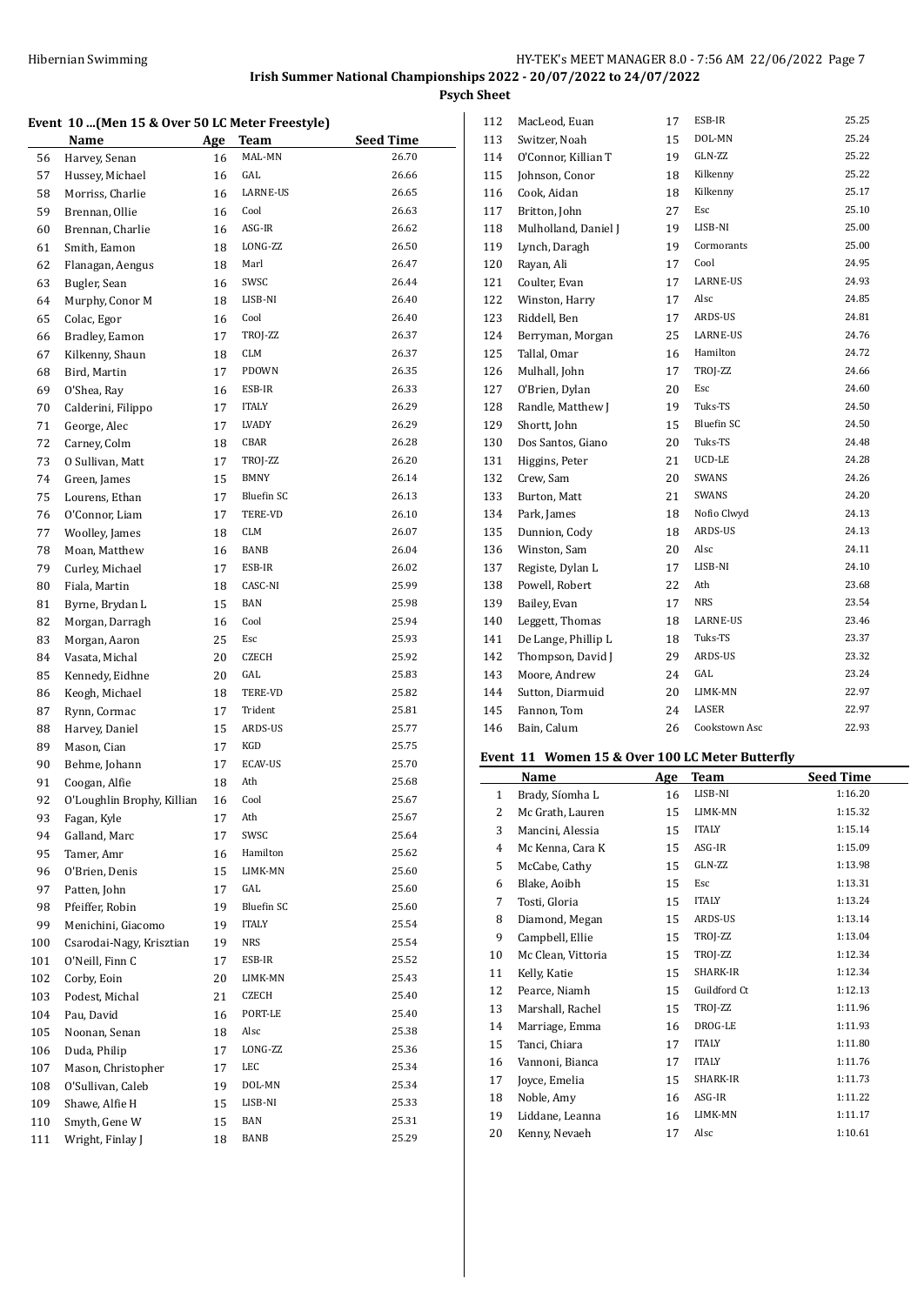#### **Event 11 ...(Women 15 & Over 100 LC Meter Butterfly)**

|    | Name                | <u>Age</u> | Team            | Seed Time |
|----|---------------------|------------|-----------------|-----------|
| 21 | O'Driscoll, Ellen   | 15         | ESB-IR          | 1:10.60   |
| 22 | Marcucci, Eleonora  | 17         | <b>ITALY</b>    | 1:10.56   |
| 23 | Brown, Kayleigh A   | 16         | LURG            | 1:10.41   |
| 24 | Svobodova, Lucie    | 15         | CZECH           | 1:10.00   |
| 25 | Becker, Fallon      | 17         | GLN-ZZ          | 1:09.83   |
| 26 | Kelly, Ruth         | 17         | <b>NRS</b>      | 1:09.72   |
| 27 | Buckley, Marguerite | 16         | <b>CLNM</b>     | 1:09.63   |
| 28 | Allen, Naoise       | 17         | TERE-VD         | 1:09.37   |
| 29 | Dolan, Saoirse D    | 17         | ASG-IR          | 1:09.34   |
| 30 | Waters, Katie       | 17         | GAL             | 1:08.90   |
| 31 | Coyle, Grace M      | 18         | <b>LARNE-US</b> | 1:08.88   |
| 32 | Mulhall, Ailbhe     | 19         | GAL             | 1:08.84   |
| 33 | Ruddy, Lillie-May   | 18         | PDOWN           | 1:08.49   |
| 34 | Ahearne, Niamh      | 19         | Kilkenny        | 1:08.47   |
| 35 | Mulloy, Hannah      | 15         | TROJ-ZZ         | 1:08.34   |
| 36 | Mc Kernan, Anna M   | 16         | <b>BANB</b>     | 1:08.15   |
| 37 | Jones, Megan        | 16         | PORT-LE         | 1:08.01   |
| 38 | Davidson, Sarah E   | 23         | LEA-NI          | 1:07.99   |
| 39 | O'Flynn, Hannah     | 20         | DOL-MN          | 1:07.97   |
| 40 | Logan, Eliza M      | 16         | BANB            | 1:07.85   |
| 41 | O'Hara, Brogán      | 24         | LEA-NI          | 1:07.83   |
| 42 | Conroy, Grace       | 17         | LISB-NI         | 1:07.69   |
| 43 | Mc Grath, Izzy      | 16         | DOL-MN          | 1:07.59   |
| 44 | Fane, Heather       | 17         | DOL-MN          | 1:07.26   |
| 45 | Ivory, Aoibheann E  | 16         | ASG-IR          | 1:07.17   |
| 46 | Feenan, Anna        | 19         | SWSC            | 1:06.83   |
| 47 | Mundell, Christin   | 21         | Tuks-TS         | 1:06.81   |
| 48 | Bailey, Eva R       | 16         | BASC            | 1:06.70   |
| 49 | Bayley, Eva         | 15         | <b>NRS</b>      | 1:06.58   |
| 50 | Jamison, Toni M     | 17         | LISB-NI         | 1:06.39   |
| 51 | Mc Cabrey, Hannah A | 17         | LURG            | 1:05.88   |
| 52 | Quigley, Zophia     | 15         | ARDS-US         | 1:05.86   |
| 53 | O'Shea, Hannah      | 18         | DOL-MN          | 1:05.25   |
| 54 | Kyselova, Kyselova  | 23         | CZECH           | 1:04.52   |
| 55 | McAndrew, Orlaith   | 16         | Team Tsc-IR     | 1:04.45   |
| 56 | Donegan, Éle        | 19         | LARNE-US        | 1:04.23   |
| 57 | Burns-Atkin, Alana  | 16         | BANB            | 1:03.86   |
| 58 | Coetzé, Jana E      | 21         | Tuks-TS         | 1:03.31   |
| 59 | Semchiy, Sharon     | 21         | SWSC            | 1:03.07   |
| 60 | Weidemann, Inge     | 22         | Tuks-TS         | 1:02.98   |
| 61 | Mc Caw, Kaitlyn     | 26         | LARNE-US        | 1:02.69   |
| 62 | Thornton, Lucy      | 23         | Alsc            | 1:02.68   |
| 63 | Mc Kibbin, Ellie    | 18         | ARDS-US         | 1:02.45   |
| 64 | Herbst, Kerryn L    | 20         | Tuks-TS         | 1:01.66   |

# **Event 12 Men 15 & Over 100 LC Meter Butterfly**

|   | Name                 | Age | <b>Team</b>  | <b>Seed Time</b> |
|---|----------------------|-----|--------------|------------------|
| 1 | McIvor, Scott        | 17  | LEA-NI       | 1:13.49          |
| 2 | Moro, Fredrik        | 15  | Ath          | 1:11.94          |
| 3 | Hanley, Pierce       | 15  | <b>BLKRK</b> | 1:11.37          |
| 4 | O'Callaghan, Leo     | 15  | <b>BREIF</b> | 1:11.36          |
| 5 | Murphy, Oscar        | 15  | TITAN-ZZ     | 1:10.99          |
| 6 | Fitzpatrick, Lewis C | 15  | LISB-NI      | 1:09.31          |
| 7 | Ramchandani, Mihir   | 15  | Hamilton     | 1:09.01          |
| 8 | Kelly, Kyle          | 15  | <b>SLIGO</b> | 1:08.69          |
| 9 | Mawhinney, Bryn      | 15  | LEA-NI       | 1:08.54          |

| 10       | Marry, Oisin             | 16 | Kilkenny           | 1:08.43 |
|----------|--------------------------|----|--------------------|---------|
| 11       | Hunt, Joshua             | 15 | LVADY              | 1:08.42 |
| 12       | O'Keeffe, Jamie          | 16 | PORT-LE            | 1:08.22 |
| 13       | Fitzpatrick, Bryn L      | 16 | LISB-NI            | 1:08.18 |
| 14       | Green, James             | 15 | BMNY               | 1:08.11 |
| 15       | O'Connor, Sean           | 16 | Esc                | 1:07.69 |
| 16       | Garvey, Eanna            | 16 | MAL-MN             | 1:07.53 |
| 17       | Botello de la Vega, Manu | 16 | ESB-IR             | 1:07.42 |
| 18       | Delaney, Jack            | 16 | <b>CLM</b>         | 1:07.40 |
| 19       | Fane, Ricky              | 15 | DOL-MN             | 1:07.26 |
| 20       | Woolley, Luke            | 16 | <b>CLM</b>         | 1:07.12 |
| 21       | Price, Thomas B          | 15 | LISB-NI            | 1:07.10 |
| 22       | Berryman, Sebastian      | 15 | <b>BAN</b>         | 1:06.92 |
| 23       | Sennis, Jacob            | 16 | Esc                | 1:06.82 |
| 24       | Switzer, Noah            | 15 | DOL-MN             | 1:06.32 |
| 25       | French, Dominic          | 16 | <b>SLIGO</b>       | 1:06.18 |
| 26       | Hayes, Ferdia            | 16 | Esc                | 1:05.99 |
| 27       | Boyd, Rory               | 16 | KGD                | 1:05.79 |
| 28       | Lanigan, Conor           | 15 | Trident            | 1:05.57 |
| 29       | Larkin, James            | 17 | Kilkenny           | 1:05.53 |
| 30       | Rynn, Eoghan             | 15 | Trident            | 1:05.28 |
| 31       | Gray, Lewis P            | 16 | <b>BANB</b>        | 1:05.19 |
| 32       | Mallett, Aidan           | 15 | LISB-NI            | 1:05.16 |
| 33       | Mc Carthy, Donnacha      | 15 | <b>NRS</b>         | 1:05.11 |
| 34       | Mc Aviney, Matthew       | 16 | Kilkenny           | 1:05.01 |
| 35       | Barrett, Alex            | 15 | BLKRK              | 1:04.75 |
| 36       | Bowden, Corey            | 17 | LIMK-MN            | 1:04.69 |
| 37       | Geng, Kaelan             | 17 | GAL                | 1:04.68 |
| 38       | Cummings, Benji          | 16 | ARDS-US            | 1:04.45 |
|          |                          | 15 | <b>BAN</b>         | 1:04.24 |
| 39<br>40 | Smyth, Gene W            | 17 | Ath                | 1:04.11 |
|          | Fagan, Kyle              |    | Trident            | 1:04.03 |
| 41       | Rynn, Cormac             | 17 | Tuam ST            | 1:03.83 |
| 42       | Melia, Odie              | 18 | Hamilton           | 1:03.81 |
| 43       | Makhsimov, Al'yor        | 17 |                    | 1:03.80 |
| 44       | Bradley, Eamon           | 17 | TROJ-ZZ<br>LISB-NI | 1:03.71 |
| 45       | Shawe, Alfie H           | 15 |                    |         |
| 46       | Treanor, Eoin            | 17 | <b>CLM</b>         | 1:03.36 |
| 47       | Moan, Matthew            | 16 | BANB               | 1:03.25 |
| 48       | Smith, Eamon             | 18 | LONG-ZZ            | 1:03.21 |
| 49       | Moran, Ben               | 17 | Alsc               | 1:02.91 |
| 50       | Fiala, Martin            | 18 | CASC-NI            | 1:02.89 |
| 51       | Wright, Samuel L         | 17 | BAN                | 1:02.52 |
| 52       | O'Brien, Denis           | 15 | LIMK-MN            | 1:02.43 |
| 53       | Behme, Johann            | 17 | ECAV-US            | 1:02.19 |
| 54       | Murphy, Conor M          | 18 | LISB-NI            | 1:01.96 |
| 55       | Calderini, Filippo       | 17 | <b>ITALY</b>       | 1:01.90 |
| 56       | Brennan, Ollie           | 16 | Cool               | 1:01.84 |
| 57       | Riddell, Ben             | 17 | ARDS-US            | 1:01.47 |
| 58       | Kilcoyne, Ronan          | 17 | SLIGO              | 1:01.45 |
| 59       | O'Brien, Dylan           | 20 | Esc                | 1:01.22 |
| 60       | Edgar, Daniel T          | 17 | LISB-NI            | 1:01.16 |
| 61       | Mulhall, John            | 17 | TROJ-ZZ            | 1:01.15 |
| 62       | O'Connor, Killian T      | 19 | GLN-ZZ             | 1:01.14 |
| 63       | Higgins, Peter           | 21 | UCD-LE             | 1:01.14 |
| 64       | Mathers, Liam Og G       | 16 | BANB               | 1:01.12 |
| 65       | Leggett, David           | 16 | LARNE-US           | 1:01.04 |
| 66       | Chonyi, Oleksander       | 15 | CZECH              | 1:00.97 |
| 67       | Flanagan, Aengus         | 18 | Marl               | 1:00.97 |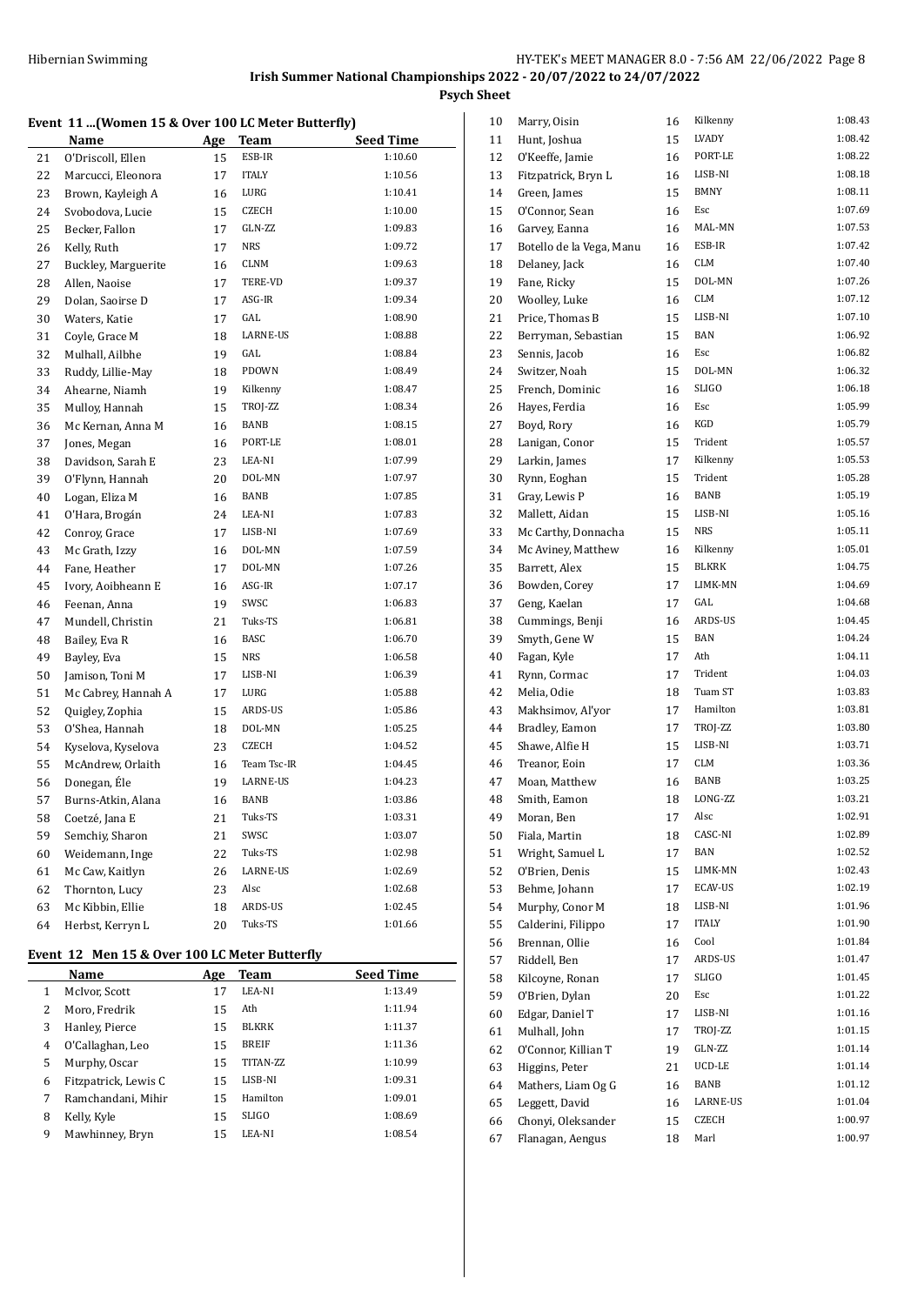### **Event 12 ...(Men 15 & Over 100 LC Meter Butterfly)**

|    | Name                   | Age | <b>Team</b>     | <b>Seed Time</b> |
|----|------------------------|-----|-----------------|------------------|
| 68 | Pierotti, Lorenzo      | 17  | <b>ITALY</b>    | 1:00.94          |
| 69 | Maguire, Louis         | 16  | <b>BREIF</b>    | 1:00.77          |
| 70 | McMullan, Alexander J  | 18  | <b>BAN</b>      | 1:00.55          |
| 71 | Dovbush, Maksym        | 16  | CZECH           | 1:00.49          |
| 72 | Keogh, Michael         | 18  | TERE-VD         | 1:00.34          |
| 73 | Calwell, Luke          | 17  | <b>LARNE-US</b> | 1:00.25          |
| 74 | Morgan, Darragh        | 16  | Cool            | 1:00.00          |
| 75 | Wilson, Adam W         | 19  | BANB            | 59.87            |
| 76 | Ronan, Dara            | 18  | <b>ENSK</b>     | 59.80            |
| 77 | Mason, Cian            | 17  | KGD             | 59.78            |
| 78 | Wright, Finlay J       | 18  | BANB            | 59.67            |
| 79 | Donnellan, Sean        | 15  | GLN-ZZ          | 59.42            |
| 80 | Hand, Matthew          | 17  | ARDS-US         | 59.32            |
| 81 | Nolan-Whitney, Jack D  | 21  | Kilkenny        | 59.19            |
| 82 | Lynch, Daragh          | 19  | Cormorants      | 58.98            |
| 83 | O'Loughlin, David      | 18  | MILW            | 58.94            |
| 84 | Colgan, Adam J         | 17  | LISB-NI         | 58.37            |
| 85 | Registe, Dylan L       | 17  | LISB-NI         | 58.12            |
| 86 | Ashton, Callum         | 23  | UCD-LE          | 57.81            |
| 87 | Dos Santos, Giano      | 20  | Tuks-TS         | 57.74            |
| 88 | Johnson, Conor         | 18  | Kilkenny        | 57.63            |
| 89 | Eatwell, Charlie       | 17  | ARDS-US         | 57.02            |
| 90 | Mc Lelland-Maher, Alex | 20  | Kilkenny        | 56.86            |
| 91 | Mc Aviney, Brogan      | 19  | Kilkenny        | 56.41            |
| 92 | Mc Geever, Finn        | 22  | LIMK-MN         | 55.76            |
| 93 | Hartigan, Ross M       | 24  | Tuks-TS         | 55.36            |
| 94 | Bailey, Evan           | 17  | <b>NRS</b>      | 54.76            |
| 95 | Johnston, Paddy        | 21  | ARDS-US         | 53.29            |

#### **Event 13 Women 15 & Over 200 LC Meter IM**

|              | Name                 | Age | <b>Team</b>   | <b>Seed Time</b> |
|--------------|----------------------|-----|---------------|------------------|
| $\mathbf{1}$ | Perkins, Jodie       | 16  | LIMK-MN       | 2:47.85          |
| 2            | Lynch, Amy           | 15  | SWSC          | 2:42.25          |
| 3            | Burns, Eve           | 15  | LEA-NI        | 2:42.06          |
| 4            | Joyce, Emelia        | 15  | SHARK-IR      | 2:41.92          |
| 5            | Tella, Carla         | 15  | DOL-MN        | 2:41.66          |
| 6            | Walshe, Eva          | 15  | Team Tsc-IR   | 2:41.44          |
| 7            | Mc Clean, Maeve      | 15  | Derry         | 2:41.02          |
| 8            | Clifford, Holly      | 15  | PORT-LE       | 2:40.63          |
| 9            | Csarodai-Nagy, Laura | 15  | <b>NRS</b>    | 2:40.11          |
| 10           | Diamond, Megan       | 15  | ARDS-US       | 2:40.09          |
| 11           | Connell, Leah        | 15  | Ath           | 2:39.27          |
| 12           | Chamberlain, Breanna | 15  | Cookstown Asc | 2:38.55          |
| 13           | Pearce, Niamh        | 15  | Guildford Ct  | 2:37.48          |
| 14           | Burns-Atkin, Alana   | 16  | BANB          | 2:37.23          |
| 15           | Buckley, Marguerite  | 16  | CLNM          | 2:37.20          |
| 16           | Bingham, Ellie M     | 17  | BANB          | 2:37.18          |
| 17           | Ivory, Aoibheann E   | 16  | ASG-IR        | 2:37.03          |
| 18           | Nolan, Sophie        | 17  | TERE-VD       | 2:36.95          |
| 19           | Mc Cormack, Cara     | 16  | DOL-MN        | 2:36.69          |
| 20           | Sech, Antonina       | 15  | SWSC          | 2:35.96          |
| 21           | Mulloy, Hannah       | 15  | TROJ-ZZ       | 2:35.82          |
| 22           | Henry, Isla G        | 15  | LISB-NI       | 2:35.30          |
| 23           | Jamison, Toni M      | 17  | LISB-NI       | 2:34.61          |
| 24           | O'Shea, Michelle     | 16  | DOL-MN        | 2:34.60          |
| 25           | Doherty, Clara       | 15  | C FIN         | 2:34.55          |

| 26 | Walker, Darcy       | 15 | <b>BANB</b>  | 2:34.26 |
|----|---------------------|----|--------------|---------|
| 27 | Waters, Katie       | 17 | GAL          | 2:34.06 |
| 28 | Quigley, Zophia     | 15 | ARDS-US      | 2:33.69 |
| 29 | Miskelly, Olivia E  | 15 | <b>BANB</b>  | 2.33.42 |
| 30 | Noble, Amy          | 16 | ASG-IR       | 2:32.61 |
| 31 | Bailey, Eva R       | 16 | <b>BASC</b>  | 2:32.55 |
| 32 | Campbell, Ellie     | 15 | TROJ-ZZ      | 2:32.50 |
| 33 | Van Jaarsveld, Sune | 21 | Tuks-TS      | 2:32.37 |
| 34 | Pountney, Naeve     | 18 | ARDS-US      | 2:31.85 |
| 35 | Ni Riain, Roisin    | 17 | LIMK-MN      | 2:31.66 |
| 36 | Fane, Heather       | 17 | DOL-MN       | 2:30.96 |
| 37 | O'Connor, Hannah    | 18 | LIMK-MN      | 2:30.26 |
| 38 | O'Shea, Hannah      | 18 | DOL-MN       | 2:29.60 |
| 39 | Mc Cabrey, Hannah A | 17 | LURG         | 2:29.05 |
| 40 | De Lange, Caitlin A | 18 | Tuks-TS      | 2:28.92 |
| 41 | Kidney, Isabel      | 16 | SWSC         | 2:28.85 |
| 42 | Bentley, Hazel C    | 18 | ASG-IR       | 2:28.58 |
| 43 | Bayley, Eva         | 15 | <b>NRS</b>   | 2:28.22 |
| 44 | Nolan, Beth         | 20 | SWSC         | 2:28.19 |
| 45 | Pino, Roberta       | 20 | <b>ITALY</b> | 2:27.80 |
| 46 | Doran, Aoife        | 16 | Alsc         | 2:27.13 |
| 47 | Nulty, Molly        | 18 | SSEAL        | 2:26.84 |
| 48 | Randle, Samantha C  | 24 | Tuks-TS      | 2:26.34 |
| 49 | Jones, Megan        | 16 | PORT-LE      | 2:26.31 |
| 50 | Urry, Amelia B      | 18 | <b>BAN</b>   | 2:26.03 |
| 51 | Aiken, Keira        | 16 | ARDS-US      | 2:25.44 |
| 52 | Trait, Naomi        | 19 | Kilkenny     | 2:23.78 |
| 53 | Macdougald, Jena    | 20 | UCD-LE       | 2:23.44 |
| 54 | Mundell, Christin   | 21 | Tuks-TS      | 2:22.43 |
| 55 | Mc Cartney, Ellie   | 17 | ARDS-US      | 2:19.50 |
| 56 | Walshe, Ellen       | 21 | Team Tsc-IR  | 2:17.29 |

#### **Event 14 Men 15 & Over 200 LC Meter Backstroke**

|                | Name                | Age | Team          | <b>Seed Time</b>        |
|----------------|---------------------|-----|---------------|-------------------------|
| 1              | Cousins, Emmet      | 16  | <b>NRS</b>    | 2:16.47<br><sup>B</sup> |
| 2              | Johnson, Arthur     | 16  | Kilkenny      | 2:37.88                 |
| 3              | Tedesco, Daniele    | 15  | Esc           | 2:35.94                 |
| $\overline{4}$ | Lunny, Dylan        | 15  | LEA-NI        | 2:35.74                 |
| 5              | Vaughan, Alan       | 15  | Marl          | 2:35.07                 |
| 6              | Lipscomb, Andrew    | 16  | Cookstown Asc | 2:32.74                 |
| 7              | Barrett, Alex       | 15  | <b>BLKRK</b>  | 2:32.73                 |
| 8              | Bugler, Sean        | 16  | SWSC          | 2:31.71                 |
| 9              | Rice, Pearse T      | 16  | BANB          | 2:31.43                 |
| 10             | Nugent, Fionn M     | 17  | ASG-IR        | 2:31.37                 |
| 11             | Jacquemin, Alexis   | 17  | LISB-NI       | 2:31.33                 |
| 12             | Galland, Marc       | 17  | SWSC          | 2:31.29                 |
| 13             | Yalnazov, Daran     | 15  | Kilkenny      | 2:31.16                 |
| 14             | Rynn, Eoghan        | 15  | Trident       | 2:31.13                 |
| 15             | Maguire, Louis      | 16  | <b>BREIF</b>  | 2:31.04                 |
| 16             | Carroll, Séamus G   | 17  | LISB-NI       | 2:30.72                 |
| 17             | Rusk, Darragh       | 17  | Ath           | 2:30.67                 |
| 18             | Brennan, Charlie    | 16  | ASG-IR        | 2:30.46                 |
| 19             | Cormican, Mark      | 15  | Bluefin SC    | 2:30.38                 |
| 20             | Baker, Toby         | 16  | Esc           | 2:30.09                 |
| 21             | Mc Cullagh, Cillian | 16  | GAL           | 2:30.07                 |
| 22             | Beggs, Daniel       | 15  | LARNE-US      | 2:30.06                 |
| 23             | Price, Thomas B     | 15  | LISB-NI       | 2:29.53                 |
| 24             | Wynne, Luke N       | 15  | TROJ-ZZ       | 2:29.50                 |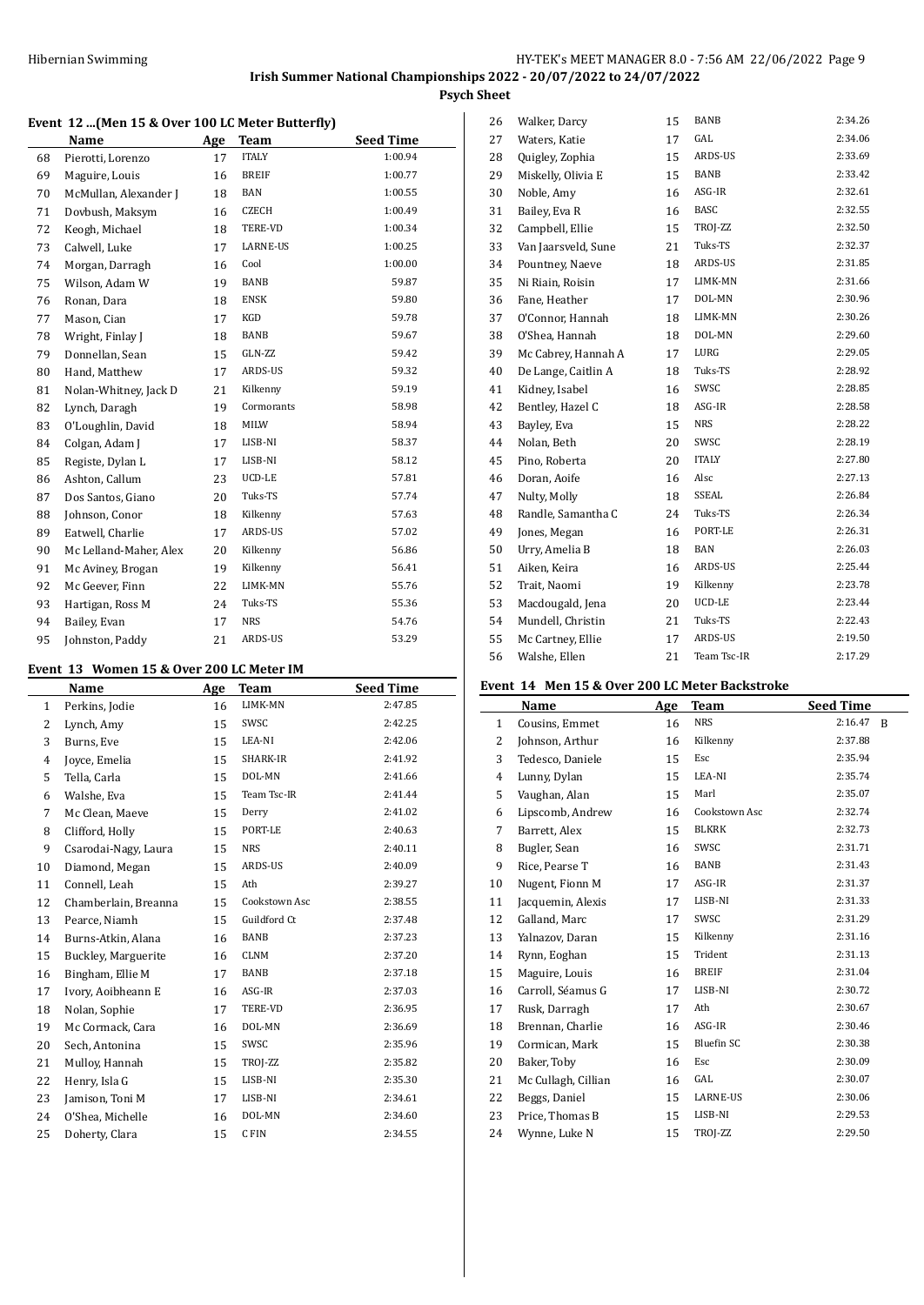**Psych Sheet**

#### **Event 14 ...(Men 15 & Over 200 LC Meter Backstroke)**

|    | 11 munto a over 200 no meter backstrone |     |                   |                  |
|----|-----------------------------------------|-----|-------------------|------------------|
|    | Name                                    | Age | <b>Team</b>       | <b>Seed Time</b> |
| 25 | McMahon, Sean B                         | 16  | GLN-ZZ            | 2:29.36          |
| 26 | Hussey, Michael                         | 16  | GAL               | 2:29.35          |
| 27 | Geng, Kaelan                            | 17  | GAL               | 2:29.22          |
| 28 | Fane, Ricky                             | 15  | DOL-MN            | 2:28.92          |
| 29 | Woolley, Luke                           | 16  | <b>CLM</b>        | 2:28.62          |
| 30 | French, Dominic                         | 16  | <b>SLIGO</b>      | 2:28.14          |
| 31 | Woolley, James                          | 18  | CLM               | 2:27.96          |
| 32 | Wong, Adrian                            | 16  | TROJ-ZZ           | 2:27.70          |
| 33 | Soens, Elias                            | 16  | Hamilton          | 2:27.41          |
| 34 | Murphy, Conor M                         | 18  | LISB-NI           | 2:27.40          |
| 35 | Mc Nicholl, Oisin                       | 18  | BASC              | 2:27.14          |
| 36 | Mc Donald, James                        | 18  | Kilkenny          | 2:26.60          |
| 37 | Mc Cann, Michael                        | 17  | ARDS-US           | 2:26.14          |
| 38 | O'Raghallaigh, Marcas                   | 17  | Alsc              | 2:25.75          |
| 39 | Watterson, Kieran                       | 15  | <b>Bluefin SC</b> | 2:25.72          |
| 40 | 0 Sullivan, Matt                        | 17  | TROJ-ZZ           | 2:25.62          |
| 41 | Boyd, Rory                              | 16  | KGD               | 2:25.58          |
| 42 | MacLeod, Euan                           | 17  | ESB-IR            | 2:25.52          |
| 43 | Murphy, Cillian                         | 16  | SSEAL             | 2:25.17          |
| 44 | O'Loughlin Brophy, Killian              | 16  | Cool              | 2:25.17          |
| 45 | Mallett, Aidan                          | 15  | LISB-NI           | 2:24.72          |
| 46 | Winston, Harry                          | 17  | Alsc              | 2:23.70          |
| 47 | Liu, Leo                                | 16  | LIMK-MN           | 2:23.69          |
| 48 | Farren, Cormac P                        | 15  | BAN               | 2:23.50          |
| 49 | Newman, Alexander S                     | 15  | BAN               | 2:23.44          |
| 50 | Antonell, Riccardo                      | 19  | <b>ITALY</b>      | 2:23.18          |
| 51 | Mc Gann, Jack                           | 17  | TROJ-ZZ           | 2:22.82          |
| 52 | Merrigan, Ben                           | 16  | DOL-MN            | 2:22.81          |
| 53 | Mulholland, Daniel J                    | 19  | LISB-NI           | 2:22.29          |
| 54 | Mullen, Robert                          | 16  | Team Tsc-IR       | 2:21.87          |
| 55 | O'Shea, Ray                             | 16  | ESB-IR            | 2:21.29          |
| 56 | Mc Aleer, Aleksandr                     | 16  | GAL               | 2:21.16          |
| 57 | Keogh, Michael                          | 18  | TERE-VD           | 2:20.84          |
| 58 | Mathers, Liam Og G                      | 16  | BANB              | 2:20.78          |
| 59 | Balgos, Jericho                         | 18  | LARNE-US          | 2:20.53          |
| 60 | Fahey, Ronan                            | 17  | TROJ-ZZ           | 2:20.21          |
| 61 | Mc Geown, Niall P                       | 18  | BANB              | 2:19.87          |
| 62 | Chonyi, Oleksander                      | 15  | CZECH             | 2:19.59          |
| 63 | Horgan, Daragh                          | 15  | LIMK-MN           | 2:19.48          |
| 64 | Pau, David                              | 16  | PORT-LE           | 2:19.47          |
| 65 | Heslop, Jonathan V                      | 19  | Tuks-TS           | 2:18.13          |
| 66 | Chobot, Artem                           | 15  | TITAN-ZZ          | 2:17.50          |
| 67 | Duda, Philip                            | 17  | LONG-ZZ           | 2:17.29          |
| 68 | Zucchini, Michele                       | 17  | <b>ITALY</b>      | 2:17.12          |
| 69 | Tolba, Rohayem                          | 15  | Hamilton          | 2:16.86          |
|    |                                         |     | Alsc              | 2:16.70          |
| 70 | Noonan, Senan                           | 18  | LISB-NI           | 2:15.98          |
| 71 | Edgar, Daniel T                         | 17  |                   |                  |
| 72 | Cassidy, Charlie                        | 17  | DOL-MN            | 2:15.96          |
| 73 | Mc Menamin, Conor                       | 27  | Alsc              | 2:14.56          |
| 74 | Kennedy, Daniel                         | 18  | ARDS-US           | 2:14.55          |
| 75 | Donnellan, Cormac                       | 17  | GLN-ZZ            | 2:13.38          |
| 76 | Dovbush, Maksym                         | 16  | CZECH             | 2:11.80          |
| 77 | Lee, Rory                               | 21  | SWSC              | 2:10.77          |
| 78 | Shortt, John                            | 15  | <b>Bluefin SC</b> | 2:09.89          |
| 79 | Barnes, Adam                            | 17  | ARDS-US           | 2:09.25          |
| 80 | Irwin, Neddie                           | 19  | DOL-MN            | 2:08.66          |

| 81 Byrne, Brydan L  | BAN      | 2:08.26 |
|---------------------|----------|---------|
| 82 Wiffen, Nathan J | LARNE-US | 2:03.76 |

# **Event 15 Women 15 & Over 1500 LC Meter Freestyle**

|              | Name                 | Age | Team          | <b>Seed Time</b> |
|--------------|----------------------|-----|---------------|------------------|
| $\mathbf{1}$ | Feerick, Aoife       | 15  | LIMK-MN       | 19:25.51         |
| 2            | Csarodai-Nagy, Laura | 15  | NRS           | 19:12.40         |
| 3            | Fahy, Laura A        | 18  | GLN-ZZ        | 19:10.64         |
| 4            | Robson, Jessika K    | 16  | LISB-NI       | 18:53.81         |
| 5            | Nikishkina, Anna     | 16  | Alsc          | 18:46.96         |
| 6            | Chamberlain, Breanna | 15  | Cookstown Asc | 18:40.87         |
| 7            | O'Connor, Hannah     | 18  | LIMK-MN       | 18:39.43         |
| 8            | Kelly, Ruth          | 17  | NRS           | 18:30.53         |
| 9            | Dawson, Aimee        | 16  | LISB-NI       | 18:28.75         |
| 10           | Friel, Rebekah       | 16  | TROJ-ZZ       | 18:26.22         |
| 11           | Gannon, Jessica      | 18  | LIMK-MN       | 18:26.22         |
| 12           | Cochrane, Grace E    | 15  | LURG          | 18:08.13         |
| 13           | Bentley, Hazel C     | 18  | ASG-IR        | 18:07.90         |
| 14           | Carroll, Ella        | 17  | LIMK-MN       | 17:44.64         |
| 15           | O'Toole, Cara        | 19  | Esc           | 17:39.51         |
| 16           | Coetzer, Janie       | 21  | Tuks-TS       | 17:38.23         |
| 17           | Mundell, Christin    | 21  | Tuks-TS       | 16:55.55         |

### **Event 16 Mixed 15 & Over 400 LC Meter Medley Relay**

|                | <b>Team</b>     | Relay       | <b>Seed Time</b> |
|----------------|-----------------|-------------|------------------|
| $\mathbf{1}$   | GAL             | A           | <b>NT</b>        |
| $\overline{c}$ | Tuks-TS         | A           | <b>NT</b>        |
| 3              | <b>ITALY</b>    | A           | <b>NT</b>        |
| 4              | Esc             | A           | <b>NT</b>        |
| 5              | LONG-ZZ         | A           | <b>NT</b>        |
| 6              | UCD-LE          | A           | NT               |
| 7              | SWSC            | A           | <b>NT</b>        |
| 8              | <b>NRS</b>      | B           | <b>NT</b>        |
| 9              | <b>NRS</b>      | A           | NT               |
| 10             | LISB-NI         | A           | <b>NT</b>        |
| 11             | LIMK-MN         | A           | <b>NT</b>        |
| 12             | <b>LARNE-US</b> | B           | <b>NT</b>        |
| 13             | <b>LARNE-US</b> | A           | <b>NT</b>        |
| 14             | SS-IR           | A           | NT               |
| 15             | <b>TERE-VD</b>  | A           | <b>NT</b>        |
| 16             | <b>BANB</b>     | A           | <b>NT</b>        |
| 17             | LEA-NI          | A           | 4:45.35          |
| 18             | DOL-MN          | $\mathbf B$ | 4:26.88          |
| 19             | DOL-MN          | A           | 4:19.09          |
| 20             | Kilkenny        | A           | X4:10.00         |
| 21             | ARDS-US         | A           | 4:01.77          |

# **Event 17 Men 15 & Over 100 LC Meter Freestyle**

|   | Name              | Age | <b>Team</b>  | <b>Seed Time</b> |
|---|-------------------|-----|--------------|------------------|
| 1 | Fannon, Tom       | 24  | LASER        | NT               |
| 2 | Kelly, Ben        | 16  | $ASG-IR$     | 2:05.74          |
| 3 | Doyle, Lochlan    | 15  | <b>CBAR</b>  | 1:06.80          |
| 4 | Mc Dowell, Daniel | 15  | <b>PDOWN</b> | 1:03.15          |
| 5 | Mc Mahon, Evan    | 15  | LIMK-MN      | 1:02.89          |
| 6 | Mc Ateer, Conor   | 15  | Curragh-LE   | 1:02.84          |
| 7 | Henson, Andrew    | 15  | Ath          | 1:02.79          |
| 8 | Li, Alex          | 15  | TROJ-ZZ      | 1:02.46          |
| 9 | Murphy, Oscar     | 15  | TITAN-ZZ     | 1:01.89          |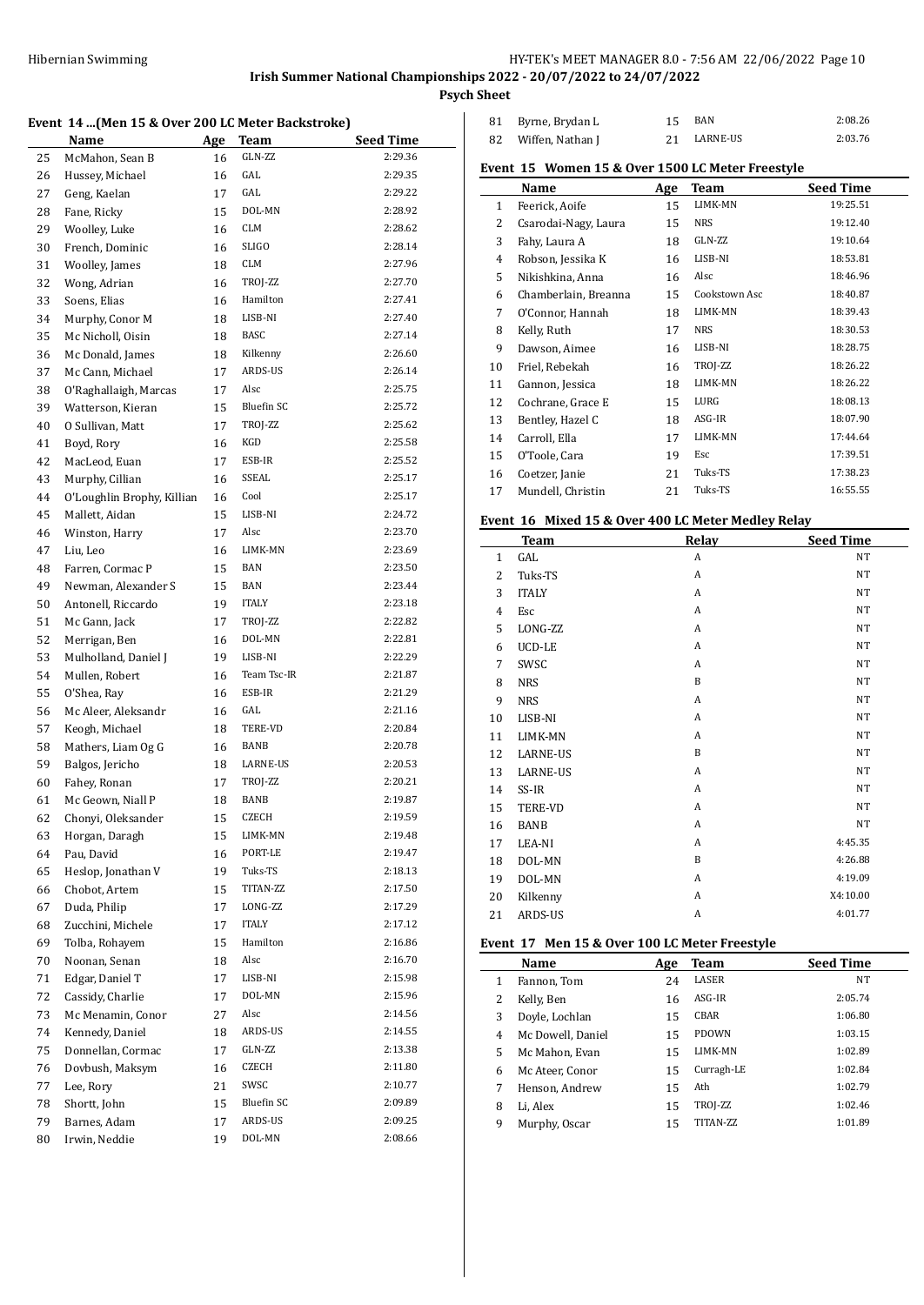### **Event 17 ...(Men 15 & Over 100 LC Meter Freestyle)**

|          | 17 approach to a over 100 BC ricter ricestyle<br>Name | Age | <b>Team</b>          | <b>Seed Time</b> |
|----------|-------------------------------------------------------|-----|----------------------|------------------|
| 10       | O'Neill, Josh                                         | 15  | SWSC                 | 1:01.86          |
| 11       | Galligan, Peter P                                     | 15  | TITAN-ZZ             | 1:01.68          |
| 12       | Cormican, Mark                                        | 15  | <b>Bluefin SC</b>    | 1:01.53          |
| 13       | Lanigan, Conor                                        | 15  | Trident              | 1:01.43          |
| 14       | Holmes, Zac                                           | 15  | C WV                 | 1:01.38          |
| 15       | Fane, Ricky                                           | 15  | DOL-MN               | 1:01.37          |
| 16       | Roche-McHenry, Saul                                   | 16  | Cool                 | 1:01.16          |
| 17       | Price, Thomas B                                       | 15  | LISB-NI              | 1:01.10          |
| 18       | Hanley, Pierce                                        | 15  | BLKRK                | 1:00.97          |
| 19       | Wynne, Luke N                                         | 15  | TROJ-ZZ              | 1:00.63          |
| 20       | Barrett, Alex                                         | 15  | <b>BLKRK</b>         | 1:00.34          |
| 21       | Mc Grath, Aidan                                       | 15  | DOL-MN               | 1:00.32          |
| 22       | Berryman, Sebastian                                   | 15  | BAN                  | 1:00.27          |
| 23       | Mallett, Aidan                                        | 15  | LISB-NI              | 1:00.12          |
| 24       | Kelly, Kyle                                           | 15  | <b>SLIGO</b>         | 1:00.04          |
| 25       | Hayes, Ferdia                                         | 16  | Esc                  | 59.73            |
|          | O'Grady, Oisin                                        | 16  | Esc                  | 59.72            |
| 26<br>27 | Rynn, Eoghan                                          | 15  | Trident              | 59.63            |
|          |                                                       |     | TROJ-ZZ              | 59.59            |
| 28       | Gil, Mark                                             | 15  | CBAR                 | 59.59            |
| 29       | Carney, Colm<br>Delaney, Faryl                        | 18  | LONG-ZZ              | 59.58            |
| 30       |                                                       | 16  | Esc                  | 59.58            |
| 31       | Tedesco, Daniele                                      | 15  |                      | 59.58            |
| 32       | Merrigan, Ben                                         | 16  | DOL-MN<br><b>BAN</b> | 59.56            |
| 33       | Mc Dowell, Ryan C                                     | 15  | <b>ROTTS</b>         | 59.40            |
| 34       | Monaghan, Shea                                        | 16  |                      |                  |
| 35       | Coady, Dean J                                         | 16  | WAT-ZZ               | 59.38            |
| 36       | Mc Aviney, Matthew                                    | 16  | Kilkenny             | 59.36            |
| 37       | Chianella, Alessandro                                 | 18  | <b>ITALY</b>         | 59.31            |
| 38       | Power, Luca                                           | 15  | SPL-SE               | 59.23            |
| 39       | Mc Cullagh, Cillian                                   | 16  | GAL<br><b>SLIGO</b>  | 59.21<br>59.14   |
| 40       | French, Dominic                                       | 16  | Team Tsc-IR          | 58.77            |
| 41       | Mullen, Robert                                        | 16  |                      |                  |
| 42       | Liu, Leo                                              | 16  | LIMK-MN<br>SWSC      | 58.72<br>58.69   |
| 43       | O'Driscoll, Michael                                   | 16  |                      |                  |
| 44       | Mc Aleer, Aleksandr                                   | 16  | GAL<br><b>NRS</b>    | 58.68<br>58.60   |
| 45       | Cousins, Emmet                                        | 16  | ESB-IR               | 58.38            |
| 46       | O'Shea, Ray                                           | 16  |                      |                  |
| 47       | Flynn, Jamie                                          | 15  | SPL-SE               | 58.37            |
| 48       | Leggett, David<br>Newman, Alexander S                 | 16  | LARNE-US<br>BAN      | 58.37<br>58.32   |
| 49       |                                                       | 15  | GAL                  | 58.21            |
| 50       | Hussey, Michael                                       | 16  | Hamilton             |                  |
| 51       | Ramchandani, Mihir                                    | 15  | NRS                  | 58.20<br>58.19   |
| 52       | Mc Carthy, Donnacha                                   | 15  |                      |                  |
| 53       | Fiala, Martin                                         | 18  | CASC-NI              | 57.96            |
| 54       | Fiorucci, Leonardo                                    | 16  | <b>ITALY</b>         | 57.93            |
| 55       | Zaikov, Dmitry                                        | 18  | PDOWN                | 57.92            |
| 56       | Harvey, Senan                                         | 16  | MAL-MN               | 57.91            |
| 57       | Morriss, Charlie                                      | 16  | LARNE-US             | 57.91            |
| 58       | Calderini, Filippo                                    | 17  | ITALY                | 57.90            |
| 59       | Mc Cann, Michael                                      | 17  | ARDS-US              | 57.87            |
| 60       | McMullan, Alexander J                                 | 18  | BAN                  | 57.84            |
| 61       | Woolley, James                                        | 18  | CLM                  | 57.83            |
| 62       | Murphy, Stephen                                       | 18  | Team Tsc-IR          | 57.75            |
| 63       | Pau, David                                            | 16  | PORT-LE              | 57.73            |
| 64       | Bird, Martin                                          | 17  | PDOWN                | 57.68            |
| 65       | Curley, Michael                                       | 17  | ESB-IR               | 57.60            |

| 66         | Smith, Eamon                      | 18       | LONG-ZZ           | 57.58          |
|------------|-----------------------------------|----------|-------------------|----------------|
| 67         | Tamer, Amr                        | 16       | Hamilton          | 57.41          |
| 68         | Murphy, Conor M                   | 18       | LISB-NI           | 57.25          |
| 69         | Flanagan, Aengus                  | 18       | Marl              | 57.23          |
| 70         | O'Sullivan, Caleb                 | 19       | DOL-MN            | 57.21          |
| 71         | Pierotti, Simone                  | 17       | <b>ITALY</b>      | 57.20          |
| 72         | Cummings, Benji                   | 16       | ARDS-US           | 57.04          |
| 73         | Vasata, Michal                    | 20       | CZECH             | 56.98          |
| 74         | Tolba, Rohayem                    | 15       | Hamilton          | 56.95          |
| 75         | O'Connor, Sean                    | 16       | Esc               | 56.95          |
| 76         | Shawe, Alfie H                    | 15       | LISB-NI           | 56.94          |
| 77         | O'Connor, Liam                    | 17       | TERE-VD           | 56.93          |
| 78         | O'Neill, Finn C                   | 17       | ESB-IR            | 56.89          |
| 79         | Bugler, Sean                      | 16       | SWSC              | 56.84          |
| 80         | Coogan, Alfie                     | 18       | Ath               | 56.83          |
| 81         | Moan, Matthew                     | 16       | <b>BANB</b>       | 56.73          |
| 82         | Fagan, Kyle                       | 17       | Ath               | 56.66          |
| 83         | Zucchini, Michele                 | 17       | <b>ITALY</b>      | 56.61          |
| 84         | Soens, Elias                      | 16       | Hamilton          | 56.58          |
| 85         | Mason, Christopher                | 17       | LEC               | 56.45          |
| 86         | Rynn, Cormac                      | 17       | Trident           | 56.27          |
| 87         | Behme, Johann                     | 17       | <b>ECAV-US</b>    | 56.23          |
| 88         | O'Brien, Denis                    | 15       | LIMK-MN           | 56.20          |
| 89         | Brennan, Ollie                    | 16       | Cool              | 56.18          |
| 90         | Podest, Michal                    | 21       | <b>CZECH</b>      | 56.13          |
| 91         | Kennedy, Eidhne                   | 20       | GAL               | 56.08          |
| 92         | Morgan, Darragh                   | 16       | Cool              | 56.08          |
| 93         | Scully, Michael J                 | 19       | LIMK-MN           | 56.04          |
| 94         | Galland, Marc                     | 17       | SWSC              | 55.93          |
| 95         | Mason, Cian                       | 17       | KGD               | 55.88          |
| 96         | Lee, Rory                         | 21       | SWSC              | 55.63          |
| 97         | Noonan, Senan                     | 18       | Alsc              | 55.57          |
| 98         | Winston, Harry                    | 17       | Alsc              | 55.52          |
| 99         | Pfeiffer, Robin                   | 19       | <b>Bluefin SC</b> | 55.51          |
| 100        | O'Connor, Killian T               | 19       | GLN-ZZ            | 55.50          |
| 101        | Menichini, Giacomo                | 19       | <b>ITALY</b>      | 55.49          |
| 102        | Harvey, Daniel                    | 15       | <b>ARDS-US</b>    | 55.42          |
| 103        | Tallal, Omar                      | 16       | Hamilton          | 55.40          |
| 104        | Eatwell, Charlie                  | 17       | ARDS-US           | 55.40          |
| 105        | O'Loughlin Brophy, Killian        | 16       | Cool              | 55.28          |
| 106        | Keogh, Michael                    | 18       | TERE-VD           | 55.26          |
| 107        | Mulhall, John                     | 17       | TROJ-ZZ           | 54.96          |
| 108        | Registe, Dylan L                  | 17       | LISB-NI           | 54.96<br>54.94 |
| 109        | Duda, Philip<br>Cassidy, Charlie  | 17       | LONG-ZZ<br>DOL-MN | 54.92          |
| 110        |                                   | 17       | ARDS-US           | 54.88          |
| 111        | Kennedy, Daniel<br>Johnson, Conor | 18<br>18 | Kilkenny          | 54.64          |
| 112<br>113 | Switzer, Noah                     | 15       | DOL-MN            | 54.63          |
| 114        | Wright, Finlay J                  | 18       | BANB              | 54.42          |
| 115        | Smyth, Gene W                     | 15       | BAN               | 54.41          |
| 116        | Dos Santos, Giano                 | 20       | Tuks-TS           | 54.35          |
| 117        | De Lange, Phillip L               | 18       | Tuks-TS           | 54.27          |
| 118        | Cook, Aidan                       | 18       | Kilkenny          | 54.06          |
| 119        | Lynch, Daragh                     | 19       | Cormorants        | 54.04          |
| 120        | Crew, Sam                         | 20       | SWANS             | 53.80          |
| 121        | Park, James                       | 18       | Nofio Clwyd       | 53.74          |
| 122        | Mc Aviney, Brogan                 | 19       | Kilkenny          | 53.60          |
| 123        | Riddell, Ben                      | 17       | ARDS-US           | 53.57          |
|            |                                   |          |                   |                |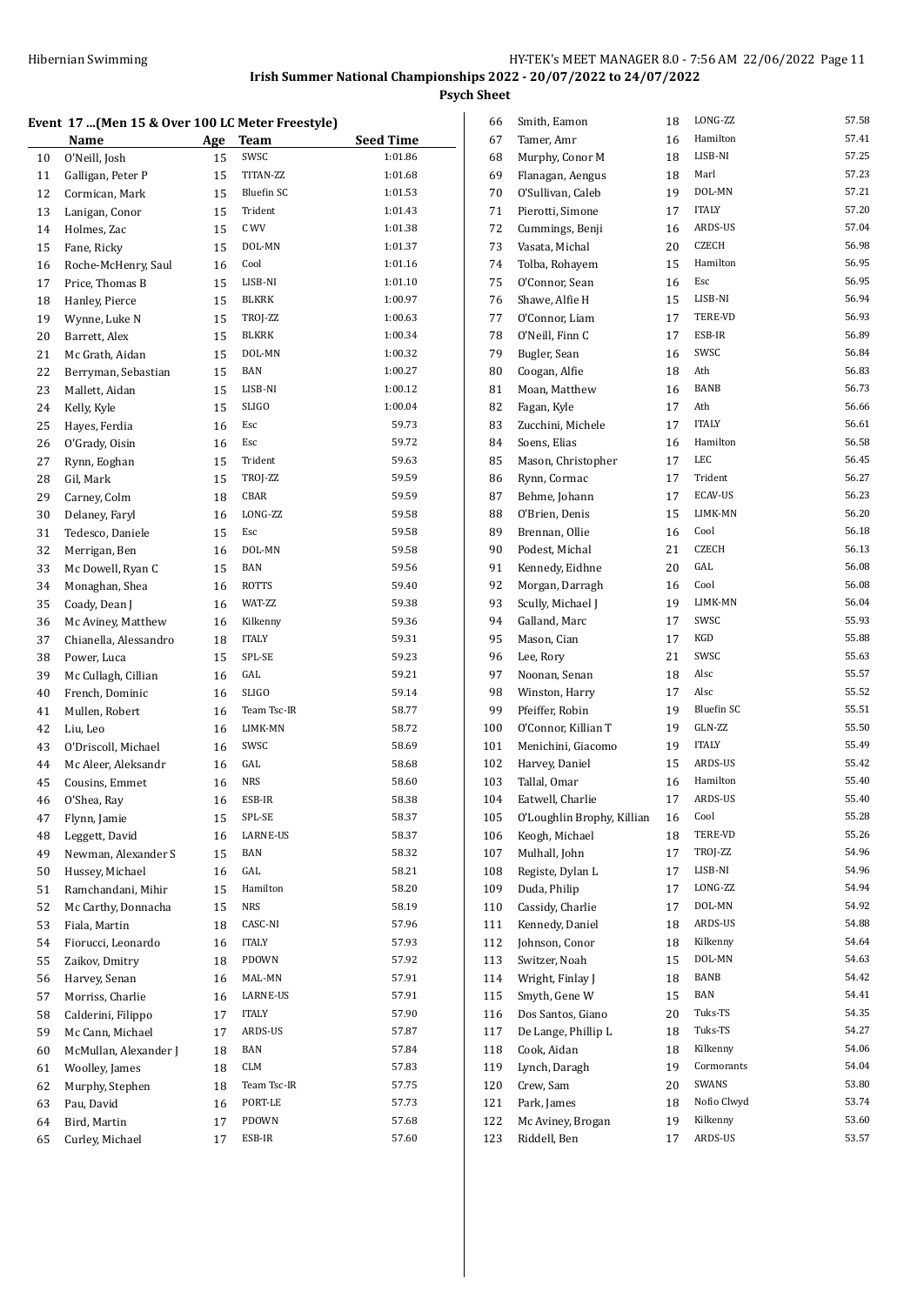## **Event 17 ...(Men 15 & Over 100 LC Meter Freestyle)**

|     | Name             | Age | <b>Team</b>     | <b>Seed Time</b> |
|-----|------------------|-----|-----------------|------------------|
| 124 | Hartigan, Ross M | 24  | Tuks-TS         | 53.30            |
| 125 | Shortt, John     | 15  | Bluefin SC      | 53.20            |
| 126 | Winston, Sam     | 20  | Alsc            | 53.07            |
| 127 | Burton, Matt     | 21  | SWANS           | 52.97            |
| 128 | Colgan, Adam J   | 17  | LISB-NI         | 52.89            |
| 129 | Dunnion, Cody    | 18  | ARDS-US         | 52.50            |
| 130 | Leggett, Thomas  | 18  | <b>LARNE-US</b> | 52.30            |
| 131 | Morgan, Danny    | 18  | Cool            | 52.22            |
| 132 | Mc Geever, Finn  | 22  | LIMK-MN         | 51.65            |
| 133 | Bailey, Evan     | 17  | NRS             | 51.38            |
| 134 | Sutton, Diarmuid | 20  | LIMK-MN         | 51.33            |
| 135 | Bain, Calum      | 26  | Cookstown Asc   | 51.22            |
| 136 | Powell, Robert   | 22  | Ath             | 50.81            |
| 137 | Sloan, Jordan    | 29  | BAN             | 50.29            |
|     |                  |     |                 |                  |

# **Event 18 Women 15 & Over 400 LC Meter Freestyle**

| Name                 | Age | <b>Team</b>  | <b>Seed Time</b> |
|----------------------|-----|--------------|------------------|
| Mc Grath, Lauren     | 15  | LIMK-MN      | 5:04.16          |
| Beagon, Siona        | 15  | TROJ-ZZ      | 5:02.44          |
| O'Keeffe, Fiorna     | 16  | MAL-MN       | 5:01.31          |
| O'Shea, Michelle     | 16  | DOL-MN       | 5:00.27          |
| Doyle, Caoimhe       | 16  | DROG-LE      | 4:58.93          |
| Ledgerwood, Alice J  | 16  | TROJ-ZZ      | 4:58.75          |
| Mulloy, Hannah       | 15  | TROJ-ZZ      | 4:58.41          |
| Powell, Ella         | 16  | Ath          | 4:58.33          |
| Sech, Antonina       | 15  | SWSC         | 4:57.76          |
| Marshall, Rachel     | 15  | TROJ-ZZ      | 4:57.37          |
| McGuire, Lily        | 17  | LEA-NI       | 4:56.67          |
| Prunty, Katie        | 15  | SS-IR        | 4:56.51          |
| Noble, Amy           | 16  | ASG-IR       | 4:56.15          |
| Feerick, Aoife       | 15  | LIMK-MN      | 4:55.79          |
| O'Connor, Dara K     | 17  | GLN-ZZ       | 4:55.65          |
| Csarodai-Nagy, Laura | 15  | <b>NRS</b>   | 4:55.33          |
| Randles, Mia         | 16  | Team Tsc-IR  | 4:55.16          |
| O'Neill, Aine H      | 16  | TROJ-ZZ      | 4:55.06          |
| Nolan, Sophie        | 17  | TERE-VD      | 4:54.76          |
| Byrne, Ava M         | 16  | SS-IR        | 4:54.71          |
| Walshe, Eva          | 15  | Team Tsc-IR  | 4:54.08          |
| Lee, Kate            | 15  | Cool         | 4:54.04          |
| Henry, Isla G        | 15  | LISB-NI      | 4:53.81          |
| Godden, Nessa        | 15  | Kilkenny     | 4:53.58          |
| Sheehy, Lily J       | 17  | ASG-IR       | 4:52.75          |
| Falls, Ellie         | 19  | LARNE-US     | 4:52.70          |
| Fahy, Laura A        | 18  | GLN-ZZ       | 4:52.45          |
| Kenny, Nevaeh        | 17  | Alsc         | 4:51.02          |
| Doherty, Clara       | 15  | C FIN        | 4:50.08          |
| Miskelly, Olivia E   | 15  | <b>BANB</b>  | 4:49.82          |
| Liddane, Leanna      | 16  | LIMK-MN      | 4:49.23          |
| Tosti, Gloria        | 15  | <b>ITALY</b> | 4:48.61          |
| Pearse, Hannah C     | 19  | Tuks-TS      | 4:48.13          |
| O'Sullivan, Máire    | 17  | KGD          | 4:47.62          |
| O'Connor, Hannah     | 18  | LIMK-MN      | 4:47.59          |
| O' Bric, Molly       | 16  | ASG-IR       | 4:47.45          |
| Kennedy, Niamh       | 17  | GAL          | 4:47.41          |
| Herbst, Caitlin A    | 16  | MDOL-EK      | 4:46.08          |
| Robson, Jessika K    | 16  | LISB-NI      | 4:45.92          |
|                      |     |              |                  |

| 40 | Dawson, Aimee        | 16 | LISB-NI       | 4:45.37 |
|----|----------------------|----|---------------|---------|
| 41 | O'Hara, Brogán       | 24 | LEA-NI        | 4:43.90 |
| 42 | Jamison, Toni M      | 17 | LISB-NI       | 4:43.41 |
| 43 | Nikishkina, Anna     | 16 | Alsc          | 4:42.89 |
| 44 | Kyselova, Kyselova   | 23 | <b>CZECH</b>  | 4:42.71 |
| 45 | Mc Namara, Ava R     | 17 | LISB-NI       | 4:42.13 |
| 46 | Kelly, Ruth          | 17 | <b>NRS</b>    | 4:40.61 |
| 47 | Bailey, Leagh        | 16 | <b>NRS</b>    | 4:38.86 |
| 48 | Gannon, Jessica      | 18 | LIMK-MN       | 4:37.53 |
| 49 | Chamberlain, Breanna | 15 | Cookstown Asc | 4:37.06 |
| 50 | O'Shea, Hannah       | 18 | DOL-MN        | 4:36.64 |
| 51 | Cochrane, Grace E    | 15 | LURG          | 4:36.55 |
| 52 | Donegan, Éle         | 19 | LARNE-US      | 4:36.29 |
| 53 | Farrell, Danielle    | 19 | <b>SLIGO</b>  | 4:36.05 |
| 54 | Bentley, Hazel C     | 18 | ASG-IR        | 4:35.91 |
| 55 | Friel, Rebekah       | 16 | TROJ-ZZ       | 4:35.59 |
| 56 | Pino, Roberta        | 20 | <b>ITALY</b>  | 4:34.56 |
| 57 | O'Toole, Cara        | 19 | Esc           | 4:31.15 |
| 58 | Randle, Samantha C   | 24 | Tuks-TS       | 4:29.72 |
| 59 | Coetzer, Janie       | 21 | Tuks-TS       | 4:28.35 |
| 60 | Carroll, Ella        | 17 | LIMK-MN       | 4:27.56 |
| 61 | Kane, Amelia         | 19 | ARDS-US       | 4:26.43 |
| 62 | Hodgins, Grace       | 17 | TROJ-ZZ       | 4:24.40 |
| 63 | Britton, Phyllida    | 25 | Esc           | 4:23.90 |
| 64 | Godden, Maria        | 20 | Kilkenny      | 4:23.47 |
| 65 | Mundell, Christin    | 21 | Tuks-TS       | 4:20.40 |
|    |                      |    |               |         |

### **Event 19 Men 15 & Over 50 LC Meter Backstroke**

l,

|              | Name                | Age | Team         | <b>Seed Time</b> |
|--------------|---------------------|-----|--------------|------------------|
| $\mathbf{1}$ | Tritschler, Paul    | 17  | <b>NRS</b>   | 1:14.31          |
| 2            | Prenderville, Dylan | 18  | LIMK-MN      | 55.50            |
| 3            | Zaikov, Dmitry      | 18  | PDOWN        | 29.60            |
| 4            | Mahon, Adam         | 18  | LEC          | 29.56            |
| 5            | Donnellan, Cormac   | 17  | GLN-ZZ       | 29.54            |
| 6            | Registe, Dylan L    | 17  | LISB-NI      | 29.53            |
| 7            | Antonell, Riccardo  | 19  | <b>ITALY</b> | 29.48            |
| 8            | Mc Menamin, Conor   | 27  | Alsc         | 29.41            |
| 9            | Colgan, Adam J      | 17  | LISB-NI      | 29.35            |
| 10           | Switzer, Noah       | 15  | DOL-MN       | 29.25            |
| 11           | Woolley, James      | 18  | <b>CLM</b>   | 29.25            |
| 12           | Winston, Sam        | 20  | Alsc         | 29.19            |
| 13           | Keogh, Michael      | 18  | TERE-VD      | 29.18            |
| 14           | Balgos, Jericho     | 18  | LARNE-US     | 29.04            |
| 15           | Heslop, Jonathan V  | 19  | Tuks-TS      | 29.02            |
| 16           | Winston, Harry      | 17  | Alsc         | 29.00            |
| 17           | Mc Gann, Jack       | 17  | TROJ-ZZ      | 28.94            |
| 18           | Dovbush, Maksym     | 16  | <b>CZECH</b> | 28.91            |
| 19           | Cook, Aidan         | 18  | Kilkenny     | 28.84            |
| 20           | Morgan, Darragh     | 16  | Cool         | 28.81            |
| 21           | Noonan, Senan       | 18  | Alsc         | 28.72            |
| 22           | Mason, Christopher  | 17  | LEC          | 28.38            |
| 23           | Keating, Aran       | 20  | Cormorants   | 28.32            |
| 24           | MacLeod, Euan       | 17  | ESB-IR       | 28.31            |
| 25           | Cassidy, Charlie    | 17  | DOL-MN       | 28.28            |
| 26           | Ashton, Callum      | 23  | UCD-LE       | 28.20            |
| 27           | Duda, Philip        | 17  | LONG-ZZ      | 28.13            |
| 28           | Irwin, Neddie       | 19  | DOL-MN       | 28.11            |
| 29           | Dos Santos, Giano   | 20  | Tuks-TS      | 27.95            |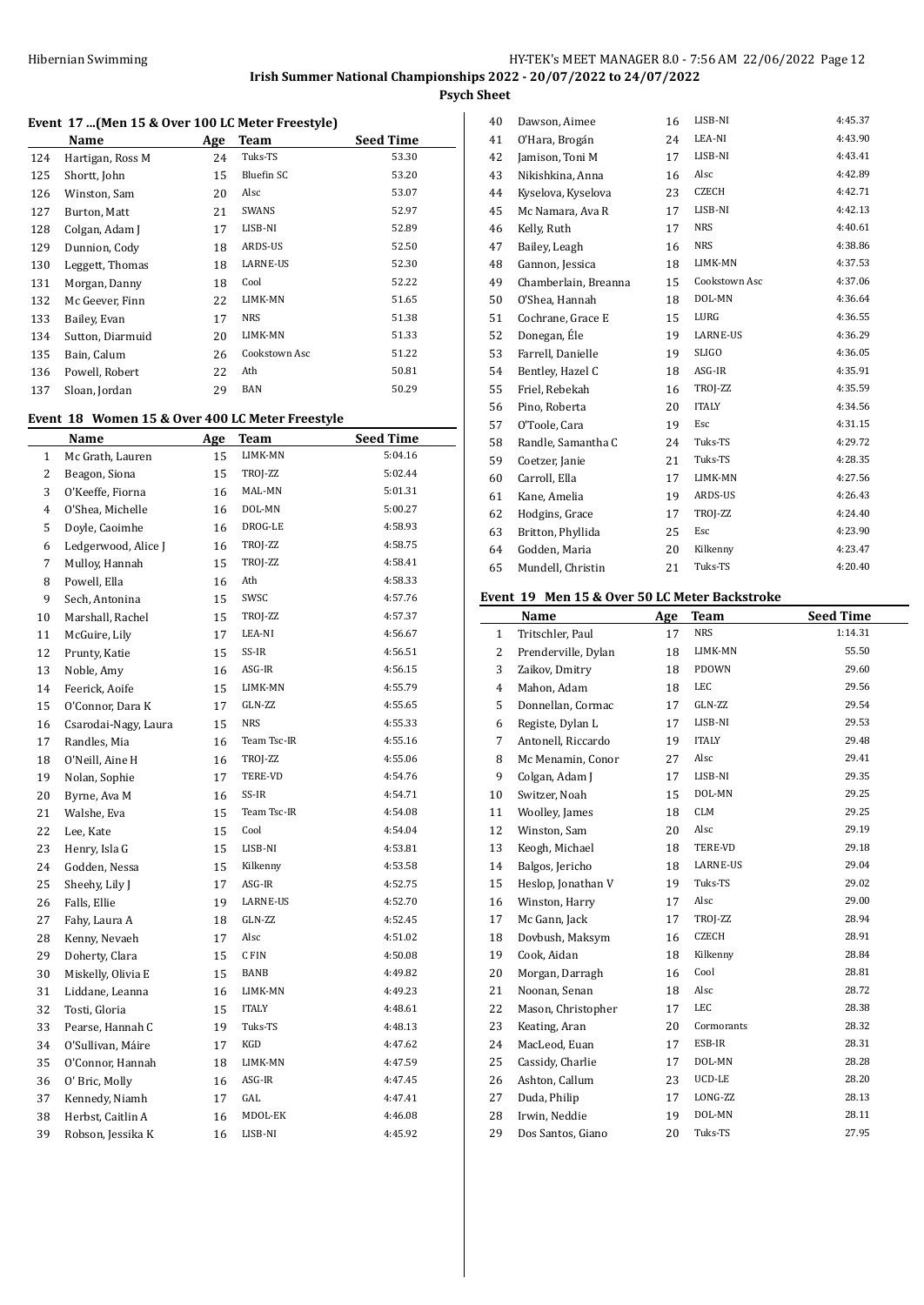# **Event 19 ...(Men 15 & Over 50 LC Meter Backstroke) Name Age Team Seed Time** 30 Mulholland, Daniel I 19 LISB-NI 27.79 31 Shortt, John 15 Bluefin SC 27.44 Barnes, Adam 17 ARDS-US 27.37 33 De Lange, Phillip L 18 Tuks-TS 27.06 O'Loughlin, David 18 MILW 26.56 **Event 20 Women 15 & Over 50 LC Meter Backstroke Name Age Team Seed Time** 1 Byrne, Ava M 16 SS-IR 32.63 2 Whelan O'Connor, Mia 18 ESB-IR 32.61 3 Kennedy, Niamh 17 GAL 32.59 4 Bingham, Ellie M 17 BANB 32.57 Fane, Heather 17 DOL-MN 32.55 Maher, Cara 16 TERE-VD 32.50 7 Blake, Elin 17 Esc 32.38 Farrington-Knight, Annabel 18 ASG-IR 32.36 Walsh, Kallie 17 TERE-VD 32.27 Trait, Naomi 19 Kilkenny 32.11 Ahearne, Niamh 19 Kilkenny 32.06 12 Quigley, Zophia 15 ARDS-US 32.00 13 Mc Clean, Maeve 15 Derry 31.90 14 Mc Grath, Izzy 16 DOL-MN 31.82 Humphries, Louisa 15 LARNE-US 31.76 16 Byrne, Shannon K 17 BAN 31.72 17 Jones, Megan 16 PORT-LE 31.64 Marcucci, Eleonora 17 ITALY 31.62 19 Henry, Isla G 15 LISB-NI 31.61 20 Rogers, Nemone 17 TROJ-ZZ 31.60 21 Lawless, Roisin 16 WEX-IR 31.56 22 Ni Riain, Roisin 17 LIMK-MN 31.50 23 Randle, Samantha C 24 Tuks-TS 31.43 Fitzpatrick, Amy 21 UCD-LE 31.42 25 Doran, Aoife 16 Alsc 31.24 Nulty, Molly 18 SSEAL 31.19 27 Conroy, Grace 17 LISB-NI 31.13 28 Martin, Leah 19 Team Tsc-IR 31.05 29 Pearse, Hannah C 19 Tuks-TS 31.02 30 Bailey, Leagh 16 NRS 30.99 31 Pountney, Naeve 18 ARDS-US 30.77 32 Davison, Grace 15 ARDS-US 30.65 33 Coetzé, Jana E 21 Tuks-TS 30.62 34 De Lange, Caitlin A 18 Tuks-TS 30.47 Farrell, Danielle 19 SLIGO 30.17 Rooney, Cora 17 ENSK 30.12 Godden, Maria 20 Kilkenny 29.76 Macdougald, Jena 20 UCD-LE 29.72 39 Herbst, Kerryn L 20 Tuks-TS 29.43

# **Event 21 Men 15 & Over 200 LC Meter Breaststroke**

 $\overline{a}$ 

|   | Name            | Age | Team         | <b>Seed Time</b> |
|---|-----------------|-----|--------------|------------------|
|   | Francis, Thomas | 16  | WEX-IR       | NT               |
|   | Flynn, Louis    |     | <b>BLKRK</b> | NT               |
|   | Keys, Tom J     | 15  | LISB-NI      | 3:00.70          |
| 4 | Higgins, Ryan   | 15  | DOL-MN       | 3:00.39          |
| 5 | Reid, Joshua    | 15  | ARDS-US      | 3:00.00          |
| h | Hanley, Pierce  |     | <b>BLKRK</b> | 2:59.33          |

| 7  | Carragher, Sean P     | 15 | <b>BANB</b>       | 2:58.51 |
|----|-----------------------|----|-------------------|---------|
| 8  | Pretorius, Brendan    | 15 | Kilkenny          | 2:58.45 |
| 9  | Lanigan, Conor        | 15 | Trident           | 2:56.99 |
| 10 | Mulligan, Oran        | 15 | SSEAL             | 2:56.29 |
| 11 | Whelan, Killian       | 15 | <b>CLNM</b>       | 2:56.10 |
| 12 | Mc Dowell, Ryan C     | 15 | <b>BAN</b>        | 2:55.81 |
| 13 | Kenny, Ethan          | 17 | Kilkenny          | 2:55.50 |
| 14 | McMahon, Sean B       | 16 | GLN-ZZ            | 2:54.90 |
| 15 | O'Keeffe, Jamie       | 16 | PORT-LE           | 2:54.69 |
| 16 | Drago, Fionn          | 16 | Kilkenny          | 2:53.85 |
| 17 | Morrow, Sean          | 16 | Kilkenny          | 2:52.65 |
| 18 | Colac, Egor           | 16 | Cool              | 2:52.45 |
| 19 | French, Dominic       | 16 | <b>SLIGO</b>      | 2:52.32 |
| 20 | Lyons, Jack           | 17 | PORT-LE           | 2:52.26 |
| 21 | Bowen, Marcas         | 16 | Kilkenny          | 2:52.26 |
| 22 | Vicario, Daniel       | 16 | SS-IR             | 2:51.64 |
| 23 | Gilmore, Dylan        | 17 | ADSC              | 2:51.62 |
| 24 | Doyle, Peter          | 16 | KGD               | 2:51.29 |
| 25 | Fox, Jamie            | 16 | Ath               | 2:51.27 |
|    |                       |    | <b>BLKRK</b>      | 2:50.67 |
| 26 | Barrett, Alex         | 15 | Esc               | 2:50.62 |
| 27 | Baker, Toby           | 16 |                   |         |
| 28 | Sabatini, Mattia      | 17 | <b>ITALY</b>      | 2:50.50 |
| 29 | Sweeney, Jake         | 17 | TROJ-ZZ           | 2:50.12 |
| 30 | Harvey, Senan         | 16 | MAL-MN            | 2:49.90 |
| 31 | George, Alec          | 17 | LVADY             | 2:49.81 |
| 32 | Glover, Ben           | 16 | LEA-NI            | 2:49.54 |
| 33 | Davey, Thomas         | 16 | <b>Bluefin SC</b> | 2:49.20 |
| 34 | Fitzpatrick, Lewis C  | 15 | LISB-NI           | 2:49.12 |
| 35 | Moore-Keane, Ross     | 18 | Ath               | 2:49.01 |
| 36 | O'Raghallaigh, Marcas | 17 | Alsc              | 2:49.00 |
| 37 | Tubilewicz, Philip    | 17 | Esc               | 2:48.67 |
| 38 | Mc Grath, Aidan       | 15 | DOL-MN            | 2:48.27 |
| 39 | Jacquemin, Alexis     | 17 | LISB-NI           | 2:48.12 |
| 40 | Monaghan, Shea        | 16 | <b>ROTTS</b>      | 2:48.00 |
| 41 | Murphy, Cillian       | 16 | SSEAL             | 2:47.72 |
| 42 | Hunt, Joshua          | 15 | LVADY             | 2:47.46 |
| 43 | Fane, Ricky           | 15 | DOL-MN            | 2:47.37 |
| 44 | Hughes, Darragh       | 18 | Jets              | 2:46.84 |
| 45 | Breheny, Kieran       | 21 | Ath               | 2:45.74 |
| 46 | Coogan, Alfie         | 18 | Ath               | 2:45.73 |
| 47 | Rynn, Cormac          | 17 | Trident           | 2:45.61 |
| 48 | Delaney, Jack         | 16 | CLM               | 2:45.60 |
| 49 | Cantwell, Brendan     | 20 | CLNM              | 2:44.88 |
| 50 | Morriss, Charlie      | 16 | LARNE-US          | 2:44.61 |
| 51 | Gormley, Dara         | 18 | Tuam ST           | 2:44.58 |
| 52 | Woods, David          | 24 | <b>SLIGO</b>      | 2:44.34 |
| 53 | O'Callaghan, Leo      | 15 | <b>BREIF</b>      | 2:44.25 |
| 54 | Ates, Ryan            | 16 | DOL-MN            | 2:44.20 |
| 55 | Slagter, Callum       | 17 | BAN               | 2:43.56 |
| 56 | Langton, Killian      | 17 | <b>SLIGO</b>      | 2:43.51 |
| 57 | Pio Capitanio, Daniel | 19 | ITALY             | 2:43.20 |
| 58 | Foley, Cian           | 23 | NRS               | 2:41.83 |
| 59 | Registe, Deaten N     | 19 | LISB-NI           | 2:41.58 |
|    |                       |    | SWSC              | 2:41.56 |
| 60 | Feenan, Michael       | 18 |                   |         |
| 61 | Mulholland, Daniel J  | 19 | LISB-NI           | 2:41.06 |
| 62 | Lennon, David         | 17 | SHARK-IR          | 2:41.00 |
| 63 | Fitzpatrick, Bryn L   | 16 | LISB-NI           | 2:40.94 |
| 64 | Dovbush, Maksym       | 16 | CZECH             | 2:40.46 |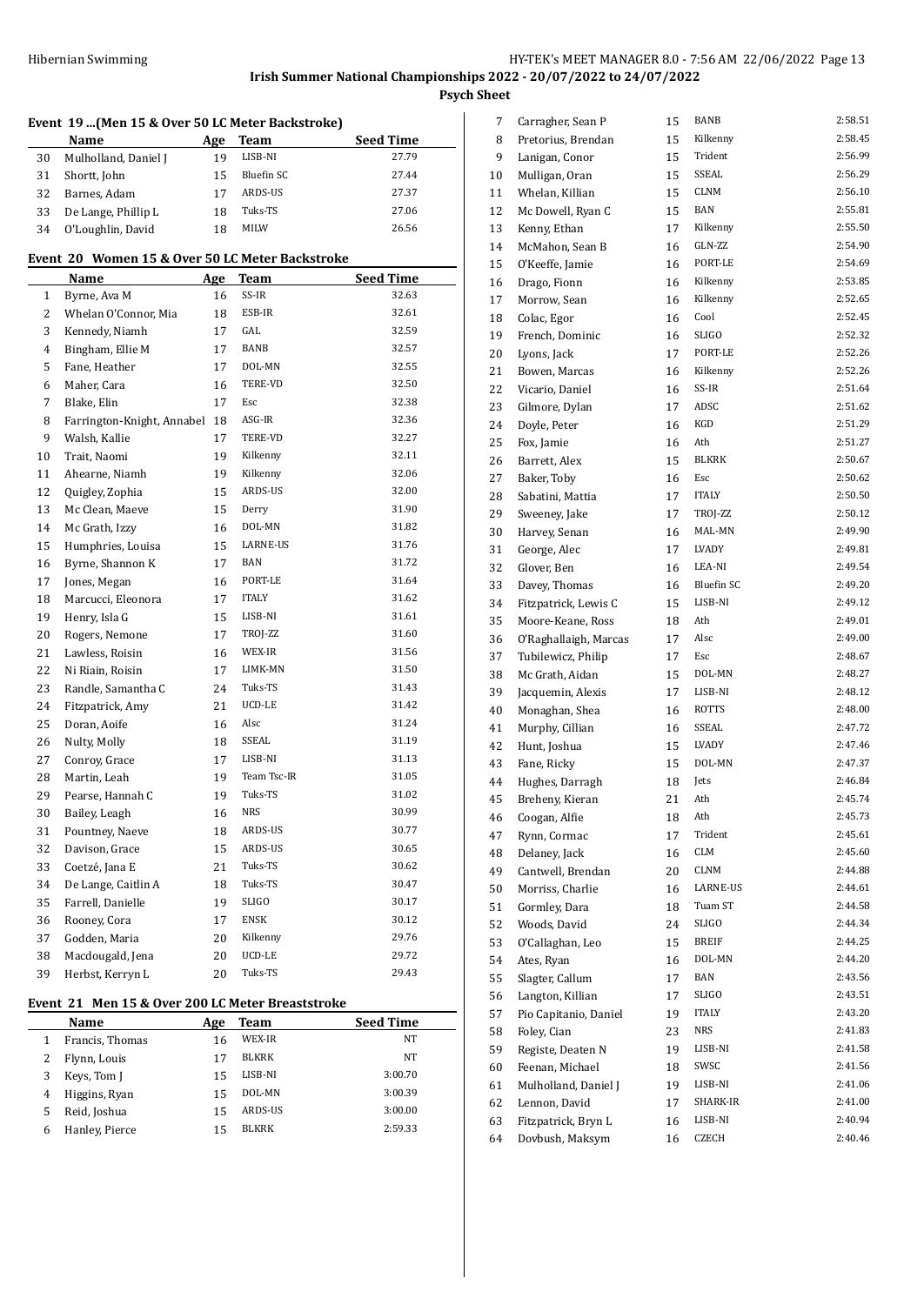## Hibernian Swimming **HY-TEK's MEET MANAGER 8.0 - 7:56 AM 22/06/2022** Page 14 **Irish Summer National Championships 2022 - 20/07/2022 to 24/07/2022 Psych Sheet**

#### **Event 21 ...(Men 15 & Over 200 LC Meter Breaststroke)**

|    | Name                | Age | Team          | <b>Seed Time</b> |
|----|---------------------|-----|---------------|------------------|
| 65 | Carrig, Jack        | 17  | LIMK-MN       | 2:40.17          |
| 66 | Cardwell, Ben       | 17  | ARDS-US       | 2:40.06          |
| 67 | Mallett, Aidan      | 15  | LISB-NI       | 2:39.65          |
| 68 | Green, James        | 15  | <b>BMNY</b>   | 2:39.11          |
| 69 | Logan, Jake J       | 15  | BANB          | 2:38.66          |
| 70 | Fane, Ewan          | 18  | DOL-MN        | 2:38.35          |
| 71 | Krkoska, David      | 17  | <b>CZECH</b>  | 2:37.81          |
| 72 | Tallal, Omar        | 16  | Hamilton      | 2:37.19          |
| 73 | Black, Zachary      | 16  | LURG          | 2:36.85          |
| 74 | Walsh, Eoin         | 19  | Cookstown Asc | 2:36.55          |
| 75 | Mc Geown, Niall P   | 18  | BANB          | 2:36.34          |
| 76 | Curley, Patrick     | 19  | ESB-IR        | 2:35.14          |
| 77 | Soens, Elias        | 16  | Hamilton      | 2:34.03          |
| 78 | Cooke, Aonghus      | 17  | LIMK-MN       | 2:33.66          |
| 79 | Mc Namara, Michael  | 21  | <b>CLM</b>    | 2:33.22          |
| 80 | Cummings, Benji     | 16  | ARDS-US       | 2:31.77          |
| 81 | Murphy, Stephen     | 18  | Team Tsc-IR   | 2:31.63          |
| 82 | Kilcoyne, Ronan     | 17  | <b>SLIGO</b>  | 2:31.33          |
| 83 | O'Sullivan, Cillian | 20  | UCD-LE        | 2:30.52          |
| 84 | Rayan, Ali          | 17  | Cool          | 2:29.28          |
| 85 | O'Connor, Liam      | 17  | TERE-VD       | 2:29.25          |
| 86 | Heslop, Jonathan V  | 19  | Tuks-TS       | 2:28.97          |
| 87 | Lvutin, Lev         | 15  | CZECH         | 2:27.88          |
| 88 | Hand, Matthew       | 17  | ARDS-US       | 2:27.41          |
| 89 | Wilson, Adam W      | 19  | BANB          | 2:27.38          |
| 90 | Gerber, Yaron       | 24  | Esc           | 2:19.84          |
| 91 | Britton, John       | 27  | Esc           | 2:18.96          |
| 92 | Feenan, Andrew      | 21  | SWSC          | 2:17.17          |
| 93 | Greene, Darragh     | 27  | LONG-ZZ       | 2:15.81          |
| 94 | Randle, Matthew J   | 19  | Tuks-TS       | 2:14.47          |
| 95 | Cooke, Uiseann      | 21  | Tuam ST       | 2:13.54          |
| 96 | Corby, Eoin         | 20  | LIMK-MN       | 2:12.82          |

#### **Event 22 Women 15 & Over 200 LC Meter Breaststroke**

|              | Name              | Age | <b>Team</b>  | <b>Seed Time</b> |
|--------------|-------------------|-----|--------------|------------------|
| $\mathbf{1}$ | Hegarty, Aoibhinn | 15  | Alsc         | 3:08.85          |
| 2            | Moloney, Sofie    | 15  | <b>BLKRK</b> | 3:08.20          |
| 3            | Joyce, Isabel     | 15  | SHARK-IR     | 3:07.20          |
| 4            | Diamond, Megan    | 15  | ARDS-US      | 3:06.80          |
| 5            | Hannon, Isolde    | 15  | Bluefin SC   | 3:06.46          |
| 6            | Chiari, Gemma     | 15  | <b>ITALY</b> | 3:05.43          |
| 7            | Tella, Carla      | 15  | DOL-MN       | 3:05.20          |
| 8            | Cunningham, Katie | 15  | DOL-MN       | 3:05.19          |
| 9            | Svobodova, Lucie  | 15  | <b>CZECH</b> | 3:04.98          |
| 10           | Burge, Caoimhe    | 16  | Cool         | 3:04.71          |
| 11           | Fox, Evelyn       | 17  | KGD          | 3:04.05          |
| 12           | Greer, Orla M     | 17  | LURG         | 3:03.71          |
| 13           | Malcolm, Michaela | 17  | MULST-US     | 3:03.54          |
| 14           | Stewart, Tilly A  | 16  | <b>BASC</b>  | 3:03.38          |
| 15           | Brennan, Chloe    | 16  | Esc          | 3:03.31          |
| 16           | Thompson, Abbie   | 19  | ARDS-US      | 3:02.61          |
| 17           | Liggett, Molly    | 16  | <b>BASC</b>  | 3:02.47          |
| 18           | Kenny, Roisin     | 18  | <b>NRS</b>   | 3:01.93          |
| 19           | Bentley, Hazel C  | 18  | ASG-IR       | 3:01.37          |
| 20           | Clifford, Holly   | 15  | PORT-LE      | 3:01.11          |
| 21           | Dorgan, Saoirse   | 16  | ESB-IR       | 3:00.91          |

| 22 | Doyle, Caoimhe       | 16 | DROG-LE      | 3:00.45 |
|----|----------------------|----|--------------|---------|
| 23 | O'Boyle, Jane        | 16 | LONG-ZZ      | 3:00.42 |
| 24 | Pearce, Niamh        | 15 | Guildford Ct | 3:00.30 |
| 25 | Sherriff, Esme       | 15 | TROJ-ZZ      | 3:00.16 |
| 26 | Maher, Cara          | 16 | TERE-VD      | 3:00.13 |
| 27 | MacLeod, Caitriona   | 15 | ESB-IR       | 3:00.10 |
| 28 | Csarodai-Nagy, Laura | 15 | <b>NRS</b>   | 3:00.07 |
| 29 | Purcell, Isabella    | 17 | Alsc         | 3:00.00 |
| 30 | Brennan, Judy        | 19 | Ath          | 2:59.92 |
| 31 | Bayley, Eva          | 15 | <b>NRS</b>   | 2:59.18 |
| 32 | McCormack, Rionagh   | 15 | LONG-ZZ      | 2:58.17 |
| 33 | Cisnero, Yna         | 17 | LVADY        | 2:57.16 |
| 34 | Burns-Atkin, Alana   | 16 | <b>BANB</b>  | 2:57.09 |
| 35 | Corkery, Hannah      | 17 | SPL-SE       | 2:56.98 |
| 36 | Miskelly, Olivia E   | 15 | <b>BANB</b>  | 2:55.63 |
| 37 | Burns, Eve           | 15 | LEA-NI       | 2:55.04 |
| 38 | Mc Dade, Anna        | 16 | <b>ENSK</b>  | 2:55.04 |
| 39 | Cooke, Lisa          | 25 | Alsc         | 2:53.65 |
| 40 | Mc Master, Hanna     | 15 | ARDS-US      | 2:53.50 |
| 41 | Mc Cormack, Cara     | 16 | DOL-MN       | 2:53.30 |
| 42 | Noble, Amy           | 16 | ASG-IR       | 2:52.32 |
| 43 | Van Jaarsveld, Sune  | 21 | Tuks-TS      | 2:52.27 |
| 44 | Connell, Leah        | 15 | Ath          | 2:51.61 |
| 45 | Campbell, Ellie      | 15 | TROJ-ZZ      | 2:49.95 |
| 46 | Mc Namara, Ava R     | 17 | LISB-NI      | 2:49.37 |
| 47 | O'Shea, Michelle     | 16 | DOL-MN       | 2:49.28 |
| 48 | Podestova, Radka     | 23 | <b>CZECH</b> | 2:49.03 |
| 49 | Walker, Darcy        | 15 | <b>BANB</b>  | 2:48.25 |
| 50 | Kidney, Isabel       | 16 | SWSC         | 2:47.08 |
| 51 | Mc Cabrey, Hannah A  | 17 | LURG         | 2:46.98 |
| 52 | Jones, Megan         | 16 | PORT-LE      | 2:46.61 |
| 53 | Friel, Rebekah       | 16 | TROJ-ZZ      | 2:46.55 |
| 54 | Doran, Aoife         | 16 | Alsc         | 2:46.45 |
| 55 | Urry, Amelia B       | 18 | <b>BAN</b>   | 2:46.05 |
| 56 | Petteno, Allegra     | 16 | <b>ITALY</b> | 2:45.70 |
| 57 | Nolan, Beth          | 20 | SWSC         | 2:44.43 |
| 58 | Aiken, Keira         | 16 | ARDS-US      | 2:42.76 |
| 59 | Doyle, Eimear        | 21 | LIMK-MN      | 2:39.23 |

### **Event 23 Men 15 & Over 1500 LC Meter Freestyle**

|    | Name                       | Age | Team       | <b>Seed Time</b> |
|----|----------------------------|-----|------------|------------------|
| 1  | Cascante, Antonio          | 15  | Cool       | 19:27.17         |
| 2  | Bickerstaffe, Josh         | 16  | LISB-NI    | 18:42.34         |
| 3  | Watterson, Kieran          | 15  | Bluefin SC | 18:39.08         |
| 4  | Tedesco, Daniele           | 15  | Esc        | 18:36.86         |
| 5  | Farren, Cormac P           | 15  | BAN        | 18:31.55         |
| 6  | Horgan, Daragh             | 15  | LIMK-MN    | 18:23.47         |
| 7  | Berryman, Sebastian        | 15  | BAN        | 18:19.16         |
| 8  | Egan, Tristan              | 16  | Alsc       | 18:17.51         |
| 9  | Treanor, Liam              | 15  | HISL-LD    | 18:09.61         |
| 10 | O'Loughlin Brophy, Killian | 16  | Cool       | 18:09.04         |
| 11 | Merrigan, Ben              | 16  | DOL-MN     | 18:07.68         |
| 12 | Coyle, David               | 17  | Alsc       | 17:58.84         |
| 13 | Krkoska, David             | 17  | CZECH      | 17:55.87         |
| 14 | Harvey, Daniel             | 15  | ARDS-US    | 17:47.77         |
| 15 | Donnellan, Sean            | 15  | GLN-ZZ     | 17:47.20         |
| 16 | Cousins, Emmet             | 16  | NRS        | 17:44.23         |
| 17 | Foley, Cian                | 23  | NRS        | 17:37.50         |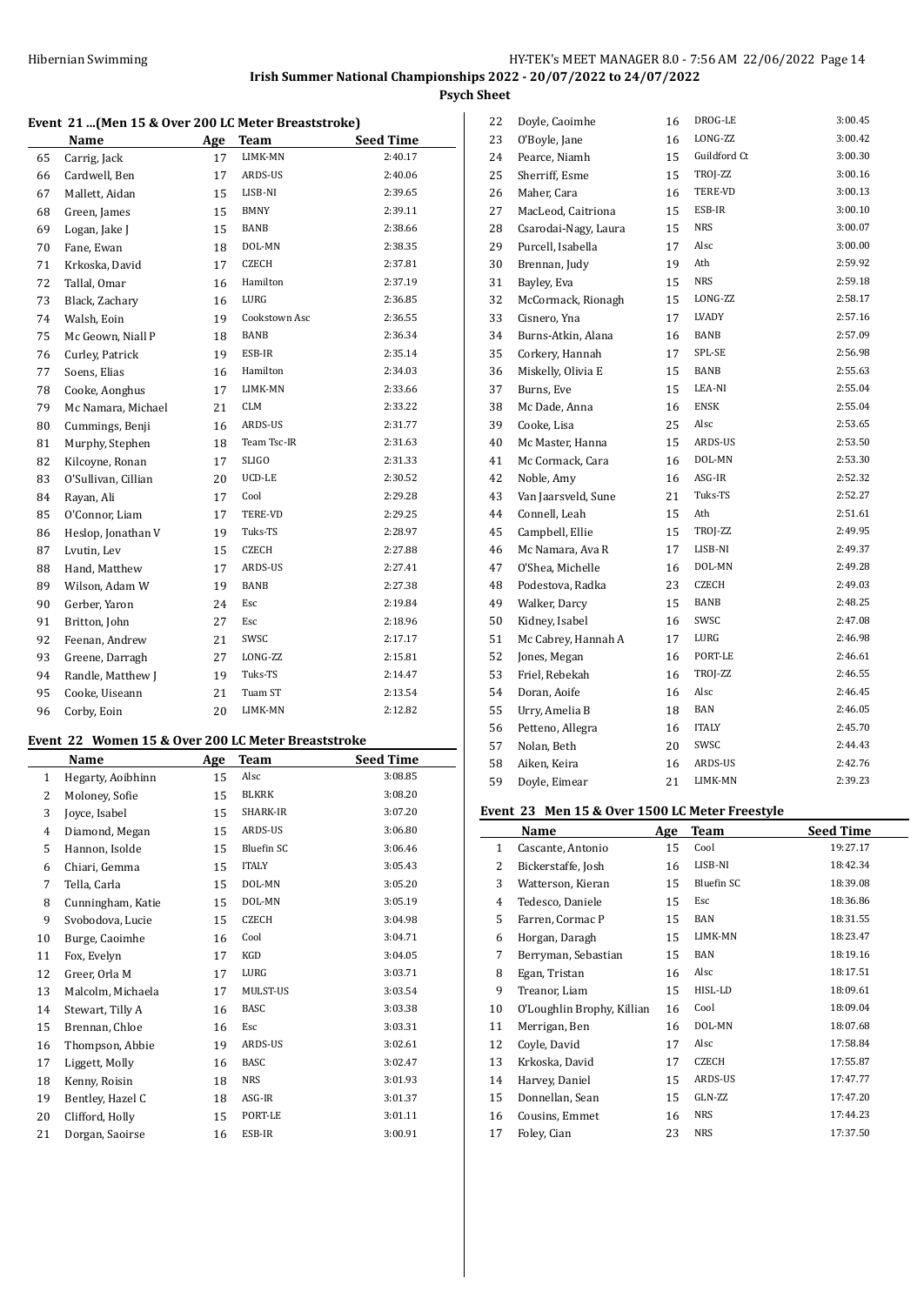# **Event 23 ...(Men 15 & Over 1500 LC Meter Freestyle)**

|    | Name                  | Age | Team         | <b>Seed Time</b> |
|----|-----------------------|-----|--------------|------------------|
| 18 | Edgar, Daniel T       | 17  | LISB-NI      | 17:22.92         |
| 19 | O'Neill, Finn C       | 17  | ESB-IR       | 17:15.46         |
| 20 | O'Brien, Denis        | 15  | LIMK-MN      | 17:03.40         |
| 21 | Park, James           | 18  | Nofio Clwyd  | 17:02.64         |
| 22 | Moran, Ben            | 17  | Alsc         | 16:52.50         |
| 23 | Fahey, Ronan          | 17  | TROJ-ZZ      | 16:44.15         |
| 24 | Illingworth, Marshall | 22  | WCGX-SS      | 16:26.53         |
| 25 | Chobanian, Danylo     | 18  | <b>CZECH</b> | 15:55.21         |

# **Event 24 Men 15 & Over 800 LC Meter Freestyle Relay**

|    | Team           | Relay | <b>Seed Time</b> |
|----|----------------|-------|------------------|
| 1  | <b>ITALY</b>   | A     | <b>NT</b>        |
| 2  | SWSC           | A     | <b>NT</b>        |
| 3  | <b>LIMK-MN</b> | A     | <b>NT</b>        |
| 4  | Hamilton       | A     | <b>NT</b>        |
| 5  | Cool           | A     | <b>NT</b>        |
| 6  | LEA-NI         | A     | 9:29.81          |
| 7  | GAL            | A     | 8:43.07          |
| 8  | ESB-IR         | A     | 8:25.00          |
| 9  | DOL-MN         | A     | X8:23.56         |
| 10 | ARDS-US        | A     | 7:56.38          |

# **Event 25 Women 15 & Over 100 LC Meter Freestyle**

|                | Name                 | Age | <b>Team</b>    | <b>Seed Time</b> |
|----------------|----------------------|-----|----------------|------------------|
| $\mathbf{1}$   | Mc Keon, Ella M      | 15  | Trident        | NT               |
| $\overline{c}$ | Brady, Dearbhaile    | 15  | LVADY          | 1:45.01          |
| 3              | Brady, Síomha L      | 16  | LISB-NI        | 1:29.39          |
| 4              | Ferriss, Shonagh     | 15  | <b>BLKRK</b>   | 1:08.96          |
| 5              | Van Wijnen, Anna     | 15  | <b>STRLN</b>   | 1:08.94          |
| 6              | Swinburne, Ruby      | 15  | DOL-MN         | 1:07.24          |
| 7              | Dowling, Ciara       | 15  | TROJ-ZZ        | 1:06.76          |
| 8              | Kenny, Bridget       | 16  | SHARK-IR       | 1:06.53          |
| 9              | Greenslade, Lucy     | 15  | LIMK-MN        | 1:06.45          |
| 10             | Hawe, Amy            | 15  | <b>FER</b>     | 1:05.54          |
| 11             | Flanagan, Keela      | 15  | Ath            | 1:05.26          |
| 12             | Waters, Niamh        | 15  | ASG-IR         | 1:05.25          |
| 13             | Nita, Kseniya        | 16  | Nenagh Neptune | 1:05.11          |
| 14             | Kelly, Katie         | 15  | SHARK-IR       | 1:05.09          |
| 15             | O'Driscoll, Ellen    | 15  | ESB-IR         | 1:04.95          |
| 16             | Mc Clean, Vittoria   | 15  | TROJ-ZZ        | 1:04.88          |
| 17             | Mancini, Alessia     | 15  | <b>ITALY</b>   | 1:04.63          |
| 18             | Diamond, Megan       | 15  | ARDS-US        | 1:04.63          |
| 19             | Corkery, Emma        | 15  | SPL-SE         | 1:04.60          |
| 20             | Deasy, Laoise        | 16  | SWSC           | 1:04.58          |
| 21             | Csarodai-Nagy, Laura | 15  | <b>NRS</b>     | 1:04.53          |
| 22             | Campbell, Ellie      | 15  | TROJ-ZZ        | 1:04.40          |
| 23             | Doherty, Clara       | 15  | C FIN          | 1:04.40          |
| 24             | Marley, Ruby         | 15  | Team Tsc-IR    | 1:04.33          |
| 25             | Walshe, Eva          | 15  | Team Tsc-IR    | 1:04.28          |
| 26             | Prunty, Katie        | 15  | SS-IR          | 1:04.28          |
| 27             | Murray, Aine         | 16  | LONG-ZZ        | 1:04.23          |
| 28             | Randles, Mia         | 16  | Team Tsc-IR    | 1:04.23          |
| 29             | Doran, Sophie        | 17  | LARNE-US       | 1:04.15          |
| 30             | Niblock, Maya        | 16  | LARNE-US       | 1:04.07          |
| 31             | O'Connell, Sarah     | 16  | Jets           | 1:04.03          |
| 32             | Walsh, Niamh         | 17  | GLN-ZZ         | 1:03.84          |

| 33 | Lawless, Roisin     | 16 | WEX-IR               | 1:03.84 |
|----|---------------------|----|----------------------|---------|
| 34 | Robson, Jessika K   | 16 | LISB-NI              | 1:03.83 |
| 35 | Russell, Aimee M    | 17 | <b>BASC</b>          | 1:03.81 |
| 36 | Mc Grath, Izzy      | 16 | DOL-MN               | 1:03.78 |
| 37 | Tosti, Gloria       | 15 | <b>ITALY</b>         | 1:03.71 |
| 38 | Mulloy, Hannah      | 15 | TROJ-ZZ              | 1:03.68 |
| 39 | Pauselli, Cecilia   | 17 | <b>ITALY</b>         | 1:03.67 |
| 40 | Teslyuk, Anastasia  | 16 | Cormorants           | 1:03.63 |
| 41 | Lee, Kate           | 15 | Cool                 | 1:03.55 |
| 42 | Beagon, Siona       | 15 | TROJ-ZZ              | 1:03.34 |
| 43 | Herbst, Caitlin A   | 16 | MDOL-EK              | 1:03.32 |
| 44 | Byrne, Ava M        | 16 | SS-IR                | 1:03.32 |
| 45 | Sech, Antonina      | 15 | SWSC                 | 1:03.31 |
| 46 | Marshall, Rachel    | 15 | TROJ-ZZ              | 1:03.28 |
| 47 | Ivory, Aoibheann E  | 16 | ASG-IR               | 1:03.26 |
| 48 | Dawson, Aimee       | 16 | LISB-NI              | 1:03.21 |
| 49 | Nolan, Sophie       | 17 | TERE-VD              | 1:03.12 |
| 50 | Jamison, Toni M     | 17 | LISB-NI              | 1:03.09 |
| 51 | Bailey, Eva R       | 16 | <b>BASC</b>          | 1:02.97 |
| 52 | Kenny, Nevaeh       | 17 | Alsc                 | 1:02.90 |
| 53 | Corkery, Hannah     | 17 | SPL-SE               | 1:02.64 |
| 54 | Ledgerwood, Alice J | 16 | TROJ-ZZ              | 1:02.60 |
| 55 | Liddane, Leanna     | 16 | LIMK-MN              | 1:02.60 |
| 56 | Mc Namara, Ava R    | 17 | LISB-NI              | 1:02.56 |
| 57 | Ahearne, Niamh      | 19 | Kilkenny             | 1:02.56 |
|    |                     |    | Tuks-TS              | 1:02.41 |
| 58 | Van Jaarsveld, Sune | 21 | LISB-NI              | 1:02.37 |
| 59 | Henry, Isla G       | 15 |                      | 1:02.36 |
| 60 | McGuire, Lily       | 17 | LEA-NI<br><b>BAN</b> | 1:02.34 |
| 61 | Byrne, Shannon K    | 17 |                      |         |
| 62 | O'Toole, Cara       | 19 | Esc                  | 1:02.22 |
| 63 | Kidney, Isabel      | 16 | SWSC                 | 1:02.17 |
| 64 | Logan, Eliza M      | 16 | BANB                 | 1:02.12 |
| 65 | Buckley, Marguerite | 16 | CLNM                 | 1:02.10 |
| 66 | Mc Clean, Maeve     | 15 | Derry                | 1:02.02 |
| 67 | Aiken, Keira        | 16 | ARDS-US              | 1:02.00 |
| 68 | Marcucci, Eleonora  | 17 | <b>ITALY</b>         | 1:01.98 |
| 69 | O'Sullivan, Cathy F | 18 | SPL-SE               | 1:01.93 |
| 70 | Urry, Amelia B      | 18 | <b>BAN</b>           | 1:01.79 |
| 71 | Kennedy, Niamh      | 17 | GAL                  | 1:01.77 |
| 72 | Falls, Ellie        | 19 | LARNE-US             | 1:01.64 |
| 73 | Bentley, Hazel C    | 18 | ASG-IR               | 1:01.32 |
| 74 | Pountney, Naeve     | 18 | ARDS-US              | 1:01.21 |
| 75 | Rogers, Nemone      | 17 | TROJ-ZZ              | 1:01.14 |
| 76 | Quigley, Zophia     | 15 | ARDS-US              | 1:01.13 |
| 77 | Coetzer, Janie      | 21 | Tuks-TS              | 1:01.10 |
| 78 | Noble, Amy          | 16 | ASG-IR               | 1:01.06 |
| 79 | Nulty, Molly        | 18 | SSEAL                | 1:01.01 |
| 80 | Feenan, Anna        | 19 | SWSC                 | 1:00.97 |
| 81 | O' Bric, Molly      | 16 | ASG-IR               | 1:00.73 |
| 82 | Miskelly, Olivia E  | 15 | BANB                 | 1:00.62 |
| 83 | O'Hara, Brogán      | 24 | LEA-NI               | 1:00.59 |
| 84 | O'Shea, Hannah      | 18 | DOL-MN               | 1:00.45 |
| 85 | Allen, Naoise       | 17 | TERE-VD              | 1:00.40 |
| 86 | McAndrew, Orlaith   | 16 | Team Tsc-IR          | 1:00.34 |
| 87 | Jones, Megan        | 16 | PORT-LE              | 1:00.33 |
| 88 | Mc Menamin, Hannah  | 25 | Alsc                 | 1:00.33 |
| 89 | Kyselova, Kyselova  | 23 | CZECH                | 1:00.25 |
| 90 | Hodgins, Grace      | 17 | TROJ-ZZ              | 1:00.20 |
|    |                     |    |                      |         |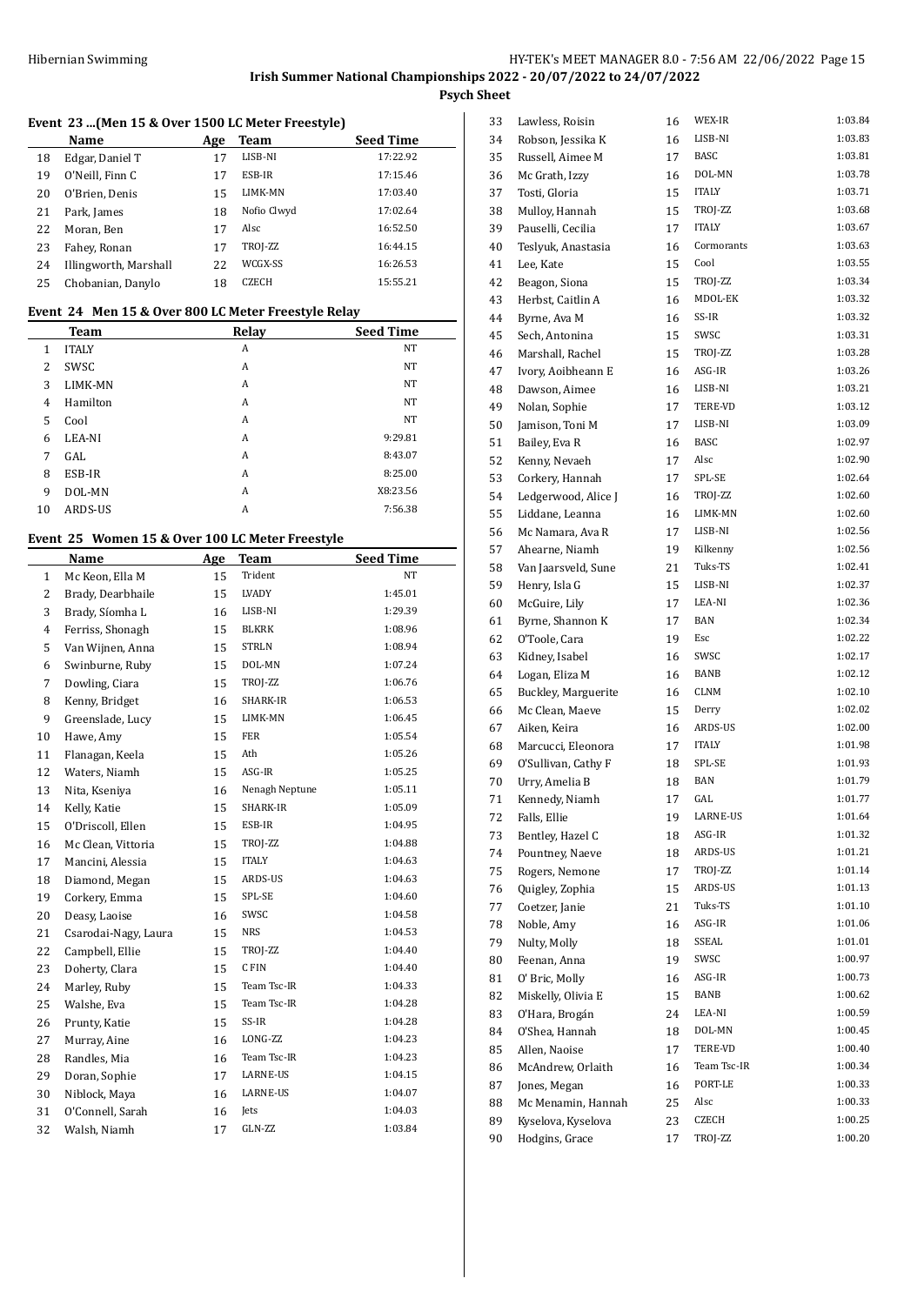# **Event 25 ...(Women 15 & Over 100 LC Meter Freestyle)**

|     | Name                | Age | <b>Team</b>     | <b>Seed Time</b> |
|-----|---------------------|-----|-----------------|------------------|
| 91  | Pino, Roberta       | 20  | <b>ITALY</b>    | 1:00.02          |
| 92  | Coetzé, Jana E      | 21  | Tuks-TS         | 59.97            |
| 93  | Phelan, Rosalie     | 17  | Cormorants      | 59.81            |
| 94  | Bailey, Leagh       | 16  | <b>NRS</b>      | 59.71            |
| 95  | Conroy, Grace       | 17  | LISB-NI         | 59.57            |
| 96  | Donegan, Éle        | 19  | <b>LARNE-US</b> | 59.32            |
| 97  | De Lange, Caitlin A | 18  | Tuks-TS         | 58.87            |
| 98  | Farrell, Danielle   | 19  | <b>SLIGO</b>    | 58.48            |
| 99  | Stapleton, Cara     | 21  | Otter           | 58.32            |
| 100 | Mc Kibbin, Ellie    | 18  | ARDS-US         | 58.16            |
| 101 | Trait, Naomi        | 19  | Kilkenny        | 57.83            |
| 102 | Weidemann, Inge     | 22  | Tuks-TS         | 57.61            |
|     |                     |     |                 |                  |

### **Event 26 Men 15 & Over 400 LC Meter Freestyle**

|                | <u>Name</u>                | <u>Age</u> | <b>Team</b>       | <b>Seed Time</b> |
|----------------|----------------------------|------------|-------------------|------------------|
| 1              | Lynam, Eoin                | 15         | Ath               | 4:51.20          |
| 2              | Cascante, Antonio          | 15         | Cool              | 4:50.85          |
| 3              | Logan, Jake J              | 15         | <b>BANB</b>       | 4:49.36          |
| $\overline{4}$ | Cormican, Mark             | 15         | <b>Bluefin SC</b> | 4:48.62          |
| 5              | Lunny, Dylan               | 15         | LEA-NI            | 4:48.49          |
| 6              | O'Rourke, Tom              | 15         | Ath               | 4:48.36          |
| 7              | Kelly, Kyle                | 15         | <b>SLIGO</b>      | 4:46.09          |
| 8              | Barrett, Alex              | 15         | <b>BLKRK</b>      | 4:45.62          |
| 9              | Watterson, Kieran          | 15         | <b>Bluefin SC</b> | 4:45.57          |
| 10             | French, Dominic            | 16         | <b>SLIGO</b>      | 4:44.93          |
| 11             | Mc Dowell, Ryan C          | 15         | <b>BAN</b>        | 4:44.76          |
| 12             | Chonyi, Oleksander         | 15         | CZECH             | 4:44.76          |
| 13             | Shawe, Alfie H             | 15         | LISB-NI           | 4:43.71          |
| 14             | Ramchandani, Mihir         | 15         | Hamilton          | 4:41.63          |
| 15             | Monaghan, Shea             | 16         | <b>ROTTS</b>      | 4:41.48          |
| 16             | Tedesco, Daniele           | 15         | Esc               | 4:41.41          |
| 17             | Newman, Alexander S        | 15         | <b>BAN</b>        | 4:40.59          |
| 18             | Berryman, Sebastian        | 15         | <b>BAN</b>        | 4:40.29          |
| 19             | Gil, Mark                  | 15         | TROJ-ZZ           | 4:38.25          |
| 20             | Horgan, Daragh             | 15         | LIMK-MN           | 4:38.19          |
| 21             | Melia, Odie                | 18         | Tuam ST           | 4:37.64          |
| 22             | Makhsimov, Al'yor          | 17         | Hamilton          | 4:37.32          |
| 23             | Soens, Elias               | 16         | Hamilton          | 4:36.79          |
| 24             | Smith, Eamon               | 18         | LONG-ZZ           | 4:36.65          |
| 25             | Rusk, Darragh              | 17         | Ath               | 4:36.65          |
| 26             | Merrigan, Ben              | 16         | DOL-MN            | 4:35.94          |
| 27             | O'Driscoll, Michael        | 16         | SWSC              | 4:35.91          |
| 28             | Krkoska, David             | 17         | <b>CZECH</b>      | 4:34.96          |
| 29             | Coyle, David               | 17         | Alsc              | 4:34.43          |
| 30             | Cooke, Aonghus             | 17         | LIMK-MN           | 4:34.31          |
| 31             | Murphy, Conor M            | 18         | LISB-NI           | 4:33.88          |
| 32             | Keogh, Michael             | 18         | TERE-VD           | 4:32.35          |
| 33             | Sennis, Jacob              | 16         | Esc               | 4:32.19          |
| 34             | Langton, Killian           | 17         | <b>SLIGO</b>      | 4:32.05          |
| 35             | Poesche, Alexander         | 16         | Hamilton          | 4:31.95          |
| 36             | Csarodai-Nagy, Krisztian   | 19         | <b>NRS</b>        | 4:31.62          |
| 37             | Egan, Tristan              | 16         | Alsc              | 4:30.35          |
| 38             | Rynn, Cormac               | 17         | Trident           | 4:29.65          |
| 39             | Ferrie, Patrick G          | 18         | LISB-NI           | 4:29.26          |
| 40             | Zucchini, Michele          | 17         | <b>ITALY</b>      | 4:28.15          |
| 41             | O'Loughlin Brophy, Killian | 16         | Cool              | 4:27.88          |

| 42 | Mc Aleer, Aleksandr   | 16 | GAL          | 4:27.83 |
|----|-----------------------|----|--------------|---------|
| 43 | Cook, Aidan           | 18 | Kilkenny     | 4:27.67 |
| 44 | Cousins, Emmet        | 16 | <b>NRS</b>   | 4:27.60 |
| 45 | Mullen, Robert        | 16 | Team Tsc-IR  | 4:26.72 |
| 46 | Harvey, Daniel        | 15 | ARDS-US      | 4:25.92 |
| 47 | Pfeiffer, Robin       | 19 | Bluefin SC   | 4:25.43 |
| 48 | Foley, Cian           | 23 | <b>NRS</b>   | 4:24.79 |
| 49 | Murphy, Stephen       | 18 | Team Tsc-IR  | 4:24.70 |
| 50 | Cassidy, Charlie      | 17 | DOL-MN       | 4:23.60 |
| 51 | Scully, Michael J     | 19 | LIMK-MN      | 4:23.46 |
| 52 | Riddell, Ben          | 17 | ARDS-US      | 4:22.19 |
| 53 | Irwin, Neddie         | 19 | DOL-MN       | 4:19.00 |
| 54 | O'Neill, Finn C       | 17 | ESB-IR       | 4:17.55 |
| 55 | David, Ben R          | 21 | UCD-LE       | 4:17.54 |
| 56 | Park, James           | 18 | Nofio Clwyd  | 4:17.30 |
| 57 | Illingworth, Marshall | 22 | WCGX-SS      | 4:16.81 |
| 58 | Moran, Ben            | 17 | Alsc         | 4:16.22 |
| 59 | Edgar, Daniel T       | 17 | LISB-NI      | 4:16.17 |
| 60 | Hand, Matthew         | 17 | ARDS-US      | 4:15.43 |
| 61 | Fahey, Ronan          | 17 | TROJ-ZZ      | 4:13.79 |
| 62 | Britton, John         | 27 | Esc          | 4:12.14 |
| 63 | Bailey, Evan          | 17 | <b>NRS</b>   | 4:11.74 |
| 64 | Morgan, Danny         | 18 | Cool         | 4:10.09 |
| 65 | O'Brien, Denis        | 15 | LIMK-MN      | 4:10.02 |
| 66 | Kennedy, Daniel       | 18 | ARDS-US      | 4:07.39 |
| 67 | Colgan, Adam J        | 17 | LISB-NI      | 4:06.17 |
| 68 | Chobanian, Danylo     | 18 | <b>CZECH</b> | 4:01.10 |
| 69 | Wiffen, Nathan J      | 21 | LARNE-US     | 4:00.81 |
| 70 | Mc Geever, Finn       | 22 | LIMK-MN      | 4:00.20 |
| 71 | Powell, Robert        | 22 | Ath          | 3:59.02 |

# **Event 27 Women 15 & Over 200 LC Meter Butterfly**

|              | Name               | Age | Team         | <b>Seed Time</b> |
|--------------|--------------------|-----|--------------|------------------|
| $\mathbf{1}$ | O'Driscoll, Ellen  | 15  | ESB-IR       | 2:52.30          |
| 2            | Robson, Holly N    | 15  | LISB-NI      | 2:49.58          |
| 3            | Mc Grath, Lauren   | 15  | LIMK-MN      | 2:48.58          |
| 4            | Svobodova, Lucie   | 15  | CZECH        | 2:48.57          |
| 5            | McCabe, Cathy      | 15  | GLN-ZZ       | 2:48.32          |
| 6            | Feerick, Aoife     | 15  | LIMK-MN      | 2:48.12          |
| 7            | Kelly, Katie       | 15  | SHARK-IR     | 2:46.44          |
| 8            | Tanci, Chiara      | 17  | <b>ITALY</b> | 2:45.49          |
| 9            | Marshall, Rachel   | 15  | TROJ-ZZ      | 2:44.50          |
| 10           | Liddane, Leanna    | 16  | LIMK-MN      | 2:43.39          |
| 11           | Pearce, Niamh      | 15  | Guildford Ct | 2:43.05          |
| 12           | Marriage, Emma     | 16  | DROG-LE      | 2:42.52          |
| 13           | Podestova, Radka   | 23  | <b>CZECH</b> | 2:42.23          |
| 14           | Waters, Katie      | 17  | GAL          | 2:40.98          |
| 15           | Becker, Fallon     | 17  | GLN-ZZ       | 2:39.11          |
| 16           | Coyle, Grace M     | 18  | LARNE-US     | 2:39.05          |
| 17           | O'Connor, Hannah   | 18  | LIMK-MN      | 2:38.99          |
| 18           | Mc Kernan, Anna M  | 16  | BANB         | 2:37.30          |
| 19           | Cochrane, Grace E  | 15  | LURG         | 2:36.32          |
| 20           | Bentley, Hazel C   | 18  | ASG-IR       | 2:35.02          |
| 21           | Gannon, Jessica    | 18  | LIMK-MN      | 2:34.04          |
| 22           | Kyselova, Kyselova | 23  | <b>CZECH</b> | 2:33.61          |
| 23           | Bayley, Eva        | 15  | <b>NRS</b>   | 2:33.55          |
| 24           | Fane, Heather      | 17  | DOL-MN       | 2:33.32          |
| 25           | Mulloy, Hannah     | 15  | TROJ-ZZ      | 2:33.20          |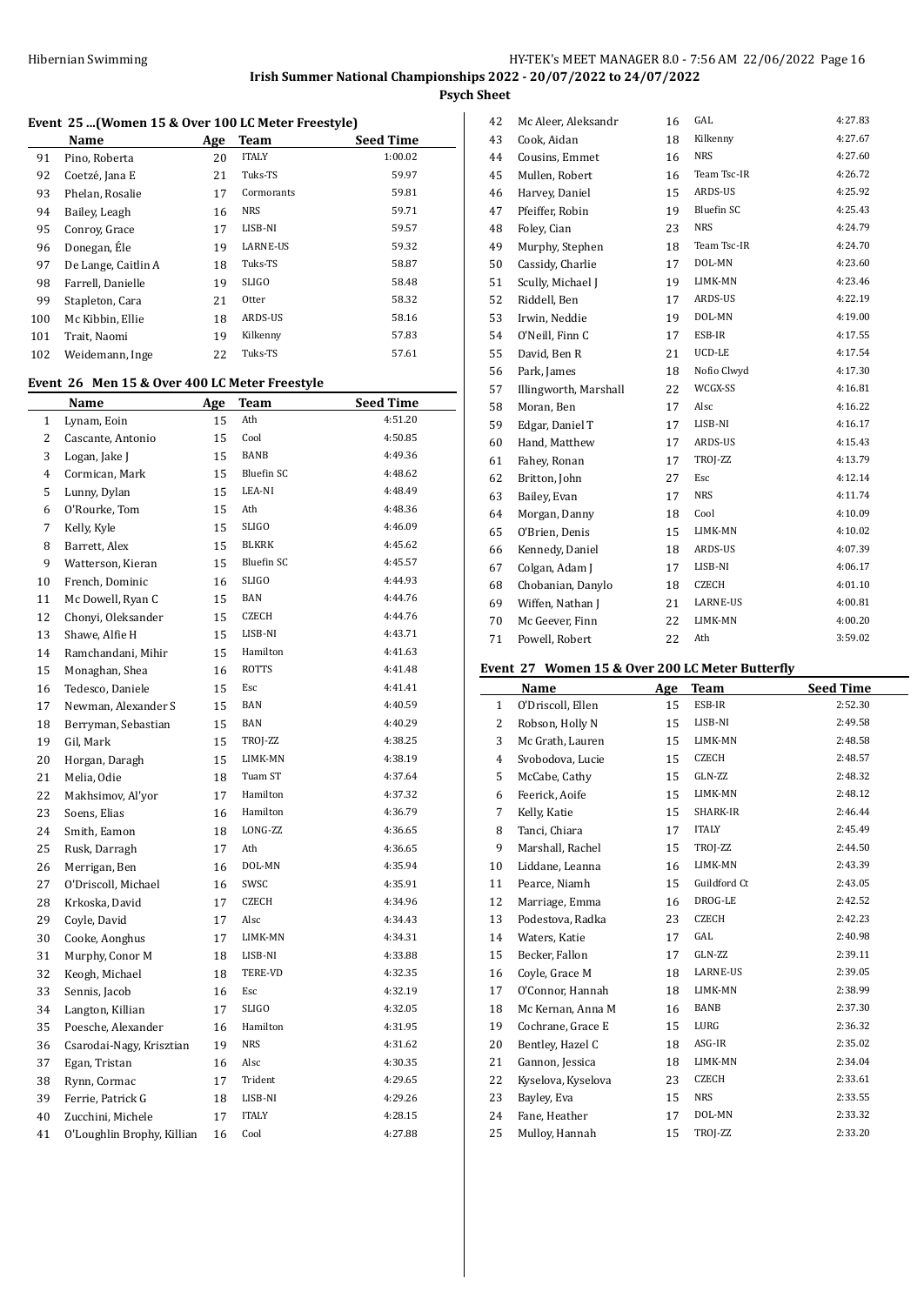# **Event 27 ...(Women 15 & Over 200 LC Meter Butterfly)**

|    | Name                | Age | Team           | <b>Seed Time</b> |
|----|---------------------|-----|----------------|------------------|
| 26 | Kelly, Ruth         | 17  | <b>NRS</b>     | 2:29.68          |
| 27 | O'Flynn, Hannah     | 20  | DOL-MN         | 2:29.53          |
| 28 | Quigley, Zophia     | 15  | <b>ARDS-US</b> | 2:29.14          |
| 29 | Bailey, Eva R       | 16  | <b>BASC</b>    | 2:28.27          |
| 30 | Jamison, Toni M     | 17  | LISB-NI        | 2:26.57          |
| 31 | Mc Cabrey, Hannah A | 17  | LURG           | 2:25.86          |
| 32 | O'Shea, Hannah      | 18  | DOL-MN         | 2:22.78          |
| 33 | Semchiy, Sharon     | 21  | SWSC           | 2:21.59          |
| 34 | Burns-Atkin, Alana  | 16  | <b>BANB</b>    | 2:20.90          |
| 35 | Thornton, Lucy      | 23  | Alsc           | 2:18.77          |

# **Event 28 Men 15 & Over 200 LC Meter Butterfly**

|              | <b>Name</b>              | <u>Age</u> | Team         | <b>Seed Time</b> |
|--------------|--------------------------|------------|--------------|------------------|
| $\mathbf{1}$ | Hunt, Joshua             | 15         | LVADY        | 2:39.99          |
| 2            | Fitzpatrick, Lewis C     | 15         | LISB-NI      | 2:37.08          |
| 3            | Larkin, James            | 17         | Kilkenny     | 2:35.37          |
| 4            | Fane, Ricky              | 15         | DOL-MN       | 2:35.24          |
| 5            | Lanigan, Conor           | 15         | Trident      | 2:35.14          |
| 6            | Chonyi, Oleksander       | 15         | <b>CZECH</b> | 2:33.86          |
| 7            | Rynn, Eoghan             | 15         | Trident      | 2:32.82          |
| 8            | Shawe, Alfie H           | 15         | LISB-NI      | 2:31.31          |
| 9            | Treanor, Liam            | 15         | HISL-LD      | 2:31.26          |
| 10           | Botello de la Vega, Manu | 16         | ESB-IR       | 2:27.87          |
| 11           | Bowden, Corey            | 17         | LIMK-MN      | 2:26.83          |
| 12           | Mc Aviney, Matthew       | 16         | Kilkenny     | 2:26.59          |
| 13           | Farren, Cormac P         | 15         | <b>BAN</b>   | 2:26.48          |
| 14           | Mawhinney, Bryn          | 15         | LEA-NI       | 2:26.45          |
| 15           | Mc Carthy, Donnacha      | 15         | <b>NRS</b>   | 2:25.52          |
| 16           | Calwell, Luke            | 17         | LARNE-US     | 2:25.18          |
| 17           | Flanagan, Aengus         | 18         | Marl         | 2:24.91          |
| 18           | Pierotti, Simone         | 17         | <b>ITALY</b> | 2:23.90          |
| 19           | McMullan, Alexander J    | 18         | BAN          | 2:22.59          |
| 20           | Pierotti, Lorenzo        | 17         | <b>ITALY</b> | 2:22.10          |
| 21           | Nolan-Whitney, Jack D    | 21         | Kilkenny     | 2:20.97          |
| 22           | Maguire, Louis           | 16         | <b>BREIF</b> | 2:20.26          |
| 23           | Barrett, Alex            | 15         | BLKRK        | 2:20.10          |
| 24           | Kilcoyne, Ronan          | 17         | <b>SLIGO</b> | 2:18.11          |
| 25           | Mason, Cian              | 17         | KGD          | 2:17.63          |
| 26           | O'Brien, Denis           | 15         | LIMK-MN      | 2:17.62          |
| 27           | Mathers, Liam Og G       | 16         | BANB         | 2:16.73          |
| 28           | Wright, Samuel L         | 17         | BAN          | 2:15.92          |
| 29           | Registe, Dylan L         | 17         | LISB-NI      | 2:15.44          |
| 30           | Fahey, Ronan             | 17         | TROJ-ZZ      | 2:15.04          |
| 31           | Hand, Matthew            | 17         | ARDS-US      | 2:15.01          |
| 32           | Lynch, Daragh            | 19         | Cormorants   | 2:14.69          |
| 33           | Moran, Ben               | 17         | Alsc         | 2:13.22          |
| 34           | Ashton, Callum           | 23         | UCD-LE       | 2:12.75          |
| 35           | Johnson, Conor           | 18         | Kilkenny     | 2:12.69          |
| 36           | Chobanian, Danylo        | 18         | CZECH        | 2:12.60          |
| 37           | Wilson, Adam W           | 19         | BANB         | 2:10.82          |
| 38           | Donnellan, Sean          | 15         | GLN-ZZ       | 2:10.67          |
| 39           | Mc Aviney, Brogan        | 19         | Kilkenny     | 2:09.32          |
| 40           | Eatwell, Charlie         | 17         | ARDS-US      | 2:09.21          |
| 41           | Mc Lelland-Maher, Alex   | 20         | Kilkenny     | 2:08.94          |
| 42           | Colgan, Adam J           | 17         | LISB-NI      | 2:07.43          |
| 43           | Hartigan, Ross M         | 24         | Tuks-TS      | 2:00.95          |

# **Event 29 Women 15 & Over 50 LC Meter Breaststroke**

|              | Name                | Age | <b>Team</b>    | <b>Seed Time</b> |
|--------------|---------------------|-----|----------------|------------------|
| $\mathbf{1}$ | Rada, Janelle       | 16  | LURG           | 38.00            |
| 2            | Baird, Shannon      | 19  | <b>BMNY</b>    | 36.97            |
| 3            | Johnston, Molly     | 17  | <b>ENSK</b>    | 36.82            |
| 4            | Mc Namara, Ava R    | 17  | LISB-NI        | 36.32            |
| 5            | Maher, Cara         | 16  | <b>TERE-VD</b> | 36.05            |
| 6            | Mc Dade, Anna       | 16  | <b>ENSK</b>    | 36.02            |
| 7            | Walker, Darcy       | 15  | BANB           | 36.02            |
| 8            | Clifford, Holly     | 15  | PORT-LE        | 35.71            |
| 9            | Cisnero, Yna        | 17  | LVADY          | 35.59            |
| 10           | Noble, Amy          | 16  | ASG-IR         | 35.55            |
| 11           | Campbell, Ellie     | 15  | TROJ-ZZ        | 35.26            |
| 12           | Kidney, Isabel      | 16  | SWSC           | 35.10            |
| 13           | Petteno, Allegra    | 16  | <b>ITALY</b>   | 34.99            |
| 14           | Jones, Megan        | 16  | PORT-LE        | 34.98            |
| 15           | Nolan, Beth         | 20  | SWSC           | 34.92            |
| 16           | Van Jaarsveld, Sune | 21  | Tuks-TS        | 34.73            |
| 17           | Podestova, Radka    | 23  | <b>CZECH</b>   | 34.71            |
| 18           | Aiken, Keira        | 16  | ARDS-US        | 34.41            |
| 19           | De Lange, Caitlin A | 18  | Tuks-TS        | 33.41            |
| 20           | Doyle, Eimear       | 21  | LIMK-MN        | 32.82            |
| 21           | Mundell, Christin   | 21  | Tuks-TS        | 32.70            |
|              |                     |     |                |                  |

#### **Event 30 Men 15 & Over 50 LC Meter Breaststroke**

|                | Name                   | Age | Team              | <b>Seed Time</b> |
|----------------|------------------------|-----|-------------------|------------------|
| 1              | Tritschler, Paul       | 17  | <b>NRS</b>        | 1:12.65          |
| 2              | Prenderville, Dylan    | 18  | LIMK-MN           | 1:04.87          |
| 3              | Tallal, Omar           | 16  | Hamilton          | 32.10            |
| $\overline{4}$ | Hughes, Darragh        | 18  | <b>Jets</b>       | 31.82            |
| 5              | Walsh, Eoin            | 19  | Cookstown Asc     | 31.78            |
| 6              | Fane, Ewan             | 18  | DOL-MN            | 31.66            |
| 7              | Van DE Beek, Jake      | 19  | <b>Bluefin SC</b> | 31.54            |
| 8              | Heslop, Jonathan V     | 19  | Tuks-TS           | 31.52            |
| 9              | Cummings, Benji        | 16  | ARDS-US           | 31.51            |
| 10             | Tamer, Amr             | 16  | Hamilton          | 31.44            |
| 11             | Tubilewicz, Philip     | 17  | Esc               | 31.37            |
| 12             | Dunnion, Cody          | 18  | ARDS-US           | 31.34            |
| 13             | O'Sullivan, Cillian    | 20  | UCD-LE            | 31.31            |
| 14             | Park, James            | 18  | Nofio Clwyd       | 31.25            |
| 15             | Rayan, Ali             | 17  | Cool              | 31.25            |
| 16             | Mulhall, John          | 17  | TROJ-ZZ           | 31.24            |
| 17             | Cardwell, Ben          | 17  | ARDS-US           | 31.21            |
| 18             | Mulholland, Daniel J   | 19  | LISB-NI           | 31.05            |
| 19             | Mc Namara, Michael     | 21  | <b>CLM</b>        | 31.01            |
| 20             | Marcucci, Filippo      | 17  | <b>ITALY</b>      | 30.96            |
| 21             | O'Connor, Liam         | 17  | TERE-VD           | 30.79            |
| 22             | Feenan, Andrew         | 21  | SWSC              | 30.62            |
| 23             | Lvutin, Lev            | 15  | <b>CZECH</b>      | 30.42            |
| 24             | Mc Lelland-Maher, Alex | 20  | Kilkenny          | 30.01            |
| 25             | Berryman, Morgan       | 25  | LARNE-US          | 29.50            |
| 26             | Gerber, Yaron          | 24  | Esc               | 29.40            |
| 27             | Randle, Matthew J      | 19  | Tuks-TS           | 29.01            |
| 28             | Sutton, Diarmuid       | 20  | LIMK-MN           | 28.90            |
| 29             | Moore, Andrew          | 24  | GAL               | 28.85            |
| 30             | Cooke, Uiseann         | 21  | Tuam ST           | 28.64            |
| 31             | Greene, Darragh        | 27  | LONG-ZZ           | 28.15            |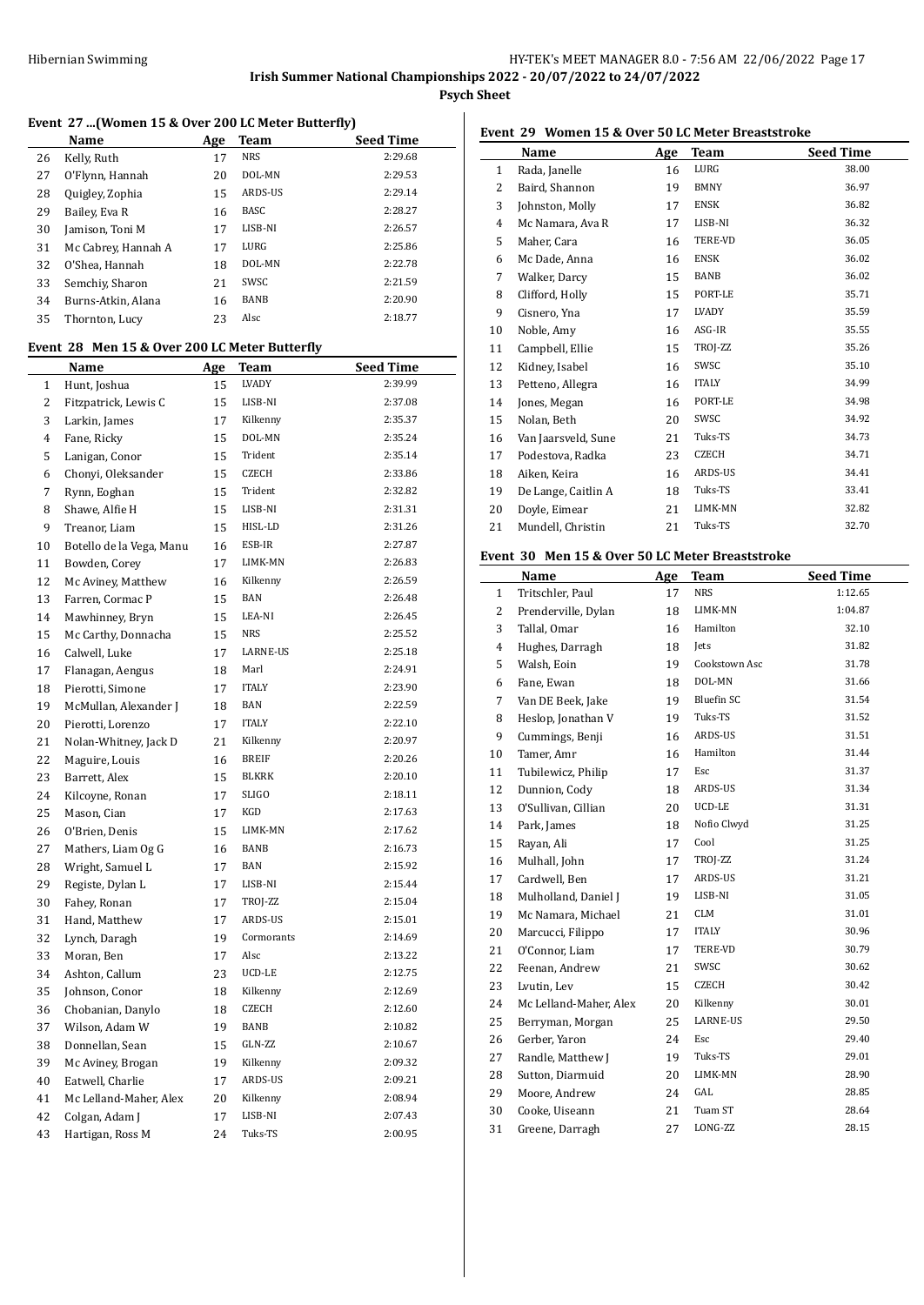**Psych Sheet**

# **Event 30 ...(Men 15 & Over 50 LC Meter Breaststroke)**

|    | Name                                             | <u>Age</u> | Team              | <b>Seed Time</b> |
|----|--------------------------------------------------|------------|-------------------|------------------|
| 32 | Corby, Eoin                                      | 20         | LIMK-MN           | 27.99            |
|    | Event 31 Women 15 & Over 100 LC Meter Backstroke |            |                   |                  |
|    | Name                                             | <u>Age</u> | Team              | <b>Seed Time</b> |
| 1  | Brady, Dearbhaile                                | 15         | LVADY             | 2:00.93          |
| 2  | Vaughan, Nyah                                    | 15         | Kilkenny          | 1:15.69          |
| 3  | Lynch, Amy                                       | 15         | SWSC              | 1:14.93          |
| 4  | Nolan, Ava M                                     | 16         | SS-IR             | 1:14.90          |
| 5  | Smyth, Naomi                                     | 15         | <b>BAN</b>        | 1:14.78          |
| 6  | Mc Ardle, Jenna                                  | 15         | SWSC              | 1:14.74          |
| 7  | Currie, Olivia                                   | 16         | SHARK-IR          | 1:14.65          |
| 8  | Marriage, Emma                                   | 16         | DROG-LE           | 1:14.64          |
| 9  | Flanagan, Keela                                  | 15         | Ath               | 1:14.53          |
| 10 | Doyle, Caoimhe                                   | 16         | DROG-LE           | 1:14.51          |
| 11 | Gunning, Sarah                                   | 15         | <b>Bluefin SC</b> | 1:14.03          |
| 12 | Ledgerwood, Alice J                              | 16         | TROJ-ZZ           | 1:14.02          |
| 13 | Scanlon, Aisling                                 | 16         | LONG-ZZ           | 1:13.98          |
| 14 | Randles, Mia                                     | 16         | Team Tsc-IR       | 1:13.98          |
| 15 | Mc Cormack, Cara                                 | 16         | DOL-MN            | 1:13.97          |
| 16 | Amato, Lavinia                                   | 17         | <b>ITALY</b>      | 1:13.90          |
| 17 | Mc Nally, Sarah A                                | 15         | LURG              | 1:13.82          |
| 18 | Tella, Carla                                     | 15         | DOL-MN            | 1:13.76          |
| 19 | Waters, Niamh                                    | 15         | ASG-IR            | 1:13.69          |
| 20 | Morrissey, Erin                                  | 17         | Kilkenny          | 1:13.67          |
| 21 | Giordano, Giulia                                 | 17         | <b>ITALY</b>      | 1:13.49          |
| 22 | Tosti, Gloria                                    | 15         | <b>ITALY</b>      | 1:13.46          |
| 23 | Minto, Abigail                                   | 16         | Team Tsc-IR       | 1:13.40          |
| 24 | Fitzpatrick, Amy                                 | 21         | UCD-LE            | 1:13.23          |
| 25 | 0 Rourke, Meabh                                  | 15         | Tuam ST           | 1:13.16          |
| 26 | Marshall, Rachel                                 | 15         | TROJ-ZZ           | 1:13.09          |
| 27 | Buckley, Marguerite                              | 16         | <b>CLNM</b>       | 1:13.09          |
| 28 | Beagon, Siona                                    | 15         | TROJ-ZZ           | 1:12.88          |
| 29 | O'Shea, Michelle                                 | 16         | DOL-MN            | 1:12.61          |
| 30 | Farrington-Knight, Annabel                       | 18         | ASG-IR            | 1:12.35          |
| 31 | McGuire, Lily                                    | 17         | LEA-NI            | 1:12.32          |
| 32 | Mia, Nawaal                                      | 16         | MDOL-EK           | 1:12.16          |
| 33 | Mc Grath, Izzy                                   | 16         | DOL-MN            | 1:12.14          |
| 34 | O'Neill, Aine H                                  | 16         | TROJ-ZZ           | 1:12.11          |
| 35 | Blake, Elin                                      | 17         | Esc               | 1:12.06          |
| 36 | Dawson, Aimee                                    | 16         | LISB-NI           | 1:11.86          |
| 37 | Nolan, Sophie                                    | 17         | TERE-VD           | 1:11.85          |
| 38 | Russell, Aimee M                                 | 17         | BASC              | 1:11.77          |
| 39 | Kelly, Katie                                     | 15         | SHARK-IR          | 1:11.70          |
| 40 | Maher, Cara                                      | 16         | TERE-VD           | 1:11.56          |
| 41 | Byrne, Ava M                                     | 16         | SS-IR             | 1:11.49          |
| 42 | Waters, Katie                                    | 17         | GAL               | 1:11.47          |
| 43 | O'Connor, Dara K                                 | 17         | GLN-ZZ            | 1:11.37          |
| 44 | Robson, Jessika K                                | 16         | LISB-NI           | 1:11.33          |
| 45 | Bentley, Hazel C                                 | 18         | ASG-IR            | 1:11.16          |
| 46 | Kennedy, Niamh                                   | 17         | GAL               | 1:11.16          |
| 47 | Bingham, Ellie M                                 | 17         | BANB              | 1:11.14          |
| 48 | Dunne, Kirsty                                    | 18         | ASG-IR            | 1:10.98          |
| 49 | Logan, Eliza M                                   | 16         | BANB              | 1:10.86          |
| 50 | Deasy, Laoise                                    | 16         | SWSC              | 1:10.72          |
| 51 | Miskelly, Olivia E                               | 15         | BANB              | 1:10.70          |
| 52 | Fane, Heather                                    | 17         | DOL-MN            | 1:10.68          |
|    |                                                  |            |                   |                  |

| 53 | Sech, Antonina       | 15 | SWSC         | 1:10.62 |
|----|----------------------|----|--------------|---------|
| 54 | Mc Clean, Maeve      | 15 | Derry        | 1:10.61 |
| 55 | Walsh, Kallie        | 17 | TERE-VD      | 1:10.52 |
| 56 | Whelan O'Connor, Mia | 18 | ESB-IR       | 1:10.43 |
| 57 | Bayley, Eva          | 15 | <b>NRS</b>   | 1:10.27 |
| 58 | Connell, Leah        | 15 | Ath          | 1:10.23 |
| 59 | Ahearne, Niamh       | 19 | Kilkenny     | 1:10.02 |
| 60 | Martin, Leah         | 19 | Team Tsc-IR  | 1:09.84 |
| 61 | Marcucci, Eleonora   | 17 | <b>ITALY</b> | 1:09.60 |
| 62 | Quigley, Zophia      | 15 | ARDS-US      | 1:09.35 |
| 63 | Lawless, Roisin      | 16 | WEX-IR       | 1:09.34 |
| 64 | Henry, Isla G        | 15 | LISB-NI      | 1:08.66 |
| 65 | Humphries, Louisa    | 15 | LARNE-US     | 1:08.65 |
| 66 | Ni Riain, Roisin     | 17 | LIMK-MN      | 1:08.46 |
| 67 | Rogers, Nemone       | 17 | TROJ-ZZ      | 1:08.19 |
| 68 | Nolan, Beth          | 20 | SWSC         | 1:07.90 |
| 69 | Byrne, Shannon K     | 17 | BAN          | 1:07.86 |
| 70 | Nulty, Molly         | 18 | SSEAL        | 1:07.75 |
| 71 | Conroy, Grace        | 17 | LISB-NI      | 1:07.68 |
| 72 | Coetzé, Jana E       | 21 | Tuks-TS      | 1:07.49 |
| 73 | Bailey, Leagh        | 16 | <b>NRS</b>   | 1:06.95 |
| 74 | Doran, Aoife         | 16 | Alsc         | 1:06.83 |
| 75 | Trait, Naomi         | 19 | Kilkenny     | 1:06.71 |
| 76 | O'Toole, Cara        | 19 | Esc          | 1:06.65 |
| 77 | Farrell, Danielle    | 19 | <b>SLIGO</b> | 1:06.59 |
| 78 | Randle, Samantha C   | 24 | Tuks-TS      | 1:06.35 |
| 79 | Lowe, Rebecca        | 20 | UCD-LE       | 1:06.07 |
| 80 | Rooney, Cora         | 17 | <b>ENSK</b>  | 1:05.89 |
| 81 | Pountney, Naeve      | 18 | ARDS-US      | 1:05.78 |
| 82 | Macdougald, Jena     | 20 | UCD-LE       | 1:04.22 |
| 83 | Pearse, Hannah C     | 19 | Tuks-TS      | 1:03.92 |
| 84 | Herbst, Kerryn L     | 20 | Tuks-TS      | 1:02.98 |
| 85 | Godden, Maria        | 20 | Kilkenny     | 1:02.26 |
|    |                      |    |              |         |

#### **Event 32 Men 15 & Over 100 LC Meter Backstroke**

|              | Name                | <b>Age</b> | Team              | <b>Seed Time</b> |
|--------------|---------------------|------------|-------------------|------------------|
| $\mathbf{1}$ | Tritschler, Paul    | 17         | <b>NRS</b>        | 2:34.54          |
| 2            | McIvor, Scott       | 17         | LEA-NI            | 1:17.92          |
| 3            | Kelly, Kyle         | 15         | <b>SLIGO</b>      | 1:11.73          |
| 4            | Holmes, Zac         | 15         | C WV              | 1:11.15          |
| 5            | Cormican, Mark      | 15         | <b>Bluefin SC</b> | 1:10.92          |
| 6            | Vaughan, Alan       | 15         | Marl              | 1:10.75          |
| 7            | Watterson, Kieran   | 15         | Bluefin SC        | 1:10.59          |
| 8            | Logan, Jake J       | 15         | BANB              | 1:10.38          |
| 9            | Wynne, Luke N       | 15         | TROJ-ZZ           | 1:10.37          |
| 10           | Flynn, Jamie        | 15         | SPL-SE            | 1:09.96          |
| 11           | Lanigan, Conor      | 15         | Trident           | 1:09.80          |
| 12           | Bowen, Marcas       | 16         | Kilkenny          | 1:09.75          |
| 13           | Brennan, Charlie    | 16         | ASG-IR            | 1:09.73          |
| 14           | Mc Cullagh, Cillian | 16         | GAL               | 1:09.70          |
| 15           | Tedesco, Daniele    | 15         | Esc               | 1:09.48          |
| 16           | Nugent, Fionn M     | 17         | ASG-IR            | 1:09.25          |
| 17           | Monaghan, Shea      | 16         | <b>ROTTS</b>      | 1:09.21          |
| 18           | Langton, Killian    | 17         | <b>SLIGO</b>      | 1:09.12          |
| 19           | Fane, Ricky         | 15         | DOL-MN            | 1:09.09          |
| 20           | Yalnazov, Daran     | 15         | Kilkenny          | 1:08.97          |
| 21           | Hughes, Darragh     | 18         | <b>Jets</b>       | 1:08.95          |
| 22           | Soens, Elias        | 16         | Hamilton          | 1:08.89          |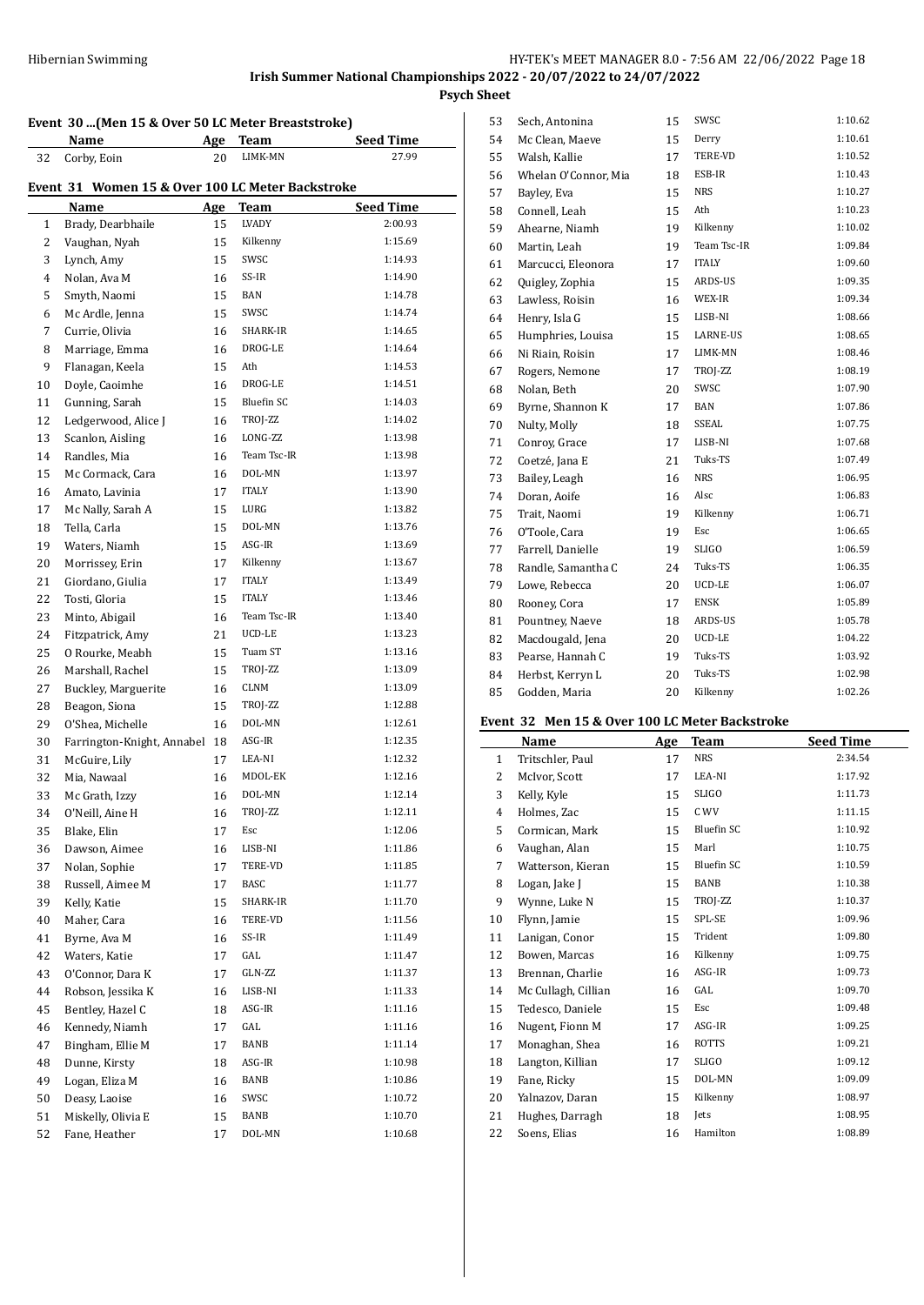**Event 32 ...(Men 15 & Over 100 LC Meter Backstroke)**

|    | Name                       | Age | <b>Team</b>  | <b>Seed Time</b> |
|----|----------------------------|-----|--------------|------------------|
| 23 | Baker, Toby                | 16  | Esc          | 1:08.79          |
| 24 | Woolley, Luke              | 16  | <b>CLM</b>   | 1:08.61          |
| 25 | Price, Thomas B            | 15  | LISB-NI      | 1:08.52          |
| 26 | French, Dominic            | 16  | SLIGO        | 1:08.50          |
| 27 | O'Raghallaigh, Marcas      | 17  | Alsc         | 1:08.44          |
| 28 | Johnson, Arthur            | 16  | Kilkenny     | 1:08.39          |
| 29 | Makhsimov, Al'yor          | 17  | Hamilton     | 1:08.35          |
| 30 | Patten, John               | 17  | GAL          | 1:08.22          |
| 31 | 0 Sullivan, Matt           | 17  | TROJ-ZZ      | 1:08.03          |
| 32 | Mc Donald, James           | 18  | Kilkenny     | 1:08.01          |
| 33 | Galland, Marc              | 17  | SWSC         | 1:07.95          |
| 34 | Killen, David              | 17  | <b>CLNM</b>  | 1:07.80          |
| 35 | Carrig, Jack               | 17  | LIMK-MN      | 1:07.68          |
| 36 | O'Loughlin Brophy, Killian | 16  | Cool         | 1:07.53          |
| 37 | Liu, Leo                   | 16  | LIMK-MN      | 1:07.52          |
| 38 | Delaney, Jack              | 16  | <b>CLM</b>   | 1:07.31          |
| 39 | Beggs, Daniel              | 15  | LARNE-US     | 1:07.16          |
| 40 | Maguire, Louis             | 16  | <b>BREIF</b> | 1:07.14          |
| 41 | Harvey, Senan              | 16  | MAL-MN       | 1:07.12          |
| 42 | Hussey, Michael            | 16  | GAL          | 1:07.00          |
| 43 | Rynn, Cormac               | 17  | Trident      | 1:06.97          |
| 44 | Horgan, Daragh             | 15  | LIMK-MN      | 1:06.93          |
| 45 | Farren, Cormac P           | 15  | BAN          | 1:06.72          |
| 46 | Murphy, Cillian            | 16  | <b>SSEAL</b> | 1:06.57          |
| 47 | Rusk, Darragh              | 17  | Ath          | 1:06.54          |
| 48 | Mullen, Robert             | 16  | Team Tsc-IR  | 1:06.45          |
| 49 | Bugler, Sean               | 16  | SWSC         | 1:06.36          |
| 50 | Mc Nicholl, Oisin          | 18  | BASC         | 1:06.23          |
| 51 | Fiala, Martin              | 18  | CASC-NI      | 1:06.18          |
| 52 | Mc Geown, Niall P          | 18  | BANB         | 1:06.17          |
| 53 | Donohoe, Conor             | 17  | CBAR         | 1:06.12          |
| 54 | Newman, Alexander S        | 15  | BAN          | 1:06.04          |
| 55 | Mc Cann, Michael           | 17  | ARDS-US      | 1:05.90          |
| 56 | Morgan, Aaron              | 25  | Esc          | 1:05.85          |
| 57 | Woolley, James             | 18  | <b>CLM</b>   | 1:05.85          |
| 58 | Wong, Adrian               | 16  | TROJ-ZZ      | 1:05.82          |
| 59 | Mc Aleer, Aleksandr        | 16  | GAL          | 1:05.80          |
| 60 | Mallett, Aidan             | 15  | LISB-NI      | 1:05.78          |
| 61 | Murphy, Conor M            | 18  | LISB-NI      | 1:05.76          |
| 62 | De Lange, Phillip L        | 18  | Tuks-TS      | 1:05.67          |
| 63 | Moan, Matthew              | 16  | BANB         | 1:05.66          |
| 64 | Ronan, Dara                | 18  | <b>ENSK</b>  | 1:05.65          |
| 65 | Rynn, Eoghan               | 15  | Trident      | 1:05.50          |
| 66 | Merrigan, Ben              | 16  | DOL-MN       | 1:05.33          |
| 67 | O'Shea, Ray                | 16  | ESB-IR       | 1:05.26          |
| 68 | Zaikov, Dmitry             | 18  | PDOWN        | 1:05.21          |
| 69 | Boyd, Rory                 | 16  | KGD          | 1:05.11          |
| 70 | Switzer, Noah              | 15  | DOL-MN       | 1:05.04          |
| 71 | Mc Gann, Jack              | 17  | TROJ-ZZ      | 1:05.01          |
| 72 | Mathers, Liam Og G         | 16  | BANB         | 1:04.82          |
| 73 | Zucchini, Michele          | 17  | <b>ITALY</b> | 1:04.57          |
| 74 | Winston, Harry             | 17  | Alsc         | 1:04.32          |
| 75 | Chobot, Artem              | 15  | TITAN-ZZ     | 1:04.29          |
| 76 | Morgan, Darragh            | 16  | Cool         | 1:04.01          |
| 77 | Chonyi, Oleksander         | 15  | CZECH        | 1:03.95          |
| 78 | Pau, David                 | 16  | PORT-LE      | 1:03.69          |

| 79  | Mahon, Adam          | 18 | LEC             | 1:03.67 |
|-----|----------------------|----|-----------------|---------|
| 80  | Registe, Dylan L     | 17 | LISB-NI         | 1:03.53 |
| 81  | Antonell, Riccardo   | 19 | <b>ITALY</b>    | 1:03.47 |
| 82  | Balgos, Jericho      | 18 | <b>LARNE-US</b> | 1:03.27 |
| 83  | Cousins, Emmet       | 16 | <b>NRS</b>      | 1:03.20 |
| 84  | Tolba, Rohayem       | 15 | Hamilton        | 1:03.20 |
| 85  | Wright, Finlay J     | 18 | BANB            | 1:03.13 |
| 86  | Keogh, Michael       | 18 | TERE-VD         | 1:02.95 |
| 87  | Mulholland, Daniel J | 19 | LISB-NI         | 1:02.93 |
| 88  | Mason, Christopher   | 17 | LEC             | 1:02.87 |
| 89  | Dovbush, Maksym      | 16 | <b>CZECH</b>    | 1:02.76 |
| 90  | Cook, Aidan          | 18 | Kilkenny        | 1:02.68 |
| 91  | Donnellan, Cormac    | 17 | GLN-ZZ          | 1:02.48 |
| 92  | Edgar, Daniel T      | 17 | LISB-NI         | 1:02.48 |
| 93  | Lee, Rory            | 21 | SWSC            | 1:02.12 |
| 94  | Noonan, Senan        | 18 | Alsc            | 1:02.03 |
| 95  | Cassidy, Charlie     | 17 | DOL-MN          | 1:01.97 |
| 96  | Heslop, Jonathan V   | 19 | Tuks-TS         | 1:01.85 |
| 97  | Coulter, Evan        | 17 | LARNE-US        | 1:01.73 |
| 98  | Keating, Aran        | 20 | Cormorants      | 1:01.53 |
| 99  | MacLeod. Euan        | 17 | ESB-IR          | 1:01.47 |
| 100 | Ashton, Callum       | 23 | UCD-LE          | 1:01.11 |
| 101 | Irwin, Neddie        | 19 | DOL-MN          | 1:00.69 |
| 102 | Duda, Philip         | 17 | LONG-ZZ         | 1:00.26 |
| 103 | Lonergan, Luke       | 21 | UCD-LE          | 1:00.06 |
| 104 | Dos Santos, Giano    | 20 | Tuks-TS         | 59.87   |
| 105 | Shortt, John         | 15 | Bluefin SC      | 58.63   |
| 106 | O'Loughlin, David    | 18 | MILW            | 58.50   |
| 107 | Barnes, Adam         | 17 | ARDS-US         | 57.96   |
| 108 | Ferguson, Conor      | 23 | <b>LARNE-US</b> | 55.40   |
|     |                      |    |                 |         |

### **Event 33 Women 15 & Over 800 LC Meter Freestyle Relay**

|   | Team           | Relay | <b>Seed Time</b> |
|---|----------------|-------|------------------|
| 1 | SWSC           | A     | NT               |
| 2 | <b>LIMK-MN</b> | A     | NT               |
| 3 | Team Tsc-IR    | A     | NT               |
| 4 | <b>TERE-VD</b> | A     | NT               |
| 5 | ASG-IR         | A     | 9:07.88          |
| 6 | LEA-NI         | A     | 9:06.28          |
| 7 | DOL-MN         | A     | 2:48.97          |

# **Event 34 Women 15 & Over 400 LC Meter IM**

|              | етсие эт пописи то осотет тоо встиете им |     |              |                  |  |  |
|--------------|------------------------------------------|-----|--------------|------------------|--|--|
|              | Name                                     | Age | <b>Team</b>  | <b>Seed Time</b> |  |  |
| $\mathbf{1}$ | Tella, Carla                             | 15  | DOL-MN       | 5:50.92          |  |  |
| 2            | Lannon, Izzy                             | 16  | <b>ENSK</b>  | 5:49.49          |  |  |
| 3            | Perkins, Jodie                           | 16  | LIMK-MN      | 5:48.44          |  |  |
| 4            | Dorgan, Saoirse                          | 16  | ESB-IR       | 5:48.42          |  |  |
| 5            | Burns, Eve                               | 15  | LEA-NI       | 5:47.05          |  |  |
| 6            | Robson, Holly N                          | 15  | LISB-NI      | 5:47.04          |  |  |
| 7            | Pearce, Niamh                            | 15  | Guildford Ct | 5:45.70          |  |  |
| 8            | Marriage, Emma                           | 16  | DROG-LE      | 5:45.33          |  |  |
| 9            | Feerick, Aoife                           | 15  | LIMK-MN      | 5:43.28          |  |  |
| 10           | Miskelly, Olivia E                       | 15  | BANB         | 5:43.19          |  |  |
| 11           | Walshe, Eva                              | 15  | Team Tsc-IR  | 5:41.88          |  |  |
| 12           | Csarodai-Nagy, Laura                     | 15  | NRS          | 5:41.48          |  |  |
| 13           | Svobodova, Lucie                         | 15  | <b>CZECH</b> | 5:41.44          |  |  |
| 14           | Dunne, Kirsty                            | 18  | ASG-IR       | 5:38.44          |  |  |
| 15           | O'Sullivan, Máire                        | 17  | KGD          | 5:36.83          |  |  |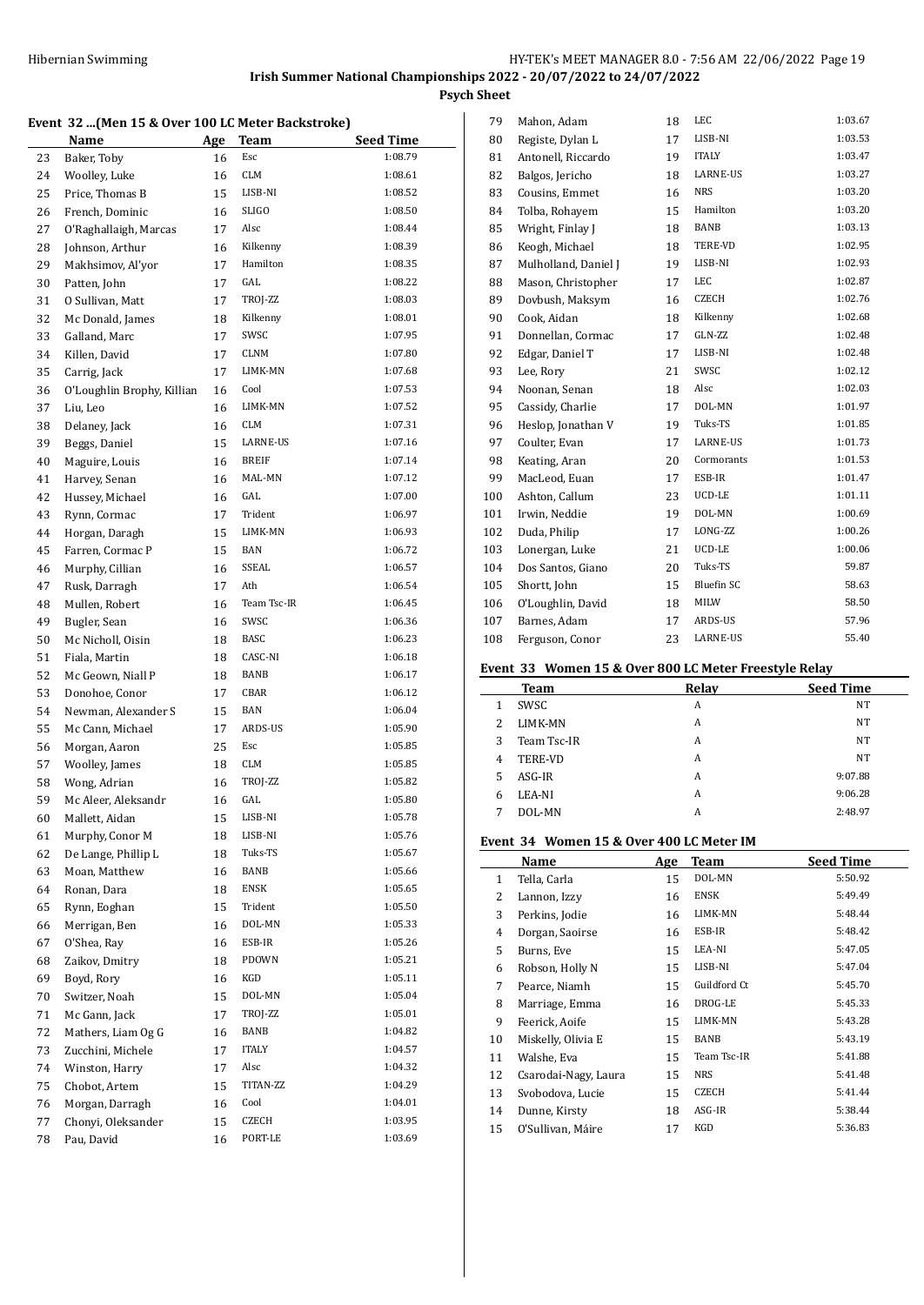#### **Event 34 ...(Women 15 & Over 400 LC Meter IM)**

|    | Name                                   | Age | <b>Team</b> | <b>Seed Time</b> |
|----|----------------------------------------|-----|-------------|------------------|
| 16 | Dolan, Saoirse D                       | 17  | ASG-IR      | 5:35.02          |
| 17 | Noble, Amy                             | 16  | ASG-IR      | 5:34.62          |
| 18 | Waters, Katie                          | 17  | GAL         | 5:31.63          |
| 19 | Walker, Darcy                          | 15  | BANB        | 5:27.71          |
| 20 | Burns-Atkin, Alana                     | 16  | <b>BANB</b> | 5:26.36          |
| 21 | Campbell, Ellie                        | 15  | TROJ-ZZ     | 5:25.34          |
| 22 | Kelly, Ruth                            | 17  | <b>NRS</b>  | 5:24.76          |
| 23 | Fane, Heather                          | 17  | DOL-MN      | 5:24.34          |
| 24 | Bailey, Eva R                          | 16  | <b>BASC</b> | 5:20.35          |
| 25 | Doran, Aoife                           | 16  | Alsc        | 5:19.94          |
| 26 | Bentley, Hazel C                       | 18  | ASG-IR      | 5:19.77          |
| 27 | Bayley, Eva                            | 15  | <b>NRS</b>  | 5:18.20          |
| 28 | O'Connor, Hannah                       | 18  | LIMK-MN     | 5:17.49          |
| 29 | Jones, Megan                           | 16  | PORT-LE     | 5:17.34          |
| 30 | Jamison, Toni M                        | 17  | LISB-NI     | 5:17.29          |
| 31 | Mc Namara, Ava R                       | 17  | LISB-NI     | 5:15.44          |
| 32 | O'Shea, Hannah                         | 18  | DOL-MN      | 5:14.45          |
| 33 | Friel, Rebekah                         | 16  | TROJ-ZZ     | 5:14.37          |
| 34 | Mc Cabrey, Hannah A                    | 17  | LURG        | 5:13.01          |
| 35 | Aiken, Keira                           | 16  | ARDS-US     | 5:06.61          |
| 36 | Mundell, Christin                      | 21  | Tuks-TS     | 5:01.91          |
| 37 | Kane, Amelia                           | 19  | ARDS-US     | 4:56.69          |
| 38 | Randle, Samantha C                     | 24  | Tuks-TS     | 4:55.81          |
| 39 | Walshe, Ellen                          | 21  | Team Tsc-IR | 4:48.99          |
|    | Event 35 Men 15 & Over 200 LC Meter IM |     |             |                  |
|    | Name                                   | Age | <b>Team</b> | <b>Seed Time</b> |

# 1 Hanley, Pierce 15 BLKRK 2:35.04 2 Mawhinney, Bryn 15 LEA-NI 2:34.91 3 Mc Dowell, Ryan C 15 BAN 2:34.69 Mc Grath, Aidan 15 DOL-MN 2:33.73 5 Price, Thomas B 15 LISB-NI 2:33.55 Fitzpatrick, Lewis C 15 LISB-NI 2:33.40 Flynn, Jamie 15 SPL-SE 2:33.30 8 Watterson, Kieran 15 Bluefin SC 2:33.27 9 Fitzpatrick, Bryn L 16 LISB-NI 2:33.11 Bowen, Marcas 16 Kilkenny 2:32.69 Woolley, Luke 16 CLM 2:32.66 12 Mullen, Robert 16 Team Tsc-IR 2:32.50 Ramchandani, Mihir 15 Hamilton 2:32.39 Berryman, Sebastian 15 BAN 2:31.95 15 McMahon, Sean B 16 GLN-ZZ 2:31.88 16 Rice, Pearse T 16 BANB 2:31.88 Beggs, Daniel 15 LARNE-US 2:31.78 Botello de la Vega, Manu 16 ESB-IR 2:31.50 Hussey, Michael 16 GAL 2:31.50 Baker, Toby 16 Esc 2:31.38 21 Gil, Mark 15 TROJ-ZZ 2:31.14 Tedesco, Daniele 15 Esc 2:30.93 23 Lanigan, Conor 15 Trident 2:30.67 24 Mc Cullagh, Cillian 16 GAL 2:30.32 Farren, Cormac P 15 BAN 2:30.14 O'Driscoll, Michael 16 SWSC 2:29.91 27 Black, Zachary 16 LURG 2:29.54 Sweeney, Jake 17 TROJ-ZZ 2:29.45 29 Maguire, Louis 16 BREIF 2:29.33

| 30 | Horgan, Daragh             | 15 | LIMK-MN           | 2:29.27 |
|----|----------------------------|----|-------------------|---------|
| 31 | Lvutin, Lev                | 15 | CZECH             | 2:29.16 |
| 32 | Krkoska, David             | 17 | CZECH             | 2:29.10 |
| 33 | Garvey, Eanna              | 16 | MAL-MN            | 2:29.07 |
| 34 | Bugler, Sean               | 16 | SWSC              | 2:28.85 |
| 35 | Fane, Ewan                 | 18 | DOL-MN            | 2:28.71 |
| 36 | Barrett, Alex              | 15 | <b>BLKRK</b>      | 2:28.70 |
| 37 | Fane, Ricky                | 15 | DOL-MN            | 2:28.59 |
| 38 | Hughes, Darragh            | 18 | Jets              | 2:28.51 |
| 39 | O'Connor, Sean             | 16 | Esc               | 2:28.48 |
| 40 | Mc Nicholl, Oisin          | 18 | <b>BASC</b>       | 2:28.45 |
| 41 | Geng, Kaelan               | 17 | GAL               | 2:28.37 |
| 42 | Zaikov, Dmitry             | 18 | PDOWN             | 2:28.33 |
| 43 | Sennis, Jacob              | 16 | Esc               | 2:28.18 |
| 44 | Logan, Jake J              | 15 | BANB              | 2:28.09 |
| 45 | Switzer, Noah              | 15 | DOL-MN            | 2:28.04 |
| 46 | Delaney, Jack              | 16 | CLM               | 2:28.03 |
| 47 | Galland, Marc              | 17 | SWSC              | 2:27.97 |
| 48 |                            | 17 | GAL               | 2:27.95 |
| 49 | Patten, John               |    | MAL-MN            | 2:27.84 |
|    | Duane, David               | 18 | LISB-NI           | 2:27.81 |
| 50 | Shawe, Alfie H             | 15 |                   | 2:27.79 |
| 51 | Carrig, Jack               | 17 | LIMK-MN           |         |
| 52 | Ferrie, Patrick G          | 18 | LISB-NI           | 2:27.43 |
| 53 | Lourens, Ethan             | 17 | <b>Bluefin SC</b> | 2:27.33 |
| 54 | Calderini, Filippo         | 17 | <b>ITALY</b>      | 2:27.30 |
| 55 | Newman, Alexander S        | 15 | <b>BAN</b>        | 2:27.19 |
| 56 | Melia, Odie                | 18 | Tuam ST           | 2:27.11 |
| 57 | Rynn, Eoghan               | 15 | Trident           | 2:26.76 |
| 58 | Mason, Christopher         | 17 | LEC               | 2:26.74 |
| 59 | Monaghan, Shea             | 16 | <b>ROTTS</b>      | 2:26.73 |
| 60 | Boyd, Rory                 | 16 | KGD               | 2:26.10 |
| 61 | Pierotti, Simone           | 17 | <b>ITALY</b>      | 2:25.95 |
| 62 | Cousins, Emmet             | 16 | <b>NRS</b>        | 2:25.92 |
| 63 | O'Reilly, Ben              | 18 | <b>BANB</b>       | 2:25.89 |
| 64 | Moan, Matthew              | 16 | BANB              | 2:25.70 |
| 65 | Mc Carthy, Donnacha        | 15 | <b>NRS</b>        | 2:25.47 |
| 66 | French, Dominic            | 16 | SLIGO             | 2:25.39 |
| 67 | Merrigan, Ben              | 16 | DOL-MN            | 2:25.22 |
| 68 | Donohoe, Conor             | 17 | CBAR              | 2:25.05 |
| 69 | Cardwell, Ben              | 17 | ARDS-US           | 2:25.04 |
| 70 | Rusk, Darragh              | 17 | Ath               | 2:25.00 |
| 71 | Langton, Killian           | 17 | <b>SLIGO</b>      | 2:24.90 |
| 72 | Donnellan, Sean            | 15 | GLN-ZZ            | 2:24.66 |
| 73 | Mallett, Aidan             | 15 | LISB-NI           | 2:24.62 |
| 74 | O'Loughlin Brophy, Killian | 16 | Cool              | 2:24.44 |
| 75 | Balgos, Jericho            | 18 | LARNE-US          | 2:24.43 |
| 76 | McMullan, Alexander J      | 18 | BAN               | 2:24.39 |
| 77 | Murphy, Cillian            | 16 | SSEAL             | 2:24.36 |
| 78 | Murphy, Conor M            | 18 | LISB-NI           | 2:24.11 |
| 79 | Makhsimov, Al'yor          | 17 | Hamilton          | 2:24.01 |
| 80 | Morgan, Darragh            | 16 | Cool              | 2:23.80 |
| 81 | Duda, Philip               | 17 | LONG-ZZ           | 2:23.48 |
| 82 | Pierotti, Lorenzo          | 17 | <b>ITALY</b>      | 2:23.16 |
| 83 | Poesche, Alexander         | 16 | Hamilton          | 2:23.11 |
| 84 | Rynn, Cormac               | 17 | Trident           | 2:22.85 |
| 85 | Mason, Cian                | 17 | KGD               | 2:22.75 |
| 86 | Soens, Elias               | 16 | Hamilton          | 2:22.57 |
| 87 | Murphy, Stephen            | 18 | Team Tsc-IR       | 2:21.91 |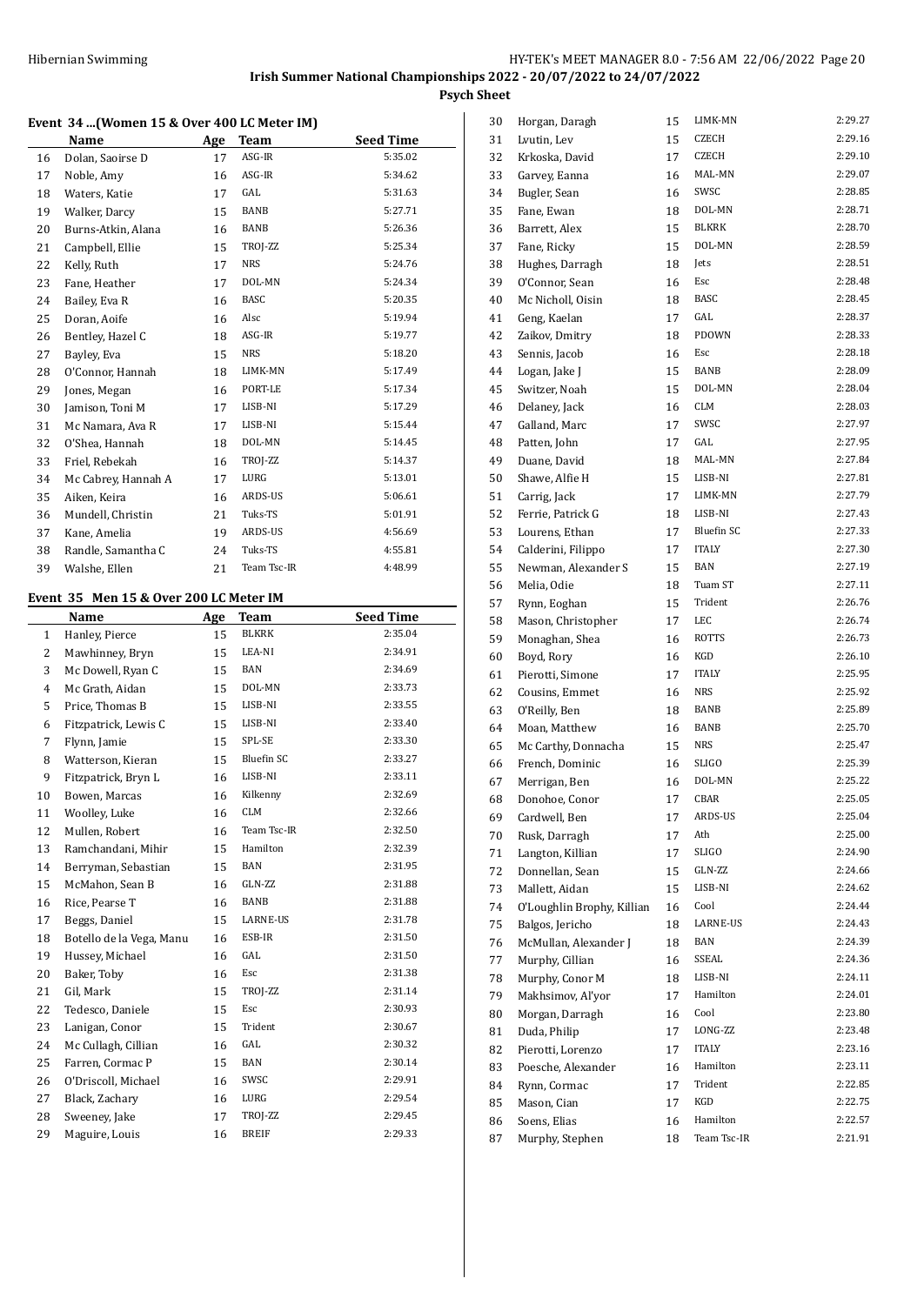## **Event 35 ...(Men 15 & Over 200 LC Meter IM)**

|     | Name                     | Age | Team              | <b>Seed Time</b> |
|-----|--------------------------|-----|-------------------|------------------|
| 88  | Tamer, Amr               | 16  | Hamilton          | 2:21.91          |
| 89  | Coogan, Alfie            | 18  | Ath               | 2:21.85          |
| 90  | Morgan, Aaron            | 25  | Esc               | 2:21.78          |
| 91  | Mulholland, Daniel J     | 19  | LISB-NI           | 2:21.16          |
| 92  | Mc Aleer, Aleksandr      | 16  | GAL               | 2:21.11          |
| 93  | O'Connor, Killian T      | 19  | GLN-ZZ            | 2:20.81          |
| 94  | Donnellan, Cormac        | 17  | GLN-ZZ            | 2:20.80          |
| 95  | Moran, Ben               | 17  | Alsc              | 2:20.79          |
| 96  | Shortt, John             | 15  | <b>Bluefin SC</b> | 2:20.78          |
| 97  | Lee, Rory                | 21  | SWSC              | 2:20.59          |
| 98  | Walsh, Eoin              | 19  | Cookstown Asc     | 2:20.47          |
| 99  | Antonell, Riccardo       | 19  | <b>ITALY</b>      | 2:20.08          |
| 100 | Keogh, Michael           | 18  | TERE-VD           | 2:19.83          |
| 101 | Smyth, Gene W            | 15  | BAN               | 2:19.68          |
| 102 | Dovbush, Maksym          | 16  | <b>CZECH</b>      | 2:19.39          |
| 103 | Csarodai-Nagy, Krisztian | 19  | <b>NRS</b>        | 2:19.28          |
| 104 | O'Connor, Liam           | 17  | TERE-VD           | 2:18.67          |
| 105 | Cummings, Benji          | 16  | ARDS-US           | 2:18.58          |
| 106 | Mulhall, John            | 17  | TROJ-ZZ           | 2:18.55          |
| 107 | Lonergan, Luke           | 21  | UCD-LE            | 2:18.22          |
| 108 | Cassidy, Charlie         | 17  | DOL-MN            | 2:18.21          |
| 109 | Mc Geown, Niall P        | 18  | BANB              | 2:18.18          |
| 110 | Morgan, Danny            | 18  | Cool              | 2:17.80          |
| 111 | Rayan, Ali               | 17  | Cool              | 2:17.59          |
| 112 | Cooke, Aonghus           | 17  | LIMK-MN           | 2:17.06          |
| 113 | MacLeod, Euan            | 17  | ESB-IR            | 2:15.41          |
| 114 | Chobanian, Danylo        | 18  | <b>CZECH</b>      | 2:15.00          |
| 115 | Gerber, Yaron            | 24  | Esc               | 2:14.19          |
| 116 | Heslop, Jonathan V       | 19  | Tuks-TS           | 2:13.89          |
| 117 | Kennedy, Daniel          | 18  | ARDS-US           | 2:13.36          |
| 118 | Colgan, Adam J           | 17  | LISB-NI           | 2:12.52          |
| 119 | Kilcoyne, Ronan          | 17  | <b>SLIGO</b>      | 2:12.39          |
| 120 | Wilson, Adam W           | 19  | <b>BANB</b>       | 2:12.00          |
| 121 | Hand, Matthew            | 17  | ARDS-US           | 2:11.05          |
| 122 | Randle, Matthew J        | 19  | Tuks-TS           | 2:08.89          |
| 123 | Bailey, Evan             | 17  | <b>NRS</b>        | 2:06.72          |
| 124 | Britton, John            | 27  | Esc               | 2:06.38          |
| 125 | Hartigan, Ross M         | 24  | Tuks-TS           | 2:04.28          |
| 126 | Corby, Eoin              | 20  | LIMK-MN           | 2:03.56          |

# **Event 36 Women 15 & Over 50 LC Meter Butterfly**

|    | Name               | Age | <b>Team</b>  | <b>Seed Time</b> |
|----|--------------------|-----|--------------|------------------|
| 1  | Brady, Dearbhaile  | 15  | LVADY        | 48.28            |
| 2  | Brady, Síomha L    | 16  | LISB-NI      | 45.80            |
| 3  | Ni Riain, Roisin   | 17  | LIMK-MN      | 31.73            |
| 4  | Brown, Kayleigh A  | 16  | LURG         | 31.25            |
| 5  | Mulhall, Ailbhe    | 19  | GAL          | 31.03            |
| 6  | Mc Menamin, Hannah | 25  | Alsc         | 30.31            |
| 7  | Davidson, Sarah E  | 23  | LEA-NI       | 30.26            |
| 8  | Phelan, Rosalie    | 17  | Cormorants   | 30.26            |
| 9  | Svobodova, Lucie   | 15  | CZECH        | 30.23            |
| 10 | Bayley, Eva        | 15  | NRS          | 30.22            |
| 11 | Marcucci, Eleonora | 17  | <b>ITALY</b> | 30.20            |
| 12 | Logan, Eliza M     | 16  | BANB         | 30.03            |
| 13 | Burns-Atkin, Alana | 16  | BANB         | 30.00            |
| 14 | Feenan, Anna       | 19  | SWSC         | 29.98            |

| 15 | O'Hara, Brogán      | 24 | LEA-NI       | 29.95 |
|----|---------------------|----|--------------|-------|
| 16 | Mc Grath, Izzy      | 16 | DOL-MN       | 29.93 |
| 17 | Donegan, Éle        | 19 | LARNE-US     | 29.84 |
| 18 | Allen, Naoise       | 17 | TERE-VD      | 29.80 |
| 19 | Conroy, Grace       | 17 | LISB-NI      | 29.76 |
| 20 | Mc Cabrey, Hannah A | 17 | LURG         | 29.76 |
| 21 | O' Bric, Molly      | 16 | ASG-IR       | 29.65 |
| 22 | Ivory, Aoibheann E  | 16 | ASG-IR       | 29.59 |
| 23 | Ruddy, Lillie-May   | 18 | PDOWN        | 29.54 |
| 24 | Fane, Heather       | 17 | DOL-MN       | 29.49 |
| 25 | Quigley, Zophia     | 15 | ARDS-US      | 29.46 |
| 26 | Mc Kibbin, Ellie    | 18 | ARDS-US      | 28.90 |
| 27 | Kyselova, Kyselova  | 23 | <b>CZECH</b> | 28.68 |
| 28 | Semchiy, Sharon     | 21 | SWSC         | 28.54 |
| 29 | Thornton, Lucy      | 23 | Alsc         | 28.51 |
| 30 | Rooney, Cora        | 17 | <b>ENSK</b>  | 28.45 |
| 31 | McAndrew, Orlaith   | 16 | Team Tsc-IR  | 28.39 |
| 32 | Macdougald, Jena    | 20 | UCD-LE       | 28.01 |
| 33 | Coetzé, Jana E      | 21 | Tuks-TS      | 27.86 |
| 34 | De Lange, Caitlin A | 18 | Tuks-TS      | 27.84 |
| 35 | Herbst, Kerryn L    | 20 | Tuks-TS      | 27.75 |
| 36 | Weidemann, Inge     | 22 | Tuks-TS      | 27.24 |

# **Event 37 Men 15 & Over 50 LC Meter Butterfly**

|    | Name                   | Age | <b>Team</b>  | <b>Seed Time</b> |
|----|------------------------|-----|--------------|------------------|
| 1  | Fannon, Tom            | 24  | LASER        | NT               |
| 2  | Prenderville, Dylan    | 18  | LIMK-MN      | 44.82            |
| 3  | Marry, Oisin           | 16  | Kilkenny     | 31.50            |
| 4  | Ashton, Callum         | 23  | UCD-LE       | 26.91            |
| 5  | Mulhall, John          | 17  | TROJ-ZZ      | 26.91            |
| 6  | Heslop, Jonathan V     | 19  | Tuks-TS      | 26.88            |
| 7  | Higgins, Peter         | 21  | UCD-LE       | 26.86            |
| 8  | MacLeod, Euan          | 17  | ESB-IR       | 26.85            |
| 9  | Colgan, Adam J         | 17  | LISB-NI      | 26.72            |
| 10 | Randle, Matthew J      | 19  | Tuks-TS      | 26.70            |
| 11 | Morgan, Darragh        | 16  | Cool         | 26.70            |
| 12 | Berryman, Morgan       | 25  | LARNE-US     | 26.56            |
| 13 | Nolan-Whitney, Jack D  | 21  | Kilkenny     | 26.55            |
| 14 | Mc Namara, Michael     | 21  | <b>CLM</b>   | 26.54            |
| 15 | Menichini, Giacomo     | 19  | <b>ITALY</b> | 26.39            |
| 16 | Dunnion, Cody          | 18  | ARDS-US      | 26.23            |
| 17 | Keogh, Michael         | 18  | TERE-VD      | 26.15            |
| 18 | Dos Santos, Giano      | 20  | Tuks-TS      | 26.12            |
| 19 | Sutton, Diarmuid       | 20  | LIMK-MN      | 26.12            |
| 20 | Wright, Finlay J       | 18  | BANB         | 26.11            |
| 21 | Johnson, Conor         | 18  | Kilkenny     | 26.00            |
| 22 | O'Loughlin, David      | 18  | MILW         | 25.94            |
| 23 | Registe, Dylan L       | 17  | LISB-NI      | 25.91            |
| 24 | Mc Aviney, Brogan      | 19  | Kilkenny     | 25.77            |
| 25 | Crew, Sam              | 20  | SWANS        | 25.76            |
| 26 | De Lange, Phillip L    | 18  | Tuks-TS      | 25.67            |
| 27 | Hartigan, Ross M       | 24  | Tuks-TS      | 25.63            |
| 28 | Eatwell, Charlie       | 17  | ARDS-US      | 25.55            |
| 29 | Mc Lelland-Maher, Alex | 20  | Kilkenny     | 25.43            |
| 30 | Bailey, Evan           | 17  | <b>NRS</b>   | 25.40            |
| 31 | Winston, Sam           | 20  | Alsc         | 25.39            |
| 32 | Moore, Andrew          | 24  | GAL          | 25.37            |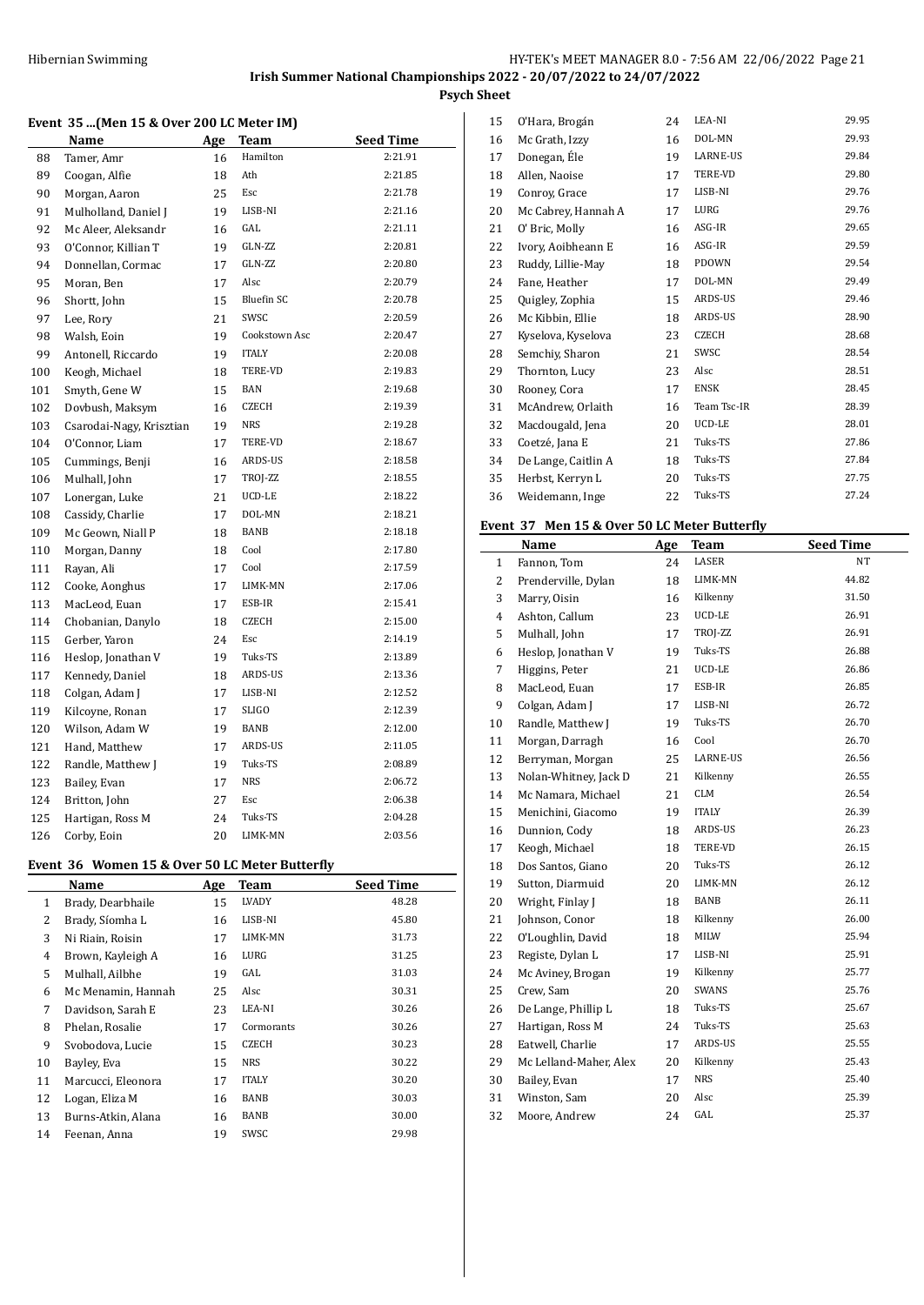## HY-TEK's MEET MANAGER 8.0 - 7:56 AM 22/06/2022 Page 22 **Irish Summer National Championships 2022 - 20/07/2022 to 24/07/2022 Psych Sheet**

# **Event 38 Women 15 & Over 800 LC Meter Freestyle**

| лень Эо | women 15 & Over 600 LC Meter Preestyle |     |               |                  |
|---------|----------------------------------------|-----|---------------|------------------|
|         | Name                                   | Age | Team          | <b>Seed Time</b> |
| 1       | Kelly, Katie                           | 15  | SHARK-IR      | 10:24.25         |
| 2       | O'Keeffe, Fiorna                       | 16  | MAL-MN        | 10:15.85         |
| 3       | O'Neill, Aine H                        | 16  | TROJ-ZZ       | 10:15.12         |
| 4       | Feerick, Aoife                         | 15  | LIMK-MN       | 10:14.83         |
| 5       | Walshe, Eva                            | 15  | Team Tsc-IR   | 10:12.06         |
| 6       | Sech, Antonina                         | 15  | SWSC          | 10:11.97         |
| 7       | O'Connor, Dara K                       | 17  | GLN-ZZ        | 10:10.35         |
| 8       | Kenny, Nevaeh                          | 17  | Alsc          | 10:08.89         |
| 9       | Kennedy, Niamh                         | 17  | GAL           | 10:02.53         |
| 10      | Henry, Isla G                          | 15  | LISB-NI       | 10:01.88         |
| 11      | Fahy, Laura A                          | 18  | GLN-ZZ        | 9:59.66          |
| 12      | Doherty, Clara                         | 15  | C FIN         | 9:59.43          |
| 13      | Csarodai-Nagy, Laura                   | 15  | <b>NRS</b>    | 9:55.62          |
| 14      | Robson, Jessika K                      | 16  | LISB-NI       | 9:49.47          |
| 15      | Mc Namara, Ava R                       | 17  | LISB-NI       | 9:48.80          |
| 16      | O'Connor, Hannah                       | 18  | LIMK-MN       | 9:48.77          |
| 17      | Dawson, Aimee                          | 16  | LISB-NI       | 9:48.52          |
| 18      | Nikishkina, Anna                       | 16  | Alsc          | 9:42.54          |
| 19      | Farrell, Danielle                      | 19  | <b>SLIGO</b>  | 9:41.81          |
| 20      | Kelly, Ruth                            | 17  | <b>NRS</b>    | 9:37.46          |
| 21      | O'Shea, Hannah                         | 18  | DOL-MN        | 9:36.54          |
| 22      | Gannon, Jessica                        | 18  | LIMK-MN       | 9:36.00          |
| 23      | Chamberlain, Breanna                   | 15  | Cookstown Asc | 9:35.93          |
| 24      | Friel, Rebekah                         | 16  | TROJ-ZZ       | 9:35.03          |
| 25      | Bentley, Hazel C                       | 18  | ASG-IR        | 9:30.40          |
| 26      | Cochrane, Grace E                      | 15  | LURG          | 9:25.70          |
| 27      | Mundell, Christin                      | 21  | Tuks-TS       | 9:19.56          |
| 28      | Carroll, Ella                          | 17  | LIMK-MN       | 9:14.55          |
| 29      | O'Toole, Cara                          | 19  | Esc           | 9:13.44          |
| 30      | Coetzer, Janie                         | 21  | Tuks-TS       | 9:13.09          |
| 31      | Kane, Amelia                           | 19  | ARDS-US       | 9:08.02          |
| 32      | Britton, Phyllida                      | 25  | Esc           | 8:59.61          |
|         |                                        |     |               |                  |

# **Event 39 Men 15 & Over 800 LC Meter Freestyle**

|                | Name                       | Age | <b>Team</b>       | <b>Seed Time</b> |
|----------------|----------------------------|-----|-------------------|------------------|
| 1              | Bickerstaffe, Josh         | 16  | LISB-NI           | 9:57.35          |
| $\overline{2}$ | Kelly, Kyle                | 15  | <b>SLIGO</b>      | 9:54.15          |
| 3              | Mc Dowell, Ryan C          | 15  | <b>BAN</b>        | 9:52.72          |
| $\overline{4}$ | Shawe, Alfie H             | 15  | LISB-NI           | 9:50.25          |
| 5              | Berryman, Sebastian        | 15  | <b>BAN</b>        | 9:45.29          |
| 6              | Watterson, Kieran          | 15  | <b>Bluefin SC</b> | 9:37.78          |
| 7              | Tedesco, Daniele           | 15  | Esc               | 9:37.20          |
| 8              | Horgan, Daragh             | 15  | LIMK-MN           | 9:36.88          |
| 9              | Treanor, Liam              | 15  | HISL-LD           | 9:31.24          |
| 10             | Merrigan, Ben              | 16  | DOL-MN            | 9:30.43          |
| 11             | Wright, Samuel L           | 17  | <b>BAN</b>        | 9:28.05          |
| 12             | Krkoska, David             | 17  | <b>CZECH</b>      | 9:25.97          |
| 13             | Gil, Mark                  | 15  | TROJ-ZZ           | 9:22.47          |
| 14             | Tolba, Rohayem             | 15  | Hamilton          | 9:18.72          |
| 15             | Harvey, Daniel             | 15  | ARDS-US           | 9:18.63          |
| 16             | Ferrie, Patrick G          | 18  | LISB-NI           | 9:18.61          |
| 17             | Egan, Tristan              | 16  | Alsc              | 9:18.55          |
| 18             | Coyle, David               | 17  | Alsc              | 9:18.08          |
| 19             | Cousins, Emmet             | 16  | <b>NRS</b>        | 9:17.36          |
| 20             | O'Loughlin Brophy, Killian | 16  | Cool              | 9:16.49          |

| 21 | Foley, Cian           | 23 | <b>NRS</b>      | 9:15.69 |
|----|-----------------------|----|-----------------|---------|
| 22 | Mc Geown, Niall P     | 18 | <b>BANB</b>     | 9:14.71 |
| 23 | Mc Aleer, Aleksandr   | 16 | GAL.            | 9:10.22 |
| 24 | O'Neill, Finn C       | 17 | ESB-IR          | 9:04.25 |
| 25 | Edgar, Daniel T       | 17 | LISB-NI         | 8:59.74 |
| 26 | Colgan, Adam J        | 17 | LISB-NI         | 8:52.65 |
| 27 | Moran, Ben            | 17 | Alsc            | 8:52.18 |
| 28 | Illingworth, Marshall | 22 | WCGX-SS         | 8:43.95 |
| 29 | Fahey, Ronan          | 17 | TROJ-ZZ         | 8:43.92 |
| 30 | O'Brien. Denis        | 15 | <b>LIMK-MN</b>  | 8:41.98 |
| 31 | Wiffen, Nathan J      | 21 | <b>LARNE-US</b> | 8:20.28 |
|    |                       |    |                 |         |

#### **Event 40 Men 15 & Over 400 LC Meter Medley Relay**

|              | <b>Team</b>       | Relay          | <b>Seed Time</b> |
|--------------|-------------------|----------------|------------------|
| $\mathbf{1}$ | <b>BAN</b>        | A              | <b>NT</b>        |
| 2            | Team Tsc-IR       | $\overline{A}$ | <b>NT</b>        |
| 3            | UCD-LE            | A              | <b>NT</b>        |
| 4            | LISB-NI           | B              | <b>NT</b>        |
| 5            | LISB-NI           | A              | NT               |
| 6            | LIMK-MN           | B              | <b>NT</b>        |
| 7            | <b>LARNE-US</b>   | A              | <b>NT</b>        |
| 8            | Hamilton          | A              | <b>NT</b>        |
| 9            | LEA-NI            | A              | 4:49.15          |
| 10           | Cool              | $\overline{A}$ | 4:46.63          |
| 11           | DOL-MN            | B              | 4:36.76          |
| 12           | <b>CLM</b>        | A              | 4:30.04          |
| 13           | GAL               | A              | 4:28.76          |
| 14           | <b>Bluefin SC</b> | A              | 4:23.30          |
| 15           | DOL-MN            | A              | 4:23.02          |
| 16           | <b>NRS</b>        | A              | 4:18.55          |
| 17           | Kilkenny          | A              | 4:17.50          |
| 18           | ESB-IR            | A              | 4:15.00          |
| 19           | SWSC              | A              | 4:14.90          |
| 20           | <b>BANB</b>       | $\overline{A}$ | 4.09.68          |
| 21           | LIMK-MN           | A              | 3:58.71          |
| 22           | <b>ARDS-US</b>    | A              | 3:56.15          |
| 23           | Tuks-TS           | A              | 3:50.85          |

#### **Event 41 Women 15 & Over 400 LC Meter Medley Relay**

|                |                |       | ◡                |
|----------------|----------------|-------|------------------|
|                | Team           | Relay | <b>Seed Time</b> |
| 1              | LONG-ZZ        | A     | NT               |
| 2              | LISB-NI        | A     | NT               |
| 3              | LIMK-MN        | B     | NT               |
| $\overline{4}$ | LARNE-US       | A     | NT               |
| 5              | Team Tsc-IR    | A     | NT               |
| 6              | <b>TERE-VD</b> | A     | NT               |
| 7              | Cool           | A     | 5:13.34          |
| 8              | ESB-IR         | A     | 5:00.00          |
| 9              | LEA-NI         | A     | 4:54.85          |
| 10             | <b>NRS</b>     | A     | 4:52.00          |
| 11             | DOL-MN         | A     | 4:46.60          |
| 12             | ASG-IR         | A     | 4:37.59          |
| 13             | <b>BANB</b>    | A     | 4:34.48          |
| 14             | LIMK-MN        | A     | 4:32.87          |
| 15             | SWSC           | A     | 4:31.66          |
| 16             | ARDS-US        | A     | 4:27.00          |
| 17             | Tuks-TS        | A     | 4:10.95          |
|                |                |       |                  |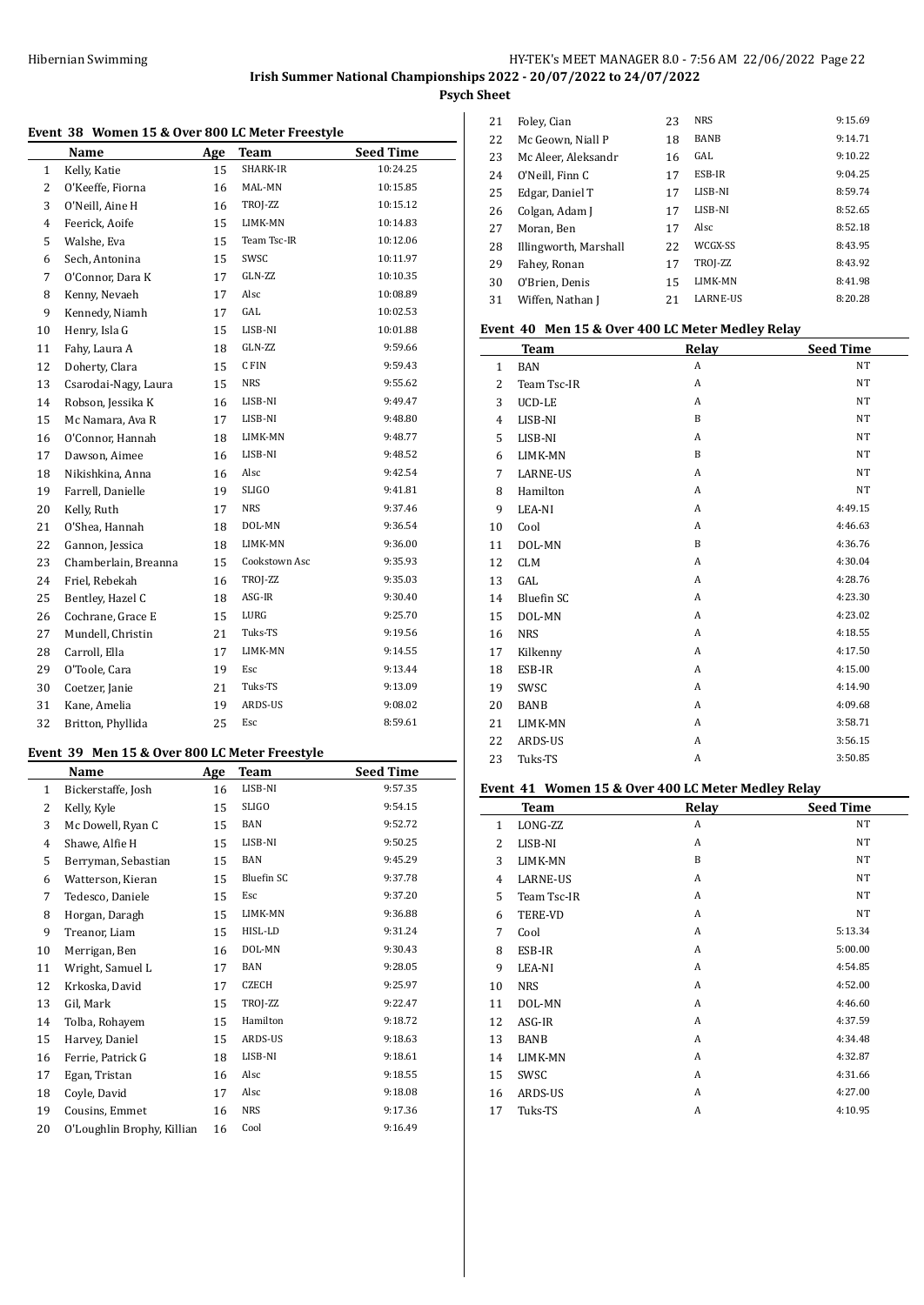### **Event 101 Boys 13-14 400 LC Meter IM**

|    | Name                | Age | Team          | <b>Seed Time</b> |
|----|---------------------|-----|---------------|------------------|
| 1  | Hall, Cillian D     | 14  | LISB-NI       | 5:55.97          |
| 2  | Petrauskas, Dovydas | 14  | <b>DUNN</b>   | 5:53.16          |
| 3  | Tallal, Zein        | 13  | Hamilton      | 5:51.54          |
| 4  | Konstantinov, Tim   | 14  | LIMK-MN       | 5:46.20          |
| 5  | Clarke, Levi        | 14  | GLN-ZZ        | 5:44.75          |
| 6  | Duda, Scott         | 13  | LONG-ZZ       | 5:43.72          |
| 7  | Carroll, Conor      | 13  | Kilkenny      | 5:42.46          |
| 8  | Scaringella, Davide | 14  | PORT-LE       | 5:34.16          |
| 9  | Merrigan, Luke      | 13  | DOL-MN        | 5:26.78          |
| 10 | Bickerstaffe, Ben   | 14  | LISB-NI       | 5:21.14          |
| 11 | Griffin, Ryan       | 14  | Cookstown Asc | 5:17.07          |
| 12 | Wilson, Ben         | 14  | ARDS-US       | 5:16.83          |
|    |                     |     |               |                  |

# **Event 102 Girls 13-14 200 LC Meter Backstroke**

|    | <b>Name</b>          | Age | <b>Team</b>  | <b>Seed Time</b> |
|----|----------------------|-----|--------------|------------------|
| 1  | Mooney, Ciara        | 13  | Tuam ST      | 2:55.61          |
| 2  | Burke, Meadbh        | 13  | <b>CLM</b>   | 2:51.89          |
| 3  | Lynch, Hannah        | 13  | <b>ENSK</b>  | 2:51.12          |
| 4  | Karamancil, Ece      | 13  | PORT-LE      | 2:50.86          |
| 5  | Higgins, Orna        | 13  | DOL-MN       | 2:48.25          |
| 6  | Fitzpatrick, Erin M  | 13  | LISB-NI      | 2:47.79          |
| 7  | Mc Quillan, Sinead C | 14  | LISB-NI      | 2:47.41          |
| 8  | Mulvey, Molly        | 14  | Trident      | 2:47.01          |
| 9  | Todd, Eimear         | 14  | PDOWN        | 2:46.65          |
| 10 | Redmond, Caroline    | 14  | Curragh-LE   | 2:46.61          |
| 11 | Walshe, Caoimhe      | 14  | <b>BDOL</b>  | 2:46.50          |
| 12 | Reddan, Ashlee       | 14  | C WV         | 2:46.23          |
| 13 | Niemirowska, Teresa  | 13  | Cool         | 2:45.62          |
| 14 | Tosti, Giorgia       | 13  | <b>ITALY</b> | 2:45.61          |
| 15 | Middleton, Rebecca   | 13  | GLN-ZZ       | 2:45.38          |
| 16 | Llewellyn, Sadie     | 13  | Hamilton     | 2:45.05          |
| 17 | Rock, Ava            | 14  | <b>NRS</b>   | 2:44.65          |
| 18 | Murphy, Shauna       | 14  | DOL-MN       | 2:43.60          |
| 19 | Harrington, Carrie   | 14  | SWSC         | 2:42.75          |
| 20 | Jacobs, Leah R       | 13  | LURG         | 2:41.01          |
| 21 | Stone, Lara B        | 13  | ESB-IR       | 2:40.15          |
| 22 | Phillips, Chloe      | 14  | DROG-LE      | 2:40.11          |
| 23 | Custer, Clare        | 14  | SWSC         | 2:39.43          |
| 24 | Odwyer, Emily S      | 14  | GLN-ZZ       | 2:39.05          |
| 25 | Glynn, Siofra        | 14  | GLN-ZZ       | 2:38.44          |
| 26 | Hughes, Emily        | 13  | LARNE-US     | 2:38.13          |
| 27 | Mulholland, Mia B    | 14  | BANB         | 2:37.88          |
| 28 | Kennedy, Tara        | 13  | BANB         | 2:37.03          |
| 29 | Panfili, Carolina    | 13  | <b>ITALY</b> | 2:35.57          |
| 30 | McInerney, Holly     | 14  | Team Tsc-IR  | 2:35.18          |
| 31 | O'Brien, Lucy        | 13  | LIMK-MN      | 2:34.45          |
| 32 | Potts, Laura         | 14  | Team Tsc-IR  | 2:34.20          |
| 33 | Keane, Sarah         | 13  | PORT-LE      | 2:33.84          |
| 34 | Mahanta, Asha        | 14  | SWSC         | 2:33.49          |

# **Event 103 Boys 13-14 200 LC Meter Freestyle**

| <b>Name</b>      | Age | Team     | <b>Seed Time</b> |
|------------------|-----|----------|------------------|
| Feerick, Donncha | 13  | LIMK-MN  | 2:26.45          |
| 2 Carroll, Conor | 13  | Kilkenny | 2:23.44          |
| Rada, John       | 13  | LURG     | 2:23.30          |

| 4  | Black, Oscar D        | 13 | LURG         | 2:22.72 |
|----|-----------------------|----|--------------|---------|
| 5  | Finlayson, Daíre      | 13 | GLN-ZZ       | 2:22.69 |
| 6  | Bugler, Thomas        | 13 | SWSC         | 2:22.58 |
| 7  | Egan, Daniel          | 14 | Alsc         | 2:22.12 |
| 8  | Boersma, Jan          | 13 | LEA-NI       | 2:21.99 |
| 9  | Prokhorov, Danylo     | 13 | TROJ-ZZ      | 2:21.67 |
| 10 | Brady, Dylan          | 13 | DROG-LE      | 2:21.21 |
| 11 | Coleman, Ben          | 14 | DOL-MN       | 2:21.14 |
| 12 | Merrigan, Luke        | 13 | DOL-MN       | 2:21.04 |
| 13 | Jackson, Cameron      | 13 | Cool         | 2:20.36 |
| 14 | Konstantinov, Tim     | 14 | LIMK-MN      | 2:19.12 |
| 15 | Pelliccioni, Ludovico | 14 | <b>ITALY</b> | 2:18.39 |
| 16 | Haddow, Cameron       | 13 | Hamilton     | 2:18.36 |
| 17 | Leane, Donnacha       | 14 | DOL-MN       | 2:18.24 |
| 18 | Noonan, Ethan         | 14 | Alsc         | 2:17.76 |
| 19 | Laudon, Kjell         | 14 | TROJ-ZZ      | 2:17.64 |
| 20 | Murphy, Cillian       | 14 | Team Tsc-IR  | 2:17.53 |
| 21 | Hanley, Phelim        | 13 | <b>BLKRK</b> | 2:16.49 |
| 22 | O'Leary, David        | 14 | SWSC         | 2:16.30 |
| 23 | Turner, Caolam        | 14 | Alsc         | 2:16.30 |
| 24 | Wilson, Ben           | 14 | ARDS-US      | 2:14.96 |
| 25 | Salah, Zain           | 13 | Hamilton     | 2:14.16 |
| 26 | Bickerstaffe, Ben     | 14 | LISB-NI      | 2:14.09 |
| 27 | Antonelli, Edoardo    | 14 | <b>ITALY</b> | 2:13.88 |
| 28 | Vivier, Francois      | 14 | APEX         | 2:12.63 |
| 29 | Lannon, Jamie         | 14 | <b>ENSK</b>  | 2:12.57 |
| 30 | Cuddihy, Paddy        | 14 | Kilkenny     | 2:12.13 |
| 31 | Pytlowany, Hubert     | 14 | Esc          | 2:12.03 |
| 32 | Smith, Tadhg          | 13 | <b>BREAK</b> | 2:11.54 |
| 33 | Mc Alinden, Daniel    | 14 | LURG         | 2:11.00 |
| 34 | Mullen, Andrew        | 14 | Team Tsc-IR  | 2:10.56 |
| 35 | Middleton, Ian        | 14 | GLN-ZZ       | 2:08.72 |
| 36 | Fournials, Leopold    | 14 | APEX         | 2:08.59 |
| 37 | Weafer, Ashley        | 14 | LONG-ZZ      | 2:07.88 |
| 38 | Shawky, Hussein       | 14 | Hamilton     | 2:05.39 |
|    |                       |    |              |         |

### **Event 104 Girls 13-14 200 LC Meter Freestyle**

|              | Name              | Age | Team         | <b>Seed Time</b> |
|--------------|-------------------|-----|--------------|------------------|
| $\mathbf{1}$ | Maher, Kate       | 13  | Kilkenny     | 2:30.80          |
| 2            | Rosini, Marta     | 13  | <b>ITALY</b> | 2:27.09          |
| 3            | Mooney, Isabelle  | 13  | SHARK-IR     | 2:26.55          |
| 4            | Jess, Sophie      | 14  | ARDS-US      | 2:25.33          |
| 5            | Walshe, Caoimhe   | 14  | <b>B</b> DOL | 2:24.52          |
| 6            | Mulholland, Mia B | 14  | BANB         | 2:24.40          |
| 7            | Kennedy, Tara     | 13  | BANB         | 2:24.36          |
| 8            | Stone, Lara B     | 13  | ESB-IR       | 2:24.28          |
| 9            | Edgar, Emilee A   | 14  | LISB-NI      | 2:24.19          |
| 10           | Llewellyn, Sadie  | 13  | Hamilton     | 2:24.12          |
| 11           | Keane, Sarah      | 13  | PORT-LE      | 2:24.00          |
| 12           | Quinn, Grace      | 14  | Trident      | 2:23.85          |
| 13           | Marcelli, Emma    | 14  | <b>ITALY</b> | 2:23.79          |
| 14           | Moroney, Aoibhe   | 13  | DOL-MN       | 2:23.79          |
| 15           | Ni Riain, Sorcha  | 13  | LIMK-MN      | 2:23.70          |
| 16           | Allende, Abril    | 14  | TROJ-ZZ      | 2:22.87          |
| 17           | Rock, Ava         | 14  | <b>NRS</b>   | 2:21.87          |
| 18           | Dempsey, Alisia N | 14  | LURG         | 2:21.75          |
| 19           | Custer, Clare     | 14  | SWSC         | 2:21.59          |
| 20           | Panfili, Carolina | 13  | <b>ITALY</b> | 2:20.77          |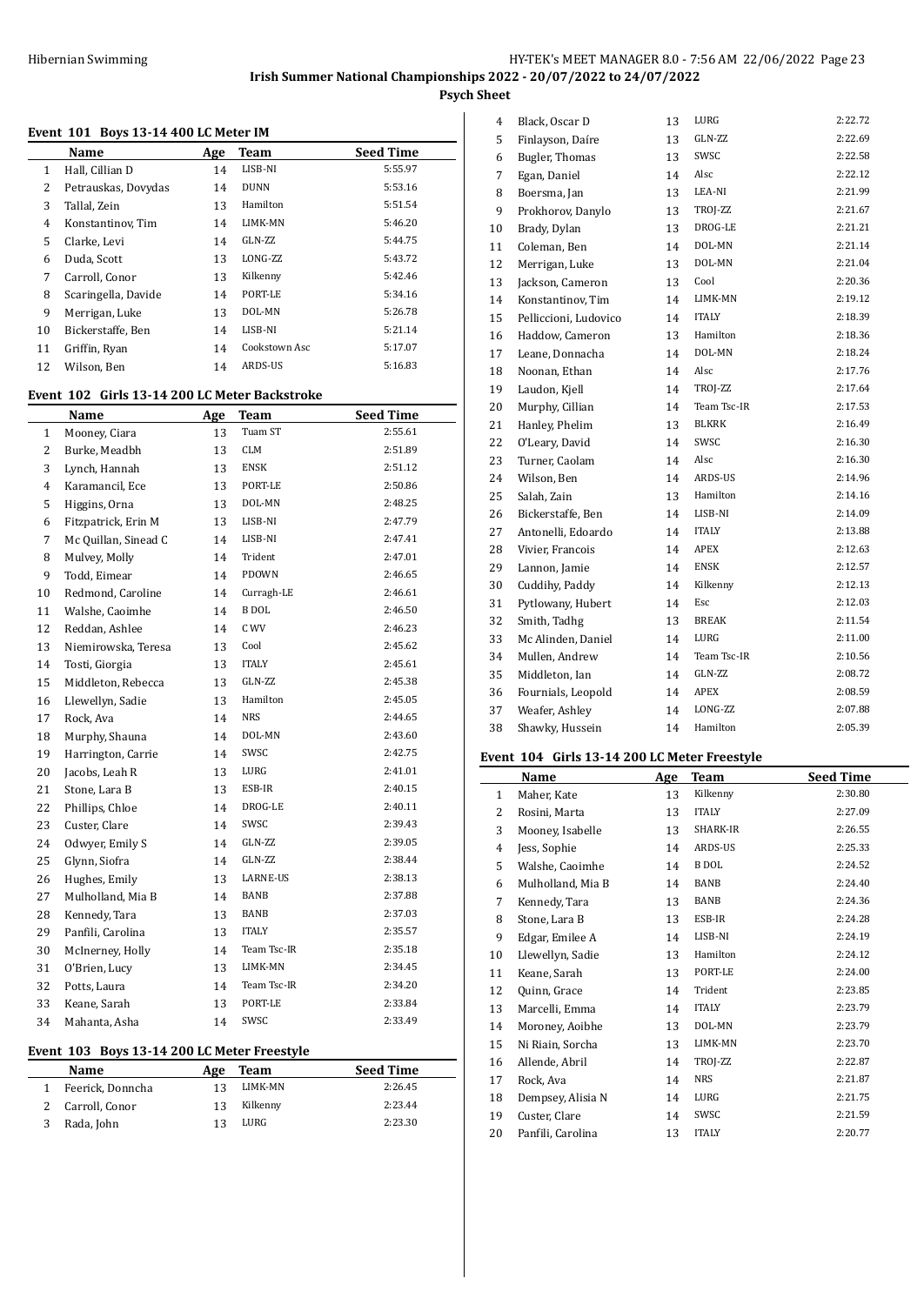#### **Event 104 ...(Girls 13-14 200 LC Meter Freestyle)**

|    | Name              | Age | Team            | <b>Seed Time</b> |
|----|-------------------|-----|-----------------|------------------|
| 21 | Walker, Georgina  | 13  | <b>BANB</b>     | 2:20.62          |
| 22 | Hand, Eva         | 14  | ARDS-US         | 2:20.53          |
| 23 | Hughes, Emily     | 13  | <b>LARNE-US</b> | 2:18.79          |
| 24 | McInerney, Holly  | 14  | Team Tsc-IR     | 2:17.80          |
| 25 | O'Brien, Lucy     | 13  | LIMK-MN         | 2:17.74          |
| 26 | Giacometti, Elisa | 13  | <b>ITALY</b>    | 2:17.40          |
| 27 | Dunne, Lexi       | 13  | DOL-MN          | 2:17.38          |
| 28 | Purcell, Jessica  | 14  | Alsc            | 2:17.12          |
| 29 | Potts, Laura      | 14  | Team Tsc-IR     | 2:14.54          |
| 30 | Jones, Ava        | 14  | PORT-LE         | 2:09.69          |

#### **Event 105 Boys 13-14 100 LC Meter Breaststroke**

|                | <u>Name</u>         | <u>Age</u> | <u>Team</u>     | <b>Seed Time</b> |
|----------------|---------------------|------------|-----------------|------------------|
| $\mathbf{1}$   | Mc Ilroy, James     | 13         | DOL-MN          | 1:31.63          |
| $\overline{2}$ | Conroy, Mark        | 13         | <b>B</b> DOL    | 1:31.16          |
| 3              | Carrig, Sean        | 13         | LIMK-MN         | 1:30.50          |
| 4              | Clifford, Finn      | 13         | PORT-LE         | 1:30.12          |
| 5              | O'Grady, Matthew    | 13         | <b>SLIGO</b>    | 1:30.06          |
| 6              | O'Brien, Tadgh      | 13         | DOL-MN          | 1:30.05          |
| 7              | Newman, Joshua P    | 13         | BAN             | 1:29.82          |
| 8              | Prokhorov, Danylo   | 13         | TROJ-ZZ         | 1:29.60          |
| 9              | Monaghan, Joseph    | 13         | SHARK-IR        | 1:28.95          |
| 10             | Feerick, Donncha    | 13         | LIMK-MN         | 1:28.81          |
| 11             | Cojocaru, Dan       | 13         | DROG-LE         | 1:28.65          |
| 12             | Bugler, Thomas      | 13         | SWSC            | 1:28.19          |
| 13             | English, Daniel     | 13         | TROJ-ZZ         | 1:27.92          |
| 14             | Hanley, Phelim      | 13         | <b>BLKRK</b>    | 1:27.92          |
| 15             | Duda, Scott         | 13         | LONG-ZZ         | 1:27.06          |
| 16             | Tallal, Zein        | 13         | Hamilton        | 1:26.47          |
| 17             | Foster, Pierre M    | 13         | LURG            | 1:25.96          |
| 18             | Smyth, Oliver       | 14         | <b>LARNE-US</b> | 1:25.57          |
| 19             | Merrigan, Luke      | 13         | DOL-MN          | 1:25.39          |
| 20             | Cuddihy, Paddy      | 14         | Kilkenny        | 1:25.35          |
| 21             | Hanley, Rory        | 14         | TITAN-ZZ        | 1:25.33          |
| 22             | Adler, Gerard       | 14         | <b>CLNM</b>     | 1:25.31          |
| 23             | Noonan, Ethan       | 14         | Alsc            | 1:25.16          |
| 24             | Boersma, Jan        | 13         | LEA-NI          | 1:25.12          |
| 25             | Caskey, Aaron       | 14         | <b>LARNE-US</b> | 1:24.93          |
| 26             | Karchenko, Alan F   | 14         | BANB            | 1:24.01          |
| 27             | Moretti, Davide     | 14         | <b>ITALY</b>    | 1:23.98          |
| 28             | Scaringella, Davide | 14         | PORT-LE         | 1:22.82          |
| 29             | Hanrahan, Garry     | 14         | <b>CLNM</b>     | 1:22.60          |
| 30             | Rice, Matthew J     | 14         | BANB            | 1:22.53          |
| 31             | Lau, Cody A         | 14         | <b>BASC</b>     | 1:21.69          |
| 32             | Clarke, Levi        | 14         | GLN-ZZ          | 1:21.28          |
| 33             | Haire, Aaron J      | 14         | BAN             | 1:21.16          |
| 34             | Wilson, Ben         | 14         | ARDS-US         | 1:21.16          |
| 35             | Middleton, Ian      | 14         | GLN-ZZ          | 1:20.94          |
| 36             | Pickett, Mathias    | 14         | ARDS-US         | 1:20.85          |
| 37             | Finlayson, Daíre    | 13         | GLN-ZZ          | 1:20.82          |
| 38             | Mc Combe, Ross W    | 14         | BANB            | 1:19.32          |
| 39             | Corbett, Conor      | 14         | WEX-IR          | 1:18.72          |
| 40             | O'Brien, Cathal     | 14         | <b>NRS</b>      | 1:16.95          |
| 41             | Lannon, Jamie       | 14         | <b>ENSK</b>     | 1:14.22          |

# **Event 106 Girls 13-14 100 LC Meter Breaststroke**

|          | Name                            | <b>Age</b> | <b>Team</b>         | <b>Seed Time</b>   |
|----------|---------------------------------|------------|---------------------|--------------------|
| 1        | Llewellyn, Sadie                | 13         | Hamilton            | 1:31.83            |
| 2        | Behme, Anna                     | 13         | <b>ECAV-US</b>      | 1:31.70            |
| 3        | SO, Kirstin                     | 13         | Ath                 | 1:31.46            |
| 4        | Higgins, Orna                   | 13         | DOL-MN              | 1:31.16            |
| 5        | O'Keeffe Byrne, Shauna          | 13         | WAT-ZZ              | 1:31.01            |
| 6        | Nic Aoidh, Eabha                | 13         | SSEAL               | 1:30.86            |
| 7        | Hennessy, Olivia                | 13         | SPL-SE              | 1:30.43            |
| 8        | Henson, Amelie                  | 13         | Ath                 | 1:30.14            |
| 9        | Price, Cervs A                  | 14         | BALL                | 1:29.31            |
| 10       | Tohill, Hannah O                | 13         | <b>BASC</b>         | 1:29.18            |
| 11       | Burns-Atkin, Samantha           | 13         | BANB                | 1:28.59            |
| 12       | Robinson, Erin                  | 14         | WPORT               | 1:28.50            |
| 13       | Coleman, Sasha                  | 14         | Ath                 | 1:28.47            |
| 14       | Glynn, Siofra                   | 14         | GLN-ZZ              | 1:28.46            |
| 15       | Hopkins, Zara G                 | 13         | LISB-NI             | 1:28.24            |
| 16       | Todd, Eimear                    | 14         | PDOWN               | 1:28.20            |
| 17       | Ramsay, Aisling                 | 14         | TROJ-ZZ             | 1:27.97            |
| 18       | Mulvey, Molly                   | 14         | Trident             | 1:27.84            |
| 19       | Quinn, Grace                    | 14         | Trident             | 1:27.66            |
| 20       | O'Carroll, Ciara                | 13         | <b>BRADF</b>        | 1:27.10            |
| 21       | Caldwell, Alice                 | 13         | LVADY               | 1:27.10            |
| 22       | Logan, Abaigael                 | 13         | DOL-MN              | 1:26.91            |
| 23       | Ward, Sophie                    | 13         | Alsc                | 1:26.91            |
| 24       | Dunlop, Ellie                   | 13         | <b>ENSK</b>         | 1:26.72            |
| 25       | Frankova, Evelina               | 13         | CZECH               | 1:25.87            |
| 26       | Adams, Jemma                    | 14         | ARDS-US             | 1:25.78            |
| 27       | Urry, Matilda E                 | 14         | BAN                 | 1:25.75            |
| 28       | Burns-Atkin, Lauren             | 14         | BANB                | 1:25.68            |
| 29       | Murphy, Shauna                  | 14         | DOL-MN              | 1:25.43            |
| 30       | Mooney, Emma                    | 13         | Ath                 | 1:25.21            |
| 31       | Potts, Laura                    | 14         | Team Tsc-IR         | 1:25.20            |
| 32       | Winterbach, Jordan              | 14         | TITAN-ZZ<br>LIMK-MN | 1:24.90<br>1:24.11 |
| 33       | Ni Riain, Sorcha                | 13         | TROJ-ZZ             | 1:24.00            |
| 34       | Sutton, Olivia M                | 14         | LURG                | 1:23.44            |
| 35       | Dempsey, Alisia N               | 14         | Esc                 | 1:23.34            |
| 36       | Kowal, Bianka<br>Jacobs, Leah R | 14         | LURG                | 1:23.20            |
| 37<br>38 | Purcell, Jessica                | 13<br>14   | Alsc                | 1:23.11            |
| 39       | Catney, Beth L                  | 14         | LURG                | 1:22.59            |
| 40       | Allende, Abril                  | 14         | TROJ-ZZ             | 1:21.76            |
| 41       | Dunne, Lexi                     | 13         | DOL-MN              | 1:21.66            |
| 42       | Walker, Georgina                | 13         | BANB                | 1:21.28            |
| 43       | Warchol, Julia                  | 14         | LONG-ZZ             | 1:20.85            |
| 44       | Ryan, Jane                      | 14         | Ath                 | 1:19.95            |
| 45       | Connery, Niamh                  | 14         | SHARK-IR            | 1:17.00            |
| 46       | Jones, Ava                      | 14         | PORT-LE             | 1:13.34            |
|          |                                 |            |                     |                    |

# **Event 107 Boys 13-14 400 LC Meter Freestyle Relay**

|   | Team   | Relay | <b>Seed Time</b> |
|---|--------|-------|------------------|
| 1 | SWSC   | A     | NT               |
|   | DOL-MN | A     | 4:21.70          |
|   |        |       |                  |

# **Event 108 Girls 13-14 400 LC Meter Freestyle Relay**

| Team         | Relav | <b>Seed Time</b> |
|--------------|-------|------------------|
| <b>ITAIV</b> | n     | NT               |
|              |       |                  |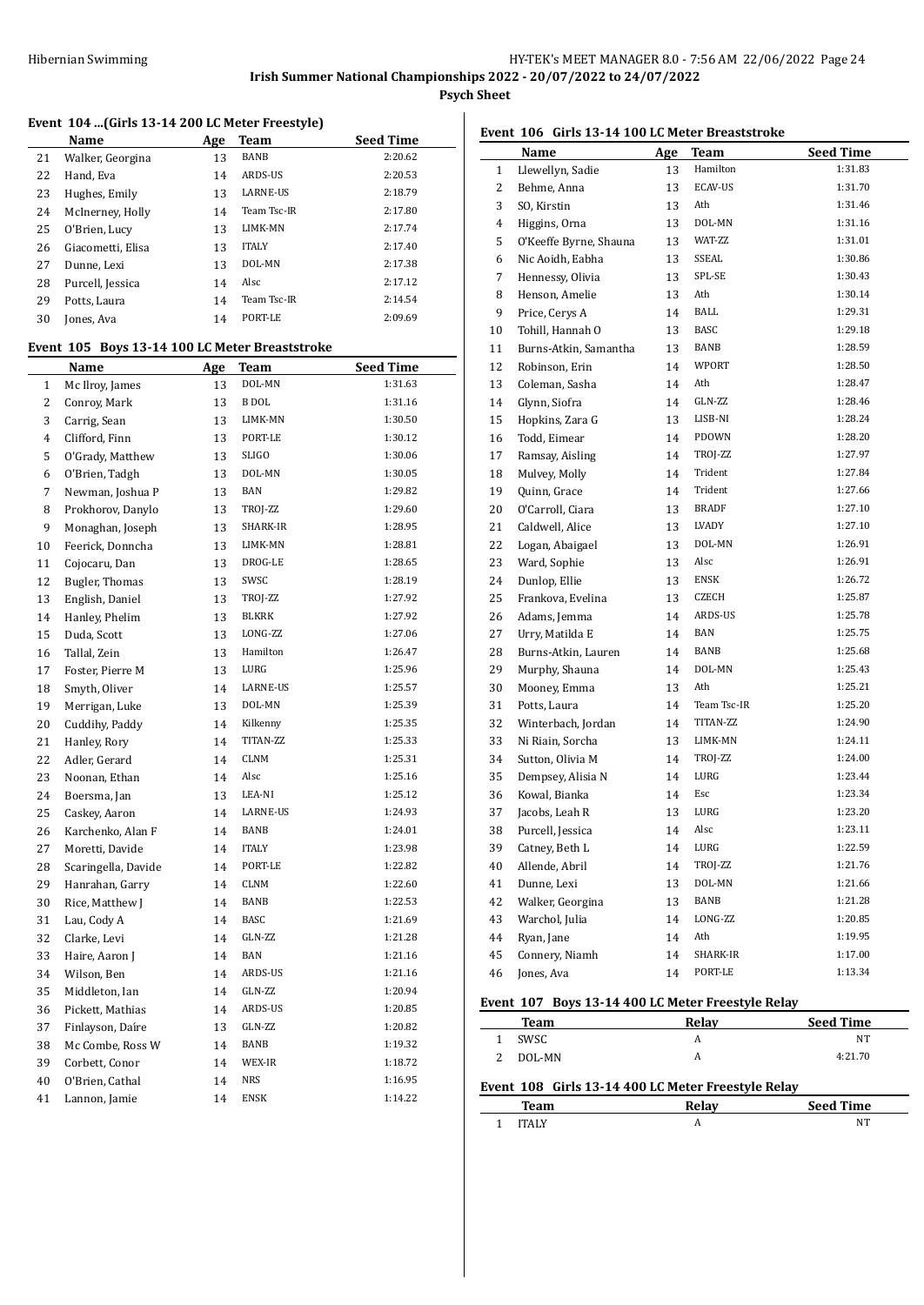|    | Event 108  (Girls 13-14 400 LC Meter Freestyle Relay) |     |                 |                  |
|----|-------------------------------------------------------|-----|-----------------|------------------|
|    | Team                                                  |     | Relay           | Seed Time        |
| 2  | SWSC                                                  |     | A               | NT               |
| 3  | LISB-NI                                               |     | A               | ΝT               |
| 4  | Cool                                                  |     | A               | NT               |
| 5  | <b>BANB</b>                                           |     | A               | NT               |
| 6  | DOL-MN                                                |     | A               | 4:31.69          |
|    | Event 109 Girls 13-14 50 LC Meter Freestyle           |     |                 |                  |
|    | Name                                                  | Age | Team            | <b>Seed Time</b> |
| 1  | Gardiner, Aoife                                       | 13  | SWSC            | 31.81            |
| 2  | O'Connor, Leah                                        | 13  | Esc             | 31.55            |
| 3  | Nic Aoidh, Eabha                                      | 13  | SSEAL           | 31.52            |
| 4  | Tosti, Giorgia                                        | 13  | <b>ITALY</b>    | 31.50            |
| 5  | Hopkins, Zara G                                       | 13  | LISB-NI         | 31.17            |
| 6  | Mooney, Emma                                          | 13  | Ath             | 31.16            |
| 7  | Colfer, Nicole                                        | 14  | <b>NRS</b>      | 31.02            |
| 8  | Higgins, Orna                                         | 13  | DOL-MN          | 31.02            |
| 9  | Rosini, Marta                                         | 13  | <b>ITALY</b>    | 30.99            |
| 10 | Niemirowska, Teresa                                   | 13  | Cool            | 30.99            |
| 11 | Reddan, Ashlee                                        | 14  | C WV            | 30.97            |
| 12 | Tohill, Hannah O                                      | 13  | <b>BASC</b>     | 30.97            |
| 13 |                                                       | 14  | Ath             | 30.91            |
|    | Coleman, Sasha                                        |     | LONG-ZZ         | 30.90            |
| 14 | Warchol, Julia                                        | 14  | TITAN-ZZ        | 30.84            |
| 15 | Winterbach, Jordan                                    | 14  |                 | 30.80            |
| 16 | Ramsay, Aisling                                       | 14  | TROJ-ZZ         |                  |
| 17 | Mc Donnell, Sophie                                    | 14  | PORT-LE         | 30.80            |
| 18 | Lynott, Phoebe                                        | 14  | Trident         | 30.71            |
| 19 | Mc Carthy, Holly                                      | 14  | PORT-LE         | 30.60            |
| 20 | Hennessy Murphy, Molly                                | 14  | NRS             | 30.58            |
| 21 | Higgins, Nicole                                       | 13  | Cookstown Asc   | 30.42            |
| 22 | Mulvey, Molly                                         | 14  | Trident         | 30.40            |
| 23 | Ryan, Jane                                            | 14  | Ath             | 30.36            |
| 24 | Henson, Amelie                                        | 13  | Ath             | 30.32            |
| 25 | Hughes, Emily                                         | 13  | <b>LARNE-US</b> | 30.25            |
| 26 | Walker, Georgina                                      | 13  | BANB            | 30.25            |
| 27 | Rock, Ava                                             | 14  | <b>NRS</b>      | 30.17            |
| 28 | Mulholland, Mia B                                     | 14  | BANB            | 30.15            |
| 29 | Quinn, Grace                                          | 14  | Trident         | 30.05            |
| 30 | Mooney, Isabelle                                      | 13  | SHARK-IR        | 30.05            |
| 31 | Stone, Lara B                                         | 13  | ESB-IR          | 30.02            |
| 32 | Creaney, Keira N                                      | 14  | BAN             | 29.88            |
| 33 | Yelverton, Abby                                       | 14  | LIMK-MN         | 29.88            |
| 34 | Dunne, Lexi                                           | 13  | DOL-MN          | 29.87            |
| 35 | McInerney, Holly                                      | 14  | Team Tsc-IR     | 29.79            |
| 36 | O'Carroll, Ciara                                      | 13  | <b>BRADF</b>    | 29.71            |
| 37 | Dempsey, Alisia N                                     | 14  | LURG            | 29.71            |
| 38 | Marcelli, Emma                                        | 14  | <b>ITALY</b>    | 29.69            |
| 39 | Allende, Abril                                        | 14  | TROJ-ZZ         | 29.68            |
| 40 | Wilson, Holly                                         | 14  | LEA-NI          | 29.68            |
| 41 | Nic Aoidh, Caoimhe                                    | 13  | SSEAL           | 29.34            |
| 42 | Giacometti, Elisa                                     | 13  | <b>ITALY</b>    | 28.95            |
| 43 | Potts, Laura                                          | 14  | Team Tsc-IR     | 28.70            |
| 44 | Panfili, Carolina                                     | 13  | ITALY           | 28.17            |
| 45 | Jones, Ava                                            | 14  | PORT-LE         | 27.33            |

|                | Event 110 Boys 13-14 50 LC Meter Freestyle |            |               |                  |
|----------------|--------------------------------------------|------------|---------------|------------------|
|                | Name                                       | <u>Age</u> | <b>Team</b>   | <b>Seed Time</b> |
| $\mathbf{1}$   | Feerick, Donncha                           | 13         | LIMK-MN       | 31.39            |
| $\overline{c}$ | Mc Naughten, Sam                           | 13         | Cool          | 31.36            |
| 3              | Mervyn, Fred J                             | 13         | TITAN-ZZ      | 31.20            |
| 4              | Clifford, Finn                             | 13         | PORT-LE       | 30.83            |
| 5              | O'Grady, Matthew                           | 13         | <b>SLIGO</b>  | 30.68            |
| 6              | Black, Oscar D                             | 13         | LURG          | 30.58            |
| 7              | Stachera. Dawid L                          | 13         | TROJ-ZZ       | 30.54            |
| 8              | Laudon, Bjarne F                           | 13         | TROJ-ZZ       | 30.47            |
| 9              | O'Brien, Tadgh                             | 13         | DOL-MN        | 30.40            |
| 10             | <b>Bugler, Thomas</b>                      | 13         | SWSC          | 30.36            |
| 11             | Brady, Dylan                               | 13         | DROG-LE       | 30.33            |
| 12             | Merrigan, Luke                             | 13         | DOL-MN        | 30.27            |
| 13             | Mc Dowell, Reuben P                        | 13         | BANB          | 30.24            |
| 14             | Kearney, Conor                             | 14         | TITAN-ZZ      | 29.46            |
| 15             | Gunn, Dylan                                | 14         | SWSC          | 29.46            |
| 16             | Finlayson, Daíre                           | 13         | GLN-ZZ        | 29.45            |
| 17             | Corbett, Conor                             | 14         | WEX-IR        | 29.43            |
| 18             | Prokhorov, Danylo                          | 13         | TROJ-ZZ       | 29.33            |
| 19             | Turner, Caolam                             | 14         | Alsc          | 29.22            |
| 20             | Jackson, Cameron                           | 13         | Cool          | 29.17            |
| 21             | Boersma, Jan                               | 13         | LEA-NI        | 29.13            |
| 22             | Hanley, Phelim                             | 13         | BLKRK         | 29.10            |
| 23             | Conroy, Mark                               | 13         | B DOL         | 29.07            |
| 24             | Duda, Scott                                | 13         | LONG-ZZ       | 28.99            |
| 25             | Moretti, Davide                            | 14         | <b>ITALY</b>  | 28.98            |
| 26             | Laudon, Kjell                              | 14         | TROJ-ZZ       | 28.98            |
| 27             | Fox, Caolán P                              | 14         | <b>DUNN</b>   | 28.98            |
| 28             | Hall, Cillian D                            | 14         | LISB-NI       | 28.94            |
| 29             | Wilson, Ben                                | 14         | ARDS-US       | 28.81            |
| 30             | Leane, Donnacha                            | 14         | DOL-MN        | 28.79            |
| 31             |                                            | 13         | BREAK         | 28.72            |
|                | Smith, Tadhg                               |            | PORT-LE       | 28.72            |
| 32             | Scaringella, Davide                        | 14         | TITAN-ZZ      | 28.59            |
| 33             | Hanley, Rory                               | 14         |               | 28.55            |
| 34             | Foster, Pierre M                           | 13         | LURG          |                  |
| 35             | O'Brien, Cathal                            | 14         | <b>NRS</b>    | 28.50            |
| 36             | Randles, Will                              | 14         | Team Tsc-IR   | 28.44            |
| 37             | Salah, Zain                                | 13         | Hamilton      | 28.42            |
| 38             | Kavanagh, Cillian                          | 14         | Alsc          | 28.22            |
| 39             | O'Leary, David                             | 14         | SWSC          | 28.12            |
| 40             | Duffy, Doug                                | 14         | Kilkenny      | 27.95            |
| 41             | Gartley, Oliver                            | 14         | ARDS-US       | 27.89            |
| 42             | Pytlowany, Hubert                          | 14         | Esc           | 27.71            |
| 43             | Mullen, Andrew                             | 14         | Team Tsc-IR   | 27.66            |
| 44             | Cuddihy, Paddy                             | 14         | Kilkenny      | 27.60            |
| 45             | Weafer, Ashley                             | 14         | LONG-ZZ       | 27.58            |
| 46             | Vivier, Francois                           | 14         | APEX          | 27.53            |
| 47             | Mc Alinden, Daniel                         | 14         | LURG          | 27.51            |
| 48             | Konstantinov, Tim                          | 14         | LIMK-MN       | 27.31            |
| 49             | Lannon, Jamie                              | 14         | ENSK          | 27.23            |
| 50             | Fournials, Leopold                         | 14         | APEX          | 26.83            |
| 51             | Middleton, Ian                             | 14         | GLN-ZZ        | 26.80            |
| 52             | Griffin, Ryan                              | 14         | Cookstown Asc | 26.68            |
| 53             | Shawky, Hussein                            | 14         | Hamilton      | 25.37            |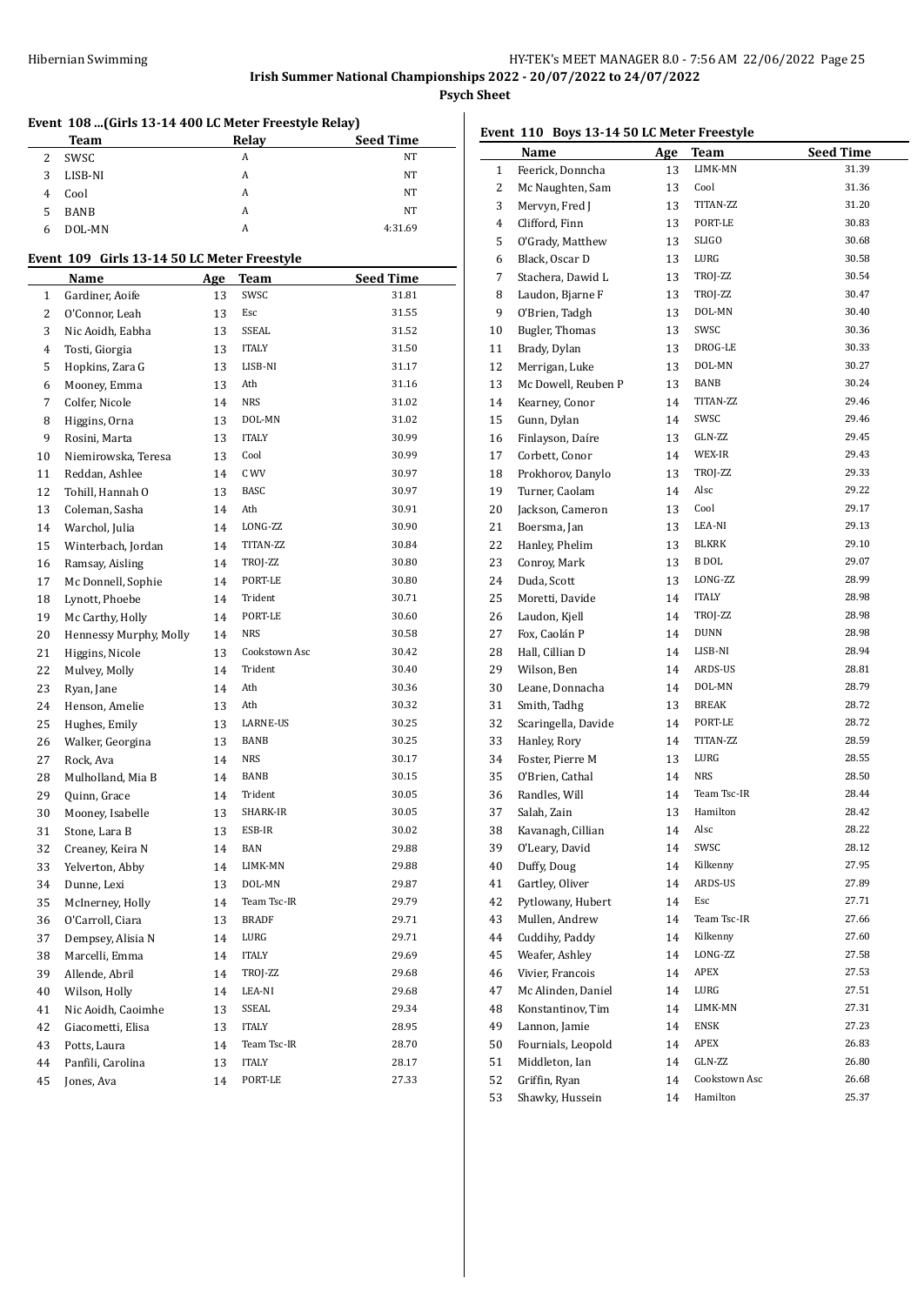# **Event 111 Girls 13-14 100 LC Meter Butterfly**

|                | EVENT III GIHS IS-IT IOO LG METEL DUTTERIY |     |               |                  |
|----------------|--------------------------------------------|-----|---------------|------------------|
|                | Name                                       | Age | Team          | <b>Seed Time</b> |
| 1              | Fitzpatrick, Erin M                        | 13  | LISB-NI       | 1:21.28          |
| $\overline{2}$ | Manson, Elin                               | 13  | DOL-MN        | 1:20.91          |
| 3              | Hughes, Emily                              | 13  | LARNE-US      | 1:20.52          |
| 4              | Higgins, Orna                              | 13  | DOL-MN        | 1:19.38          |
| 5              | Todd, Eimear                               | 14  | PDOWN         | 1:18.71          |
| 6              | Murphy, Shauna                             | 14  | DOL-MN        | 1:18.57          |
| 7              | Allende, Abril                             | 14  | TROJ-ZZ       | 1:17.83          |
| 8              | Burns-Atkin, Samantha                      | 13  | BANB          | 1:17.39          |
| 9              | Nic Aoidh, Caoimhe                         | 13  | SSEAL         | 1:17.29          |
| 10             | Mooney, Isabelle                           | 13  | SHARK-IR      | 1:17.17          |
| 11             | Mc Quillan, Sinead C                       | 14  | LISB-NI       | 1:16.06          |
| 12             | Catney, Beth L                             | 14  | LURG          | 1:15.59          |
| 13             | Malkova, Michaela                          | 14  | <b>CZECH</b>  | 1:14.99          |
| 14             | Keane, Sarah                               | 13  | PORT-LE       | 1:14.85          |
| 15             | Jess, Sophie                               | 14  | ARDS-US       | 1:14.11          |
| 16             | Kennedy, Tara                              | 13  | BANB          | 1:14.01          |
| 17             | Creaney, Keira N                           | 14  | <b>BAN</b>    | 1:13.57          |
| 18             | Giacometti, Elisa                          | 13  | <b>ITALY</b>  | 1:13.55          |
| 19             | Poynton, Hannah                            | 14  | TROJ-ZZ       | 1:13.55          |
| 20             | Edgar, Emilee A                            | 14  | LISB-NI       | 1:13.28          |
| 21             | Mulholland, Mia B                          | 14  | BANB          | 1:12.64          |
| 22             | Phillips, Chloe                            | 14  | DROG-LE       | 1:11.53          |
| 23             | Jacobs, Leah R                             | 13  | LURG          | 1:11.33          |
| 24             | Higgins, Nicole                            | 13  | Cookstown Asc | 1:10.98          |
| 25             | Winterbach, Jordan                         | 14  | TITAN-ZZ      | 1:10.31          |
| 26             | Mahanta, Asha                              | 14  | SWSC          | 1:10.01          |
| 27             | O'Brien, Lucy                              | 13  | LIMK-MN       | 1:09.57          |

# **Event 112 Boys 13-14 100 LC Meter Butterfly**

|                | EVENT THE BOYS TO THE TOO BE METER BUILDING<br>Name | Age | Team           | <b>Seed Time</b> |
|----------------|-----------------------------------------------------|-----|----------------|------------------|
| 1              | O'Grady, Matthew                                    | 13  | <b>SLIGO</b>   | 1:19.48          |
| 2              | Newman, Joshua P                                    | 13  | <b>BAN</b>     | 1:19.07          |
| 3              | Milaszewicz, Mateusz                                | 13  | Nenagh Neptune | 1:18.03          |
| $\overline{4}$ | O'Driscoll, Liam                                    | 13  | SWSC           | 1:17.73          |
| 5              | Carroll, Conor                                      | 13  | Kilkenny       | 1:16.59          |
| 6              | Petrauskas, Dovydas                                 | 14  | <b>DUNN</b>    | 1:16.15          |
| 7              | Winston, Hugo                                       | 14  | Alsc           | 1:16.10          |
| 8              | Kravchenko, Andriy                                  | 14  | ASG-IR         | 1:15.72          |
| 9              | Bugler, Thomas                                      | 13  | SWSC           | 1:15.34          |
| 10             | Patten, Joseph                                      | 14  | GAL            | 1:14.90          |
| 11             | McAlorum, John Â <sup>3</sup> g J                   | 14  | <b>BAN</b>     | 1:14.81          |
| 12             | Walsh, Mathew                                       | 14  | CBAR           | 1:13.94          |
| 13             | Scaringella, Davide                                 | 14  | PORT-LE        | 1:13.61          |
| 14             | Foster, Pierre M                                    | 13  | LURG           | 1:13.45          |
| 15             | Burke, Tomas                                        | 14  | <b>CLM</b>     | 1:13.45          |
| 16             | Lau, Cody A                                         | 14  | <b>BASC</b>    | 1:13.30          |
| 17             | Hall, Cillian D                                     | 14  | LISB-NI        | 1:13.04          |
| 18             | Martin, Alex                                        | 14  | Cool           | 1:13.01          |
| 19             | Randles, Will                                       | 14  | Team Tsc-IR    | 1:12.94          |
| 20             | Caskey, Aaron                                       | 14  | LARNE-US       | 1:12.73          |
| 21             | Weafer, Ashley                                      | 14  | LONG-ZZ        | 1:12.29          |
| 22             | Rice, Matthew J                                     | 14  | BANB           | 1:12.11          |
| 23             | Boersma, Jan                                        | 13  | LEA-NI         | 1:12.10          |
| 24             | Turner, Caolam                                      | 14  | Alsc           | 1:11.93          |
| 25             | Middleton, Ian                                      | 14  | GLN-ZZ         | 1:11.11          |

| 26 | Leane, Donnacha     | 14 | DOL-MN        | 1:10.93 |
|----|---------------------|----|---------------|---------|
| 27 | Konstantinov, Tim   | 14 | LIMK-MN       | 1:10.88 |
| 28 | Duda, Scott         | 13 | LONG-ZZ       | 1:10.79 |
| 29 | Mc Glue, Oisin      | 14 | Bluefin SC    | 1:09.96 |
| 30 | Kopczynski, Vincent | 14 | SWSC          | 1:09.84 |
| 31 | Gunn, Dylan         | 14 | SWSC          | 1:09.54 |
| 32 | Lannon, Jamie       | 14 | <b>ENSK</b>   | 1:08.37 |
| 33 | Hanley, Phelim      | 13 | BLKRK         | 1:07.89 |
| 34 | Wilson, Ben         | 14 | ARDS-US       | 1:07.86 |
| 35 | Griffin, Ryan       | 14 | Cookstown Asc | 1:07.52 |
| 36 | Fournials, Leopold  | 14 | APEX          | 1:07.20 |
| 37 | Salah, Zain         | 13 | Hamilton      | 1:06.86 |
| 38 | Bickerstaffe, Ben   | 14 | LISB-NI       | 1:05.83 |
| 39 | Kavanagh, Cillian   | 14 | Alsc          | 1:05.21 |
| 40 | Antonelli, Edoardo  | 14 | <b>ITALY</b>  | 1:05.15 |
| 41 | Pytlowany, Hubert   | 14 | Esc           | 1:04.42 |
| 42 | Shawky, Hussein     | 14 | Hamilton      | 1:02.51 |

# **Event 113 Girls 13-14 200 LC Meter IM**

|                | Name                    | <b>Age</b> | <b>Team</b>  | <b>Seed Time</b> |
|----------------|-------------------------|------------|--------------|------------------|
| $\mathbf{1}$   | O'Loughlin Brophy, Maia | 14         | Cool         | 2:55.19          |
| $\overline{2}$ | Dunlop, Ellie           | 13         | <b>ENSK</b>  | 2:53.57          |
| 3              | Frankova, Evelina       | 13         | <b>CZECH</b> | 2:53.49          |
| $\overline{4}$ | Stone, Lara B           | 13         | ESB-IR       | 2:53.46          |
| 5              | Mooney, Emma            | 13         | Ath          | 2:53.40          |
| 6              | Tohill, Hannah O        | 13         | <b>BASC</b>  | 2:52.96          |
| 7              | Nic Aoidh, Caoimhe      | 13         | SSEAL        | 2:52.35          |
| 8              | Fitzpatrick, Erin M     | 13         | LISB-NI      | 2:52.15          |
| 9              | Burns-Atkin, Samantha   | 13         | BANB         | 2:49.08          |
| 10             | Ramsay, Aisling         | 14         | TROJ-ZZ      | 2:47.95          |
| 11             | Coleman, Sasha          | 14         | Ath          | 2:47.79          |
| 12             | Mooney, Isabelle        | 13         | SHARK-IR     | 2:47.61          |
| 13             | Catney, Beth L          | 14         | LURG         | 2:47.60          |
| 14             | Todd, Eimear            | 14         | PDOWN        | 2:47.47          |
| 15             | Llewellyn, Sadie        | 13         | Hamilton     | 2:47.06          |
| 16             | O'Carroll, Ciara        | 13         | <b>BRADF</b> | 2:47.01          |
| 17             | Higgins, Orna           | 13         | DOL-MN       | 2:46.74          |
| 18             | Odwyer, Emily S         | 14         | GLN-ZZ       | 2:46.25          |
| 19             | Glynn, Siofra           | 14         | GLN-ZZ       | 2:46.01          |
| 20             | Mulvey, Molly           | 14         | Trident      | 2:44.77          |
| 21             | Warchol, Julia          | 14         | LONG-ZZ      | 2:44.17          |
| 22             | Ni Riain, Sorcha        | 13         | LIMK-MN      | 2:43.53          |
| 23             | Murphy, Shauna          | 14         | DOL-MN       | 2:43.29          |
| 24             | Potts, Laura            | 14         | Team Tsc-IR  | 2:42.53          |
| 25             | Keane, Sarah            | 13         | PORT-LE      | 2:41.83          |
| 26             | Connery, Niamh          | 14         | SHARK-IR     | 2:41.17          |
| 27             | Allende, Abril          | 14         | TROJ-ZZ      | 2:40.96          |
| 28             | Ryan, Jane              | 14         | Ath          | 2:40.88          |
| 29             | Rock, Ava               | 14         | <b>NRS</b>   | 2:40.36          |
| 30             | Kennedy, Tara           | 13         | BANB         | 2:40.20          |
| 31             | Edgar, Emilee A         | 14         | LISB-NI      | 2:39.97          |
| 32             | Hand, Eva               | 14         | ARDS-US      | 2:39.97          |
| 33             | Dunne, Lexi             | 13         | DOL-MN       | 2:39.35          |
| 34             | Walker, Georgina        | 13         | BANB         | 2:37.49          |
| 35             | Mahanta, Asha           | 14         | SWSC         | 2:37.36          |
| 36             | Jacobs, Leah R          | 13         | LURG         | 2:37.29          |
| 37             | Purcell, Jessica        | 14         | Alsc         | 2:36.69          |
| 38             | Dempsey, Alisia N       | 14         | LURG         | 2:36.51          |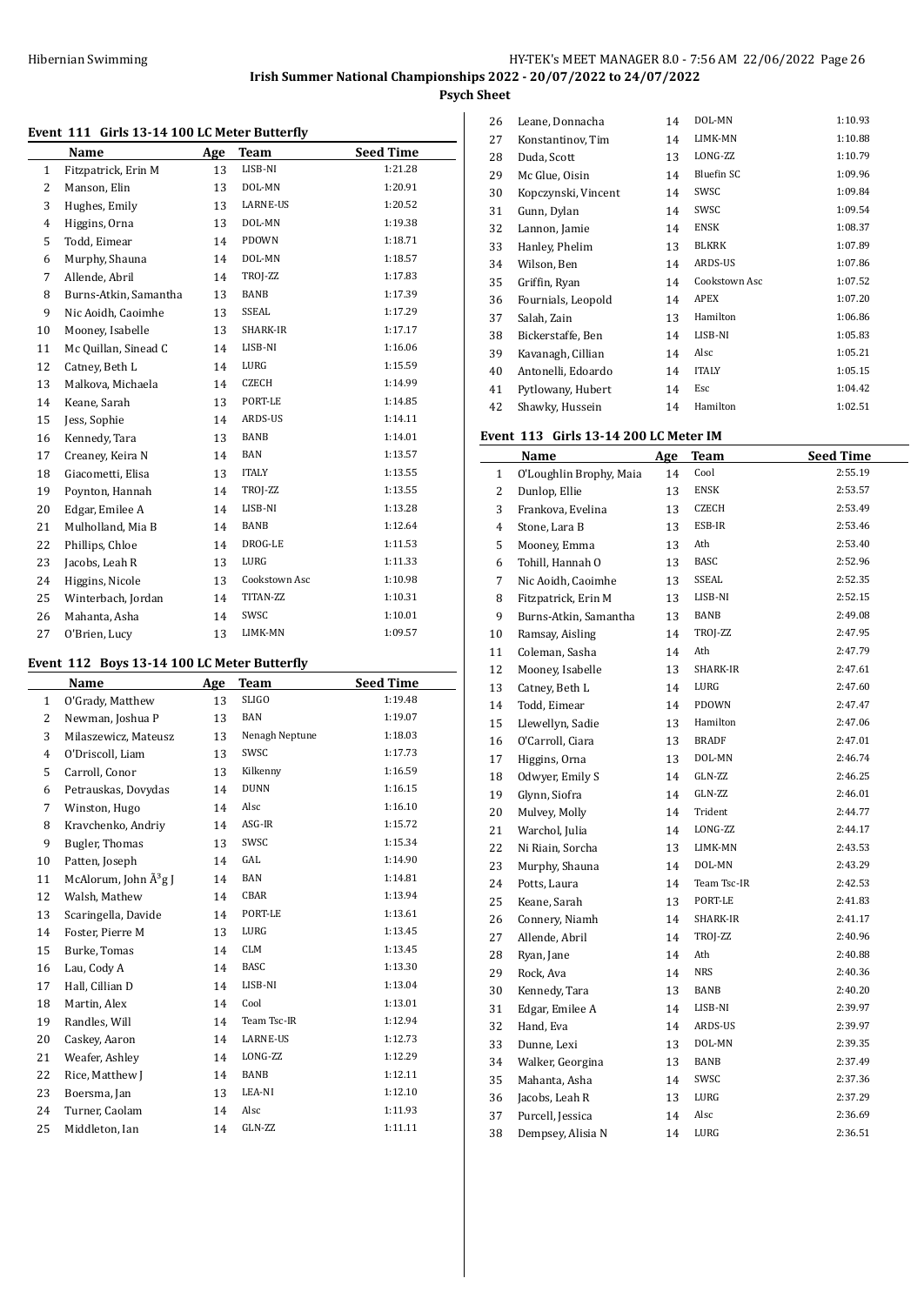# **Event 113 ...(Girls 13-14 200 LC Meter IM)**

# **Event 114 Boys 13-14 200 LC Meter Backstroke**

|              | $\frac{1}{2}$ and $\frac{1}{2}$ boys is 14 200 LC meter backstroke |     |              |                  |
|--------------|--------------------------------------------------------------------|-----|--------------|------------------|
|              | Name                                                               | Age | Team         | <b>Seed Time</b> |
| $\mathbf{1}$ | Banks, Killian                                                     | 13  | SHARK-IR     | 2:50.61          |
| 2            | English, Daniel                                                    | 13  | TROJ-ZZ      | 2:47.42          |
| 3            | Tallal, Zein                                                       | 13  | Hamilton     | 2:45.27          |
| 4            | Staunton, Rory D                                                   | 13  | TROJ-ZZ      | 2:45.08          |
| 5            | Mc Ilroy, James                                                    | 13  | DOL-MN       | 2:43.95          |
| 6            | O'Brien, Tadgh                                                     | 13  | DOL-MN       | 2:43.21          |
| 7            | O'Driscoll, Liam                                                   | 13  | SWSC         | 2:42.64          |
| 8            | Laudon, Bjarne F                                                   | 13  | TROJ-ZZ      | 2:41.47          |
| 9            | Finlayson, Daíre                                                   | 13  | GLN-ZZ       | 2:41.43          |
| 10           | O'Grady, Matthew                                                   | 13  | <b>SLIGO</b> | 2:41.38          |
| 11           | Petrauskas, Dovydas                                                | 14  | <b>DUNN</b>  | 2:40.84          |
| 12           | Duda, Scott                                                        | 13  | LONG-ZZ      | 2:40.42          |
| 13           | Martin, Alex                                                       | 14  | Cool         | 2:39.86          |
| 14           | Hanley, Phelim                                                     | 13  | <b>BLKRK</b> | 2:39.47          |
| 15           | Noonan, Ethan                                                      | 14  | Alsc         | 2:38.90          |
| 16           | Gartley, Oliver                                                    | 14  | ARDS-US      | 2:38.40          |
| 17           | Moretti, Davide                                                    | 14  | <b>ITALY</b> | 2:38.08          |
| 18           | Prokhorov, Danylo                                                  | 13  | TROJ-ZZ      | 2:36.14          |
| 19           | O'Leary, David                                                     | 14  | SWSC         | 2:36.13          |
| 20           | Pickett, Mathias                                                   | 14  | ARDS-US      | 2:35.64          |
| 21           | Pelliccioni, Ludovico                                              | 14  | <b>ITALY</b> | 2:35.58          |
| 22           | Haddow, Cameron                                                    | 13  | Hamilton     | 2:34.01          |
| 23           | Weafer, Ashley                                                     | 14  | LONG-ZZ      | 2:33.89          |
| 24           | Merrigan, Luke                                                     | 13  | DOL-MN       | 2:33.40          |
| 25           | Murphy, Cillian                                                    | 14  | Team Tsc-IR  | 2:32.10          |
| 26           | Bickerstaffe, Ben                                                  | 14  | LISB-NI      | 2:31.81          |
| 27           | O'Brien, Cathal                                                    | 14  | <b>NRS</b>   | 2:30.01          |
| 28           | Mc Alinden, Daniel                                                 | 14  | LURG         | 2:28.88          |
| 29           | Laudon, Kjell                                                      | 14  | TROJ-ZZ      | 2:28.67          |
| 30           | Smith, Tadhg                                                       | 13  | <b>BREAK</b> | 2:26.65          |
| 31           | Cuddihy, Paddy                                                     | 14  | Kilkenny     | 2:25.45          |
| 32           | Mullen, Andrew                                                     | 14  | Team Tsc-IR  | 2:25.41          |

**Name Age Team Seed Time**  O'Brien, Lucy 13 LIMK-MN 2:32.03 Jones, Ava 14 PORT-LE 2:27.87

## **Event 115 Girls 13-14 1500 LC Meter Freestyle**

| Little 115 and 15 11 1500 LG Meter Heestyle |     |         |                  |
|---------------------------------------------|-----|---------|------------------|
| <b>Name</b>                                 | Age | Team    | <b>Seed Time</b> |
| Hand, Eva                                   | 14  | ARDS-US | 19:32.20         |
| Custer, Clare                               | 14  | swsc    | 18:45.87         |
| Purcell, Jessica                            | 14  | Alsc    | 18:40.46         |

# **Event 116 Mixed 13-14 400 LC Meter Medley Relay**

|   |             | $\sim$ |                  |  |
|---|-------------|--------|------------------|--|
|   | <b>Team</b> | Relay  | <b>Seed Time</b> |  |
|   | <b>BAN</b>  | A      | <b>NT</b>        |  |
| 2 | SWSC        | A      | <b>NT</b>        |  |
| 3 | LISB-NI     | A      | <b>NT</b>        |  |
| 4 | Team Tsc-IR | A      | <b>NT</b>        |  |
| 5 | Cool        | A      | <b>NT</b>        |  |
| 6 | DOL-MN      | B      | 4:56.88          |  |
| 7 | ARDS-US     | A      | 4:46.00          |  |
| 8 | DOL-MN      | A      | 4:44.53          |  |
|   |             |        |                  |  |

# **Event 117 Boys 13-14 100 LC Meter Freestyle**

|          | Name                                   | Age      | Team            | <b>Seed Time</b>   |
|----------|----------------------------------------|----------|-----------------|--------------------|
| 1        | Mc Naughten, Sam                       | 13       | Cool            | 1:11.11            |
| 2        | Fox, Caolán P                          | 14       | <b>DUNN</b>     | 1:08.92            |
| 3        | Stachera, Dawid L                      | 13       | TROJ-ZZ         | 1:07.90            |
| 4        | Staunton, Rory D                       | 13       | TROJ-ZZ         | 1:07.86            |
| 5        | Feerick, Donncha                       | 13       | LIMK-MN         | 1:07.47            |
| 6        | Conroy, Mark                           | 13       | B DOL           | 1:07.14            |
| 7        | Finlayson, Daíre                       | 13       | GLN-ZZ          | 1:06.80            |
| 8        | Merrigan, Luke                         | 13       | DOL-MN          | 1:06.65            |
| 9        | O'Grady, Matthew                       | 13       | <b>SLIGO</b>    | 1:06.46            |
| 10       | Foster, Pierre M                       | 13       | LURG            | 1:05.32            |
| 11       | <b>Bugler, Thomas</b>                  | 13       | SWSC            | 1:05.26            |
| 12       | Carroll, Conor                         | 13       | Kilkenny        | 1:04.81            |
| 13       | Black, Oscar D                         | 13       | LURG            | 1:04.56            |
| 14       | Brady, Dylan                           | 13       | DROG-LE         | 1:04.46            |
| 15       | Prokhorov, Danylo                      | 13       | TROJ-ZZ         | 1:03.95            |
| 16       | Jackson, Cameron                       | 13       | Cool            | 1:03.92            |
| 17       | Boersma, Jan                           | 13       | LEA-NI          | 1:03.80            |
| 18       | Kopczynski, Vincent                    | 14       | SWSC            | 1:03.41            |
| 19       | Noonan, Ethan                          | 14       | Alsc            | 1:03.21            |
| 20       | Moretti, Davide                        | 14       | <b>ITALY</b>    | 1:03.19            |
| 21       | Hall, Cillian D                        | 14       | LISB-NI         | 1:03.16            |
| 22       | Haddow, Cameron                        | 13       | Hamilton        | 1:03.14            |
| 23       | Randles, Will                          | 14       | Team Tsc-IR     | 1:03.12            |
| 24       | Murphy, Cillian                        | 14       | Team Tsc-IR     | 1:03.12            |
| 25       | Corbett, Conor                         | 14       | WEX-IR          | 1:02.90            |
| 26       | Duda, Scott                            | 13       | LONG-ZZ         | 1:02.83            |
| 27       | Laudon, Kjell                          | 14       | TROJ-ZZ         | 1:02.67            |
| 28       | Wilson, Ben                            | 14       | ARDS-US         | 1:02.67            |
| 29       | Hanrahan, Garry                        | 14       | CLNM            | 1:02.65            |
| 30       | Hanley, Phelim                         | 13       | <b>BLKRK</b>    | 1:02.50            |
| 31       | Kravchenko, Andriy                     | 14       | ASG-IR          | 1:02.45            |
| 32       | Leane, Donnacha                        | 14       | DOL-MN          | 1:02.45            |
| 33       | Salah, Zain                            | 13       | Hamilton        | 1:01.91            |
| 34       | Gartley, Oliver                        | 14       | ARDS-US         | 1:01.86            |
| 35       | Mc Glue, Oisin                         | 14       | Bluefin SC      | 1:01.72            |
|          |                                        | 14       | Kilkenny        | 1:01.67            |
| 36       | Duffy, Doug                            |          | Esc             | 1:01.22            |
| 37<br>38 | Pytlowany, Hubert                      | 14<br>14 | LISB-NI         | 1:01.16            |
|          | Bickerstaffe, Ben<br>Konstantinov, Tim |          |                 |                    |
| 39       |                                        | 14       | LIMK-MN<br>SWSC | 1:00.82<br>1:00.25 |
| 40       | O'Leary, David<br>Smith, Tadhg         | 14       | BREAK           | 1:00.02            |
| 41       |                                        | 13       | <b>ITALY</b>    | 59.94              |
| 42       | Antonelli, Edoardo                     | 14       |                 | 59.91              |
| 43       | Mc Alinden, Daniel                     | 14       | LURG<br>APEX    | 59.56              |
| 44       | Fournials, Leopold                     | 14       |                 |                    |
| 45       | Cuddihy, Paddy                         | 14       | Kilkenny        | 59.38              |
| 46       | Mullen, Andrew                         | 14       | Team Tsc-IR     | 59.36              |
| 47       | Lannon, Jamie                          | 14       | ENSK            | 59.12              |
| 48       | Vivier, Francois                       | 14       | APEX            | 58.69              |
| 49       | Weafer, Ashley                         | 14       | LONG-ZZ         | 58.60              |
| 50       | Griffin, Ryan                          | 14       | Cookstown Asc   | 58.60              |
| 51       | Middleton, Ian                         | 14       | GLN-ZZ          | 58.33              |
| 52       | Shawky, Hussein                        | $14\,$   | Hamilton        | 55.93              |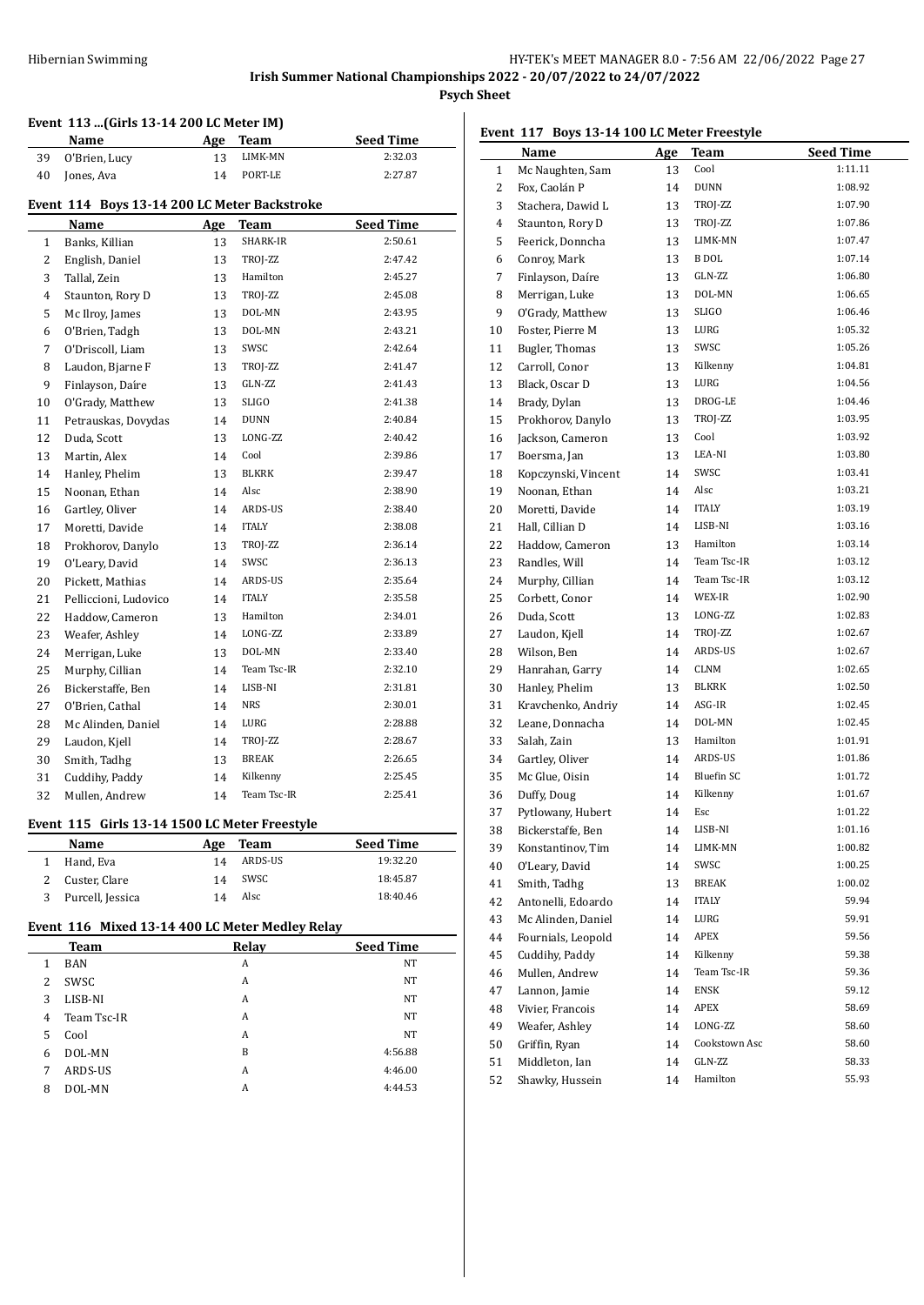**Psych Sheet**

### **Event 118 Girls 13-14 400 LC Meter Freestyle**

| ັ້ນ          | The ding to the food meter receive |     |                 |                  |
|--------------|------------------------------------|-----|-----------------|------------------|
|              | Name                               | Age | Team            | <b>Seed Time</b> |
| $\mathbf{1}$ | Moroney, Aoibhe                    | 13  | DOL-MN          | 5:22.37          |
| 2            | Fitzpatrick, Erin M                | 13  | LISB-NI         | 5:21.58          |
| 3            | Frankova, Evelina                  | 13  | CZECH           | 5:20.15          |
| 4            | Lynch, Hannah                      | 13  | <b>ENSK</b>     | 5:19.76          |
| 5            | Mooney, Isabelle                   | 13  | SHARK-IR        | 5:15.69          |
| 6            | Mulholland, Mia B                  | 14  | BANB            | 5:11.71          |
| 7            | Walker, Georgina                   | 13  | BANB            | 5:11.63          |
| 8            | Mc Quillan, Sinead C               | 14  | LISB-NI         | 5:11.60          |
| 9            | Rosini, Marta                      | 13  | <b>ITALY</b>    | 5:10.90          |
| 10           | Kennedy, Tara                      | 13  | BANB            | 5:09.21          |
| 11           | Jess, Sophie                       | 14  | ARDS-US         | 5:08.07          |
| 12           | Poynton, Hannah                    | 14  | TROJ-ZZ         | 5:07.84          |
| 13           | Giacometti, Elisa                  | 13  | <b>ITALY</b>    | 5:07.39          |
| 14           | Hennessy Murphy, Molly             | 14  | <b>NRS</b>      | 5:05.76          |
| 15           | Walshe, Caoimhe                    | 14  | <b>B</b> DOL    | 5:05.15          |
| 16           | Llewellyn, Sadie                   | 13  | Hamilton        | 5:04.64          |
| 17           | Ni Riain, Sorcha                   | 13  | LIMK-MN         | 5:03.49          |
| 18           | Edgar, Emilee A                    | 14  | LISB-NI         | 5:03.05          |
| 19           | Quinn, Grace                       | 14  | Trident         | 5:02.33          |
| 20           | Keane, Sarah                       | 13  | PORT-LE         | 5:01.74          |
| 21           | Rock, Ava                          | 14  | <b>NRS</b>      | 5:00.62          |
| 22           | Dunne, Lexi                        | 13  | DOL-MN          | 4:59.53          |
| 23           | Hand, Eva                          | 14  | ARDS-US         | 4:58.93          |
| 24           | Hughes, Emily                      | 13  | <b>LARNE-US</b> | 4:52.25          |
| 25           | Custer, Clare                      | 14  | SWSC            | 4:44.79          |
| 26           | McInerney, Holly                   | 14  | Team Tsc-IR     | 4:44.66          |
| 27           | Potts, Laura                       | 14  | Team Tsc-IR     | 4:42.99          |
| 28           | Purcell, Jessica                   | 14  | Alsc            | 4:42.16          |

### **Event 121 Boys 13-14 200 LC Meter Breaststroke**

|              | Name                | Age | Team        | <b>Seed Time</b> |
|--------------|---------------------|-----|-------------|------------------|
| $\mathbf{1}$ | Brady, Dylan        | 13  | DROG-LE     | 3:16.78          |
| 2            | Mc Ilroy, James     | 13  | DOL-MN      | 3:15.13          |
| 3            | Monaghan, Joseph    | 13  | SHARK-IR    | 3:13.15          |
| 4            | Carrig, Sean        | 13  | LIMK-MN     | 3:12.61          |
| 5            | O'Brien, Tadgh      | 13  | DOL-MN      | 3:11.28          |
| 6            | English, Daniel     | 13  | TROJ-ZZ     | 3:10.29          |
| 7            | Feerick, Donncha    | 13  | LIMK-MN     | 3:09.61          |
| 8            | Hanley, Rory        | 14  | TITAN-ZZ    | 3:05.86          |
| 9            | Cojocaru, Dan       | 13  | DROG-LE     | 3:05.67          |
| 10           | Tallal, Zein        | 13  | Hamilton    | 3:05.56          |
| 11           | Adler, Gerard       | 14  | <b>CLNM</b> | 3:04.35          |
| 12           | Corbett, Conor      | 14  | WEX-IR      | 3:02.78          |
| 13           | Lau, Cody A         | 14  | <b>BASC</b> | 2:59.66          |
| 14           | Finlayson, Daíre    | 13  | GLN-ZZ      | 2:59.15          |
| 15           | Hanrahan, Garry     | 14  | <b>CLNM</b> | 2:58.90          |
| 16           | Scaringella, Davide | 14  | PORT-LE     | 2:57.43          |
| 17           | Rice, Matthew J     | 14  | BANB        | 2:57.19          |
| 18           | Cuddihy, Paddy      | 14  | Kilkenny    | 2:56.19          |
| 19           | Karchenko, Alan F   | 14  | BANB        | 2:53.24          |
| 20           | Haire, Aaron J      | 14  | <b>BAN</b>  | 2:52.40          |
| 21           | Pickett, Mathias    | 14  | ARDS-US     | 2:51.94          |
| 22           | O'Brien, Cathal     | 14  | <b>NRS</b>  | 2:50.44          |
| 23           | Mc Combe, Ross W    | 14  | BANB        | 2:49.74          |
| 24           | Merrigan, Luke      | 13  | DOL-MN      | 2:48.11          |

| 25 Lannon, Jamie | 14 | ENSK       | 2:46.77 |
|------------------|----|------------|---------|
| 26 Wilson, Ben   |    | 14 ARDS-US | 2:46.04 |

# **Event 122 Girls 13-14 200 LC Meter Breaststroke**

|              | Name                  | <b>Age</b> | <b>Team</b> | <b>Seed Time</b> |
|--------------|-----------------------|------------|-------------|------------------|
| $\mathbf{1}$ | Hennessy, Olivia      | 13         | SPL-SE      | 3:22.73          |
| 2            | SO, Kirstin           | 13         | Ath         | 3:18.11          |
| 3            | Tohill, Hannah O      | 13         | <b>BASC</b> | 3:17.60          |
| 4            | Lynott, Phoebe        | 14         | Trident     | 3:16.48          |
| 5            | Nic Aoidh, Eabha      | 13         | SSEAL       | 3:16.37          |
| 6            | Price, Cerys A        | 14         | <b>BALL</b> | 3:16.30          |
| 7            | Robinson, Erin        | 14         | WPORT       | 3:15.85          |
| 8            | Hopkins, Zara G       | 13         | LISB-NI     | 3:14.48          |
| 9            | Malkova, Michaela     | 14         | CZECH       | 3:13.20          |
| 10           | Higgins, Orna         | 13         | DOL-MN      | 3:13.19          |
| 11           | Odwyer, Emily S       | 14         | GLN-ZZ      | 3:13.09          |
| 12           | Mooney, Emma          | 13         | Ath         | 3:12.04          |
| 13           | Todd, Eimear          | 14         | PDOWN       | 3:11.55          |
| 14           | Kowal, Bianka         | 14         | Esc         | 3:11.05          |
| 15           | Adams, Jemma          | 14         | ARDS-US     | 3:10.94          |
| 16           | Logan, Abaigael       | 13         | DOL-MN      | 3:10.90          |
| 17           | Quinn, Grace          | 14         | Trident     | 3:10.56          |
| 18           | Winterbach, Jordan    | 14         | TITAN-ZZ    | 3:10.37          |
| 19           | Caldwell, Alice       | 13         | LVADY       | 3:10.23          |
| 20           | Ramsay, Aisling       | 14         | TROJ-ZZ     | 3:08.57          |
| 21           | Coleman, Sasha        | 14         | Ath         | 3:08.55          |
| 22           | Dunlop, Ellie         | 13         | <b>ENSK</b> | 3:08.53          |
| 23           | Ward, Sophie          | 13         | Alsc        | 3:08.29          |
| 24           | Urry, Matilda E       | 14         | BAN         | 3:08.22          |
| 25           | Catney, Beth L        | 14         | LURG        | 3:07.72          |
| 26           | Ni Riain, Sorcha      | 13         | LIMK-MN     | 3:07.72          |
| 27           | Dempsey, Alisia N     | 14         | LURG        | 3:07.44          |
| 28           | Murphy, Shauna        | 14         | DOL-MN      | 3:06.71          |
| 29           | Burns-Atkin, Samantha | 13         | BANB        | 3:06.53          |
| 30           | Rock, Ava             | 14         | NRS         | 3:05.02          |
| 31           | Allende, Abril        | 14         | TROJ-ZZ     | 3:03.58          |
| 32           | Sutton, Olivia M      | 14         | TROJ-ZZ     | 3:03.35          |
| 33           | Jacobs, Leah R        | 13         | LURG        | 3:03.06          |
| 34           | Frankova, Evelina     | 13         | CZECH       | 3:02.93          |
| 35           | Burns-Atkin, Lauren   | 14         | BANB        | 3:01.19          |
| 36           | Warchol, Julia        | 14         | LONG-ZZ     | 2:59.11          |
| 37           | Dunne, Lexi           | 13         | DOL-MN      | 2:58.36          |
| 38           | Walker, Georgina      | 13         | BANB        | 2:57.12          |
| 39           | Ryan, Jane            | 14         | Ath         | 2:53.39          |
| 40           | O'Brien, Lucy         | 13         | LIMK-MN     | 2:50.37          |
| 41           | Connery, Niamh        | 14         | SHARK-IR    | 2:48.90          |
| 42           | Jones, Ava            | 14         | PORT-LE     | 2:46.88          |
|              |                       |            |             |                  |

## **Event 123 Boys 13-14 1500 LC Meter Freestyle**

|   | <b>Name</b>      | Age | <b>Team</b> | <b>Seed Time</b> |
|---|------------------|-----|-------------|------------------|
|   | Black, Oscar D   |     | LURG        | 20:13.60         |
|   | Rada, John       | 13  | LURG        | 19:35.44         |
| 3 | Merrigan, Luke   | 13  | DOL-MN      | 19:27.49         |
| 4 | Pickett, Mathias | 14  | ARDS-US     | 19:22.33         |
|   |                  |     |             |                  |

## **Event 124 Boys 13-14 800 LC Meter Freestyle Relay**

|               | . | <b>Seed Time</b> |
|---------------|---|------------------|
| <i>בוווכר</i> | л | NT               |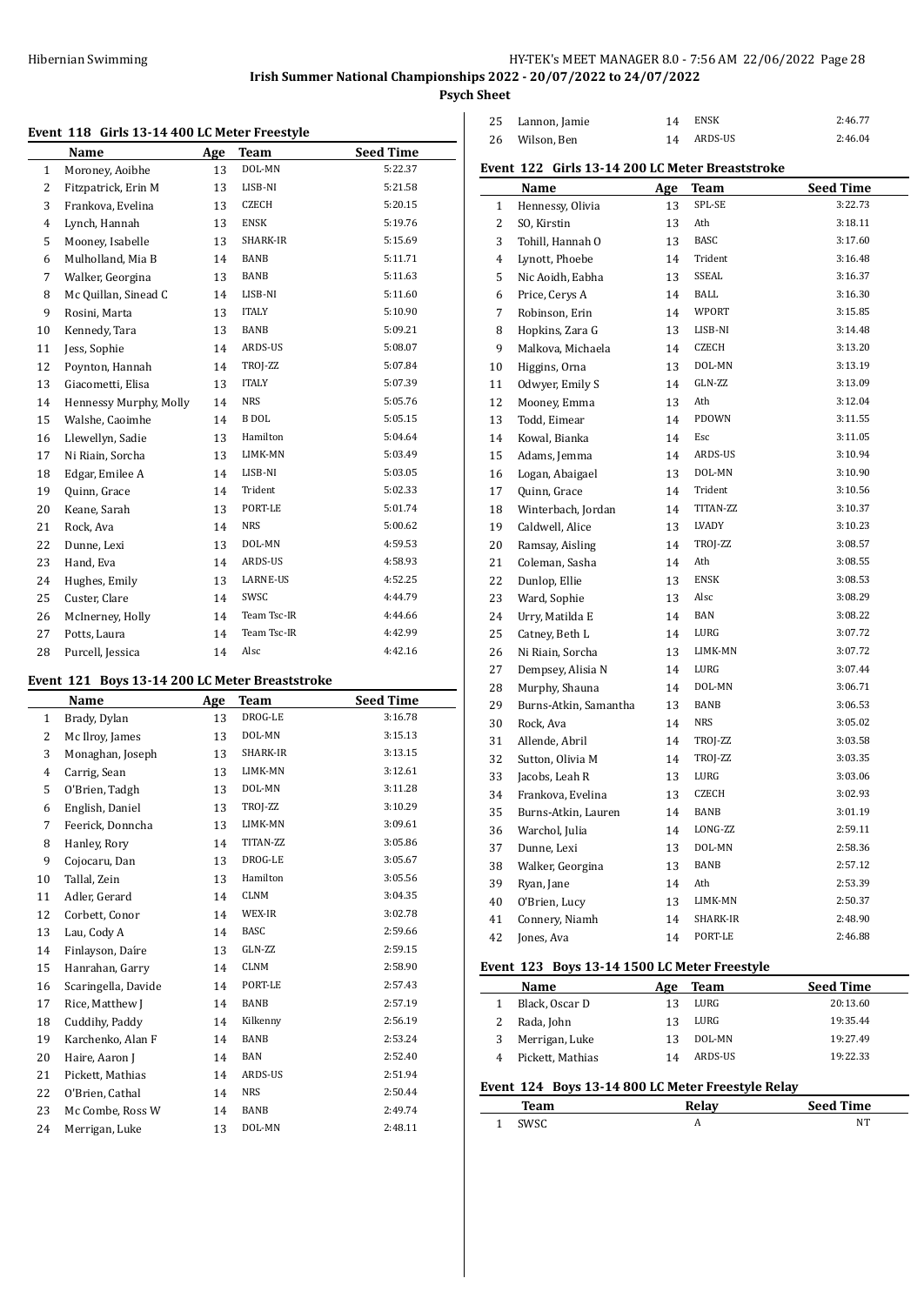# **Event 124 ...(Boys 13-14 800 LC Meter Freestyle Relay)**

|    | <u>Team</u>                                  |     | <b>Relay</b>  | <b>Seed Time</b> |  |  |
|----|----------------------------------------------|-----|---------------|------------------|--|--|
| 2  | DOL-MN                                       |     | A             | 9:10.11          |  |  |
|    | Event 125 Girls 13-14 100 LC Meter Freestyle |     |               |                  |  |  |
|    | Name                                         | Age | Team          | <b>Seed Time</b> |  |  |
| 1  | O'Connor, Leah                               | 13  | Esc           | 1:14.28          |  |  |
| 2  | Gardiner, Aoife                              | 13  | SWSC          | 1:11.00          |  |  |
| 3  | Frankova, Evelina                            | 13  | CZECH         | 1:09.39          |  |  |
| 4  | Karamancil, Ece                              | 13  | PORT-LE       | 1:09.37          |  |  |
| 5  | Maher, Kate                                  | 13  | Kilkenny      | 1:09.11          |  |  |
| 6  | Logan, Abaigael                              | 13  | DOL-MN        | 1:09.02          |  |  |
| 7  | Mc Carthy, Holly                             | 14  | PORT-LE       | 1:08.58          |  |  |
| 8  | Tosti, Giorgia                               | 13  | <b>ITALY</b>  | 1:08.15          |  |  |
| 9  | Mc Donnell, Sophie                           | 14  | PORT-LE       | 1:08.11          |  |  |
| 10 | Colfer, Nicole                               | 14  | NRS           | 1:07.64          |  |  |
| 11 | Henson, Amelie                               | 13  | Ath           | 1:07.58          |  |  |
| 12 | Mooney, Emma                                 | 13  | Ath           | 1:07.24          |  |  |
| 13 | Dunne, Lexi                                  | 13  | DOL-MN        | 1:07.23          |  |  |
| 14 | Yelverton, Abby                              | 14  | LIMK-MN       | 1:07.20          |  |  |
| 15 | Higgins, Orna                                | 13  | DOL-MN        | 1:06.82          |  |  |
| 16 | Rosini, Marta                                | 13  | <b>ITALY</b>  | 1:06.63          |  |  |
| 17 | Stone, Lara B                                | 13  | ESB-IR        | 1:06.41          |  |  |
| 18 | Jess, Sophie                                 | 14  | ARDS-US       | 1:06.36          |  |  |
| 19 | Wilson, Holly                                | 14  | LEA-NI        | 1:06.23          |  |  |
| 20 | Ni Riain, Sorcha                             | 13  | LIMK-MN       | 1:06.22          |  |  |
| 21 | Higgins, Nicole                              | 13  | Cookstown Asc | 1:06.13          |  |  |
| 22 | Quinn, Grace                                 | 14  | Trident       | 1:06.02          |  |  |
| 23 | Kennedy, Tara                                | 13  | BANB          | 1:06.00          |  |  |
| 24 | Mulholland, Mia B                            | 14  | BANB          | 1:05.98          |  |  |
| 25 | Marcelli, Emma                               | 14  | <b>ITALY</b>  | 1:05.57          |  |  |
| 26 | Hand, Eva                                    | 14  | ARDS-US       | 1:05.53          |  |  |
| 27 | O'Carroll, Ciara                             | 13  | <b>BRADF</b>  | 1:05.41          |  |  |
| 28 | Nic Aoidh, Caoimhe                           | 13  | SSEAL         | 1:05.23          |  |  |
| 29 | Niemirowska, Teresa                          | 13  | Cool          | 1:05.20          |  |  |
| 30 | Creaney, Keira N                             | 14  | <b>BAN</b>    | 1:05.18          |  |  |
| 31 | Mooney, Isabelle                             | 13  | SHARK-IR      | 1:05.14          |  |  |
| 32 | Rock, Ava                                    | 14  | NRS           | 1:05.04          |  |  |
| 33 | Ryan, Jane                                   | 14  | Ath           | 1:04.79          |  |  |
| 34 | Walker, Georgina                             | 13  | BANB          | 1:04.25          |  |  |
| 35 | Hughes, Emily                                | 13  | LARNE-US      | 1:04.18          |  |  |
| 36 | Purcell, Jessica                             | 14  | Alsc          | 1:04.10          |  |  |
| 37 | Mahanta, Asha                                | 14  | SWSC          | 1:04.09          |  |  |
| 38 | Dempsey, Alisia N                            | 14  | LURG          | 1:03.90          |  |  |
| 39 | McInerney, Holly                             | 14  | Team Tsc-IR   | 1:03.49          |  |  |
| 40 | Giacometti, Elisa                            | 13  | <b>ITALY</b>  | 1:03.14          |  |  |
| 41 | Panfili, Carolina                            | 13  | <b>ITALY</b>  | 1:03.08          |  |  |
| 42 | Potts, Laura                                 | 14  | Team Tsc-IR   | 1:01.95          |  |  |
| 43 | Jones, Ava                                   | 14  | PORT-LE       | 59.77            |  |  |

# **Event 126 Boys 13-14 400 LC Meter Freestyle**

 $\overline{a}$ 

|   | Name              | Age | Team     | <b>Seed Time</b> |
|---|-------------------|-----|----------|------------------|
|   | Carrig, Sean      | 13  | LIMK-MN  | 5:17.85          |
|   | English, Daniel   | 13  | TROJ-ZZ  | 5:13.23          |
|   | Feerick, Donncha  | 13  | LIMK-MN  | 5:10.66          |
| 4 | Prokhorov, Danylo | 13  | TROJ-ZZ  | 5:08.78          |
| 5 | Staunton, Rory D  | 13  | TROJ-ZZ  | 5:05.90          |
| 6 | Tallal, Zein      | 13  | Hamilton | 5:05.01          |

| 7  | Leane, Donnacha     | 14 | DOL-MN       | 5:02.79 |
|----|---------------------|----|--------------|---------|
| 8  | Jackson, Cameron    | 13 | Cool         | 5:02.40 |
| 9  | Duda, Scott         | 13 | LONG-ZZ      | 5:00.32 |
| 10 | Coleman, Ben        | 14 | DOL-MN       | 4:59.48 |
| 11 | Black, Oscar D      | 13 | LURG         | 4:59.34 |
| 12 | Finlayson, Daíre    | 13 | GLN-ZZ       | 4:58.05 |
| 13 | Brady, Dylan        | 13 | DROG-LE      | 4:56.28 |
| 14 | Rada, John          | 13 | LURG         | 4:55.75 |
| 15 | Murphy, Cillian     | 14 | Team Tsc-IR  | 4:55.70 |
| 16 | Carroll, Conor      | 13 | Kilkenny     | 4:55.46 |
| 17 | Kopczynski, Vincent | 14 | SWSC         | 4:55.00 |
| 18 | Pickett, Mathias    | 14 | ARDS-US      | 4:54.11 |
| 19 | Corbett, Conor      | 14 | WEX-IR       | 4:52.85 |
| 20 | Egan, Daniel        | 14 | Alsc         | 4:52.82 |
| 21 | Rice, Matthew J     | 14 | BANB         | 4:52.23 |
| 22 | Hanley, Phelim      | 13 | <b>BLKRK</b> | 4:51.20 |
| 23 | Turner, Caolam      | 14 | Alsc         | 4:51.14 |
| 24 | Laudon, Kjell       | 14 | TROJ-ZZ      | 4:50.97 |
| 25 | Pytlowany, Hubert   | 14 | Esc          | 4:50.09 |
| 26 | Bickerstaffe, Ben   | 14 | LISB-NI      | 4:45.61 |
| 27 | Weafer, Ashley      | 14 | LONG-ZZ      | 4:39.35 |
| 28 | Smith, Tadhg        | 13 | <b>BREAK</b> | 4:37.41 |
| 29 | Mullen, Andrew      | 14 | Team Tsc-IR  | 4:36.28 |
| 30 | Cuddihy, Paddy      | 14 | Kilkenny     | 4:34.43 |
| 31 | Fournials, Leopold  | 14 | APEX         | 4:34.00 |
| 32 | Middleton, Ian      | 14 | GLN-ZZ       | 4:32.20 |
|    |                     |    |              |         |

## **Event 127 Girls 13-14 200 LC Meter Butterfly**

|              | Name                 | Age | <b>Team</b>  | <b>Seed Time</b> |
|--------------|----------------------|-----|--------------|------------------|
| $\mathbf{1}$ | Manson, Elin         | 13  | DOL-MN       | 3:08.16          |
| 2            | Todd, Eimear         | 14  | <b>PDOWN</b> | 2:52.61          |
| 3            | Mc Quillan, Sinead C | 14  | LISB-NI      | 2:50.55          |
| 4            | Poynton, Hannah      | 14  | TROJ-ZZ      | 2:49.13          |
| 5            | Malkova, Michaela    | 14  | CZECH        | 2:48.52          |
| 6            | Winterbach, Jordan   | 14  | TITAN-ZZ     | 2:47.27          |
| 7            | Catney, Beth L       | 14  | LURG         | 2:46.14          |
| 8            | Keane, Sarah         | 13  | PORT-LE      | 2:44.29          |
| 9            | Hand, Eva            | 14  | ARDS-US      | 2:44.05          |
| 10           | Walker, Georgina     | 13  | BANB         | 2:41.31          |
| 11           | 0'Brien, Lucy        | 13  | LIMK-MN      | 2:39.01          |
| 12           | Edgar, Emilee A      | 14  | LISB-NI      | 2:36.43          |
| 13           | Custer, Clare        | 14  | SWSC         | 2:36.08          |

### **Event 128 Boys 13-14 200 LC Meter Butterfly**

|              | Name                 | Age | Team           | <b>Seed Time</b> |
|--------------|----------------------|-----|----------------|------------------|
| $\mathbf{1}$ | Walsh, Mathew        | 14  | <b>CBAR</b>    | NT               |
| 2            | Milaszewicz, Mateusz | 13  | Nenagh Neptune | 3:06.71          |
| 3            | O'Driscoll, Liam     | 13  | SWSC           | 2:57.24          |
| 4            | Martin, Alex         | 14  | Cool           | 2:47.04          |
| 5            | Mc Glue, Oisin       | 14  | Bluefin SC     | 2:40.92          |
| 6            | Corbett, Conor       | 14  | WEX-IR         | 2:39.77          |
| 7            | Wilson, Ben          | 14  | ARDS-US        | 2:35.94          |
| 8            | Salah, Zain          | 13  | Hamilton       | 2:31.13          |
| 9            | Hanley, Phelim       | 13  | <b>BLKRK</b>   | 2:30.62          |
| 10           | Hall, Cillian D      | 14  | LISB-NI        | 2:30.55          |
| 11           | Bickerstaffe. Ben    | 14  | LISB-NI        | 2:29.01          |
| 12           | Antonelli, Edoardo   | 14  | <b>ITALY</b>   | 2:26.11          |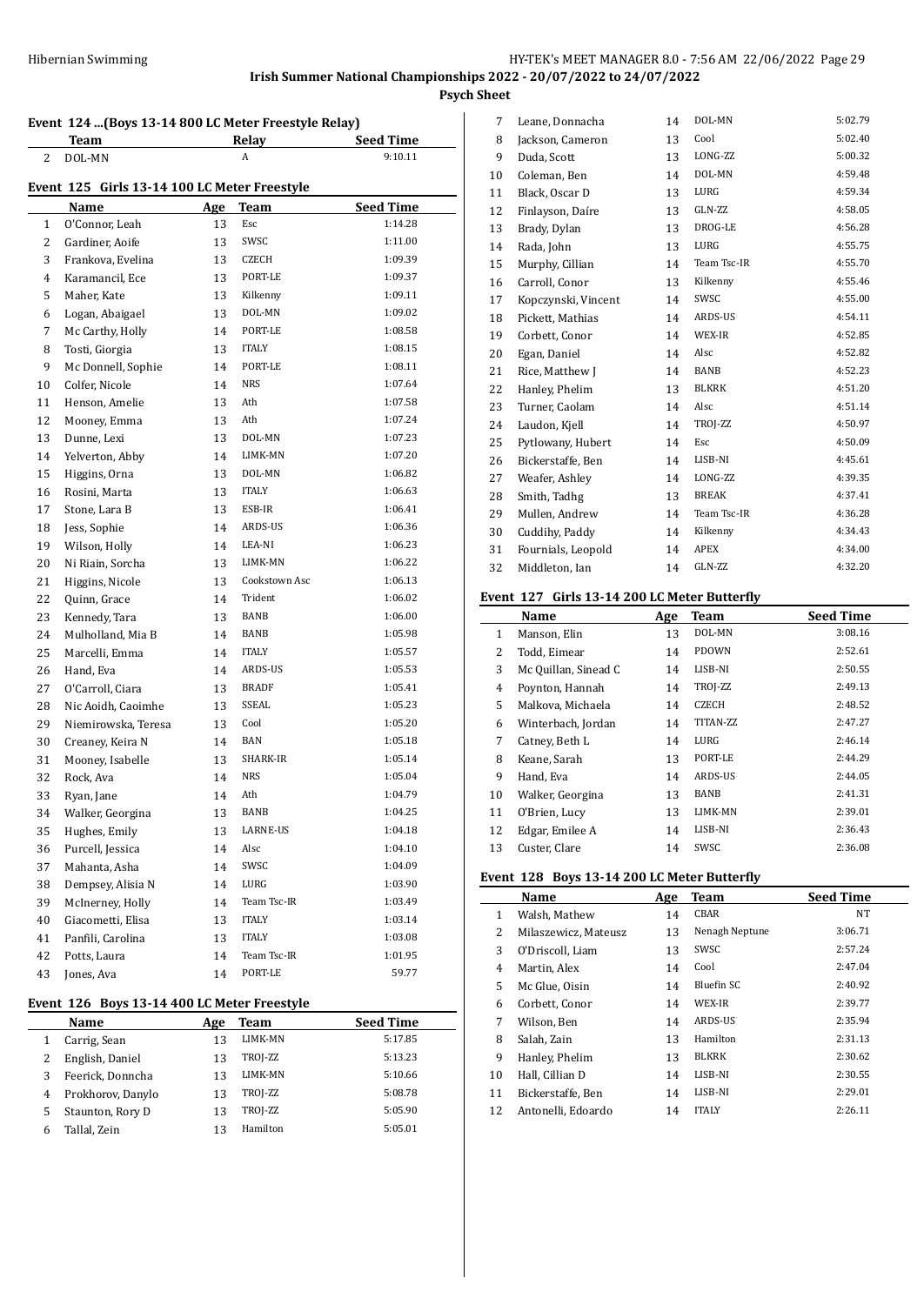### **Event 131 Girls 13-14 100 LC Meter Backstroke**

|        | ᅭᇦᆇ<br>and to 11 100 no meter backed one |     |              |                  |
|--------|------------------------------------------|-----|--------------|------------------|
|        | Name                                     | Age | <b>Team</b>  | <b>Seed Time</b> |
| 1      | Crowley, Emma                            | 13  | <b>FER</b>   | 1:19.46          |
| 2      | Mooney, Ciara                            | 13  | Tuam ST      | 1:19.18          |
| 3      | Niemirowska, Teresa                      | 13  | Cool         | 1:18.67          |
| 4      | Tosti, Giorgia                           | 13  | <b>ITALY</b> | 1:18.52          |
| 5      | Llewellyn, Sadie                         | 13  | Hamilton     | 1:18.35          |
| 6      | Fitzpatrick, Erin M                      | 13  | LISB-NI      | 1:18.21          |
| 7      | Middleton, Rebecca                       | 13  | GLN-ZZ       | 1:18.19          |
| 8      | Logan, Abaigael                          | 13  | DOL-MN       | 1:18.04          |
| 9      | Kennedy, Tara                            | 13  | <b>BANB</b>  | 1:17.70          |
| $10\,$ | Creaney, Keira N                         | 14  | <b>BAN</b>   | 1:17.30          |
| 11     | Ramsay, Aisling                          | 14  | TROJ-ZZ      | 1:17.25          |
| 12     | Mooney, Isabelle                         | 13  | SHARK-IR     | 1:17.05          |
| 13     | Burke, Meadbh                            | 13  | <b>CLM</b>   | 1:16.96          |
| 14     | Dunne, Lexi                              | 13  | DOL-MN       | 1:16.51          |
| 15     | Todd, Eimear                             | 14  | PDOWN        | 1:16.25          |
| 16     | Walshe, Caoimhe                          | 14  | <b>B</b> DOL | 1:16.13          |
| 17     | Higgins, Orna                            | 13  | DOL-MN       | 1:16.11          |
| 18     | Rock, Ava                                | 14  | <b>NRS</b>   | 1:16.05          |
| 19     | Reddan, Ashlee                           | 14  | C WV         | 1:16.02          |
| 20     | Glynn, Siofra                            | 14  | GLN-ZZ       | 1:14.76          |
| 21     | Harrington, Carrie                       | 14  | SWSC         | 1:14.72          |
| 22     | Hughes, Emily                            | 13  | LARNE-US     | 1:14.60          |
| 23     | McInerney, Holly                         | 14  | Team Tsc-IR  | 1:14.51          |
| 24     | Murphy, Shauna                           | 14  | DOL-MN       | 1:14.42          |
| 25     | Connery, Niamh                           | 14  | SHARK-IR     | 1:14.31          |
| 26     | Stone, Lara B                            | 13  | ESB-IR       | 1:13.89          |
| 27     | Potts, Laura                             | 14  | Team Tsc-IR  | 1:13.33          |
| 28     | Dempsey, Alisia N                        | 14  | LURG         | 1:12.98          |
| 29     | Jacobs, Leah R                           | 13  | LURG         | 1:12.42          |
| 30     | Panfili, Carolina                        | 13  | <b>ITALY</b> | 1:12.29          |
| 31     | Keane, Sarah                             | 13  | PORT-LE      | 1:12.00          |
| 32     | Mulholland, Mia B                        | 14  | BANB         | 1:11.08          |
| 33     | Odwyer, Emily S                          | 14  | GLN-ZZ       | 1:10.69          |
| 34     | Mahanta, Asha                            | 14  | SWSC         | 1:10.55          |

#### **Event 132 Boys 13-14 100 LC Meter Backstroke**

|              | Name              | Age | Team         | <b>Seed Time</b> |
|--------------|-------------------|-----|--------------|------------------|
| $\mathbf{1}$ | Newman, Joshua P  | 13  | BAN          | 1:19.84          |
| 2            | Staunton, Rory D  | 13  | TROJ-ZZ      | 1:19.44          |
| 3            | Noone, Jake       | 13  | <b>SLIGO</b> | 1:19.27          |
| 4            | Anglim, Billy     | 13  | STRLN        | 1:19.20          |
| 5            | Banks, Killian    | 13  | SHARK-IR     | 1:19.06          |
| 6            | Black, Oscar D    | 13  | LURG         | 1:18.83          |
| 7            | Carroll, Conor    | 13  | Kilkenny     | 1:18.45          |
| 8            | Brady, Dylan      | 13  | DROG-LE      | 1:18.44          |
| 9            | Power, Ruben      | 13  | MAL-MN       | 1:18.14          |
| 10           | Mc Ilroy, James   | 13  | DOL-MN       | 1:17.23          |
| 11           | Conroy, Mark      | 13  | B DOL        | 1:16.38          |
| 12           | O'Brien, Tadgh    | 13  | DOL-MN       | 1:16.05          |
| 13           | Jackson, Cameron  | 13  | Cool         | 1:15.89          |
| 14           | Coleman, Ben      | 14  | DOL-MN       | 1:15.81          |
| 15           | O'Driscoll, Liam  | 13  | SWSC         | 1:15.68          |
| 16           | O'Grady, Matthew  | 13  | SLIGO        | 1:15.50          |
| 17           | Prokhorov, Danylo | 13  | TROJ-ZZ      | 1:15.49          |
| 18           | Kelly, Ben        | 14  | TROJ-ZZ      | 1:15.41          |

| 19 | Laudon, Bjarne F      | 13 | TROJ-ZZ       | 1:15.24 |
|----|-----------------------|----|---------------|---------|
| 20 | Gunn, Dylan           | 14 | SWSC          | 1:14.84 |
| 21 | Middleton, Ian        | 14 | GLN-ZZ        | 1:14.83 |
| 22 | Petrauskas, Dovydas   | 14 | <b>DUNN</b>   | 1:14.61 |
| 23 | Martin, Alex          | 14 | Cool          | 1:14.43 |
| 24 | Little, Kioni         | 14 | CASC-NI       | 1:14.28 |
| 25 | Noonan, Ethan         | 14 | Alsc          | 1:14.00 |
| 26 | Duffy, Doug           | 14 | Kilkenny      | 1:13.86 |
| 27 | Foster, Pierre M      | 13 | LURG          | 1:13.39 |
| 28 | Wilson, Ben           | 14 | ARDS-US       | 1:13.35 |
| 29 | Duda, Scott           | 13 | LONG-ZZ       | 1:13.25 |
| 30 | Pytlowany, Hubert     | 14 | Esc           | 1:13.22 |
| 31 | Weafer, Ashley        | 14 | LONG-ZZ       | 1:13.17 |
| 32 | Pelliccioni, Ludovico | 14 | <b>ITALY</b>  | 1:13.10 |
| 33 | Caskey, Aaron         | 14 | LARNE-US      | 1:12.80 |
| 34 | Moretti, Davide       | 14 | <b>ITALY</b>  | 1:12.75 |
| 35 | Laudon, Kjell         | 14 | TROJ-ZZ       | 1:12.66 |
| 36 | Merrigan, Luke        | 13 | DOL-MN        | 1:12.53 |
| 37 | Gartley, Oliver       | 14 | ARDS-US       | 1:12.47 |
| 38 | Hanley, Phelim        | 13 | <b>BLKRK</b>  | 1:12.31 |
| 39 | Turner, Caolam        | 14 | Alsc          | 1:12.12 |
| 40 | Pickett, Mathias      | 14 | ARDS-US       | 1:11.76 |
| 41 | Haddow, Cameron       | 13 | Hamilton      | 1:11.70 |
| 42 | O'Leary, David        | 14 | SWSC          | 1:11.47 |
| 43 | Vivier, Francois      | 14 | <b>APEX</b>   | 1:11.43 |
| 44 | Murphy, Cillian       | 14 | Team Tsc-IR   | 1:10.82 |
| 45 | Kavanagh, Cillian     | 14 | Alsc          | 1:10.72 |
| 46 | O'Brien, Cathal       | 14 | <b>NRS</b>    | 1:09.59 |
| 47 | Bickerstaffe, Ben     | 14 | LISB-NI       | 1:09.39 |
| 48 | Griffin, Ryan         | 14 | Cookstown Asc | 1:08.91 |
| 49 | Smith, Tadhg          | 13 | <b>BREAK</b>  | 1:08.87 |
| 50 | Mullen, Andrew        | 14 | Team Tsc-IR   | 1:07.53 |
| 51 | Cuddihy, Paddy        | 14 | Kilkenny      | 1:07.25 |
| 52 | Shawky, Hussein       | 14 | Hamilton      | 1:05.37 |
|    |                       |    |               |         |

#### **Event 133 Girls 13-14 800 LC Meter Freestyle Relay**

|   | Team         | Relay | <b>Seed Time</b> |
|---|--------------|-------|------------------|
|   | <b>ITALY</b> | A     | NT               |
| 2 | SWSC         | A     | NT               |
| 3 | LISB-NI      | A     | NT               |
| 4 | Ath          | A     | 9:58.81          |
| 5 | <b>BANB</b>  | A     | 9:45.71          |
| 6 | DOL-MN       | А     | 9:23.24          |

# **Event 134 Girls 13-14 400 LC Meter IM**

|    | Name                    | Age | <b>Team</b>  | <b>Seed Time</b> |
|----|-------------------------|-----|--------------|------------------|
| 1  | Fitzpatrick, Erin M     | 13  | LISB-NI      | 6:15.55          |
| 2  | Moroney, Aoibhe         | 13  | DOL-MN       | 6:14.82          |
| 3  | Frankova, Evelina       | 13  | <b>CZECH</b> | 6:12.14          |
| 4  | Higgins, Orna           | 13  | DOL-MN       | 6:02.65          |
| 5  | Malkova, Michaela       | 14  | <b>CZECH</b> | 6:00.72          |
| 6  | Odwyer, Emily S         | 14  | GLN-7.7.     | 5:59.45          |
| 7  | O'Loughlin Brophy, Maia | 14  | Cool         | 5:57.67          |
| 8  | Burns-Atkin, Samantha   | 13  | BANB         | 5:55.54          |
| 9  | Llewellyn, Sadie        | 13  | Hamilton     | 5:54.05          |
| 10 | Murphy, Shauna          | 14  | DOL-MN       | 5:53.71          |
| 11 | Dempsey, Alisia N       | 14  | LURG         | 5:53.38          |
| 12 | Dunne, Lexi             | 13  | DOL-MN       | 5:52.91          |